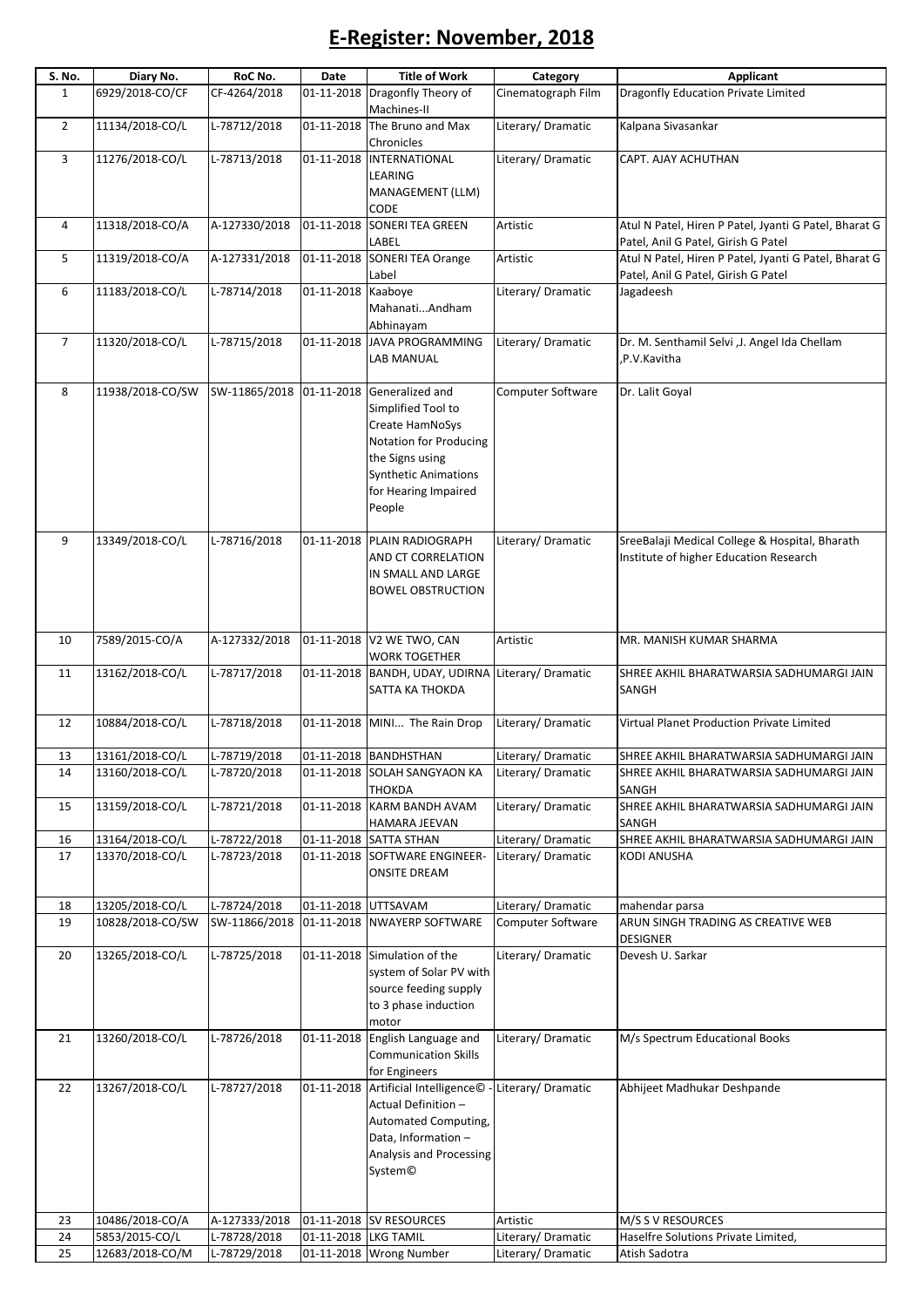| S. No.   | Diary No.                          | RoC No.                      | Date                  | <b>Title of Work</b>                                           | Category                                | Applicant                                         |
|----------|------------------------------------|------------------------------|-----------------------|----------------------------------------------------------------|-----------------------------------------|---------------------------------------------------|
| 26       | 11553/2018-CO/L                    | L-78730/2018                 |                       | 01-11-2018 GE 8261 ENGINEERING<br><b>PRACTICES</b>             | Literary/Dramatic                       | Dr. R. Senthil Kumar , G. Ramesh                  |
|          |                                    |                              |                       | <b>LABORATORY MANUAL</b>                                       |                                         |                                                   |
|          |                                    |                              |                       |                                                                |                                         |                                                   |
|          |                                    |                              |                       | 01-11-2018 Game: Robo Obstacle                                 |                                         |                                                   |
| 27       | 3133/2018-CO/L                     | L-78731/2018                 |                       | Race                                                           | Literary/Dramatic                       | M/s. ARSYM CONSULTING PVT. LTD.                   |
| 28       | 3070/2018-CO/L                     | L-78732/2018                 |                       | 01-11-2018 DR. DRAGON                                          | Literary/Dramatic                       | Arsym Consulting Pvt. Ltd.                        |
| 29       | 2449/2018-CO/A                     | A-127334/2018                |                       | 01-11-2018 FS FOUR SEASONS                                     | Artistic                                | FOUR SEASONS PHARMACEUTICALS PVT.LTD.             |
|          |                                    |                              |                       | PHARMACEUTICALS<br>PVT.LTD. PROMISING                          |                                         |                                                   |
|          |                                    |                              |                       | HEALTH TO LIFE                                                 |                                         |                                                   |
| 30       | 1460/2018-CO/L                     | L-78733/2018                 |                       | 01-11-2018 SHRINATH DARSHAN                                    | Literary/ Dramatic                      | <b>MAHESH PALIWAL</b>                             |
|          |                                    |                              |                       | SHRINATHWARA YATRA                                             |                                         |                                                   |
|          |                                    |                              |                       |                                                                |                                         |                                                   |
| 31       | 13279/2018-CO/SW                   |                              |                       | SW-11867/2018 01-11-2018 APPLICATION FOR<br><b>AUTOMATED</b>   | <b>Computer Software</b>                | BHARAT HEAVY ELECTRICALS LIMITED                  |
|          |                                    |                              |                       | DRAWING EXTRACTION                                             |                                         |                                                   |
|          |                                    |                              |                       | OF FURNACE VERTICAL                                            |                                         |                                                   |
|          |                                    |                              |                       | WALL USING PML                                                 |                                         |                                                   |
| 32       | 13288/2018-CO/SW                   |                              |                       | SW-11868/2018 01-11-2018 APPLICATION FOR                       | <b>Computer Software</b>                | <b>BHARAT HEAVY ELECTRICALS LIMITED</b>           |
|          |                                    |                              |                       | SPIRAL SIDE WALL                                               |                                         |                                                   |
|          |                                    |                              |                       | PANEL DETAILED                                                 |                                         |                                                   |
|          |                                    |                              |                       | DRAWING EXTRACTION                                             |                                         |                                                   |
|          |                                    |                              |                       | FROM 3D PLANT<br><b>MODEL</b>                                  |                                         |                                                   |
| 33       | 13274/2018-CO/SW                   | SW-11869/2018                |                       | 01-11-2018 APPLICATION FOR                                     | Computer Software                       | BHARAT HEAVY ELECTRICALS LIMITED                  |
|          |                                    |                              |                       | <b>GENERATING</b>                                              |                                         |                                                   |
|          |                                    |                              |                       | ARRANGEMENT                                                    |                                         |                                                   |
|          |                                    |                              |                       | DRAWINGS OF SEAL AIR                                           |                                         |                                                   |
|          |                                    |                              |                       | SYSTEM USING PML                                               |                                         |                                                   |
| 34       | 13287/2018-CO/SW                   |                              |                       | SW-11870/2018 01-11-2018 APPLICATION FOR                       | Computer Software                       | BHARAT HEAVY ELECTRICALS LIMITED                  |
|          |                                    |                              |                       | <b>IMPROVED CLASH</b>                                          |                                         |                                                   |
|          |                                    |                              |                       | DETECTION IN PDMS                                              |                                         |                                                   |
| 35       | 13294/2018-CO/L                    | L-78734/2018                 |                       | <b>USING PML</b><br>01-11-2018 PRINCESS AVANTIKA               | Literary/Dramatic                       | MS. VASUDHA MALIK                                 |
| 36       | 12467/2018-CO/L                    | L-78735/2018                 |                       | 01-11-2018 Deviche Gaane                                       | Literary/Dramatic                       | Rupali Muthe                                      |
| 37       | 12466/2018-CO/L                    | L-78736/2018                 |                       | 01-11-2018 Mana Madhe                                          | Literary/Dramatic                       | Rupali Muthe                                      |
|          |                                    |                              |                       | Thevoniya                                                      |                                         |                                                   |
| 38       | 12465/2018-CO/L                    | L-78737/2018                 |                       | 01-11-2018 Geet Tujhya<br>Premasathi                           | Literary/Dramatic                       | Rupali Muthe                                      |
| 39       | 12464/2018-CO/L                    | L-78738/2018                 |                       | 01-11-2018 Dev Kahecha Dekhava                                 | Literary/Dramatic                       | Rupali Muthe                                      |
|          |                                    |                              |                       |                                                                |                                         |                                                   |
| 40<br>41 | 12459/2018-CO/L<br>12460/2018-CO/L | L-78739/2018<br>L-78740/2018 |                       | 01-11-2018 Yogiraj Dattguru<br>01-11-2018 Datt Majha Sakha     | Literary/Dramatic<br>Literary/ Dramatic | Rupali Muthe<br>Rupali Muthe                      |
| 42       | 12458/2018-CO/L                    | L-78741/2018                 |                       | 01-11-2018 Pandharicha                                         | Literary/ Dramatic                      | Rupali Muthe                                      |
|          |                                    |                              |                       | Panduranga                                                     |                                         |                                                   |
| 43       | 12457/2018-CO/L                    | L-78742/2018                 |                       | 01-11-2018 Jai Saraswati                                       | Literary/ Dramatic                      | Rupali Mothe                                      |
| 44<br>45 | 12462/2018-CO/L<br>12461/2018-CO/L | L-78743/2018<br>L-78744/2018 |                       | 01-11-2018 Re Kukum Lavuni<br>01-11-2018 Mangal Murti Ganaraya | Literary/Dramatic<br>Literary/Dramatic  | Rupali Muthe<br>Rupali Muthe                      |
|          |                                    |                              |                       |                                                                |                                         |                                                   |
| 46       | 12463/2018-CO/L                    | L-78745/2018                 | 01-11-2018 Ala San Ga |                                                                | Literary/ Dramatic                      | Rupali Muthe                                      |
|          |                                    |                              |                       | Navaramicha                                                    |                                         |                                                   |
| 47       | 12406/2018-CO/L                    | L-78746/2018                 |                       | 01-11-2018 Agent Based Intelligent<br>Car Sharing with Data    | Literary/Dramatic                       | <b>SHRIKANT TANGADE</b>                           |
|          |                                    |                              |                       | Privacy Using Internet                                         |                                         |                                                   |
|          |                                    |                              |                       | of Vehicles (IoV)                                              |                                         |                                                   |
|          |                                    |                              |                       |                                                                |                                         |                                                   |
| 48       | 12754/2018-CO/L                    | L-78747/2018                 |                       | 01-11-2018 VISHAV KE UTKRISHT                                  | Literary/Dramatic                       | Jawahar Lal Sharma                                |
|          |                                    |                              |                       | <b>VIGYANIK</b>                                                |                                         |                                                   |
| 49       | 4655/2018-CO/L                     | L-78748/2018                 | 01-11-2018 NUCLEO     |                                                                | Literary/ Dramatic                      | Arsym Consulting Pvt. Ltd.                        |
| 50       | 1471/2018-CO/L                     | L-78749/2018                 |                       | 01-11-2018 SHRINATHJI DARSHAN                                  | Literary/ Dramatic                      | <b>MAHESH PALIWAL</b>                             |
|          |                                    |                              |                       | (SHRI NATHDWARA<br>YATRA)                                      |                                         |                                                   |
| 51       | 3072/2018-CO/L                     | L-78750/2018                 |                       | 01-11-2018 Q STONE STORY                                       | Literary/ Dramatic                      | Arsym Consulting Pvt. Ltd.                        |
| 52       | 10203/2018-CO/L                    | L-78751/2018                 |                       | 01-11-2018 My Mind on a Couch                                  | Literary/Dramatic                       | Rajavee Arora                                     |
| 53       | 11541/2018-CO/A                    | A-127335/2018                |                       | 01-11-2018 NAGA BRAND (LABEL)                                  | Artistic                                | Vineet Jain trading as M/s. Vijaypal Vineet Kumar |
| 54       | 11542/2018-CO/A                    | A-127336/2018                |                       | 01-11-2018 NEOGOLD SNACK                                       | Artistic                                | & Co.<br>Puneet Ghai trading as M/s. Aadya Foods  |
|          |                                    |                              |                       | <b>BREAK (LABEL)</b>                                           |                                         |                                                   |
| 55       | 12593/2018-CO/L                    | L-78752/2018                 |                       | 02-11-2018 MAA LYRICS                                          | Literary/Dramatic                       | <b>MOHIT SHARMA</b>                               |
| 56       | 6777/2017-CO/A                     | A-127337/2018                | 02-11-2018 KAMAL      |                                                                | Artistic                                | GOPICHAND JAGATMAL RAHEJA                         |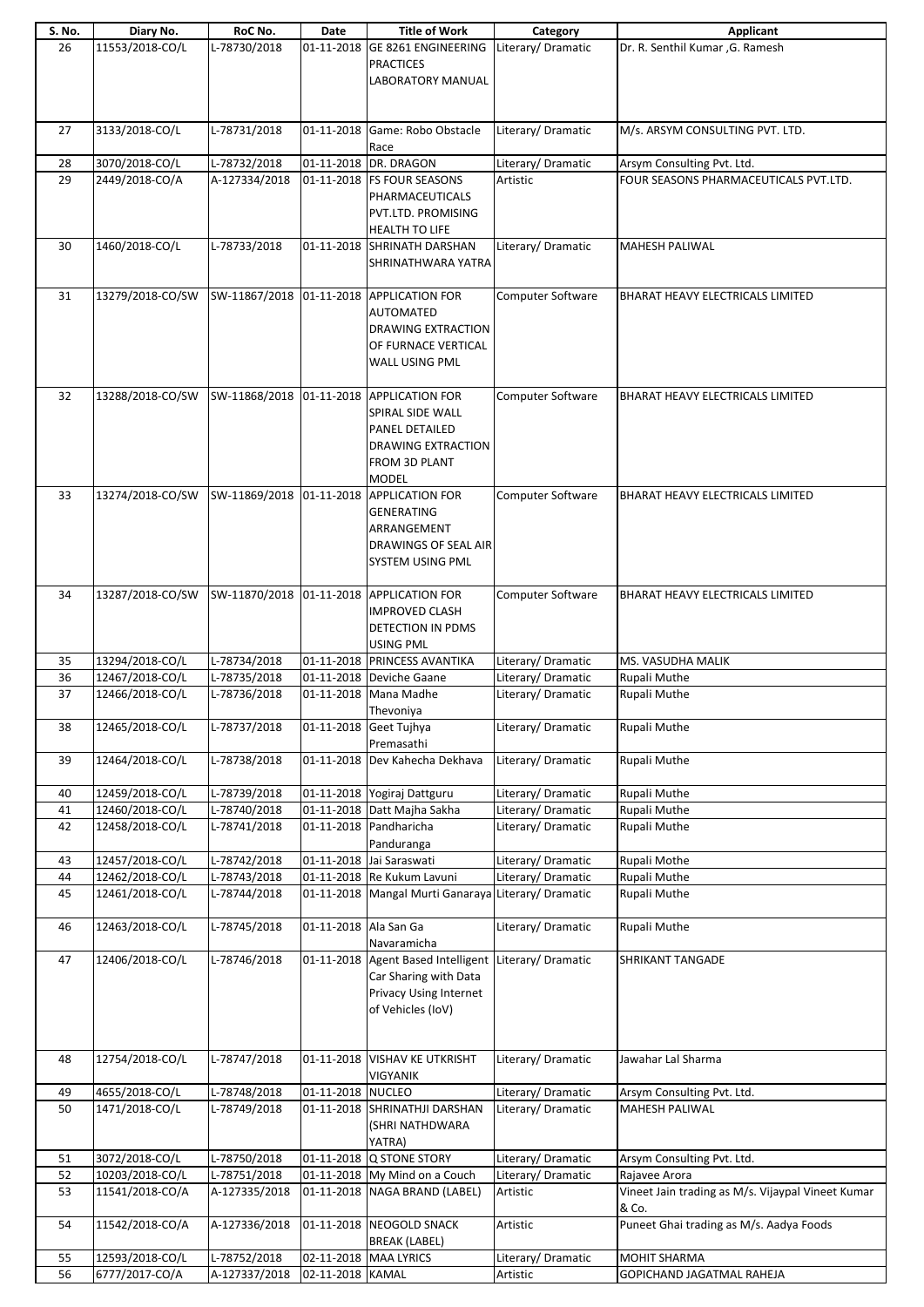| S. No. | Diary No.        | RoC No.                                   | Date               | <b>Title of Work</b>                                 | Category                 | <b>Applicant</b>                                  |
|--------|------------------|-------------------------------------------|--------------------|------------------------------------------------------|--------------------------|---------------------------------------------------|
| 57     | 11518/2018-CO/SW | SW-11871/2018                             |                    | 02-11-2018 Edulil Classroom                          | Computer Software        | Siddhant Bansal                                   |
|        |                  |                                           |                    | <b>Educational Games-</b>                            |                          |                                                   |
|        |                  |                                           |                    | Picture Hangman Game                                 |                          |                                                   |
|        |                  |                                           |                    |                                                      |                          |                                                   |
| 58     | 11519/2018-CO/SW | SW-11872/2018 02-11-2018 Edulil Classroom |                    |                                                      | <b>Computer Software</b> | Siddhant Bansal                                   |
|        |                  |                                           |                    | <b>Educational Games-</b>                            |                          |                                                   |
|        |                  |                                           |                    | <b>Subtraction Flowers</b>                           |                          |                                                   |
|        |                  |                                           |                    | Game                                                 |                          |                                                   |
| 59     | 11520/2018-CO/SW | SW-11873/2018                             |                    | 02-11-2018 Edulil Classroom                          | <b>Computer Software</b> | SIDDHANT BANSAL                                   |
|        |                  |                                           |                    | <b>Educational Games-</b>                            |                          |                                                   |
|        |                  |                                           |                    | Heavy or Light Game                                  |                          |                                                   |
| 60     | 4656/2018-CO/L   | L-78753/2018                              | 02-11-2018 TRAGEDY |                                                      | Literary/ Dramatic       | Arsym Consulting Pvt. Ltd.                        |
| 61     | 9415/2018-CO/L   | L-78754/2018                              |                    | 02-11-2018 DRDO Standard for                         | Literary/Dramatic        | The Chairman, Defence Rresearch & Development     |
|        |                  |                                           |                    | Software Development                                 |                          | Organisation                                      |
|        |                  |                                           |                    | (DSSD)                                               |                          |                                                   |
| 62     | 13442/2018-CO/L  | L-78755/2018                              |                    | 05-11-2018 Follow Your Heart Your Literary/ Dramatic |                          | Vasudeven                                         |
|        |                  |                                           |                    | <b>Brain Is Stupid</b>                               |                          |                                                   |
| 63     | 13634/2018-CO/L  | L-78756/2018                              |                    | 05-11-2018 FIRST RANK'S                              | Literary/Dramatic        | <b>ANTONY MATHEW</b>                              |
|        |                  |                                           |                    | <b>QUESTIONS AND</b>                                 |                          |                                                   |
|        |                  |                                           |                    | ANSWERS WHY?                                         |                          |                                                   |
|        |                  |                                           |                    | WHEN? WHERE?                                         |                          |                                                   |
|        |                  |                                           |                    | WHAT? WHO?                                           |                          |                                                   |
| 64     | 13752/2018-CO/L  | L-78757/2018                              |                    | 05-11-2018 PHARMACEUTICAL                            | Literary/Dramatic        | <b>SATHYA PUBLISHERS</b>                          |
|        |                  |                                           |                    | <b>JURISPRUDENCE</b>                                 |                          |                                                   |
| 65     | 13584/2018-CO/SR | SR-13821/2018                             |                    | 05-11-2018 MAIN BADHIYA TU BHI                       | Sound Recording          | SUPER CASSETTES INDUSTRIES PRIVATE LTD.           |
|        |                  |                                           |                    | <b>BADHIYA - SANJU</b>                               |                          |                                                   |
| 66     | 13587/2018-CO/SR | SR-13822/2018                             |                    | 05-11-2018 RUBY RUBY-SANJU                           | Sound Recording          | SUPER CASSETTES INDUSTRIES PRIVATE LTD.           |
| 67     | 13588/2018-CO/SR | SR-13823/2018                             |                    | 05-11-2018 BABA BOLTA HAIN BAS                       | Sound Recording          | SUPER CASSETTES INDUSTRIES PRIVATE LTD.           |
|        |                  |                                           |                    | HO GAYA-SANJU                                        |                          |                                                   |
| 68     | 13589/2018-CO/SR | SR-13824/2018                             |                    | 05-11-2018 BHOPU BAJ RAHA HAIN-Sound Recording       |                          | SUPER CASSETTES INDUSTRIES PRIVATE LTD.           |
|        |                  |                                           |                    | SANJU                                                |                          |                                                   |
| 69     | 13590/2018-CO/SR | SR-13825/2018                             |                    | 05-11-2018 MUJHE CHAAND PE LE                        | Sound Recording          | SUPER CASSETTES INDUSTRIES PRIVATE LTD.           |
|        |                  |                                           |                    | CHALO - SANJU                                        |                          |                                                   |
| 70     | 13585/2018-CO/SR | SR-13826/2018                             |                    | 05-11-2018 KAR HAR MAIDAAN                           | Sound Recording          | SUPER CASSETTES INDUSTRIES PRIVATE LTD.           |
|        |                  |                                           |                    | FATEH- SANJU                                         |                          |                                                   |
| 71     | 13451/2018-CO/L  | L-78758/2018                              |                    | 05-11-2018 Lab Manual of Advance Literary/ Dramatic  |                          | Priyanka Nandkishor Chopkar                       |
|        |                  |                                           |                    | Digital System Design                                |                          |                                                   |
|        |                  |                                           |                    |                                                      |                          |                                                   |
| 72     | 13706/2018-CO/L  | L-78759/2018                              | 05-11-2018 KINTU   |                                                      | Literary/ Dramatic       | <b>SANDEEP NATH</b>                               |
| 73     | 13755/2018-CO/L  | L-78760/2018                              |                    | 05-11-2018 PHARMACEUTICS-II                          | Literary/Dramatic        | SATHYA PUBLISHERS                                 |
| 74     | 13672/2018-CO/L  | L-78761/2018                              |                    | 05-11-2018 THE JOURNEY OF LIFE                       | Literary/Dramatic        | Avinash Girish Bhardwaj                           |
| 75     | 13631/2018-CO/A  | A-127338/2018                             |                    | 05-11-2018 DECIDE MILK CREAM                         | Artistic                 | AADHAR PRODUCTS PVT. LTD                          |
|        |                  |                                           |                    | AND ALMOND [LABEL]                                   |                          |                                                   |
|        |                  |                                           |                    |                                                      |                          |                                                   |
| 76     | 13695/2018-CO/L  | L-78762/2018                              |                    | 05-11-2018 Strategic Marketing                       | Literary/Dramatic        | Douglas MacLachlan , Prof. Dr. Narasimha Murthy   |
|        |                  |                                           |                    | Insights from the                                    |                          | , Prof. Dr. Uday Salunkhe                         |
|        |                  |                                           |                    | Interaction of Product                               |                          |                                                   |
|        |                  |                                           |                    | Life Cycle and                                       |                          |                                                   |
|        |                  |                                           |                    | Organizational Life                                  |                          |                                                   |
|        |                  |                                           |                    | Cycle                                                |                          |                                                   |
| 77     | 13495/2018-CO/L  | L-78763/2018                              |                    | 05-11-2018 MISRI/ HIJRI CALENDAR Literary/ Dramatic  |                          | Mrs. Naziya Gheewala                              |
|        |                  |                                           |                    | <b>IN ENGLISH</b>                                    |                          |                                                   |
|        |                  |                                           |                    |                                                      |                          |                                                   |
| 78     | 13656/2018-CO/L  | L-78764/2018                              |                    | 05-11-2018 BIOCHEMISTRY AND                          | Literary/Dramatic        | SATHYA PUBLISHERS                                 |
|        |                  |                                           |                    | <b>CLINICAL PATHOLOGY</b>                            |                          |                                                   |
|        |                  |                                           |                    |                                                      |                          |                                                   |
| 79     | 13475/2018-CO/L  | L-78765/2018                              |                    | 05-11-2018 NCERT at your                             | Literary/ Dramatic       | MTG LEARNING MEDIA PRIVATE LIMITED                |
|        |                  |                                           |                    | FINGERTIPS - SCIENCE -                               |                          |                                                   |
|        |                  |                                           |                    | CLASS <sub>8</sub>                                   |                          |                                                   |
| 80     | 13675/2018-CO/L  | L-78766/2018                              |                    | 05-11-2018 BAAVAN AKHRI, PATTI                       | Literary/Dramatic        | RADHA SOAMI SATSANG BEAS                          |
|        |                  |                                           |                    | AUR DAKHANI OANKAR                                   |                          |                                                   |
|        |                  |                                           |                    |                                                      |                          |                                                   |
| 81     | 13496/2018-CO/L  | L-78767/2018                              |                    | 05-11-2018 Automated Torque                          | Literary/Dramatic        | Dr. Pradeep T. Karule , Mrs. Ankita Tijare , Mrs. |
|        |                  |                                           |                    | Wrench Monitor using                                 |                          | Mahesh Pawar                                      |
|        |                  |                                           |                    | <b>RF Module</b>                                     |                          |                                                   |
| 82     | 13497/2018-CO/L  | L-78768/2018                              |                    | 05-11-2018 Introduction to                           | Literary/ Dramatic       | Dr. Pradeep T. Karule                             |
|        |                  |                                           |                    | Microprocessor                                       |                          |                                                   |
| 83     | 13678/2018-CO/L  | L-78769/2018                              |                    | 05-11-2018 DUCHOVNÍ SLABIKÁR                         | Literary/Dramatic        | RADHA SOAMI SATSANG BEAS                          |
|        |                  |                                           |                    | (A SPIRITUAL PRIMER)                                 |                          |                                                   |
|        |                  |                                           |                    |                                                      |                          |                                                   |
| 84     | 12804/2018-CO/SR | SR-13827/2018                             |                    | 05-11-2018 BLISS ABOVE THE SKY                       | Sound Recording          | NOEL EZEKIEL MALEKAR                              |
| 85     | 12124/2018-CO/A  | A-127339/2018                             |                    | 05-11-2018 SHAHI ALOO FINGER                         | Artistic                 | Beena Gupta trading as M/s. Santosh Shahi         |
|        |                  |                                           |                    | CHIPS (LABEL)                                        |                          | Gramodyog                                         |
| 86     | 12125/2018-CO/A  | A-127340/2018                             | 05-11-2018         | SHAHI SEV MURMURA                                    | Artistic                 | Beena Gupta trading as M/s. Santosh Shahi         |
|        |                  |                                           |                    | (LABEL)                                              |                          | Gramodyog                                         |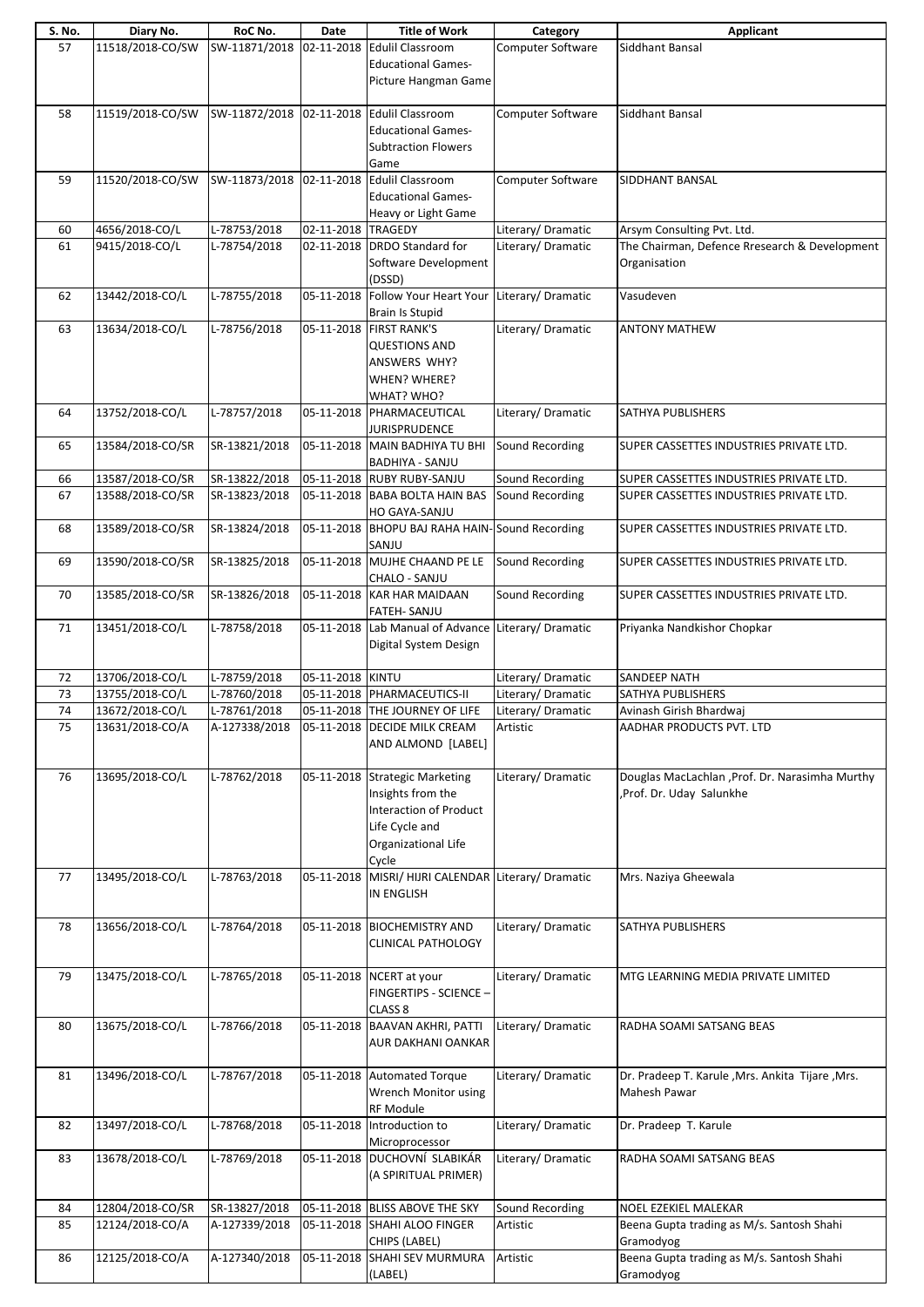| S. No. | Diary No.        | RoC No.       | Date                 | <b>Title of Work</b>                                | Category           | <b>Applicant</b>                                       |
|--------|------------------|---------------|----------------------|-----------------------------------------------------|--------------------|--------------------------------------------------------|
| 87     | 12126/2018-CO/A  | A-127341/2018 | 05-11-2018           | <b>SHAHI MOONG DAL</b><br>(LABEL)                   | Artistic           | Beena Gupta trading as M/s. Santosh Shahi<br>Gramodyog |
| 88     | 13609/2018-CO/L  | L-78770/2018  |                      | 05-11-2018 SPRINT India -                           | Literary/ Dramatic | <b>INSTRuCT Network</b>                                |
|        |                  |               |                      | <b>Secondary Prevention</b>                         |                    |                                                        |
|        |                  |               |                      | By Structured Semi-                                 |                    |                                                        |
|        |                  |               |                      | Interactive Stroke                                  |                    |                                                        |
|        |                  |               |                      | Prevention Package in                               |                    |                                                        |
|        |                  |               |                      | INDIA-Stroke                                        |                    |                                                        |
|        |                  |               |                      | <b>Prevention Book</b>                              |                    |                                                        |
| 89     | 13720/2018-CO/L  | L-78771/2018  |                      | 05-11-2018   DRUG STORE AND                         | Literary/Dramatic  | <b>SATHYA PUBLISHERS</b>                               |
|        |                  |               |                      | <b>BUSINESS</b>                                     |                    |                                                        |
|        |                  |               |                      | MANAGEMENT                                          |                    |                                                        |
| 90     | 13688/2018-CO/L  | L-78772/2018  |                      | 05-11-2018 A SPIRITUAL PRIMER                       | Literary/ Dramatic | RADHA SOAMI SATSANG BEAS                               |
| 91     | 13689/2018-CO/L  | L-78773/2018  |                      | 05-11-2018 SANT MALOOKDAS                           | Literary/Dramatic  | RADHA SOAMI SATSANG BEAS                               |
| 92     | 13516/2018-CO/L  | L-78774/2018  |                      | 05-11-2018 BASIC ANATOMY AND                        | Literary/Dramatic  | SATHYA PUBLISHERS                                      |
| 93     | 13647/2018-CO/A  | A-127342/2018 | 05-11-2018 TellaTina | PHYSIOLOGY                                          | Artistic           | <b>Tellatina Resources LLP</b>                         |
| 94     | 13511/2018-CO/A  | A-127343/2018 |                      | 05-11-2018 VFS. VFS GLOBAL. EST.                    | Artistic           | VFS GLOBAL SERVICES PVT. LTD.                          |
|        |                  |               |                      | 2001 Partnering                                     |                    |                                                        |
|        |                  |               |                      | Governments.                                        |                    |                                                        |
|        |                  |               |                      | Providing Solutions.                                |                    |                                                        |
| 95     | 13579/2018-CO/L  | L-78775/2018  | 05-11-2018           | "Optimization of                                    | Literary/Dramatic  | Preeti P. Thakre                                       |
|        |                  |               |                      | bandwidth consuming                                 |                    |                                                        |
|        |                  |               |                      | storage overhead                                    |                    |                                                        |
|        |                  |               |                      | during VM Live                                      |                    |                                                        |
| 96     | 13629/2018-CO/L  | L-78776/2018  | 05-11-2018 BHASOODI  | Migration"                                          | Literary/ Dramatic | RAHUL ABHUA , SAZID SIDDIQUI                           |
| 97     | 13301/2018-CO/L  | L-78777/2018  |                      | 05-11-2018 Standards & Quality                      | Literary/Dramatic  | <b>IES MASTER PUBLICATION</b>                          |
|        |                  |               |                      | Practices in Production,                            |                    |                                                        |
|        |                  |               |                      | Construction,                                       |                    |                                                        |
|        |                  |               |                      | Maintenance and                                     |                    |                                                        |
|        |                  |               |                      | Services                                            |                    |                                                        |
|        |                  |               |                      |                                                     |                    |                                                        |
| 98     | 13549/2018-CO/L  | L-78778/2018  |                      | 05-11-2018 YOU CAN SIR _ You can Literary/ Dramatic |                    | Satyapal Dudeja                                        |
| 99     | 13529/2018-CO/SW | SW-11874/2018 |                      | do it<br>05-11-2018 Edulil Classroom                | Computer Software  | Siddhant Bansal                                        |
|        |                  |               |                      | <b>Educational Games-</b>                           |                    |                                                        |
|        |                  |               |                      | Count Game                                          |                    |                                                        |
| 100    | 13507/2018-CO/L  | L-78779/2018  |                      | 05-11-2018 Mechanical                               | Literary/Dramatic  | <b>IES MASTER PUBLICATION</b>                          |
|        |                  |               |                      | Engineering-ESE                                     |                    |                                                        |
|        |                  |               |                      | <b>TOPICWISE OBJECTIVE</b>                          |                    |                                                        |
|        |                  |               |                      | SOLVED PAPER -I                                     |                    |                                                        |
| 101    | 13444/2018-CO/L  | L-78780/2018  |                      | 05-11-2018 Brighton Phonics - 1                     | Literary/ Dramatic | Dr. Sweety Jha                                         |
| 102    | 12250/2018-CO/L  | L-78781/2018  |                      | 05-11-2018 Basics of Project                        | Literary/Dramatic  | <b>IES MASTER PUBLICATION</b>                          |
|        |                  |               |                      | Management                                          |                    |                                                        |
| 103    | 13723/2018-CO/L  | L-78782/2018  |                      | 05-11-2018 CAN I HOLD YOUR                          | Literary/Dramatic  | POOJA PRASUN                                           |
|        |                  |               |                      | HAND & WALK A MILE                                  |                    |                                                        |
| 104    | 13474/2018-CO/L  | L-78783/2018  |                      | 05-11-2018 NCERT at your                            | Literary/Dramatic  | MTG LEARNING MEDIA PRIVATE LIMITED                     |
|        |                  |               |                      | FINGERTIPS - SCIENCE -                              |                    |                                                        |
|        |                  |               |                      | CLASS <sub>9</sub>                                  |                    |                                                        |
| 105    | 13517/2018-CO/L  | L-78784/2018  |                      | 05-11-2018 Heritage Hunters                         | Literary/ Dramatic | Mr. Madhur Rajeev Barve                                |
| 106    | 13498/2018-CO/L  | L-78785/2018  |                      | 05-11-2018 NCERT at your                            | Literary/Dramatic  | MTG LEARNING MEDIA PRIVATE LIMITED                     |
|        |                  |               |                      | <b>FINGERTIPS - SCIENCE -</b>                       |                    |                                                        |
|        |                  |               |                      | CLASS <sub>6</sub>                                  |                    |                                                        |
| 107    | 13519/2018-CO/L  | L-78786/2018  |                      | 05-11-2018 ANATOMY PHYSIOLOGY Literary/ Dramatic    |                    | SATHYA PUBLISHERS                                      |
|        |                  |               |                      | AND HEALTH                                          |                    |                                                        |
| 108    | 13509/2018-CO/L  | L-78787/2018  |                      | <b>EDUCATION</b><br>05-11-2018 Mechanical           | Literary/Dramatic  | <b>IES MASTER PUBLICATION</b>                          |
|        |                  |               |                      | Engineering-ESE                                     |                    |                                                        |
|        |                  |               |                      | <b>TOPICWISE OBJECTIVE</b>                          |                    |                                                        |
|        |                  |               |                      | SOLVED PAPER -II                                    |                    |                                                        |
|        |                  |               |                      |                                                     |                    |                                                        |
| 109    | 13684/2018-CO/L  | L-78788/2018  | 05-11-2018           | One Book to Make You                                | Literary/Dramatic  | V.S. SHIVAN                                            |
| 110    | 13751/2018-CO/L  | L-78789/2018  |                      | Genius<br>05-11-2018 PHARMACEUTICAL                 | Literary/Dramatic  | <b>SATHYA PUBLISHERS</b>                               |
|        |                  |               |                      | <b>CHEMISTRY-I</b>                                  |                    |                                                        |
| 111    | 13473/2018-CO/L  | L-78790/2018  |                      | 05-11-2018 STANDARDIZATION OF                       | Literary/Dramatic  | BHARAT HEAVY ELECTRICALS LIMITED                       |
|        |                  |               |                      | <b>CIVIL INPUT FOR</b>                              |                    |                                                        |
|        |                  |               |                      | <b>GOODS ELEVATOR -</b>                             |                    |                                                        |
|        |                  |               |                      | CAPACITY 2000 KG                                    |                    |                                                        |
| 112    | 13719/2018-CO/L  | L-78791/2018  |                      | 05-11-2018 THE WISDOM KEEPERS                       | Literary/Dramatic  | POOJA DHINGRA , Swati Kharbanda                        |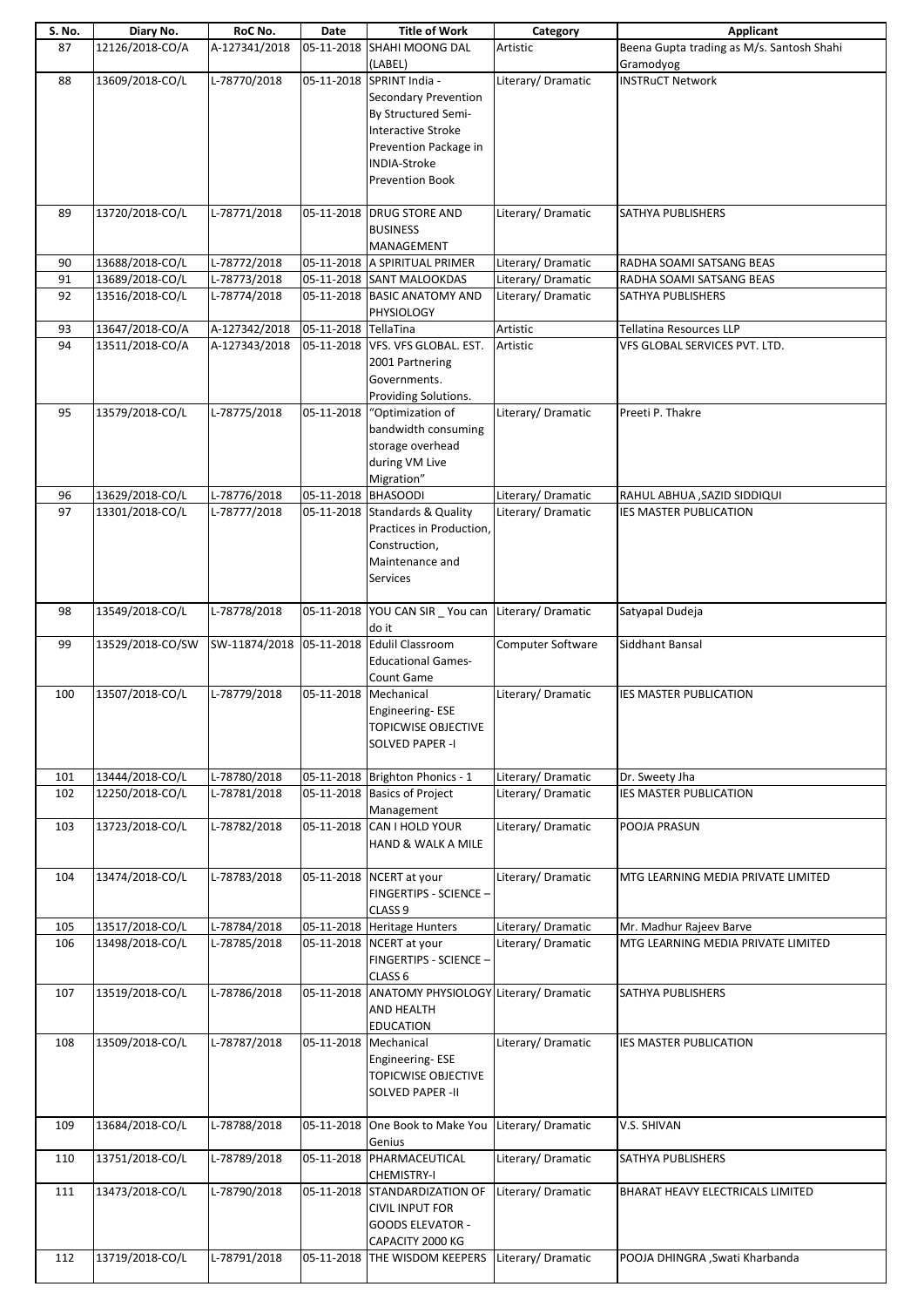| S. No. | Diary No.        | RoC No.                                   | Date       | <b>Title of Work</b>                     | Category                 | Applicant                                 |
|--------|------------------|-------------------------------------------|------------|------------------------------------------|--------------------------|-------------------------------------------|
| 113    | 13531/2018-CO/SR | SR-13828/2018                             | 05-11-2018 | <b>Edulil Classroom</b>                  | Sound Recording          | Siddhant Bansal                           |
|        |                  |                                           |            | Learning Audio - Edulil                  |                          |                                           |
|        |                  |                                           |            | story narration audio                    |                          |                                           |
|        |                  |                                           |            |                                          |                          |                                           |
|        |                  |                                           |            |                                          |                          |                                           |
| 114    | 13541/2018-CO/L  | L-78792/2018                              |            | 05-11-2018 Smart Helmet for Coal         | Literary/ Dramatic       | Ravindra Kale                             |
|        |                  |                                           |            | Mine                                     |                          |                                           |
| 115    | 11372/2018-CO/SW | SW-11875/2018                             |            | 05-11-2018 Edulil Classroom              | Computer Software        | Siddhant Bansal                           |
|        |                  |                                           |            | <b>Educational Games-</b>                |                          |                                           |
|        |                  |                                           |            | Tell me the time game                    |                          |                                           |
|        |                  |                                           |            |                                          |                          |                                           |
|        |                  |                                           |            | 05-11-2018 Edulil Classroom              |                          |                                           |
| 116    | 11374/2018-CO/SW | SW-11876/2018                             |            |                                          | Computer Software        | Siddhant Bansal                           |
|        |                  |                                           |            | <b>Educational Games-</b>                |                          |                                           |
|        |                  |                                           |            | Maths Pacman Game                        |                          |                                           |
| 117    | 11367/2018-CO/SW | SW-11877/2018                             |            | 05-11-2018 Edulil Classroom              | Computer Software        | Siddhant Bansal                           |
|        |                  |                                           |            | <b>Educational Games-Ball</b>            |                          |                                           |
|        |                  |                                           |            | <b>Counting Game</b>                     |                          |                                           |
| 118    | 11364/2018-CO/SW | SW-11878/2018 05-11-2018 Edulil Classroom |            |                                          | Computer Software        | Siddhant Bansal                           |
|        |                  |                                           |            | <b>Educational Games-</b>                |                          |                                           |
|        |                  |                                           |            | Airplane Game                            |                          |                                           |
| 119    | 11370/2018-CO/SW | SW-11879/2018 05-11-2018 Edulil Classroom |            |                                          | Computer Software        | Siddhant Bansal                           |
|        |                  |                                           |            |                                          |                          |                                           |
|        |                  |                                           |            | <b>Educational Games-</b>                |                          |                                           |
|        |                  |                                           |            | <b>Animal Detective Game</b>             |                          |                                           |
|        |                  |                                           |            |                                          |                          |                                           |
| 120    | 11369/2018-CO/SW | SW-11880/2018                             |            | 05-11-2018 Edulil Classroom              | <b>Computer Software</b> | Siddhant Bansal                           |
|        |                  |                                           |            | <b>Educational Games -</b>               |                          |                                           |
|        |                  |                                           |            | <b>Connect the Numbers</b>               |                          |                                           |
|        |                  |                                           |            | Game                                     |                          |                                           |
| 121    | 13434/2018-CO/L  | L-78793/2018                              | 05-11-2018 | Multidocument                            | Literary/ Dramatic       | Antara Bhattacharya                       |
|        |                  |                                           |            | <b>Summarizations Using</b>              |                          |                                           |
|        |                  |                                           |            |                                          |                          |                                           |
|        |                  |                                           |            | Data Merging                             |                          |                                           |
|        |                  |                                           |            | Technique                                |                          |                                           |
| 122    | 13439/2018-CO/L  | L-78794/2018                              |            | 05-11-2018 Efficient Routing in          | Literary/ Dramatic       | Radhika Raje                              |
|        |                  |                                           |            | <b>Wireless Sensor</b>                   |                          |                                           |
|        |                  |                                           |            | <b>Network Using Fuzzy</b>               |                          |                                           |
|        |                  |                                           |            | <b>Based Trust Model</b>                 |                          |                                           |
| 123    | 13450/2018-CO/L  | L-78795/2018                              |            | 05-11-2018 ANATOMY AND                   | Literary/Dramatic        | SATHYA PUBLISHERS                         |
|        |                  |                                           |            | PHYSIOLOGY FOR                           |                          |                                           |
|        |                  |                                           |            | <b>NURSING STUDENTS</b>                  |                          |                                           |
| 124    | 6048/2016-CO/SW  | SW-11881/2018                             |            | 05-11-2018 SOFTWARE FOR                  | Computer Software        | BHARAT HEAVY ELECTRICALS LIMITED          |
|        |                  |                                           |            | <b>CALCULATION OF</b>                    |                          |                                           |
|        |                  |                                           |            |                                          |                          |                                           |
|        |                  |                                           |            | ELECTRICAL CABLE                         |                          |                                           |
|        |                  |                                           |            | <b>SIZING FOR</b>                        |                          |                                           |
|        |                  |                                           |            | <b>ELECTROSTATIC</b>                     |                          |                                           |
|        |                  |                                           |            | PRECIPITATOR IN                          |                          |                                           |
|        |                  |                                           |            | <b>THERMAL POWER</b>                     |                          |                                           |
|        |                  |                                           |            | <b>PLANT</b>                             |                          |                                           |
| 125    | 11569/2018-CO/A  | A-127344/2018                             |            | 05-11-2018 JYOTI ZARDA                   | Artistic                 | M/S ASHOK KUMAR PATEL                     |
| 126    | 11571/2018-CO/A  | A-127345/2018                             |            | 05-11-2018 AI NUAIM EVENING IN           | Artistic                 | FAROOQ USMAN BATLIWALA                    |
|        |                  |                                           |            | PARIS LABEL                              |                          |                                           |
| 127    | 9906/2018-CO/CF  | CF-4265/2018                              |            | 05-11-2018 HAMARI BAHU ALKA              | Cinematograph Film       | Swami Films Entertainment Private Limited |
| 128    | 11443/2018-CO/A  | A-127346/2018                             |            | 05-11-2018 MY FIT BHK                    | Artistic                 | DEEPAK FERTILISERS AND PETROCHEMICALS     |
|        |                  |                                           |            |                                          |                          |                                           |
|        |                  |                                           |            |                                          |                          | <b>CORPORATION LIMITED</b>                |
| 129    | 3159/2018-CO/M   | L-78796/2018                              |            | 05-11-2018 LALITHAGANASEKHARA            | Literary/Dramatic        | <b>SHAJI K K</b>                          |
|        |                  |                                           |            | М                                        |                          |                                           |
| 130    | 13591/2018-CO/SR | SR-13829/2018                             |            | 05-11-2018 HAPPY HAPPY- BLACK            | Sound Recording          | SUPER CASSETTES INDUSTRIES PRIVATE LTD.   |
|        |                  |                                           |            | MAIL                                     |                          |                                           |
| 131    | 13592/2018-CO/SR | SR-13830/2018                             |            | 05-11-2018 PATOLA - BLACK MAIL           | Sound Recording          | SUPER CASSETTES INDUSTRIES PRIVATE LTD.   |
|        |                  |                                           |            |                                          |                          |                                           |
| 132    | 13593/2018-CO/SR | SR-13831/2018                             |            | 05-11-2018 BEVAFA BEAUTY-                | Sound Recording          | SUPER CASSETTES INDUSTRIES PRIVATE LTD.   |
|        |                  |                                           |            | <b>BLACK MAIL</b>                        |                          |                                           |
|        |                  |                                           |            | 05-11-2018 BADLA - BLACK MAIL            | Sound Recording          |                                           |
| 133    | 13594/2018-CO/SR | SR-13832/2018                             |            |                                          |                          | SUPER CASSETTES INDUSTRIES PRIVATE LTD.   |
| 134    | 13595/2018-CO/SR | SR-13833/2018                             |            | 05-11-2018 NINDARAAN DIYAAN-             | Sound Recording          | SUPER CASSETTES INDUSTRIES PRIVATE LTD.   |
|        |                  |                                           |            | <b>BLACK MAIL</b>                        |                          |                                           |
| 135    | 13596/2018-CO/SR | SR-13834/2018                             |            | 05-11-2018 SATAASAT- BLACK MAIL          | Sound Recording          | SUPER CASSETTES INDUSTRIES PRIVATE LTD.   |
|        |                  |                                           |            |                                          |                          |                                           |
| 136    | 13515/2018-CO/L  | L-78797/2018                              |            | 05-11-2018 Discover Pune                 | Literary/ Dramatic       | Mr. Madhur Rajeev Barve                   |
| 137    | 13677/2018-CO/L  | L-78798/2018                              |            | 05-11-2018 Power Generation              | Literary/Dramatic        | Mrs. Rupali .S.Balpande                   |
|        |                  |                                           |            | Using Renewable                          |                          |                                           |
|        |                  |                                           |            | <b>Energy Sources</b>                    |                          |                                           |
| 138    | 13691/2018-CO/L  | L-78799/2018                              |            | 05-11-2018 HAZRAT KHWAJA                 | Literary/Dramatic        | RADHA SOAMI SATSANG BEAS                  |
|        |                  |                                           |            |                                          |                          |                                           |
|        |                  |                                           |            | MOINUDDIN CHISHTI                        |                          |                                           |
| 139    | 13576/2018-CO/L  | L-78800/2018                              |            | 05-11-2018 SMART SHOPPING                | Literary/Dramatic        | Mrs. Tejaswini Panse                      |
|        |                  |                                           |            | SYSTEM                                   |                          |                                           |
| 140    | 13572/2018-CO/L  | L-78801/2018                              |            | 05-11-2018 Driverless Train              | Literary/Dramatic        | Dr Pradeep Karule , Mrs. Rashmi Keote     |
|        |                  |                                           |            |                                          |                          |                                           |
|        |                  |                                           |            | <b>Automation And</b><br>Security System |                          |                                           |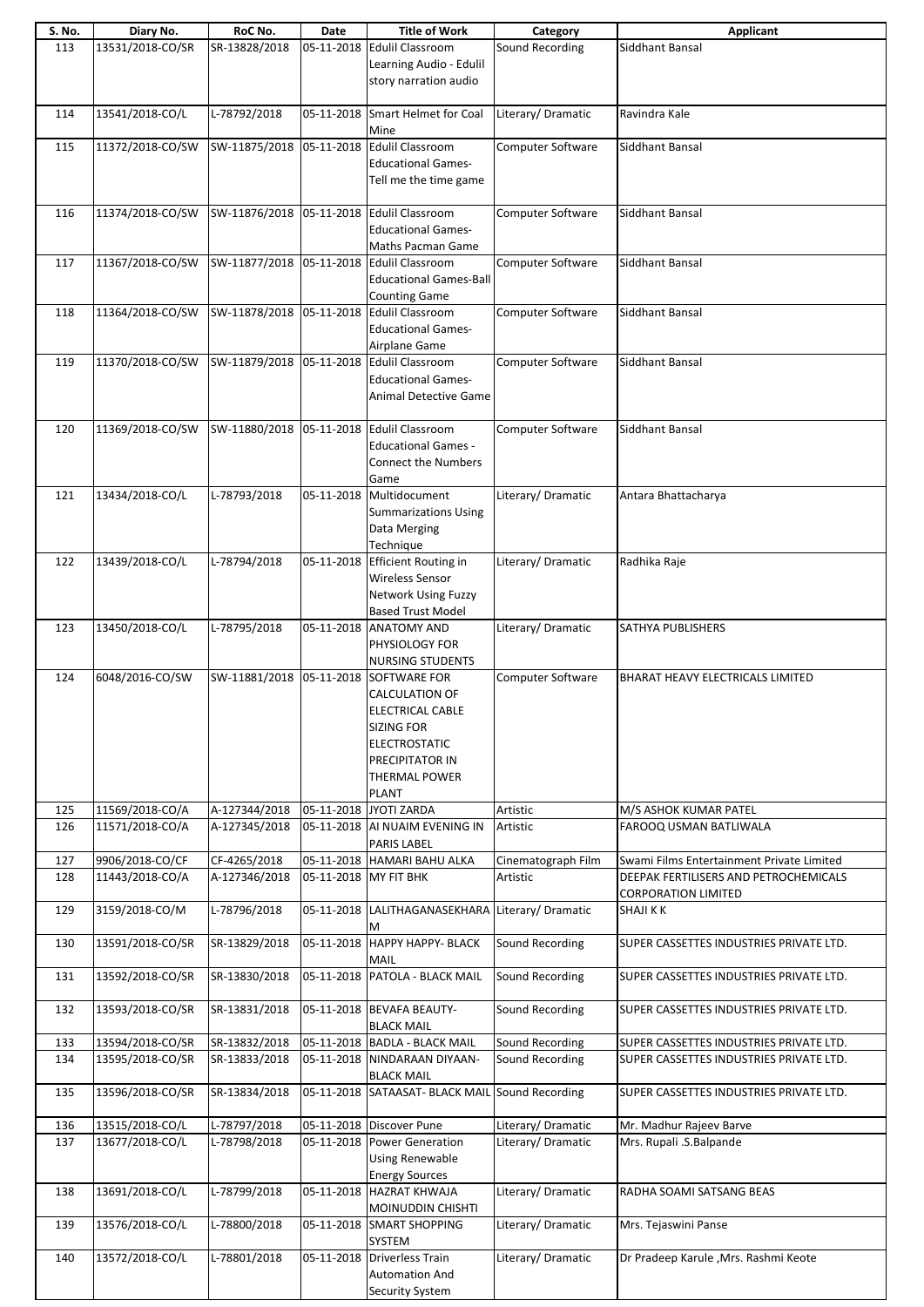| S. No.     | Diary No.                          | RoC No.                       | Date                | <b>Title of Work</b>                                                                                                                                                       | Category                      | Applicant                                       |
|------------|------------------------------------|-------------------------------|---------------------|----------------------------------------------------------------------------------------------------------------------------------------------------------------------------|-------------------------------|-------------------------------------------------|
| 141        | 13574/2018-CO/L                    | L-78802/2018                  | 05-11-2018          | Design of Full Adder<br>using Memristor Based<br>Logic Gate                                                                                                                | Literary/Dramatic             | Mrs. Rashmi Keote                               |
| 142        | 13570/2018-CO/L                    | L-78803/2018                  |                     | 05-11-2018 Design of Quaternary<br>Logic Circuits using<br><b>Current Mode</b>                                                                                             | Literary/Dramatic             | Mrs. Yashika Gaidhani                           |
| 143        | 13569/2018-CO/L                    | L-78804/2018                  |                     | 05-11-2018 Smart highway                                                                                                                                                   | Literary/ Dramatic            | Mrs. SHWETA A. DHONDSE                          |
| 144        | 13568/2018-CO/L                    | L-78805/2018                  |                     | 05-11-2018 Smart and Intelligent<br><b>Women Security Device</b>                                                                                                           | Literary/Dramatic             | Mrs. Monika .N.Kalbande                         |
| 145        | 12827/2018-CO/A                    | A-127347/2018                 |                     | 05-11-2018 WELJII MY HEALTH, I<br>CARE                                                                                                                                     | Artistic                      | WELLNESS JIVA LLP                               |
| 146        | 13547/2018-CO/L                    | L-78806/2018                  |                     | 05-11-2018 NCERT at your<br><b>FINGERTIPS-</b><br><b>CHEMISTRY - CLASS XI</b><br>+ XII                                                                                     | Literary/Dramatic             | MTG LEARNING MEDIA PRIVATE LIMITED              |
| 147        | 13465/2018-CO/L                    | L-78807/2018                  |                     | 05-11-2018 The Scent Of Yama                                                                                                                                               | Literary/Dramatic             | vibhav kshitiz                                  |
| 148        | 13721/2018-CO/L                    | L-78808/2018                  |                     | 05-11-2018 HOSPITAL AND<br><b>CLINICAL PHARMACY</b>                                                                                                                        | Literary/Dramatic             | SATHYA PUBLISHERS                               |
| 149        | 13753/2018-CO/L                    | L-78809/2018                  |                     | 05-11-2018 PHARMACEUTICS-I                                                                                                                                                 | Literary/ Dramatic            | SATHYA PUBLISHERS                               |
| 150        | 13427/2018-CO/L                    | L-78810/2018                  |                     | 05-11-2018 HEALTH EDUCATION<br>AND COMMUNITY<br>PHARMACY                                                                                                                   | Literary/Dramatic             | SATHYA PUBLISHERS                               |
| 151        | 13469/2018-CO/L                    | L-78811/2018                  |                     | 05-11-2018  HRM PRACTICES AND<br>THEIR RELATIONSHIP<br>WITH SELECTED<br><b>OUTCOMES IN</b><br><b>VARIOUS</b><br>ORGANIZATIONS IN<br><b>INDIA</b>                           | Literary/Dramatic             | DR. TARANJEET DUGGAL                            |
| 152        | 13467/2018-CO/L                    | L-78812/2018                  |                     | 05-11-2018 A STUDY ON<br><b>CONSUMER'S</b><br>PERCEPTION AND<br><b>ATTITUDE TOWARDS</b><br>SERVICE QUALITY IN<br><b>HDFC BANKS</b>                                         | Literary/Dramatic             | DR. TARANJEET DUGGAL                            |
| 153        | 13466/2018-CO/L                    | L-78813/2018                  |                     | 05-11-2018 PARADOXES OF INDIAN<br>WORKING WOMEN: AN<br><b>EMPIRICAL STUDY OF</b><br><b>URBAN WOMEN</b>                                                                     | Literary/Dramatic             | DR. TARANJEET DUGGAL                            |
| 154        | 13462/2018-CO/L                    | L-78814/2018                  | 05-11-2018 EMPLOYEE | COUNSELLING: TO<br>STUDY THE IMPACT OF<br><b>ORGANIZATION</b><br><b>CULTURE ON</b><br><b>EMPLOYEE</b><br>COUNSELING                                                        | Literary/Dramatic             | DR. TARANJEET DUGGAL                            |
| 155        | 13461/2018-CO/L                    | L-78815/2018                  |                     | 05-11-2018 ANALYZING THE<br>UNDERSTANDING AND<br>PRESENCE OF<br><b>WORKPLACE</b><br>SPIRITUALITY IN<br><b>EMPLOYEES</b>                                                    | Literary/Dramatic             | DR. TARANJEET DUGGAL                            |
| 156        | 13459/2018-CO/L                    | L-78816/2018                  |                     | 05-11-2018 EMOTIONAL<br>INTELLIGENCE                                                                                                                                       | Literary/Dramatic             | DR. TARANJEET DUGGAL                            |
| 157        | 13456/2018-CO/L                    | L-78817/2018                  |                     | 05-11-2018 UNDERSTANDING OF<br><b>HUMAN RESOURCE</b><br>MANAGEMENT<br>PRACTICES AND<br>POLICIES IN INDIA                                                                   | Literary/ Dramatic            | DR. TARANJEET DUGGAL                            |
| 158        | 13458/2018-CO/L                    | L-78818/2018                  |                     | 05-11-2018 ROLE OF SOCIAL<br><b>EXCHANGE AND ITS</b><br><b>IMPACT ON ACCESS TO</b><br><b>CAREER GROWTH OF</b><br><b>EMPLOYEES IN</b><br>MEDIUM SCALE<br><b>ENTERPRISES</b> | Literary/ Dramatic            | DR. TARANJEET DUGGAL                            |
| 159        | 13468/2018-CO/L                    | L-78819/2018                  |                     | 05-11-2018 DHARTI TO HUN BHOJ<br><b>HATAO</b>                                                                                                                              | Literary/Dramatic             | Tejinder Singh Bawa                             |
| 160<br>161 | 11886/2018-CO/L<br>13425/2018-CO/A | L-78820/2018<br>A-127348/2018 | 06-11-2018 KT LOGO  | 06-11-2018 ARYATRISATI                                                                                                                                                     | Literary/Dramatic<br>Artistic | P VISWESWAR<br>RADHIKA AGENCIES PRIVATE LIMITED |
| 162        | 12566/2018-CO/SW                   | SW-11882/2018                 |                     | 06-11-2018 3ClicksMaster                                                                                                                                                   | Computer Software             | DiTech Process Solutions Private Limited        |
| 163        | 13426/2018-CO/A                    | A-127349/2018                 |                     | 06-11-2018 KUSHIRO LABEL                                                                                                                                                   | Artistic                      | RADHIKA AGENCIES PRIVATE LIMITED                |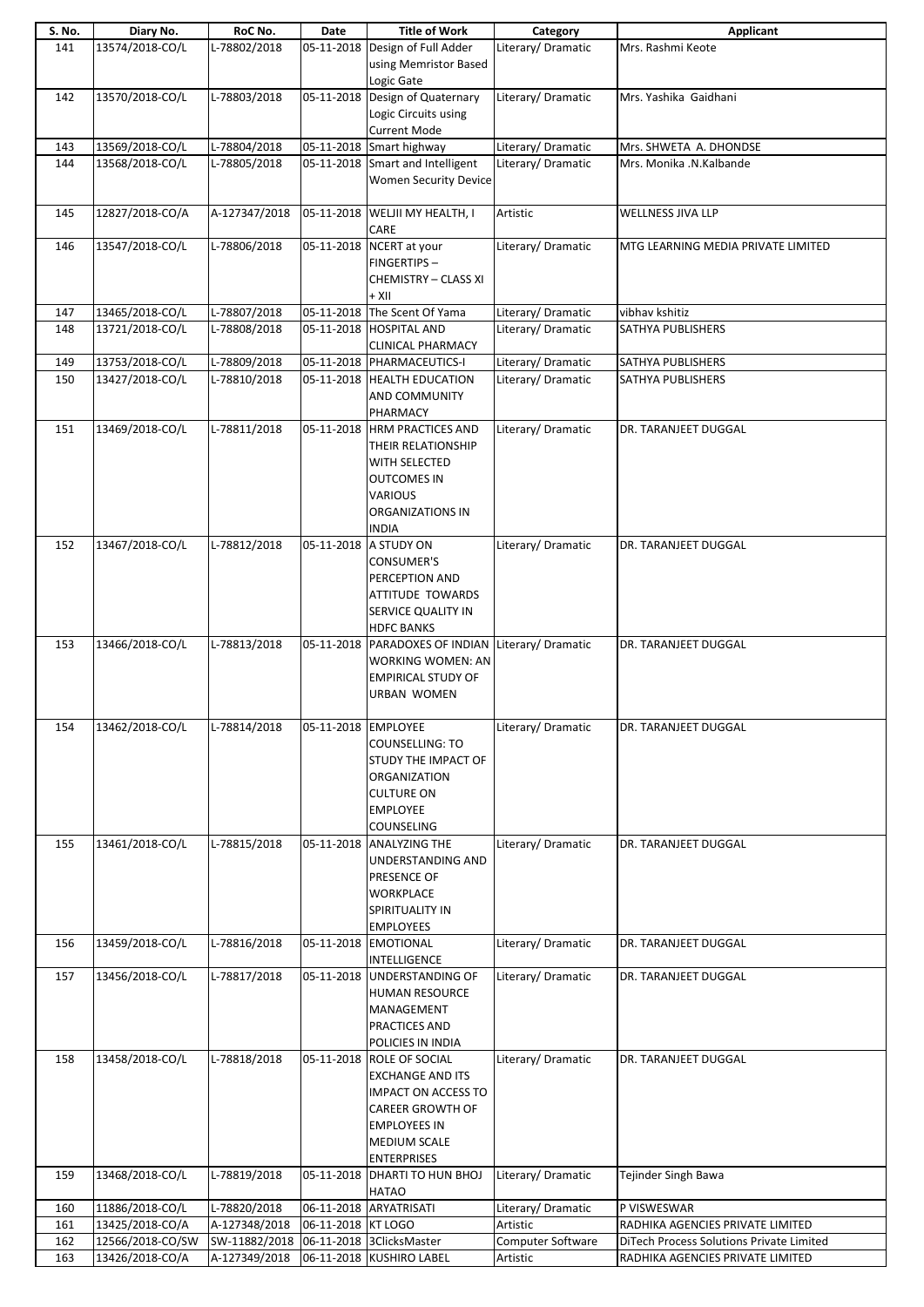| S. No. | Diary No.        | RoC No.       | Date                 | <b>Title of Work</b>                                  | Category           | <b>Applicant</b>                            |
|--------|------------------|---------------|----------------------|-------------------------------------------------------|--------------------|---------------------------------------------|
| 164    | 12845/2018-CO/A  | A-127350/2018 |                      | 06-11-2018 A Mansion design for a                     | Artistic           | <b>RISHABH</b>                              |
|        |                  |               |                      | mediocre family First                                 |                    |                                             |
|        |                  |               |                      | floor plan layout                                     |                    |                                             |
| 165    | 13559/2018-CO/A  | A-127351/2018 |                      | 06-11-2018 NEUTRON WITH N                             | Artistic           | NARMADABEN L. UPADHYAY AN INDIAN            |
|        |                  |               |                      | LOGO                                                  |                    | NATIONAL SOLE PROPRIETOR OF HINDUSTAN       |
| 166    | 13440/2018-CO/A  | A-127352/2018 |                      | 06-11-2018 VIJAYSTAMBH IN HINDI                       | Artistic           | MADHUKAR VARANDANI                          |
|        |                  |               |                      |                                                       |                    |                                             |
|        |                  |               |                      | WITH DEVICE OF                                        |                    |                                             |
|        |                  |               |                      | <b>FAMOUS VIJAY</b>                                   |                    |                                             |
|        |                  |               |                      | <b>STAMBH BUILDING AT</b>                             |                    |                                             |
|        |                  |               |                      | <b>CHITTORGARH FORT</b>                               |                    |                                             |
|        |                  |               |                      |                                                       |                    |                                             |
| 167    | 13190/2018-CO/A  | A-127353/2018 |                      | 06-11-2018 AQUA MARSHAL                               | Artistic           | Mr. Ashok Kumar Jaiswal                     |
|        |                  |               |                      | <b>BRINGING THE BEST</b>                              |                    |                                             |
| 168    | 13598/2018-CO/A  | A-127354/2018 |                      | 06-11-2018 HAPPY HUNGER                               | Artistic           | SAMIR NALINBHAI SHAH                        |
| 169    | 13600/2018-CO/A  | A-127355/2018 | 06-11-2018 MILTONE   |                                                       | Artistic           | MR. SOHANKUMAR S. RANKA                     |
| 170    | 13599/2018-CO/A  | A-127356/2018 |                      | 06-11-2018 NAMRATA SAREES                             | Artistic           | MRS. SUDHABEN NATWARLAL POSHIYA             |
| 171    | 13597/2018-CO/A  | A-127357/2018 |                      | 06-11-2018 KITCHEN GEM                                | Artistic           | KETAN PRAVINBHAI KHOLIYA, VISHAL JAYANTILAL |
|        |                  |               |                      |                                                       |                    | <b>PATORIA</b>                              |
| 172    | 13630/2018-CO/A  | A-127358/2018 |                      | 06-11-2018 TREMAN MODULAR                             | Artistic           | M/s Retax Electricals Pvt Ltd               |
|        |                  |               |                      | <b>SWITCHES</b>                                       |                    |                                             |
| 173    | 13628/2018-CO/A  | A-127359/2018 |                      | 06-11-2018 TREMAN LABEL                               | Artistic           | M/s Retax Electricals Pvt Ltd               |
| 174    | 13669/2018-CO/CF | CF-4266/2018  |                      | 06-11-2018 SABAK DEGI NAANI:                          | Cinematograph Film | Kiran Agarwal                               |
|        |                  |               |                      | <b>GIGI AUR BERANG</b>                                |                    |                                             |
|        |                  |               |                      | LAALI                                                 |                    |                                             |
| 175    | 13670/2018-CO/CF | CF-4267/2018  |                      | 06-11-2018 SABAK DEGI NAANI:                          | Cinematograph Film | Kiran Agarwal                               |
|        |                  |               |                      | <b>GIGI AUR BERANG</b>                                |                    |                                             |
|        |                  |               |                      | LAALI                                                 |                    |                                             |
| 176    | 13668/2018-CO/CF | CF-4268/2018  | 06-11-2018           | SABAK DEGI NAANI:                                     | Cinematograph Film | Kiran Agarwal                               |
|        |                  |               |                      | DARPOK POMPU                                          |                    |                                             |
| 177    | 13662/2018-CO/CF | CF-4269/2018  |                      | 06-11-2018 SABAK DEGI NAANI:                          | Cinematograph Film | Kiran Agarwal                               |
|        |                  |               |                      | <b>BHAI HANSU - BEHAN</b>                             |                    |                                             |
|        |                  |               |                      | <b>HANSI</b>                                          |                    |                                             |
| 178    | 13663/2018-CO/CF | CF-4270/2018  |                      | 06-11-2018 SABAK DEGI NAANI:                          | Cinematograph Film | Kiran Agarwal                               |
|        |                  |               |                      | MOOCHAD HIPPO -                                       |                    |                                             |
|        |                  |               |                      | POOCHAD MADHAV                                        |                    |                                             |
|        |                  |               |                      | 06-11-2018 SABAK DEGI NAANI:                          |                    | Kiran Agarwal                               |
| 179    | 13664/2018-CO/CF | CF-4271/2018  |                      | MOOCHAD HIPPO -                                       | Cinematograph Film |                                             |
|        |                  |               |                      |                                                       |                    |                                             |
| 180    | 13665/2018-CO/CF | CF-4272/2018  |                      | POOCHAD MADHAV<br>06-11-2018 SABAK DEGI NAANI:        |                    |                                             |
|        |                  |               |                      |                                                       | Cinematograph Film | Kiran Agarwal                               |
|        |                  |               |                      | PURANMAL AUR                                          |                    |                                             |
|        |                  |               |                      | <b>BADMASH BANDAR</b><br>06-11-2018 SABAK DEGI NAANI: |                    | Kiran Agarwal                               |
| 181    | 13666/2018-CO/CF | CF-4273/2018  |                      |                                                       | Cinematograph Film |                                             |
|        |                  |               |                      | PURANMAL AUR                                          |                    |                                             |
|        |                  |               |                      | <b>BADMASH BANDAR</b>                                 |                    | Kiran Agarwal                               |
| 182    | 13667/2018-CO/CF | CF-4274/2018  |                      | 06-11-2018 SABAK DEGI NAANI:                          | Cinematograph Film |                                             |
|        |                  |               |                      | <b>DARPOK POMPU</b>                                   |                    |                                             |
| 183    | 11484/2018-CO/L  | L-78821/2018  |                      | 06-11-2018 Shikhar se NicheMeri                       | Literary/Dramatic  | Satya Prakash                               |
|        |                  |               |                      | Hi Baaten Hain                                        |                    |                                             |
|        |                  |               |                      |                                                       |                    |                                             |
| 184    | 13201/2018-CO/A  | A-127360/2018 |                      | 06-11-2018 JINDAL SEEDS                               | Artistic           | JINDAL CROP SCIENCES PVT LTD                |
| 185    | 13200/2018-CO/A  | A-127361/2018 |                      | 06-11-2018 JINDAL SEEDS                               | Artistic           | JINDAL CROP SCIENCES PVT LTD                |
| 186    | 8806/2018-CO/L   | L-78822/2018  |                      | 06-11-2018 GEETON KE DARWESH:                         | Literary/ Dramatic | HARSH VARDHAN AGARWAL, RUPAL AGARWAL        |
|        |                  |               |                      | <b>GOPAL DASS NEERAJ</b>                              |                    |                                             |
|        |                  |               |                      |                                                       |                    |                                             |
| 187    | 13290/2018-CO/L  | L-78823/2018  |                      | 08-11-2018 FIRST RANK'S GEMS OF                       | Literary/ Dramatic | <b>ANTONY MATHEW</b>                        |
|        |                  |               |                      | DISCOVERIES WHY?                                      |                    |                                             |
|        |                  |               |                      | WHEN? WHERE?                                          |                    |                                             |
|        |                  |               |                      | WHAT? WHO?                                            |                    |                                             |
|        |                  |               |                      |                                                       |                    |                                             |
| 188    | 13165/2018-CO/L  | L-78824/2018  | 08-11-2018 NIRVANA   |                                                       | Literary/Dramatic  | RAKHIL RAMDAS                               |
| 189    | 10907/2018-CO/L  | L-78825/2018  |                      | 08-11-2018 VENU IN THE TOYLAND                        | Literary/Dramatic  | Virtual Planet Production Private Limited   |
|        |                  |               |                      |                                                       |                    |                                             |
| 190    | 10554/2018-CO/SW | SW-11883/2018 | 08-11-2018 LABEL APP |                                                       | Computer Software  | JMH SOFTWARES PVT LTD                       |
|        |                  |               |                      | DEVELOPMENT                                           |                    |                                             |
| 191    | 12280/2018-CO/A  | A-127362/2018 |                      | 08-11-2018 SLEEP WELL [LABEL]                         | Artistic           | T.V. VENUGOPAL                              |
| 192    | 10754/2017-CO/A  | A-127363/2018 |                      | 08-11-2018 AMBIKA PALADA LABEL                        | Artistic           | M/s Ambika Cottage Industries               |
|        |                  |               |                      |                                                       |                    |                                             |
| 193    | 13463/2018-CO/L  | L-78826/2018  |                      | 08-11-2018 A STUDY ON                                 | Literary/ Dramatic | DR. TARANJEET DUGGAL                        |
|        |                  |               |                      | RELATIONSHIP                                          |                    |                                             |
|        |                  |               |                      | <b>BETWEEN EMPLOYEE</b>                               |                    |                                             |
|        |                  |               |                      | MOTIVATION AND                                        |                    |                                             |
|        |                  |               |                      | PERFORMANCE                                           |                    |                                             |
|        |                  |               |                      | APPRAISAL AT WORK                                     |                    |                                             |
|        |                  |               |                      | PLACE                                                 |                    |                                             |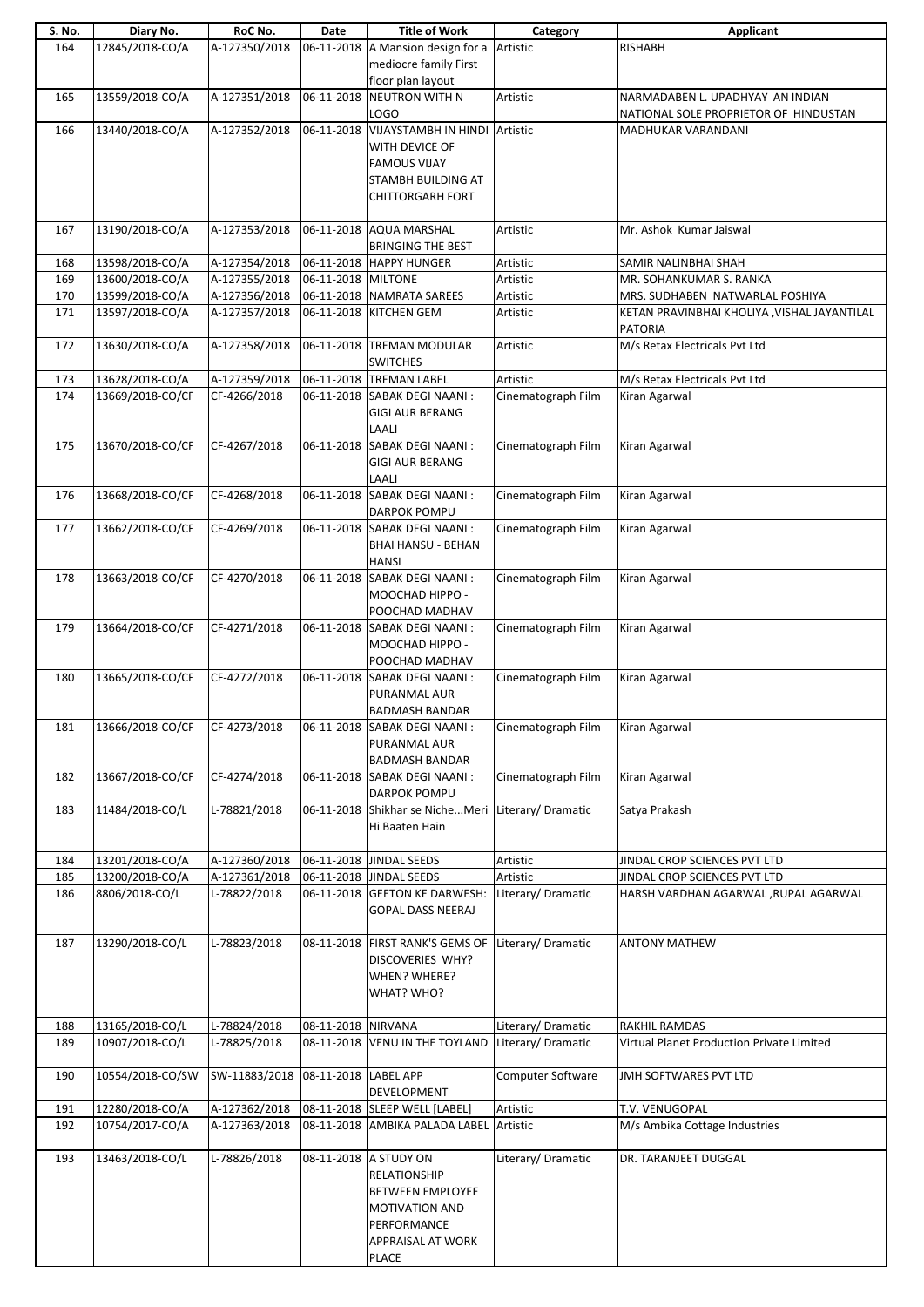| S. No. | Diary No.       | RoC No.       | Date                 | <b>Title of Work</b>                                                  | Category           | Applicant                                       |
|--------|-----------------|---------------|----------------------|-----------------------------------------------------------------------|--------------------|-------------------------------------------------|
| 194    | 13460/2018-CO/L | L-78827/2018  |                      | 08-11-2018 ASSESSMENT OF                                              | Literary/Dramatic  | DR. TARANJEET DUGGAL                            |
|        |                 |               |                      | PSYCHOLOGICAL                                                         |                    |                                                 |
|        |                 |               |                      |                                                                       |                    |                                                 |
|        |                 |               |                      | <b>CAPITAL OF</b>                                                     |                    |                                                 |
|        |                 |               |                      | <b>EMPLOYEES</b>                                                      |                    |                                                 |
| 195    | 13455/2018-CO/L | L-78828/2018  |                      | 08-11-2018 EVALUATION OF                                              | Literary/ Dramatic | DR. TARANJEET DUGGAL                            |
|        |                 |               |                      |                                                                       |                    |                                                 |
|        |                 |               |                      | EXPERIENTIAL                                                          |                    |                                                 |
|        |                 |               |                      | MARKETING IN TWO                                                      |                    |                                                 |
|        |                 |               |                      |                                                                       |                    |                                                 |
|        |                 |               |                      | WHEELER SECTOR IN                                                     |                    |                                                 |
|        |                 |               |                      | <b>INDIA</b>                                                          |                    |                                                 |
| 196    | 11613/2017-CO/A | A-127364/2018 | 08-11-2018 MEYFO     |                                                                       | Artistic           | K.C.MOIDU                                       |
| 197    | 7914/2017-CO/A  | A-127365/2018 |                      | 08-11-2018 EASTERN IDLY AND                                           | Artistic           | FEROZ MEERAN, M/S EASTERN CONDIMENTS            |
|        |                 |               |                      |                                                                       |                    |                                                 |
|        |                 |               |                      | <b>DOSA BATTER</b>                                                    |                    | PRIVATE LIMITED                                 |
| 198    | 7242/2017-CO/A  | A-127366/2018 |                      | 08-11-2018 EASTERN CHICKEN                                            | Artistic           | Feeroz Meeran s/o Late Sri M.E. Meeran,         |
|        |                 |               |                      | MASALA                                                                |                    | Managing Director of M/s Eastern Condiments P   |
|        |                 |               |                      |                                                                       |                    |                                                 |
| 199    | 2289/2018-CO/A  | A-127367/2018 |                      | 08-11-2018 ALSUHANA 4 PLAY                                            | Artistic           | M/S SUHANA FLAVOURS                             |
| 200    | 2288/2018-CO/A  | A-127368/2018 |                      | 08-11-2018 ALSUHANA CRAZY GIRL                                        | Artistic           | M/S SUHANA FLAVOURS                             |
|        |                 |               |                      |                                                                       |                    |                                                 |
| 201    | 2287/2018-CO/A  | A-127369/2018 |                      | 08-11-2018 ALSUHANA PLAY GIRL                                         | Artistic           | M/S SUHANA FLAVOURS                             |
|        |                 |               |                      |                                                                       |                    |                                                 |
| 202    | 2290/2018-CO/A  | A-127370/2018 |                      | 08-11-2018 ALSUHANA SWEET                                             | Artistic           | M/S SUHANA FLAVOURS                             |
|        |                 |               |                      | <b>HEART</b>                                                          |                    |                                                 |
| 203    | 2297/2018-CO/A  | A-127371/2018 |                      | 08-11-2018 ALSUHANA COLLEGE                                           | Artistic           | M/S SUHANA FLAVOURS                             |
|        |                 |               |                      |                                                                       |                    |                                                 |
|        |                 |               |                      | <b>FUN</b>                                                            |                    |                                                 |
| 204    | 13501/2018-CO/L | L-78829/2018  |                      | 08-11-2018 Electronics &                                              | Literary/ Dramatic | <b>IES MASTER PUBLICATION</b>                   |
|        |                 |               |                      | Communication                                                         |                    |                                                 |
|        |                 |               |                      |                                                                       |                    |                                                 |
|        |                 |               |                      | Engineering-ESE                                                       |                    |                                                 |
|        |                 |               |                      | <b>TOPICWISE OBJECTIVE</b>                                            |                    |                                                 |
|        |                 |               |                      | <b>SOLVED PAPER -I</b>                                                |                    |                                                 |
|        |                 |               |                      |                                                                       |                    |                                                 |
|        |                 |               |                      |                                                                       |                    |                                                 |
| 205    | 13558/2018-CO/L | L-78830/2018  |                      | 08-11-2018 THE HAUNT UP                                               | Literary/Dramatic  | Deepti Srivatsan                                |
| 206    | 13681/2018-CO/L | L-78831/2018  |                      | 08-11-2018 SANKALPNA AANDHI                                           | Literary/Dramatic  | RADHA SOAMI SATSANG BEAS                        |
|        |                 |               |                      | <b>BHARM (MAT KO</b>                                                  |                    |                                                 |
|        |                 |               |                      |                                                                       |                    |                                                 |
|        |                 |               |                      | <b>BHARM BHULE</b>                                                    |                    |                                                 |
|        |                 |               |                      | SANSAR)                                                               |                    |                                                 |
| 207    | 13561/2018-CO/L | L-78832/2018  |                      | 08-11-2018 DEVALAY KYO AUR                                            | Literary/ Dramatic | VIJAY GOPILALJI AGARWAL                         |
|        |                 |               |                      |                                                                       |                    |                                                 |
|        |                 |               |                      | KAISE ?                                                               |                    |                                                 |
| 208    | 13528/2018-CO/L | L-78833/2018  |                      | 08-11-2018 Photo movie maker                                          | Literary/ Dramatic | CHANDRAKANT NARSAPPA JAKKAN                     |
| 209    | 13437/2018-CO/L | L-78834/2018  |                      | 08-11-2018 Madhya Pradesh                                             | Literary/Dramatic  | <b>ATG Media Limited</b>                        |
|        |                 |               |                      | Gaurav Gaatha                                                         |                    |                                                 |
|        |                 |               |                      |                                                                       |                    |                                                 |
| 210    | 13472/2018-CO/L | L-78835/2018  |                      | 08-11-2018 NCERT at your                                              | Literary/Dramatic  | MTG LEARNING MEDIA PRIVATE LIMITED              |
|        |                 |               |                      | FINGERTIPS - SCIENCE -                                                |                    |                                                 |
|        |                 |               |                      | CLASS 10                                                              |                    |                                                 |
|        |                 |               |                      |                                                                       |                    |                                                 |
| 211    |                 |               |                      | 13156/2018-CO/SW SW-11884/2018   08-11-2018   EpiPro: A tool for fast | Computer Software  | Amogh Johri                                     |
|        |                 |               |                      | and efficient in-silico                                               |                    |                                                 |
|        |                 |               |                      | identification and                                                    |                    |                                                 |
|        |                 |               |                      |                                                                       |                    |                                                 |
|        |                 |               |                      | consensus finding of B-                                               |                    |                                                 |
|        |                 |               |                      | cell epitopes using                                                   |                    |                                                 |
|        |                 |               |                      | various available web                                                 |                    |                                                 |
|        |                 |               |                      |                                                                       |                    |                                                 |
|        |                 |               |                      | servers                                                               |                    |                                                 |
| 212    | 13705/2018-CO/L | L-78836/2018  |                      | 08-11-2018 PERSONALITY REPORT,                                        | Literary/Dramatic  | LOKESH KUMAR LAKHOTIA                           |
|        |                 |               |                      | <b>COMPREHENSIVE TEST</b>                                             |                    |                                                 |
|        |                 |               |                      | & REPORTS                                                             |                    |                                                 |
|        |                 |               |                      |                                                                       |                    |                                                 |
|        |                 |               |                      |                                                                       |                    |                                                 |
| 213    | 13520/2018-CO/L | L-78837/2018  | 08-11-2018 SOCCER    |                                                                       | Literary/Dramatic  | R.D.RAJA                                        |
| 214    | 13632/2018-CO/L | L-78838/2018  | 08-11-2018 RAVAYAT   |                                                                       | Literary/Dramatic  | RAHUL RATAN RUHILLA                             |
|        |                 |               |                      |                                                                       |                    |                                                 |
| 215    | 13499/2018-CO/L | L-78839/2018  |                      | 08-11-2018 The Last Ashoka                                            | Literary/Dramatic  | VIVEK PAI                                       |
| 216    | 13710/2018-CO/L | L-78840/2018  |                      | 08-11-2018 CHONG KHIT THAR LE                                         | Literary/Dramatic  | <b>BIBLE SOCIETY OF INDIA</b>                   |
|        |                 |               |                      | SAM LE RASEINA EL                                                     |                    |                                                 |
| 217    | 13616/2018-CO/L | L-78841/2018  |                      | 08-11-2018 THE DREAM I SEE                                            | Literary/Dramatic  | Sonal Jain                                      |
|        |                 |               |                      |                                                                       |                    |                                                 |
| 218    | 13527/2018-CO/L | L-78842/2018  |                      | 08-11-2018 You and Universe                                           | Literary/Dramatic  | Nikhil Kumar Vasudeva                           |
| 219    | 13712/2018-CO/L | L-78843/2018  |                      | 12-11-2018 GAYATRI MANTRA                                             | Literary/Dramatic  | <b>GEETA HARISH SHAH</b>                        |
| 220    | 13566/2018-CO/L | L-78844/2018  | 12-11-2018 FASHIONST |                                                                       | Literary/Dramatic  | SACHIN S PAWAR                                  |
|        |                 |               |                      |                                                                       |                    |                                                 |
| 221    | 5123/2017-CO/A  | A-127372/2018 |                      | 12-11-2018 SG INTERNATIONAL                                           | Artistic           | M/S SG INTERNATIONAL                            |
| 222    | 13526/2018-CO/L | L-78845/2018  |                      | 12-11-2018 PROTOTYPE OF                                               | Literary/Dramatic  | Dr. P.K.Dakhole, Mr. Kuldeep Pande              |
|        |                 |               |                      | AUTOMATED COOLING                                                     |                    |                                                 |
|        |                 |               |                      |                                                                       |                    |                                                 |
|        |                 |               |                      | WEARABLE                                                              |                    |                                                 |
| 223    | 13522/2018-CO/L | L-78846/2018  | 12-11-2018 Parameter |                                                                       | Literary/ Dramatic | Dr. Rajesh D Thakre , Dr. Yogesh A. Suryawanshi |
|        |                 |               |                      | Optimization of                                                       |                    |                                                 |
|        |                 |               |                      | <b>Wireless Sensor</b>                                                |                    |                                                 |
|        |                 |               |                      |                                                                       |                    |                                                 |
|        |                 |               |                      | Network using Routing                                                 |                    |                                                 |
|        |                 |               |                      | Technique                                                             |                    |                                                 |
| 224    | 13523/2018-CO/L | L-78847/2018  |                      | 12-11-2018 LAB MANUAL OF                                              | Literary/Dramatic  | Sandeep Kakde                                   |
|        |                 |               |                      |                                                                       |                    |                                                 |
|        |                 |               |                      | Digital CMOS Circuits                                                 |                    |                                                 |
| 225    | 13607/2018-CO/L | L-78848/2018  |                      | 12-11-2018 Zinda hai Kashmiri                                         | Literary/Dramatic  | Saurabh Jain                                    |
|        |                 |               |                      | Pandit                                                                |                    |                                                 |
|        |                 |               |                      |                                                                       |                    |                                                 |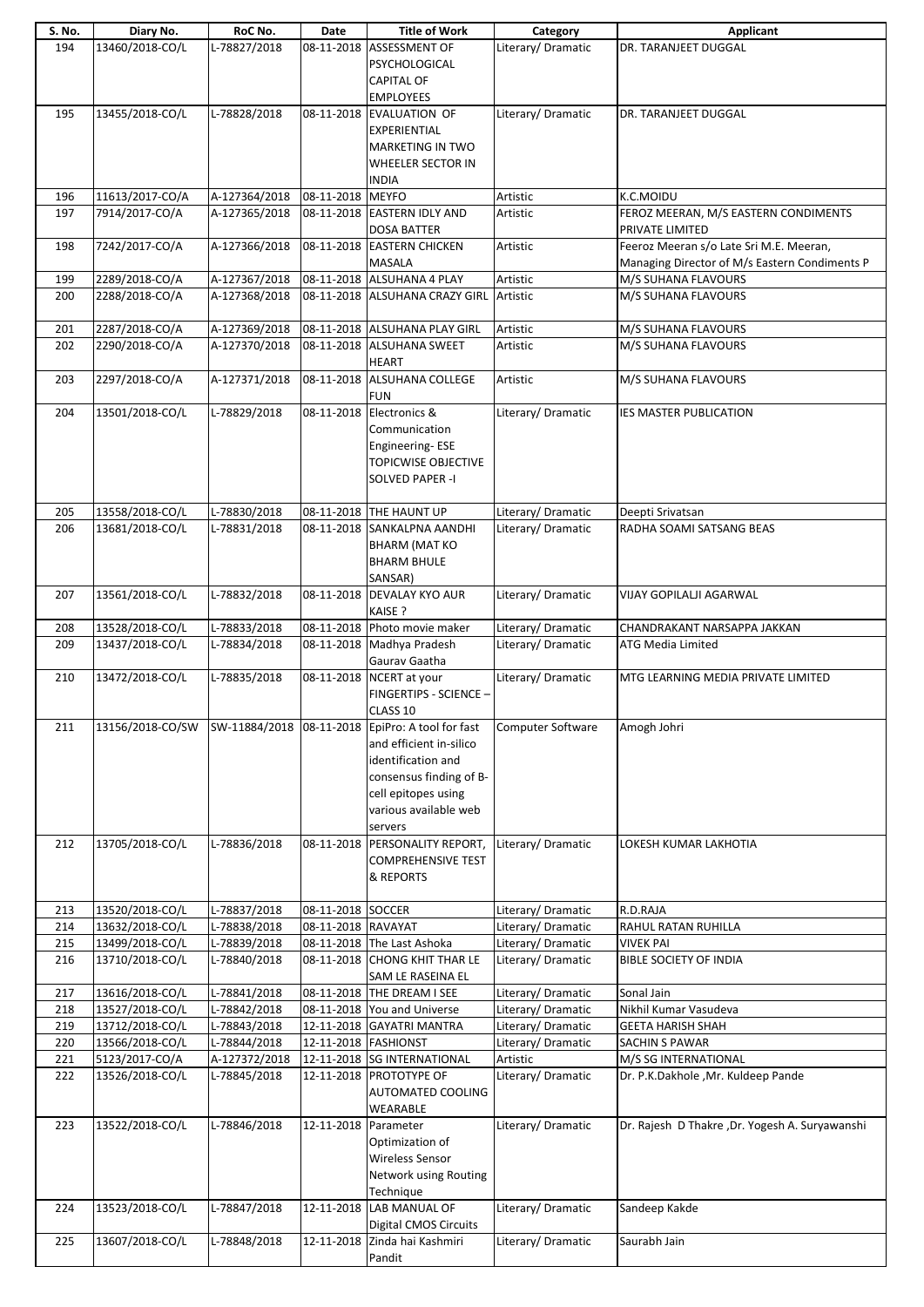| S. No. | Diary No.       | RoC No.       | Date                  | <b>Title of Work</b>                                                                                                                                                                           | Category           | Applicant                                                                                                    |
|--------|-----------------|---------------|-----------------------|------------------------------------------------------------------------------------------------------------------------------------------------------------------------------------------------|--------------------|--------------------------------------------------------------------------------------------------------------|
| 226    | 13373/2018-CO/L | L-78849/2018  |                       | 12-11-2018 A SONG TO LIFE AN<br>UNTOLD STORY OF                                                                                                                                                | Literary/Dramatic  | SANJUKTA MONDAL                                                                                              |
|        |                 |               |                       | ANUPAMA.                                                                                                                                                                                       |                    |                                                                                                              |
| 227    | 13633/2018-CO/A | A-127373/2018 |                       | 12-11-2018 VISHWAKARMA LABEL                                                                                                                                                                   | Artistic           | PANKAJKUMAR SHAMBHUNATH VISHWAKARMA.,<br>AN INDIAN NATIONAL SOLE PROPRIETOR OF<br>VISHWAKARMA ASSOCIATES     |
| 228    | 10747/2018-CO/L | L-78850/2018  |                       | 12-11-2018 Environmental<br>Engineering-II                                                                                                                                                     | Literary/ Dramatic | Kalyani B. Sawarkar                                                                                          |
| 229    | 13621/2018-CO/L | L-78851/2018  |                       | 12-11-2018 HARNESSING ENERGY<br>AND PURIFICATION OF<br><b>WASTE WATER</b>                                                                                                                      | Literary/ Dramatic | MR JASBIR SAINI                                                                                              |
| 230    | 12135/2018-CO/L | L-78852/2018  |                       | 12-11-2018 How to make the best<br>use of College Life                                                                                                                                         | Literary/ Dramatic | Dr. Arvinder Kour                                                                                            |
| 231    | 13649/2018-CO/L | L-78853/2018  |                       | 12-11-2018 Koopmandook                                                                                                                                                                         | Literary/Dramatic  | Satyaprakash Upadhyay                                                                                        |
| 232    | 13605/2018-CO/L | L-78854/2018  |                       | 12-11-2018 My Life: Experiential<br>Learning                                                                                                                                                   | Literary/Dramatic  | Ashwini Kumar Raj                                                                                            |
| 233    | 13709/2018-CO/L | L-78855/2018  |                       | 12-11-2018 MALTO BIBLE                                                                                                                                                                         | Literary/ Dramatic | <b>BIBLE SOCIETY OF INDIA</b>                                                                                |
| 234    | 13832/2018-CO/L | L-78856/2018  | 13-11-2018 Dissected  |                                                                                                                                                                                                | Literary/Dramatic  | Naveen Kakkar                                                                                                |
| 235    | 13635/2018-CO/A | A-127374/2018 | 13-11-2018 SD [LABE]  |                                                                                                                                                                                                | Artistic           | MR. MANISH AGGARWAL                                                                                          |
| 236    | 14074/2018-CO/A | A-127375/2018 | 13-11-2018 ALUNIKA    |                                                                                                                                                                                                | Artistic           | Avirag Birla                                                                                                 |
| 237    | 13432/2018-CO/L | L-78857/2018  |                       | 13-11-2018 Removal of Left<br>Recursion In LL(1)                                                                                                                                               | Literary/ Dramatic | Rahul Suryawanshi                                                                                            |
| 238    | 13513/2018-CO/L | L-78858/2018  |                       | 13-11-2018 THE BRAINWAVE OF<br><b>IDENTICAL MINDS</b>                                                                                                                                          | Literary/ Dramatic | AZEEM FIROZBHAI KHAN                                                                                         |
| 239    | 13889/2018-CO/L | L-78859/2018  |                       | 13-11-2018 Happiness Instrument<br>for Measuring<br>Happiness Quotient                                                                                                                         | Literary/ Dramatic | Srilatha P                                                                                                   |
| 240    | 13955/2018-CO/L | L-78860/2018  | 13-11-2018 Dohe Set 1 |                                                                                                                                                                                                | Literary/ Dramatic | <b>BIRENDRA KUMAR YADAV</b>                                                                                  |
| 241    | 13928/2018-CO/L | L-78861/2018  |                       | 13-11-2018 2675 TOLKIEN<br><b>ASTEROID</b>                                                                                                                                                     | Literary/Dramatic  | K. ARANGANATHAN S/O. C. KOTHENDARAMAN                                                                        |
| 242    | 11397/2018-CO/A | A-127376/2018 | 13-11-2018            | 'K. C. PAUL & SONS'<br>(With device of<br>Umbrella (Label).                                                                                                                                    | Artistic           | [1] ALOKE NATH PAUL, [2] DEB NATH PAUL, [3]<br>CHANDAN PAUL, [4] ANJAN PAUL, [5] RANJAN<br>PAUL[6] SAPTARSHI |
| 243    | 13727/2018-CO/L | L-78862/2018  |                       | 13-11-2018 All Days Are Not the<br>Same                                                                                                                                                        | Literary/ Dramatic | Mayur Ramgir                                                                                                 |
| 244    | 9635/2018-CO/A  | A-127377/2018 |                       | 13-11-2018 EUSAI (ELITE<br>UNIVERSITY SPORTS<br><b>ALLIANCE OF INDIA)</b><br>WITH CIRCULAR LOGO                                                                                                | Artistic           | ELITE FOOTBALL LEAGUE INDIA PRIVATE LIMITED                                                                  |
| 245    | 13922/2018-CO/L | L-78863/2018  |                       | 13-11-2018 PROCEDURE FOR<br><b>ENABLING</b><br><b>ADAPTATION OF</b><br><b>AUTOMATIC SPEECH</b><br><b>RECOGNITION [ASR]</b><br>SOFTWARE FOR<br><b>CHANGES IN ACOUSTIC</b><br><b>ENVIRONMENT</b> | Literary/Dramatic  | THE CHIEF DESIGNER                                                                                           |
| 246    | 13982/2018-CO/A | A-127378/2018 |                       | 13-11-2018 MRH EXTRA HEAVY<br><b>DUTY</b>                                                                                                                                                      | Artistic           | <b>MAHAJAN TYRE COMPANY</b>                                                                                  |
| 247    | 13984/2018-CO/A | A-127379/2018 |                       | 13-11-2018 TIWANA LOGO                                                                                                                                                                         | Artistic           | TIWANA OIL MILLS PVT. LTD.                                                                                   |
| 248    | 13903/2018-CO/L | L-78864/2018  |                       | 13-11-2018 FLIGHT DATA ANALYSIS<br>TOOL FOR TACAN MKII<br><b>RECEIVER</b>                                                                                                                      | Literary/ Dramatic | STRATEGIC ELECTRONICS RESEARCH AND DESIGN<br><b>CENTRE [SLRDC]</b>                                           |
| 249    | 13944/2018-CO/A | A-127380/2018 |                       | 13-11-2018 SARDA FARMS                                                                                                                                                                         | Artistic           | SHRIRANG KISANLAL SARDA                                                                                      |
| 250    | 13893/2018-CO/L | L-78865/2018  |                       | 13-11-2018 The Art of Building your<br>Wealth                                                                                                                                                  | Literary/Dramatic  | Nagarjun Nagesh                                                                                              |
| 251    | 13942/2018-CO/A | A-127381/2018 | 13-11-2018 UNT BIDI   |                                                                                                                                                                                                | Artistic           | M/S. KISANLAL BASTIRAM SARDA                                                                                 |
| 252    | 7305/2018-CO/A  | A-127382/2018 |                       | 13-11-2018 RAJ'S NJOY COOL MINT Artistic                                                                                                                                                       |                    | RAJ INDUSTRIES                                                                                               |
| 253    | 7307/2018-CO/A  | A-127383/2018 |                       | 13-11-2018 RAJ'S NJOY HERBAL                                                                                                                                                                   | Artistic           | RAJ INDUSTRIES                                                                                               |
| 254    | 7306/2018-CO/A  | A-127384/2018 |                       | <b>ALOE VERA</b><br>13-11-2018 RAJ'S NJOY RICH MILK                                                                                                                                            | Artistic           | RAJ INDUSTRIES                                                                                               |
| 255    | 7303/2018-CO/A  | A-127385/2018 |                       | & ALMOND<br>13-11-2018 RAJ'S NJOY VELVET                                                                                                                                                       | Artistic           | RAJ INDUSTRIES                                                                                               |
| 256    | 7301/2018-CO/A  | A-127386/2018 |                       | ROSE<br>13-11-2018 RAJ'S NJOY HALDI<br>CHANDAN                                                                                                                                                 | Artistic           | RAJ INDUSTRIES                                                                                               |
| 257    | 7302/2018-CO/A  | A-127387/2018 |                       | 13-11-2018 RAJ'S NJOY FRESH LIME                                                                                                                                                               | Artistic           | RAJ INDUSTRIES                                                                                               |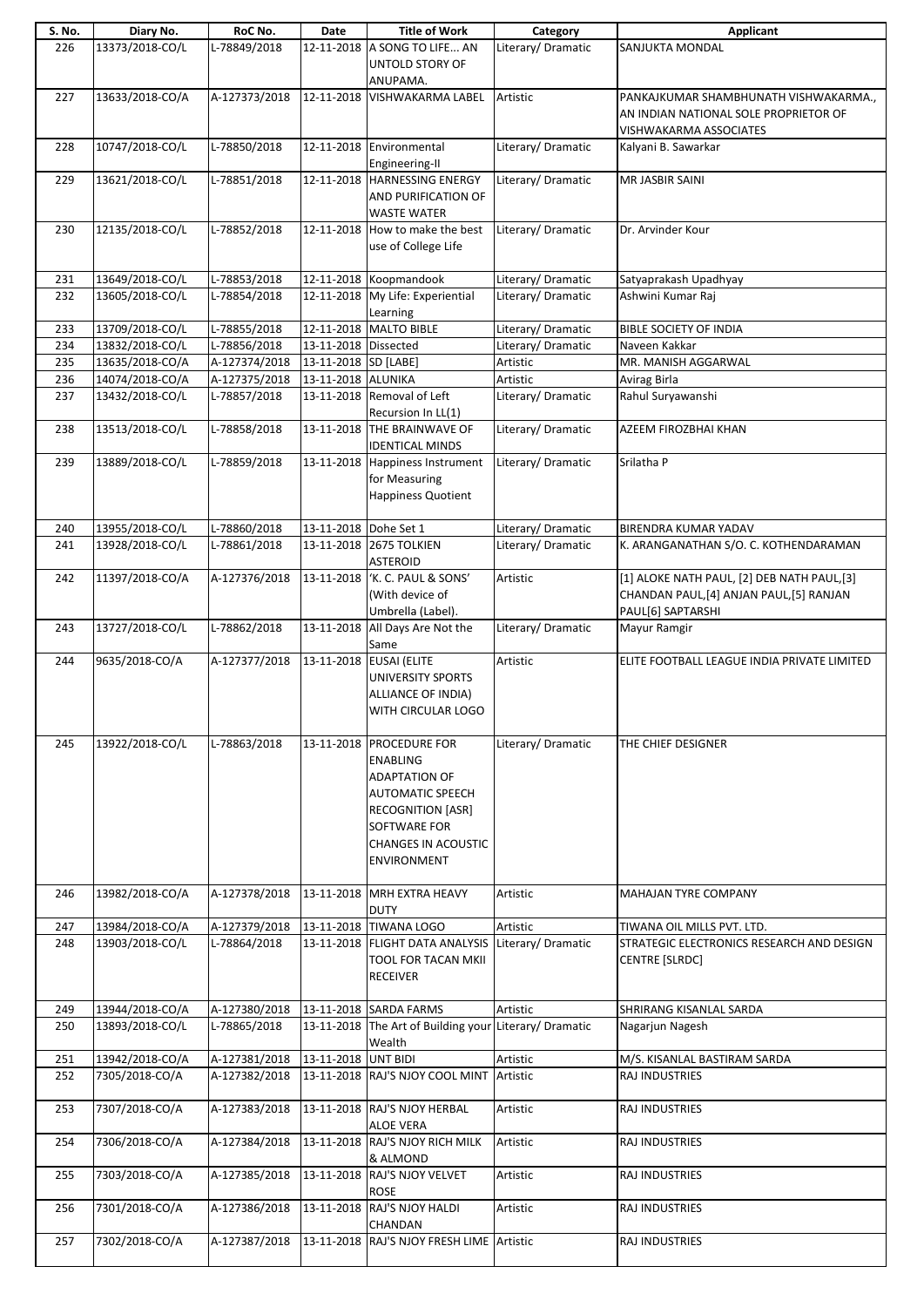| S. No. | Diary No.        | RoC No.       | Date                | <b>Title of Work</b>                                                 | Category           | Applicant                                                                                                                                                                                                                            |
|--------|------------------|---------------|---------------------|----------------------------------------------------------------------|--------------------|--------------------------------------------------------------------------------------------------------------------------------------------------------------------------------------------------------------------------------------|
| 258    | 13535/2017-CO/L  | L-78866/2018  |                     | 13-11-2018 ELECTRONIC TICKETING<br>MACHINE SOFTWARE                  | Literary/Dramatic  | M/S. AUM INFOTECH PVT LTD                                                                                                                                                                                                            |
| 259    | 14002/2018-CO/A  | A-127388/2018 |                     | 14-11-2018 GRAPHIC POSTER                                            | Artistic           | PRANAY HANDA                                                                                                                                                                                                                         |
| 260    | 13991/2018-CO/A  | A-127389/2018 |                     | 14-11-2018 GRAPHIC POSTER                                            | Artistic           | PRANAY HANDA                                                                                                                                                                                                                         |
| 261    | 13807/2018-CO/L  | L-78867/2018  |                     | 14-11-2018 DIGITAL BUSINESS                                          | Literary/Dramatic  | Siddharth Milind Sathaye                                                                                                                                                                                                             |
|        |                  |               |                     | PROFILE ORGANIZER                                                    |                    |                                                                                                                                                                                                                                      |
| 262    | 14044/2018-CO/A  | A-127390/2018 | 14-11-2018 DILBARO  |                                                                      | 5402               | Artistic                                                                                                                                                                                                                             |
| 263    | 14050/2018-CO/A  | A-127391/2018 | 14-11-2018 DILBARO  |                                                                      | 5412               | Artistic                                                                                                                                                                                                                             |
| 264    | 11999/2018-CO/L  | L-78868/2018  |                     | 14-11-2018 Katsuwa Kalotree:                                         | Literary/Dramatic  | Sujatha. R., M/s. Dawn Rose Publiations                                                                                                                                                                                              |
|        |                  |               |                     | <b>Hypnosis Hillary</b>                                              |                    |                                                                                                                                                                                                                                      |
| 265    | 12322/2018-CO/A  | A-127392/2018 |                     | 14-11-2018 B LOGO WITH BHARAT                                        | Artistic           | <b>BHARAT PARENTERALS LIMITED</b>                                                                                                                                                                                                    |
|        |                  |               |                     | PARENTERALS LIMITED                                                  |                    |                                                                                                                                                                                                                                      |
| 266    | 11843/2018-CO/L  | L-78869/2018  |                     | 14-11-2018 UN[BOX]: A Workbook<br>on Contemporary Art                | Literary/Dramatic  | <b>Artfirst Foundation</b>                                                                                                                                                                                                           |
| 267    | 10411/2018-CO/L  | L-78870/2018  | 14-11-2018 Das      |                                                                      | Literary/Dramatic  | Nikhil Raj                                                                                                                                                                                                                           |
| 268    | 11838/2018-CO/L  | L-78871/2018  |                     | 14-11-2018 EYE SPY INDIAN ART                                        | Literary/Dramatic  | Ritu Khoda , Vanita Pai                                                                                                                                                                                                              |
| 269    | 13685/2018-CO/A  | A-127393/2018 | 14-11-2018 TADKA    |                                                                      | Artistic           | NIRANJAN AGRAWAL S/O. SH. PRAHLAD RAI                                                                                                                                                                                                |
| 270    | 13636/2018-CO/SW | SW-11885/2018 |                     | 15-11-2018 ABHIPRA GPS<br>SOLUTIONS                                  | Computer Software  | <b>ABHIPRA CAPITAL LIMITED</b>                                                                                                                                                                                                       |
| 271    | 13715/2018-CO/SR | SR-13835/2018 |                     | 15-11-2018 GAYATRI MANTRA                                            | Sound Recording    | <b>GEETA HARISH SHAH</b>                                                                                                                                                                                                             |
| 272    | 13716/2018-CO/SR | SR-13836/2018 |                     | 15-11-2018 SUFI-SONG-ISHQ<br><b>JOGAN</b>                            | Sound Recording    | <b>GEETA HARISH SHAH</b>                                                                                                                                                                                                             |
| 273    | 13711/2018-CO/SR | SR-13837/2018 |                     | 15-11-2018 SHREENATHJI BOLO                                          | Sound Recording    | <b>GEETA HARISH SHAH</b>                                                                                                                                                                                                             |
| 274    | 13746/2018-CO/L  | L-78872/2018  | 15-11-2018 Ghostel  |                                                                      | Literary/Dramatic  | Nitin Kamone                                                                                                                                                                                                                         |
| 275    | 12083/2018-CO/A  | A-127394/2018 |                     | 15-11-2018 SHAHI DAL MAKHANI<br>(LABEL)                              | Artistic           | Beena Gupta trading as M/s. Santosh Shahi<br>Gramodyog                                                                                                                                                                               |
| 276    | 12082/2018-CO/A  | A-127395/2018 |                     | 15-11-2018 ASSAM TEA CO. LOOSE<br>TEA (LABEL)                        | Artistic           | Narsingh Kumar Modi trading as M/s. Assam Tea<br>Co.                                                                                                                                                                                 |
| 277    | 12081/2018-CO/A  | A-127396/2018 |                     | 15-11-2018 ATC TEA NO. 5 (LABEL)                                     | Artistic           | Narsingh Kumar Modi trading as M/s. Assam Tea<br>Co.                                                                                                                                                                                 |
| 278    | 13682/2018-CO/A  | A-127397/2018 |                     | 15-11-2018 SARDA FARMS                                               | Artistic           | SHRIRANG KISANLAL SARDA                                                                                                                                                                                                              |
| 279    | 13680/2018-CO/A  | A-127398/2018 |                     | 15-11-2018 SARDA FARMS                                               | Artistic           | SHRIRANG KISANLAL SARDA                                                                                                                                                                                                              |
| 280    | 13683/2018-CO/A  | A-127399/2018 |                     | 15-11-2018 SARDA FARMS                                               | Artistic           | SHRIRANG KISANLAL SARDA                                                                                                                                                                                                              |
| 281    | 13686/2018-CO/A  | A-127400/2018 | 15-11-2018 UNT BIDI |                                                                      | Artistic           | M/S. KISANLAL BASTIRAM SARDA                                                                                                                                                                                                         |
| 282    | 13687/2018-CO/A  | A-127401/2018 | 15-11-2018 UNT BIDI |                                                                      | Artistic           | M/S. KISANLAL BASTIRAM SARDA                                                                                                                                                                                                         |
| 283    | 13702/2018-CO/A  | A-127402/2018 | 15-11-2018 UNT BIDI |                                                                      | Artistic           | M/S. KISANLAL BASTIRAM SARDA                                                                                                                                                                                                         |
| 284    | 13694/2018-CO/A  | A-127403/2018 | 15-11-2018 UNT BIDI |                                                                      | Artistic           | M/S. KISANLAL BASTIRAM SARDA                                                                                                                                                                                                         |
| 285    | 13692/2018-CO/A  | A-127404/2018 | 15-11-2018 UNT BIDI |                                                                      | Artistic           | M/S. KISANLAL BASTIRAM SARDA                                                                                                                                                                                                         |
| 286    | 13766/2018-CO/L  | L-78873/2018  |                     | 16-11-2018 Living Your Purpose                                       | Literary/Dramatic  | Boobalan Nagendran                                                                                                                                                                                                                   |
| 287    | 13902/2018-CO/L  | L-78874/2018  |                     | 16-11-2018 Destiny in Dark                                           | Literary/Dramatic  | Parvinder Kohli                                                                                                                                                                                                                      |
| 288    | 13971/2018-CO/L  | L-78875/2018  |                     | 16-11-2018 RAGASAPARYA.bn                                            | Literary/Dramatic  | N.V. NARAYANAN                                                                                                                                                                                                                       |
| 289    | 13907/2018-CO/L  | L-78876/2018  |                     | 16-11-2018 IELTS Essays This Is It !                                 | Literary/Dramatic  | JASPER DELL                                                                                                                                                                                                                          |
| 290    | 13930/2018-CO/L  | L-78877/2018  |                     | 16-11-2018 BHAUTIKI SIGHRA<br><b>GANANA</b>                          | Literary/Dramatic  | <b>SHYAM BABU</b>                                                                                                                                                                                                                    |
| 291    | 13899/2018-CO/L  | L-78878/2018  |                     | 16-11-2018 The Unending Maze                                         | Literary/ Dramatic | Vidushi Gupta                                                                                                                                                                                                                        |
| 292    | 13997/2018-CO/L  | L-78879/2018  |                     | 16-11-2018 Breaking Silence 4                                        | Literary/Dramatic  | <b>Rohit Shetty</b>                                                                                                                                                                                                                  |
| 293    | 13961/2018-CO/L  | L-78880/2018  |                     | 16-11-2018   TAXATION - REPLY TO                                     | Literary/Dramatic  | Varun Mohan                                                                                                                                                                                                                          |
|        |                  |               |                     | NOTICE FOR ASSEMBLY<br>OF CHRIST SCHOOL,<br><b>BARRACKPORE</b>       |                    |                                                                                                                                                                                                                                      |
| 294    | 13849/2018-CO/L  | L-78881/2018  |                     | 16-11-2018 Reinvention 2.0 Edition Literary/ Dramatic                |                    | Subrata Ranjan Chanda                                                                                                                                                                                                                |
| 295    | 13799/2018-CO/A  | A-127405/2018 | 16-11-2018 OSWAL    |                                                                      | Artistic           | DHIMANT NAROTTAMDAS HARIA                                                                                                                                                                                                            |
| 296    | 13801/2018-CO/A  | A-127406/2018 |                     | 16-11-2018 BP BOLT PLUS                                              | Artistic           | MRS. FATEMA HUSSAIN SONI                                                                                                                                                                                                             |
| 297    | 13802/2018-CO/A  | A-127407/2018 | 16-11-2018 DBI      |                                                                      | Artistic           | MR. CHANDUBHAI MOHANBHAI SANGANI                                                                                                                                                                                                     |
| 298    | 13887/2018-CO/L  | L-78882/2018  |                     | 16-11-2018 BURMA-BURMA                                               | Literary/ Dramatic | SANJAY DUTT                                                                                                                                                                                                                          |
| 299    | 12671/2018-CO/L  | L-78883/2018  |                     | 16-11-2018 METROLOGY AND<br><b>MEASUREMENTS</b><br>LABORATORY MANUAL | Literary/Dramatic  | A.V. BALAN [PROFESSOR] , K. SELVARAJ [ASSISTANT<br>PROFESSOR, M. PRABU [ ASSISTANT PROFESSOR]<br>,N. SHIVASANKARAN [PROFESSOR] ,P. SENTHIL<br>KUMAR [ PRINCIPAL] , S.MAGIBALAN [ ASSISTANT<br>PROFESSOR], T. SURESH KUMAR [ASSISTANT |
| 300    | 11391/2018-CO/L  | L-78884/2018  |                     | 16-11-2018 QISSA HEER WARIS<br>SHAH                                  | Literary/Dramatic  | Surender Dhingra                                                                                                                                                                                                                     |
| 301    | 12687/2018-CO/L  | L-78885/2018  | 16-11-2018          | THE NAUTICA PROJECT                                                  | Literary/Dramatic  | Anuj Sharma                                                                                                                                                                                                                          |
| 302    | 12685/2018-CO/L  | L-78886/2018  |                     | 16-11-2018 THE VIMANA PROJECT                                        | Literary/Dramatic  | Anuj Sharma                                                                                                                                                                                                                          |
| 303    | 12684/2018-CO/L  | L-78887/2018  |                     | 16-11-2018 THE GENESIS PROJECT                                       | Literary/Dramatic  | Anuj Sharma                                                                                                                                                                                                                          |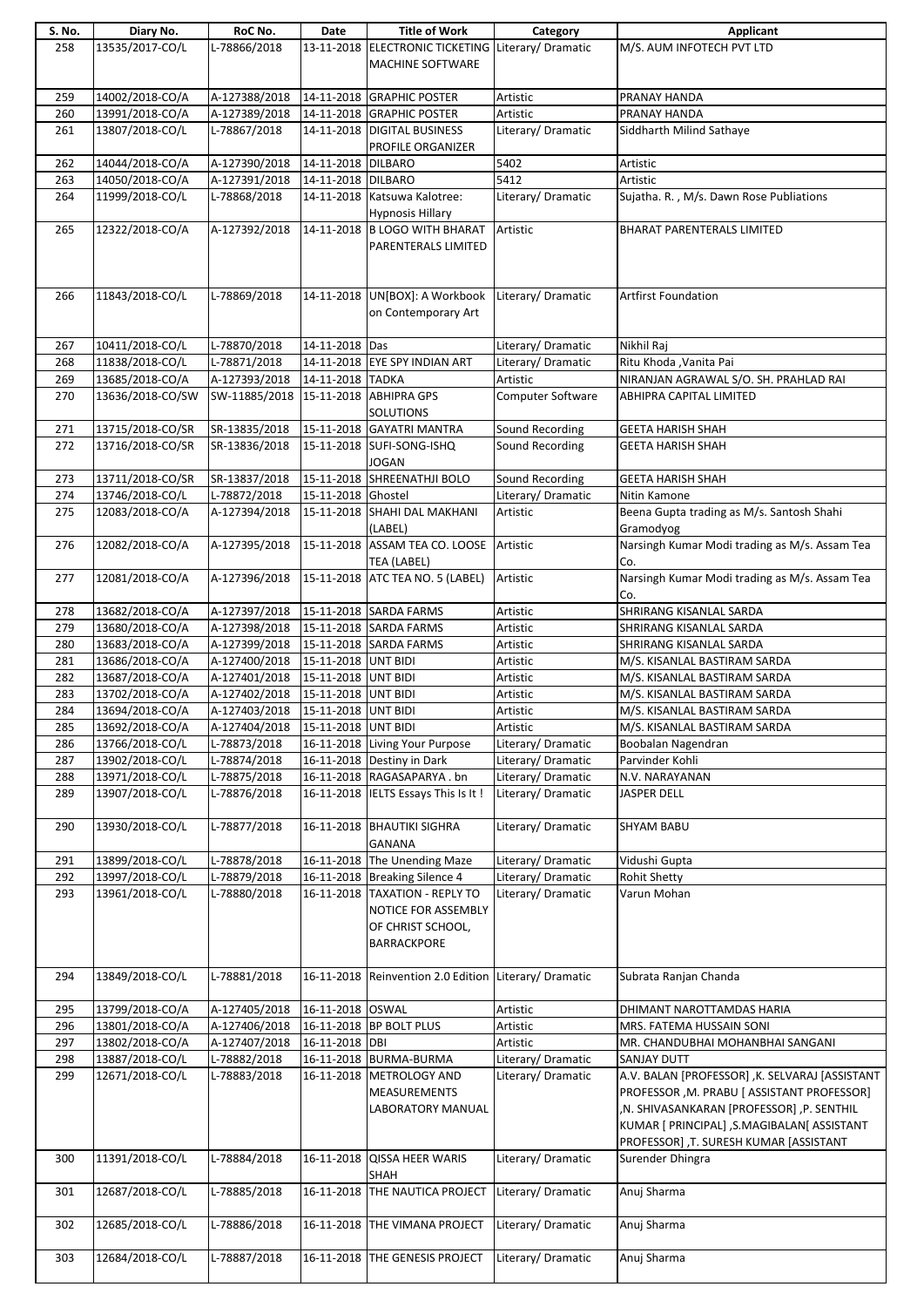| S. No. | Diary No.        | RoC No.       | Date                 | <b>Title of Work</b>                                | Category           | <b>Applicant</b>                        |
|--------|------------------|---------------|----------------------|-----------------------------------------------------|--------------------|-----------------------------------------|
| 304    | 10134/2018-CO/L  | L-78888/2018  | 16-11-2018           | An Approach to                                      | Literary/Dramatic  | <b>Prashant Ahire</b>                   |
|        |                  |               |                      | Clustering of Power                                 |                    |                                         |
|        |                  |               |                      | Quality Events Data                                 |                    |                                         |
|        |                  |               |                      | using K-Means                                       |                    |                                         |
|        |                  |               |                      | clustering alogrithm                                |                    |                                         |
| 305    | 13328/2018-CO/SR | SR-13838/2018 | 16-11-2018           | Yeh Yeh Paausa                                      | Sound Recording    | <b>FRANKLIN MANICKAM</b>                |
| 306    | 9211/2018-CO/L   | SW-11886/2018 |                      | 16-11-2018 http://www.brandliaiso Computer Software |                    | BRAND LIAISON INDIA PRIVATE LIMITED     |
|        |                  |               |                      | n.in/                                               |                    |                                         |
| 307    | 12308/2018-CO/L  | L-78889/2018  | 16-11-2018           | A Method for                                        | Literary/Dramatic  | <b>AMAN KAKKAR</b>                      |
|        |                  |               |                      | identifying Prime                                   |                    |                                         |
|        |                  |               |                      | numbers                                             |                    |                                         |
| 308    | 10776/2018-CO/SR | SR-13839/2018 | 16-11-2018           | JABLE JAGAL BANI                                    | Sound Recording    | Worldwide Records Limited               |
| 309    | 10789/2018-CO/SR | SR-13840/2018 |                      | 16-11-2018 CHATAR CHATAR                            | Sound Recording    | Worldwide Records Limited               |
| 310    | 10792/2018-CO/SR | SR-13841/2018 |                      | 16-11-2018 DIL BADTAMEEZ HO                         | Sound Recording    | Worldwide Records Limited               |
|        |                  |               |                      | <b>GAYIL</b>                                        |                    |                                         |
| 311    | 10777/2018-CO/SR | SR-13842/2018 | 16-11-2018           | <b>DEKHI SUGHRAEE</b>                               | Sound Recording    | Worldwide Records Limited               |
| 312    | 10778/2018-CO/SR | SR-13843/2018 |                      | 16-11-2018 SATUVA JAWANIYA KE                       | Sound Recording    | WORLDWIDE RECORDS LIMITED               |
|        |                  |               |                      |                                                     |                    |                                         |
| 313    | 10780/2018-CO/SR | SR-13844/2018 | 16-11-2018           | DHOVAL BARU DOODH                                   | Sound Recording    | Worldwide Records Limited               |
|        |                  |               |                      | SE                                                  |                    |                                         |
| 314    | 10788/2018-CO/SR | SR-13845/2018 | 16-11-2018           | SANGHASRH                                           | Sound Recording    | Worldwide Records Limited               |
| 315    | 6302/2018-CO/L   | L-78890/2018  |                      | 19-11-2018 Higher Education                         | Literary/Dramatic  | Inqysys Pvt. Ltd                        |
|        |                  |               |                      | Institute Management                                |                    |                                         |
|        |                  |               |                      | <b>Information Systems</b>                          |                    |                                         |
|        |                  |               |                      | (HEIMIS)                                            |                    |                                         |
|        |                  |               |                      |                                                     |                    |                                         |
| 316    | 10876/2018-CO/L  | L-78891/2018  |                      | 19-11-2018 Reliability Assessment                   | Literary/Dramatic  | Cherry Bhargav                          |
|        |                  |               |                      | using Artificial                                    |                    |                                         |
|        |                  |               |                      | Intelligence                                        |                    |                                         |
| 317    | 13940/2018-CO/A  | A-127408/2018 | 19-11-2018 UNT BIDI  |                                                     | Artistic           | M/S. KISANLAL BASTIRAM SARDA            |
| 318    | 14065/2018-CO/A  | A-127409/2018 |                      | 19-11-2018 PM POWER MARK                            | Artistic           | M/S ARORA MACHINERY TRADERS.            |
| 319    | 14064/2018-CO/L  | L-78892/2018  |                      | 19-11-2018 Temple Waste                             | Literary/Dramatic  | Dr. Manisha Shukla                      |
|        |                  |               |                      | Management                                          |                    |                                         |
| 320    | 13988/2018-CO/L  | L-78893/2018  |                      | 19-11-2018 YOKENKO RULES                            | Literary/Dramatic  | Rajeev Sinha                            |
| 321    | 13981/2018-CO/A  | A-127410/2018 | 19-11-2018           | <b>DOCLIFE DEVICE</b>                               | Artistic           | DOCLIFE PHARMACEUTICALS PRIVATE LIMITED |
| 322    | 13979/2018-CO/A  | A-127411/2018 |                      | 19-11-2018 DEVAKSHMI SPECIAL                        | Artistic           | <b>KAKKAR FLOUR MILL</b>                |
|        |                  |               |                      | ATTA LOGO                                           |                    |                                         |
| 323    | 13968/2018-CO/L  | L-78894/2018  | 19-11-2018           | Comrade Netai and the                               | Literary/Dramatic  | Sanjay Lahiri                           |
|        |                  |               |                      | Chronolgy of His UG                                 |                    |                                         |
|        |                  |               |                      | Days                                                |                    |                                         |
| 324    | 13896/2018-CO/L  | L-78895/2018  |                      | 19-11-2018 The Infinite Mind                        | Literary/ Dramatic | Ankush Garg, Ravi Valluri               |
| 325    | 13851/2018-CO/L  | L-78896/2018  |                      | 19-11-2018 PANGS OF GUILT                           | Literary/Dramatic  | LEENA G. S.                             |
| 326    | 13841/2018-CO/L  | L-78897/2018  |                      | 19-11-2018 Sukhi Jindagi Jivavana                   | Literary/Dramatic  | Rajpara AP [Alias Rajpara Saheb]        |
|        |                  |               |                      | Chamatkarik Rahasyo                                 |                    |                                         |
|        |                  |               |                      |                                                     |                    |                                         |
| 327    | 13840/2018-CO/L  | L-78898/2018  | 19-11-2018 Pure Soul |                                                     | Literary/ Dramatic | Bhavna Chaudhary                        |
| 328    | 13839/2018-CO/L  | L-78899/2018  | 19-11-2018 Tarangein |                                                     | Literary/Dramatic  | DivyaJyoti Badgainyan                   |
| 329    | 13830/2018-CO/L  | L-78900/2018  |                      | 19-11-2018 STARS OF SUCCESS                         | Literary/Dramatic  | ECUBE TRAINING & CONSULTING FZE         |
| 330    | 13771/2018-CO/L  | L-78901/2018  |                      | 19-11-2018 VEGGIESTAR THE RIGHT Literary/ Dramatic  |                    | Saveer Biotech Limited                  |
|        |                  |               |                      | WAY OF GROWING                                      |                    |                                         |
|        |                  |               |                      | <b>HEALTHY PLANTS</b>                               |                    |                                         |
|        |                  |               |                      | <b>INDOORS</b>                                      |                    |                                         |
| 331    | 13769/2018-CO/L  | L-78902/2018  | 19-11-2018           | The Sales Rep's Guide                               | Literary/Dramatic  | Swapnil Sankhe                          |
|        |                  |               |                      |                                                     |                    |                                         |
|        |                  |               |                      |                                                     |                    |                                         |
| 332    | 9103/2018-CO/L   | L-78903/2018  |                      | 20-11-2018 Handbook on Small &                      | Literary/Dramatic  | Asia Pacific Business Press Inc.        |
|        |                  |               |                      | <b>Medium Scale</b>                                 |                    |                                         |
|        |                  |               |                      | Industries                                          |                    |                                         |
|        |                  |               |                      | (Biotechnology                                      |                    |                                         |
|        |                  |               |                      | Products)                                           |                    |                                         |
| 333    | 13471/2018-CO/L  | L-78904/2018  |                      | 20-11-2018 STANDARDIZATION OF                       | Literary/Dramatic  | BHARAT HEAVY ELECTRICALS LIMITED        |
|        |                  |               |                      | <b>CIVIL INPUT FOR</b>                              |                    |                                         |
|        |                  |               |                      | <b>GOODS ELEVATOR -</b>                             |                    |                                         |
|        |                  |               |                      | CAPACITY 1000 KG                                    |                    |                                         |
| 334    | 14237/2018-CO/L  | L-78905/2018  |                      | 20-11-2018 Modified Two Wheeler                     | Literary/Dramatic  | S.PARAMESVARAN                          |
|        |                  |               |                      | With Reverse                                        |                    |                                         |
|        |                  |               |                      | Mechanism For                                       |                    |                                         |
|        |                  |               |                      | <b>Physically Challenged</b>                        |                    |                                         |
|        |                  |               |                      | Persons                                             |                    |                                         |
| 335    | 14137/2018-CO/L  | L-78906/2018  | 20-11-2018           | Life skill education                                | Literary/Dramatic  | Swami Vivekanand Subharti University    |
|        |                  |               |                      | model of                                            |                    |                                         |
|        |                  |               |                      | communication and                                   |                    |                                         |
|        |                  |               |                      | information flow                                    |                    |                                         |
| 336    | 14011/2018-CO/L  | L-78907/2018  | 20-11-2018           | <b>VEDITHA POOKAL (IN</b>                           | Literary/Dramatic  | N.B.S. BABUJI                           |
|        |                  |               |                      | TAMIL)                                              |                    |                                         |
| 337    | 13792/2018-CO/SR | SR-13846/2018 | 20-11-2018           | SHARMANA                                            | Sound Recording    | nikhil anand                            |
| 338    | 14036/2018-CO/A  | A-127412/2018 |                      | 20-11-2018 DILBARO 5395                             | Artistic           | Siddhi Vinayak Knots & Prints Pvt. Ltd. |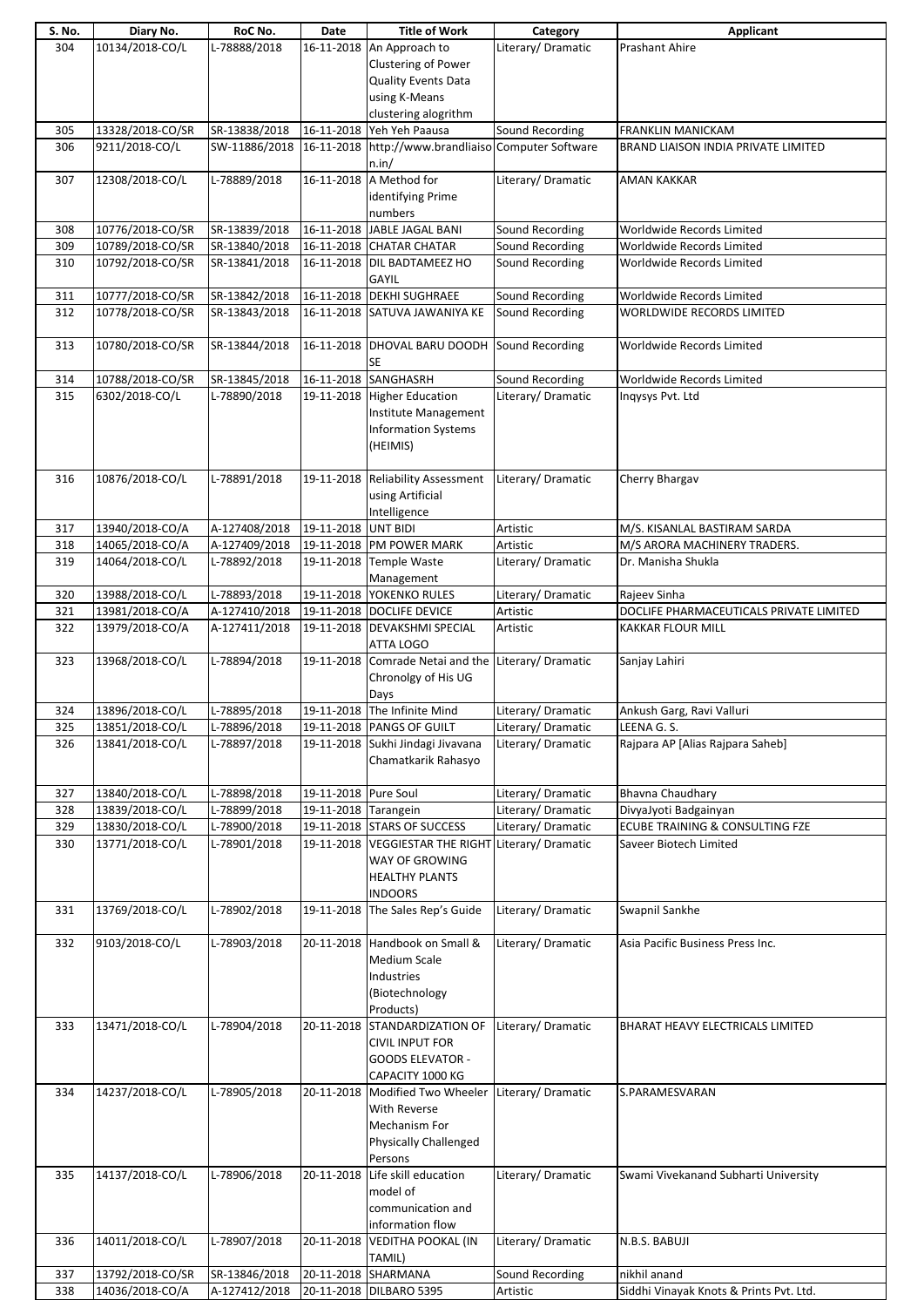| S. No. | Diary No.       | RoC No.       | Date                  | <b>Title of Work</b>                               | Category           | <b>Applicant</b>                              |
|--------|-----------------|---------------|-----------------------|----------------------------------------------------|--------------------|-----------------------------------------------|
| 339    | 14047/2018-CO/A | A-127413/2018 | 20-11-2018            | DILBARO 5410                                       | Artistic           | Siddhi Vinayak Knots & Prints Pvt. Ltd.       |
| 340    | 14054/2018-CO/A | A-127414/2018 |                       | 20-11-2018 DILBARO 5415                            | Artistic           | Siddhi Vinayak Knots & Prints Pvt. Ltd.       |
| 341    | 14391/2018-CO/L | L-78908/2018  |                       | 20-11-2018 Yaadon Ka Jhola                         | Literary/ Dramatic | Rashmi Agrawal                                |
| 342    | 13975/2018-CO/A | A-127415/2018 |                       | 20-11-2018 TOPPER CRICKET<br><b>DEVICE</b>         | Artistic           | M/S CRICKET TOPPER                            |
| 343    | 13976/2018-CO/A | A-127416/2018 | 20-11-2018            | <b>DURO LOGO</b>                                   | Artistic           | <b>BAWEJA INDUSTRIES</b>                      |
|        |                 |               |                       |                                                    |                    |                                               |
| 344    | 13978/2018-CO/A | A-127417/2018 | 20-11-2018            | <b>TAKIAR DEVICE</b>                               | Artistic           | <b>TAKIAR ENTERPRISES</b>                     |
| 345    | 14238/2018-CO/L | L-78909/2018  |                       | 20-11-2018 Centralized Load                        | Literary/ Dramatic | Priyanka Gonnade                              |
|        |                 |               |                       | <b>Balancing Algorithm for</b>                     |                    |                                               |
|        |                 |               |                       | Distributed System                                 |                    |                                               |
|        |                 |               |                       | <b>Using Genetic</b>                               |                    |                                               |
|        |                 |               |                       | Algorithm                                          |                    |                                               |
| 346    | 12383/2018-CO/L | L-78910/2018  | 20-11-2018            | <b>WRITEWIZ LEVEL G3B</b>                          | Literary/Dramatic  | Lanchestter Academy Private Limited           |
|        |                 |               |                       | <b>SCRIPTWRITING BOOK</b>                          |                    |                                               |
|        |                 |               |                       |                                                    |                    |                                               |
| 347    | 11924/2018-CO/L | L-78911/2018  |                       | 20-11-2018 WRITEWIZ MODULE 5B                      | Literary/Dramatic  | Lanchestter Academy Private Limited           |
|        |                 |               |                       | <b>SCRIPTWRITING BOOK</b>                          |                    |                                               |
|        |                 |               |                       |                                                    |                    |                                               |
| 348    | 12253/2018-CO/M | L-78912/2018  | 20-11-2018   Ik Dafaa |                                                    | Literary/Dramatic  | Shaikh Subani                                 |
| 349    | 12366/2018-CO/L | L-78913/2018  | 20-11-2018            | <b>COCOA AND JASMINE</b>                           | Literary/Dramatic  | SAYALI GOYAL                                  |
|        |                 |               |                       |                                                    |                    |                                               |
|        |                 |               |                       | <b>THE HIMALAYAN</b>                               |                    |                                               |
|        |                 |               |                       | <b>ISSUE"</b>                                      |                    |                                               |
| 350    | 14416/2018-CO/L | L-78914/2018  | 20-11-2018 Kidnapped  |                                                    | Literary/ Dramatic | justin mathew                                 |
| 351    | 12373/2018-CO/L | L-78915/2018  |                       | 20-11-2018 Rajabhoja Mahakavya                     | Literary/ Dramatic | Principal Onkarlal Chaitram Patle             |
|        |                 |               |                       |                                                    |                    |                                               |
| 352    | 14197/2018-CO/L | L-78916/2018  | 20-11-2018 Yaathrigan |                                                    | Literary/Dramatic  | Kalaivani                                     |
| 353    | 5705/2017-CO/A  | A-127418/2018 |                       | 20-11-2018 EASTERN RED PEARL                       | Artistic           | M/S EASTERN CONDIMENTS{P} LIMITED             |
|        |                 |               |                       | ONION                                              |                    |                                               |
| 354    | 14433/2018-CO/L | L-78917/2018  | 20-11-2018            | <b>THE SURVIVOR</b>                                | Literary/ Dramatic | <b>RAMAN THUKRAL</b>                          |
| 355    | 14230/2018-CO/L | L-78918/2018  |                       | 20-11-2018 Workshop /                              | Literary/Dramatic  | M/s StudentsHelpline Publishing House Private |
|        |                 |               |                       | Manufacturing                                      |                    | Limited                                       |
|        |                 |               |                       | Practices(Laboratory)                              |                    |                                               |
| 356    | 14425/2018-CO/L | L-78919/2018  |                       | 20-11-2018 Please Please Me                        | Literary/ Dramatic | Piyush Chopra                                 |
| 357    | 14269/2018-CO/L | L-78920/2018  |                       | 20-11-2018 Hindu Dharm Vigyan3                     | Literary/Dramatic  | Ganesh Prasad Vishwakarma                     |
|        |                 |               |                       | SuryaDev Rahasy                                    |                    |                                               |
|        |                 |               |                       |                                                    |                    |                                               |
| 358    | 14261/2018-CO/L | L-78921/2018  |                       | 20-11-2018 1) Hindu Dharm                          | Literary/Dramatic  | Ganesh Prasad Vishwakarma                     |
|        |                 |               |                       | Vigyan1 Agnipran                                   |                    |                                               |
|        |                 |               |                       |                                                    |                    |                                               |
|        | 14218/2018-CO/L | L-78922/2018  | 20-11-2018            | Rahasy<br><b>3D HEALTHCARE</b>                     | Literary/Dramatic  |                                               |
| 359    |                 |               |                       |                                                    |                    |                                               |
|        |                 |               |                       | MODEL OF HEALTH FOR                                |                    |                                               |
|        |                 |               |                       | <b>HEALTHY HEART,</b>                              |                    |                                               |
|        |                 |               |                       | <b>HAPPY MIND &amp;</b>                            |                    |                                               |
|        |                 |               |                       | <b>HEALTHY BODY</b>                                |                    |                                               |
| 360    | 14266/2018-CO/L | L-78923/2018  |                       | 20-11-2018 HIndu Dharm Vigya2                      | Literary/Dramatic  | Ganesh Prasad Vishwakarma                     |
|        |                 |               |                       | Parampara Rahasy                                   |                    |                                               |
|        |                 |               |                       |                                                    |                    |                                               |
| 361    | 14259/2018-CO/L | L-78924/2018  |                       | 20-11-2018 LEARN BY DOING Grade Literary/ Dramatic |                    | CODEVIDHYA INDIA PRIVATE LIMITED              |
|        |                 |               |                       |                                                    |                    |                                               |
| 362    | 13950/2018-CO/A | A-127419/2018 |                       | 20-11-2018 Schevaran Product                       | Artistic           | Schevaran Laboratories Pvt. Ltd.              |
|        |                 |               |                       | Packaging Label                                    |                    |                                               |
| 363    | 10676/2018-CO/L | L-78925/2018  |                       | 20-11-2018 Reliability Testing of                  | Literary/Dramatic  | Cherry Bhargava                               |
|        |                 |               |                       | <b>Electronic Components</b>                       |                    |                                               |
|        |                 |               |                       |                                                    |                    |                                               |
| 364    | 14345/2018-CO/L | L-78926/2018  |                       | 20-11-2018 A PROSPECTIVE                           | Literary/Dramatic  | Lingaya's Vidyapeeth                          |
|        |                 |               |                       | <b>COMPARATIVE STUDY</b>                           |                    |                                               |
|        |                 |               |                       | AMONG DIABETIC AND                                 |                    |                                               |
|        |                 |               |                       | <b>NON DIABETIC</b>                                |                    |                                               |
|        |                 |               |                       | <b>CORONARY HEART</b>                              |                    |                                               |
|        |                 |               |                       | DISEASE PATIENTS TO                                |                    |                                               |
|        |                 |               |                       | ASSESS THE EFFECT OF                               |                    |                                               |
|        |                 |               |                       | ENHANCED EXTERNAL                                  |                    |                                               |
|        |                 |               |                       |                                                    |                    |                                               |
|        |                 |               |                       | <b>COUNTER PULSATION</b>                           |                    |                                               |
|        |                 |               |                       | (EECP) ON CLINICAL                                 |                    |                                               |
|        |                 |               |                       | PROFILE AND QUALITY                                |                    |                                               |
|        |                 |               |                       | OF LIFE                                            |                    |                                               |
|        |                 |               |                       |                                                    |                    |                                               |
| 365    | 14143/2018-CO/L | L-78927/2018  | 20-11-2018 Election   |                                                    | Literary/Dramatic  | Vishal Agarwal                                |
| 366    | 14463/2018-CO/L | L-78928/2018  | 20-11-2018 #STORY     |                                                    | Literary/Dramatic  | Gaurav Pandya                                 |
| 367    | 14254/2018-CO/L | L-78929/2018  |                       | 20-11-2018 SUCCESSIVE                              | Literary/Dramatic  | YOGESH V. RATHOD                              |
|        |                 |               |                       | DIFFERENTIATION &                                  |                    |                                               |
|        |                 |               |                       | LEIBNITZ'S RULE                                    |                    |                                               |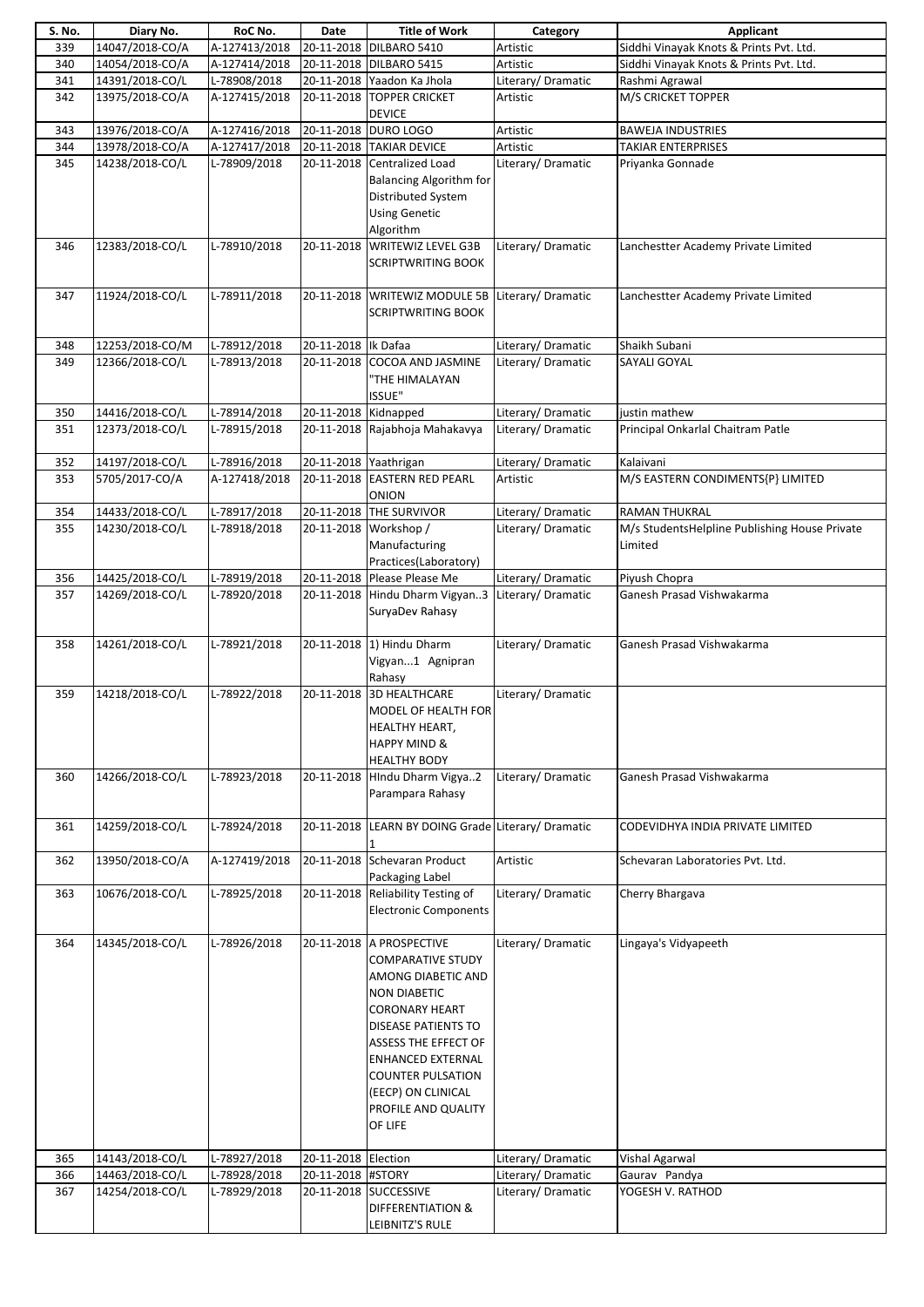| S. No.     | Diary No.                          | RoC No.                       | Date            | <b>Title of Work</b>                                                                                                                                                                                                                            | Category                      | <b>Applicant</b>                                                                    |
|------------|------------------------------------|-------------------------------|-----------------|-------------------------------------------------------------------------------------------------------------------------------------------------------------------------------------------------------------------------------------------------|-------------------------------|-------------------------------------------------------------------------------------|
| 368        | 14251/2018-CO/L                    | L-78930/2018                  |                 | 20-11-2018 COMPUTED<br><b>RADIOGRAPHIC</b><br><b>TECHNIQUE FOR BODY</b><br><b>CASTING [FOUNDRY</b><br>AND FORGE PART<br>NUMBER: FDY2390]<br>FOR JAGUAR AIRCRAFT<br>OF HINDUSTAN<br><b>AERONAUTICS LIMITED</b>                                   | Literary/Dramatic             | HINDUSTAN AERONAUTICS LIMITED                                                       |
| 369        | 14252/2018-CO/L                    | L-78931/2018                  | 20-11-2018      | <b>COMPUTED</b><br><b>RADIOGRAPHIC</b><br>TECHNIQUE FOR OIL<br><b>TANK ADAPTOR</b><br><b>[FOUNDRY AND FORGE</b><br><b>PART NUMBER: FDY</b><br>2459] FOR ALH<br>OTS/LCH HELICOPTER<br>OF HINDUSTAN<br><b>AERONAUTICS LIMITED</b>                 | Literary/Dramatic             |                                                                                     |
| 370        | 14253/2018-CO/L                    | L-78932/2018                  |                 | 20-11-2018 COMPUTED<br><b>RADIOGRAPHIC</b><br><b>TECHNIQUE FOR</b><br><b>BRACKET CASTING</b><br><b>[FOUNDRY AND FORGE</b><br><b>PART NUMBER: FDY</b><br>2536] FOR SU-30<br><b>AIRCRAFT OF</b><br><b>HINDUSTAN</b><br><b>AERONAUTICS LIMITED</b> | Literary/Dramatic             |                                                                                     |
| 371        | 10870/2018-CO/L                    | L-78933/2018                  |                 | 20-11-2018 Shavdhram Jyoti                                                                                                                                                                                                                      | Literary/Dramatic             | Maharishi Vijay Vinod Maharaj                                                       |
| 372        | 14250/2018-CO/L                    | L-78934/2018                  |                 | 20-11-2018 COMPUTED<br><b>RADIOGRAPHIC</b><br><b>TECHNIQUE FOR</b><br><b>BRACKET CASTING</b><br><b>[FOUNDRY AND FORGE</b><br><b>PART NUMBER:</b><br>FDY2532] FOR SU-30<br><b>AIRCRAFT OF</b><br><b>HINDUSTAN</b><br><b>AERONAUTICS LIMITED</b>  | Literary/Dramatic             | HINDUSTAN AERONAUTICS LIMITED                                                       |
| 373        | 10399/2018-CO/L                    | L-78935/2018                  |                 | 20-11-2018 Novel Design of<br><b>Electrostatic Sensor</b>                                                                                                                                                                                       | Literary/ Dramatic            | Dr. Sujata N. Kale, Yogesh Thakare                                                  |
| 374        | 12089/2018-CO/A                    | L-78936/2018                  |                 | 20-11-2018 PLASMA ARC REACTOR<br>FOR GASIFICATION OF<br>MUNICIPAL SOLID<br><b>WASTE</b>                                                                                                                                                         | Literary/Dramatic             | COUNCIL OF SCIENTIFIC AND INDUSTRIAL<br><b>RESEARCH</b>                             |
| 375        | 14379/2018-CO/L                    | L-78937/2018                  |                 | 20-11-2018 From Earth To Sky                                                                                                                                                                                                                    | Literary/Dramatic             | danish kathuria                                                                     |
| 376<br>377 | 14275/2018-CO/L<br>14151/2018-CO/A | L-78938/2018<br>A-127420/2018 |                 | 20-11-2018 CIRCUITS USING MOS<br>20-11-2018 THE COASTAL CAFE                                                                                                                                                                                    | Literary/Dramatic<br>Artistic | SANJAY HARIDAS<br>JAI NARAIN SINGH, PRADEEP NARAIN SINGH, SMT.<br><b>RENU SINGH</b> |
| 378        | 14084/2018-CO/L                    | L-78939/2018                  |                 | 20-11-2018 William Goudie                                                                                                                                                                                                                       | Literary/Dramatic             | Daniel Mohanraj.V                                                                   |
| 379        | 4864/2017-CO/A                     | A-127421/2018                 |                 | 20-11-2018 LULU CONNECT                                                                                                                                                                                                                         | Artistic                      | M/S. LULU INTERNATIONAL SHOPPING MALL PVT.                                          |
| 380        | 4865/2017-CO/A                     | A-127422/2018                 |                 | 20-11-2018 LULU CELEBRATE                                                                                                                                                                                                                       | Artistic                      | M/S. LULU INTERNATIONAL SHOPPING MALL PVT.                                          |
| 381<br>382 | 4857/2017-CO/A<br>14262/2018-CO/L  | A-127423/2018<br>L-78940/2018 |                 | 20-11-2018 LULU FASHION STORE<br>20-11-2018 LEARN BY DOING Grade Literary/ Dramatic                                                                                                                                                             | Artistic                      | M/S. LULU INTERNATIONAL SHOPPING MALL PVT.<br>CODEVIDHYA INDIA PRIVATE LIMITED      |
| 383        | 7982/2018-CO/L                     | L-78941/2018                  | 20-11-2018      | <b>AGNIHOTRA NU GNAN</b><br>VIGNAN                                                                                                                                                                                                              | Literary/ Dramatic            | RASIKBHAI SHUKLA                                                                    |
| 384        | 14144/2018-CO/A                    | A-127424/2018                 |                 | 20-11-2018  LASSY [DEVICE]                                                                                                                                                                                                                      | Artistic                      | JITENDRA KUMAR SHUKLA                                                               |
| 385        | 14451/2018-CO/L                    | L-78942/2018                  |                 | 20-11-2018 The Ultimate Universal<br>Quotes                                                                                                                                                                                                     | Literary/Dramatic             | Satya Prakash Arya                                                                  |
| 386        | 14450/2018-CO/L                    | L-78943/2018                  |                 | 20-11-2018 MAKAAN BANWATE<br>SAMAY<br>SAAVDHANIYAN                                                                                                                                                                                              | Literary/Dramatic             | <b>HEMANT KUMAR</b>                                                                 |
| 387        | 14220/2018-CO/L                    | L-78944/2018                  |                 | 20-11-2018 SHARABI MERE YAAR                                                                                                                                                                                                                    | Literary/Dramatic             | PRAVESH KUMAR                                                                       |
| 388        | 14422/2018-CO/CF                   | CF-4275/2018                  | 20-11-2018 Rang | 20-11-2018 To Bury the Dead                                                                                                                                                                                                                     | Cinematograph Film            | Sujay Kar                                                                           |
| 389        | 14421/2018-CO/L                    | L-78945/2018                  |                 |                                                                                                                                                                                                                                                 | Literary/Dramatic             | Karan Kamath                                                                        |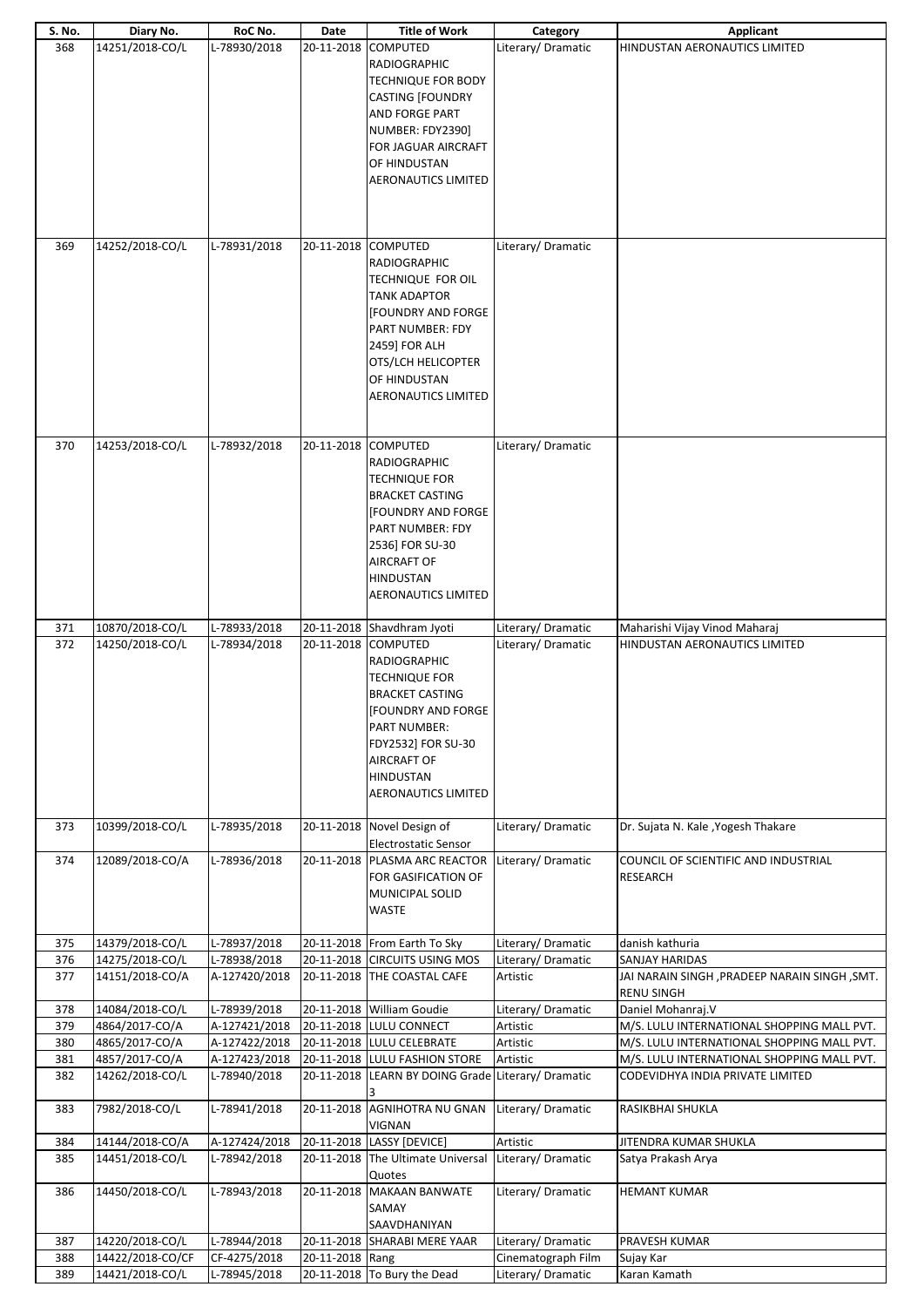| S. No. | Diary No.       | RoC No.       | Date                  | <b>Title of Work</b>                                   | Category           | Applicant                                 |
|--------|-----------------|---------------|-----------------------|--------------------------------------------------------|--------------------|-------------------------------------------|
| 390    | 14406/2018-CO/L | L-78946/2018  | 20-11-2018            | CHUNAV KE VAADO KA                                     | Literary/Dramatic  | BIRENDRA KUMAR YADAV                      |
|        |                 |               |                       | VISHLESHAN                                             |                    |                                           |
|        |                 |               |                       | 20-11-2018 Finest words                                | Literary/ Dramatic |                                           |
| 391    | 14388/2018-CO/L | L-78947/2018  |                       |                                                        |                    | Kanish Paul                               |
| 392    | 14387/2018-CO/L | L-78948/2018  |                       | 20-11-2018 Imperfections                               | Literary/ Dramatic | Kanish Paul                               |
| 393    | 14386/2018-CO/L | L-78949/2018  | 20-11-2018 Divinity   |                                                        | Literary/Dramatic  | Kanish Paul                               |
| 394    | 14383/2018-CO/L | L-78950/2018  | 20-11-2018 My heart   |                                                        | Literary/Dramatic  | Kanish Paul                               |
| 395    | 14381/2018-CO/L | L-78951/2018  | 20-11-2018 Paint      |                                                        | Literary/Dramatic  | Kanish Paul                               |
| 396    | 14353/2018-CO/L | L-78952/2018  |                       | 20-11-2018 The Intelligent D-Street Literary/ Dramatic |                    | Apurva Kumar Tewari                       |
|        |                 |               |                       |                                                        |                    |                                           |
|        |                 |               |                       | Trader                                                 |                    |                                           |
| 397    | 14329/2018-CO/L | L-78953/2018  |                       | 20-11-2018 PAIGAM E AWADH                              | Literary/Dramatic  | <b>ABHISHEK PANDEY</b>                    |
| 398    | 13941/2018-CO/A | A-127425/2018 | 20-11-2018 UNT BIDI   |                                                        | Artistic           | M/S. KISANLAL BASTIRAM SARDA              |
| 399    | 13713/2018-CO/L | L-78954/2018  |                       | 20-11-2018 SUFI SONG- ISHQ                             | Literary/Dramatic  | <b>GEETA HARISH SHAH</b>                  |
|        |                 |               |                       | <b>JOGAN</b>                                           |                    |                                           |
| 400    | 13029/2018-CO/L | L-78955/2018  |                       | 20-11-2018 Application of soil                         | Literary/Dramatic  | <b>BHARTI R. GAUTAM</b>                   |
|        |                 |               |                       |                                                        |                    |                                           |
|        |                 |               |                       | washing technique for                                  |                    |                                           |
|        |                 |               |                       | remediation of soil                                    |                    |                                           |
|        |                 |               |                       | contaminated with                                      |                    |                                           |
|        |                 |               |                       | Pesticide                                              |                    |                                           |
| 401    | 14270/2018-CO/L | L-78956/2018  |                       | 20-11-2018 Change the Hierarchy                        | Literary/Dramatic  | Prabhakar Shetty                          |
|        |                 |               |                       | of Priorities                                          |                    |                                           |
|        |                 |               |                       |                                                        |                    |                                           |
| 402    | 14224/2018-CO/A | A-127426/2018 |                       | 20-11-2018 SMART TOURISTER                             | Artistic           | SHREYANS JAIN. AN INDIAN NATIONAL PARTNER |
|        |                 |               |                       | WITH S LOGO                                            |                    | OF SMART BAGGAGE INDUSTRIES LLP           |
| 403    | 14221/2018-CO/A | A-127427/2018 | 20-11-2018 JAI SHREE  |                                                        | Artistic           | RAJESH RATILAL AMLANI, AN INDIAN NATIONAL |
|        |                 |               |                       | SWAMINARAYAN                                           |                    | PARTNER OF JAY SHREE SWAMINARAYAN GRUH    |
| 404    | 14154/2018-CO/L | L-78957/2018  |                       | 20-11-2018 Abhiman ko Karein Bye-Literary/ Dramatic    |                    | Tejgyan Global Foundation                 |
|        |                 |               |                       |                                                        |                    |                                           |
|        |                 |               |                       | Bye                                                    |                    |                                           |
| 405    | 14091/2018-CO/L | L-78958/2018  |                       | 20-11-2018 Act or Accept                               | Literary/ Dramatic | Ashok Bhandari                            |
| 406    | 14048/2018-CO/A | A-127428/2018 | 20-11-2018 DILBARO    |                                                        | 5411               | Artistic                                  |
| 407    | 14038/2018-CO/A | A-127429/2018 | 20-11-2018 DILBARO    |                                                        | 5397               | Artistic                                  |
| 408    | 11715/2018-CO/A | A-127430/2018 |                       | 20-11-2018 THE KING the sculpure                       | Artistic           | <b>GARNET INTERIORS PRIVATE LIMITED</b>   |
|        |                 |               |                       |                                                        |                    |                                           |
|        |                 |               |                       | of lion                                                |                    |                                           |
| 409    | 14033/2018-CO/A | A-127431/2018 | 20-11-2018 DILBARO    |                                                        | 5393               | Artistic                                  |
| 410    | 11704/2018-CO/A | A-127432/2018 |                       | 20-11-2018 THE UNION THE                               | Artistic           | <b>GARNET INTERIORS PRIVATE LIMITED</b>   |
|        |                 |               |                       | <b>SCULPTURE OF GROUP</b>                              |                    |                                           |
|        |                 |               |                       | OF MEN CLINGED WITH                                    |                    |                                           |
|        |                 |               |                       |                                                        |                    |                                           |
|        |                 |               |                       | <b>EACH OTHER</b>                                      |                    |                                           |
|        |                 |               |                       |                                                        |                    |                                           |
| 411    | 11702/2018-CO/A | A-127433/2018 |                       | 20-11-2018 UNIQUE THE                                  | Artistic           | <b>GARNET INTERIORS PRIVATE LIMITED</b>   |
|        |                 |               |                       | <b>SCULPTURE OF A</b>                                  |                    |                                           |
|        |                 |               |                       | <b>WOMAN COVERRED</b>                                  |                    |                                           |
|        |                 |               |                       | WITH CLOTH                                             |                    |                                           |
| 412    | 11717/2018-CO/A | A-127434/2018 |                       | 20-11-2018 THE HEAD the                                | Artistic           | <b>GARNET INTERIORS PRIVATE LIMITED</b>   |
|        |                 |               |                       |                                                        |                    |                                           |
|        |                 |               |                       | sculpture of the head                                  |                    |                                           |
| 413    | 11709/2018-CO/A | A-127435/2018 |                       | 20-11-2018 THE SCULPTOR a                              | Artistic           | <b>GARNET INTERIORS PRIVATE LIMITED</b>   |
|        |                 |               |                       | sculpture of a man                                     |                    |                                           |
| 414    | 11720/2018-CO/A | A-127436/2018 |                       | 20-11-2018 THE HUNTER the                              | Artistic           | <b>GARNET INTERIORS PRIVATE LIMITED</b>   |
|        |                 |               |                       | sculpture of men                                       |                    |                                           |
|        |                 |               |                       | shown in hunting                                       |                    |                                           |
|        |                 |               |                       |                                                        |                    |                                           |
|        |                 |               |                       | hidding position                                       |                    |                                           |
| 415    | 12211/2018-CO/A | A-127437/2018 |                       | 20-11-2018 DEVARAJALU-THE KING Artistic                |                    | <b>GARNET INTERIORS PRIVATE LIMITED</b>   |
|        |                 |               |                       | OF GODS                                                |                    |                                           |
| 416    | 5145/2018-CO/A  | A-127438/2018 | 20-11-2018 WIRE LABEL |                                                        | Artistic           | M/s Balar Marketing Pvt. Ltd.             |
| 417    | 12213/2018-CO/A | A-127439/2018 |                       | 20-11-2018 SWAN IN A SITTING                           | Artistic           | <b>GARNET INTERIORS PRIVATE LIMITED</b>   |
|        |                 |               |                       | <b>POSITION</b>                                        |                    |                                           |
|        |                 |               |                       |                                                        |                    |                                           |
| 418    | 8625/2018-CO/L  | L-78959/2018  | 20-11-2018 Quest      |                                                        | Literary/Dramatic  | Aniruddha Bose                            |
| 419    | 13931/2018-CO/A | A-127440/2018 | 20-11-2018 UNT BIDI   |                                                        | Artistic           | KISANLAL BASTIRAM SARDA,                  |
| 420    | 13927/2018-CO/A | A-127441/2018 | 20-11-2018 UNT BIDI   |                                                        | Artistic           | M/S KISANLAL BASTIRAM SARDA               |
| 421    | 14080/2018-CO/A | A-127442/2018 |                       | 20-11-2018 SGMB SHRI GIRRAJ                            | Artistic           | <b>BHAGWAN SINGH</b>                      |
|        |                 |               |                       | MISHTHAAN BHANDAR                                      |                    |                                           |
|        |                 |               |                       |                                                        |                    |                                           |
|        |                 |               |                       |                                                        |                    |                                           |
| 422    | 14079/2018-CO/L | L-78960/2018  |                       | 20-11-2018 SOLAR POWERED                               | Literary/Dramatic  | S. PARAMESVARAN                           |
|        |                 |               |                       | CHULHA                                                 |                    |                                           |
| 423    | 14057/2018-CO/M | M-555/2018    | 20-11-2018 DIKHA HAI  |                                                        | Music              | AJIT YADAV , ROHAN PANCHAL                |
| 424    | 14053/2018-CO/A | A-127443/2018 |                       | 20-11-2018 DILBARO 5414                                | Artistic           | Siddhi Vinayak Knots & Prints Pvt. Ltd.   |
|        |                 |               |                       |                                                        |                    |                                           |
| 425    | 14052/2018-CO/A | A-127444/2018 | 20-11-2018 DILBARO    |                                                        | 5413               | Artistic                                  |
| 426    | 14042/2018-CO/A | A-127445/2018 | 20-11-2018 DILBARO    |                                                        | 5400               | Artistic                                  |
| 427    | 14039/2018-CO/A | A-127446/2018 |                       | 20-11-2018 DILBARO 5398                                | Artistic           | Siddhi Vinayak Knots & Prints Pvt. Ltd.   |
| 428    | 14037/2018-CO/A | A-127447/2018 |                       | 20-11-2018 DILBARO 5396                                | Artistic           | Siddhi Vinayak Knots & Prints Pvt. Ltd.   |
| 429    | 14034/2018-CO/A | A-127448/2018 |                       | 20-11-2018 DILBARO 5394                                | Artistic           | Siddhi Vinayak Knots & Prints Pvt. Ltd.   |
| 430    | 14027/2018-CO/A | A-127449/2018 |                       | 20-11-2018 DILBARO 5388                                | Artistic           | Siddhi Vinayak Knots & Prints Pvt. Ltd.   |
|        |                 |               |                       |                                                        |                    |                                           |
| 431    | 14019/2018-CO/A | A-127450/2018 |                       | 20-11-2018 DILBARO 5384                                | Artistic           | Siddhi Vinayak Knots & Prints Pvt. Ltd.   |
| 432    | 14007/2018-CO/A | A-127451/2018 |                       | 20-11-2018 DILBARO 5390                                | Artistic           | Siddhi Vinayak Knots & Prints Pvt. Ltd.   |
| 433    | 13936/2018-CO/A | A-127452/2018 |                       | 20-11-2018 DILBARO 5408                                | Artistic           | Siddhi Vinayak Knots & Prints Pvt. Ltd.   |
| 434    | 13934/2018-CO/A | A-127453/2018 |                       | 20-11-2018 DILBARO 5407                                | Artistic           | Siddhi Vinayak Knots & Prints Pvt. Ltd.   |
| 435    | 13918/2018-CO/A | A-127454/2018 |                       | 20-11-2018 DILBARO 5406                                | Artistic           | Siddhi Vinayak Knots & Prints Pvt. Ltd.   |
| 436    | 13915/2018-CO/A | A-127455/2018 |                       | 20-11-2018 DILBARO 5405                                | Artistic           | Siddhi Vinayak Knots & Prints Pvt. Ltd.   |
|        |                 |               |                       |                                                        |                    |                                           |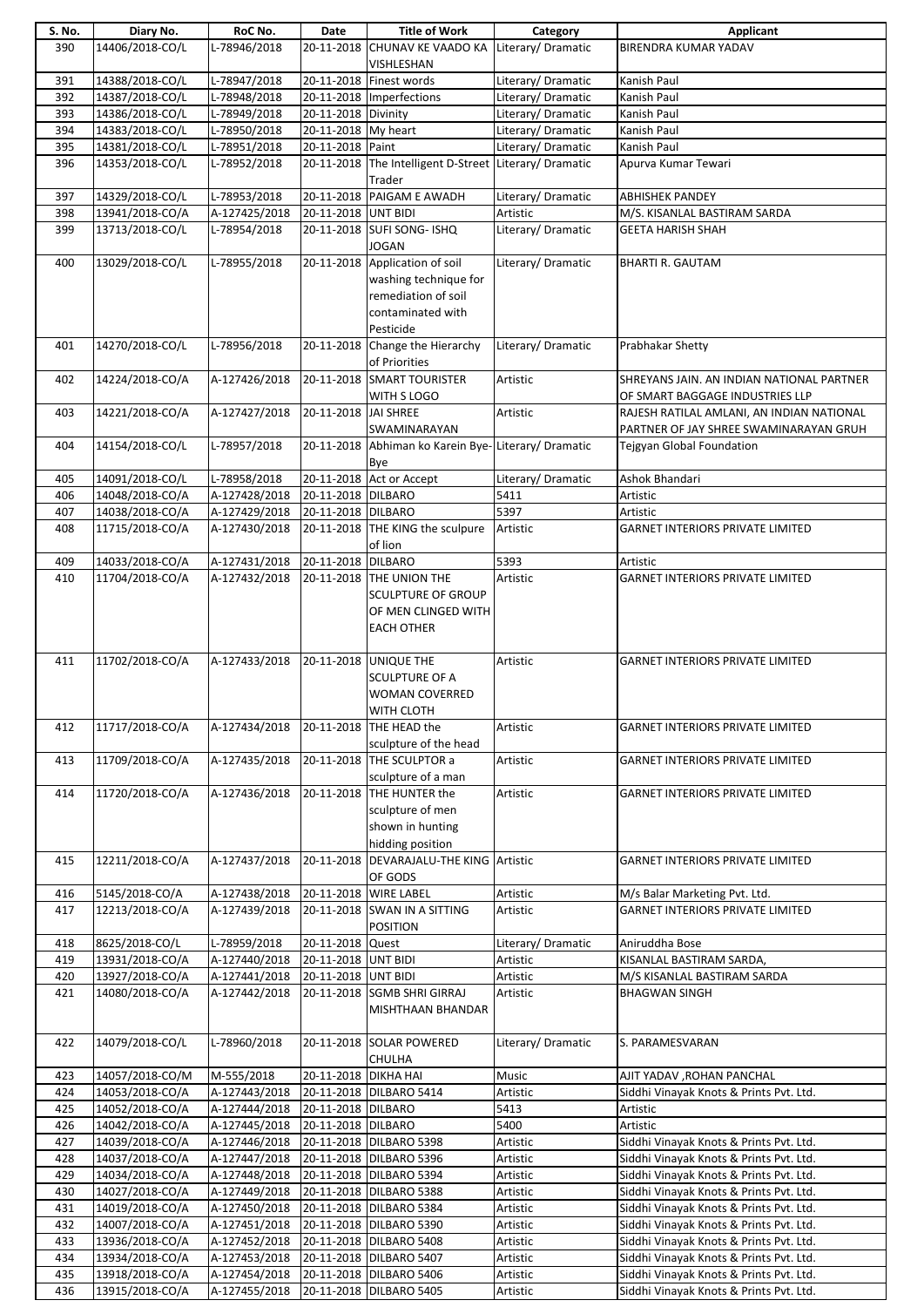| S. No. | Diary No.       | RoC No.       | Date       | <b>Title of Work</b>                                                                                                                                                                                                      | Category           | Applicant                                                          |
|--------|-----------------|---------------|------------|---------------------------------------------------------------------------------------------------------------------------------------------------------------------------------------------------------------------------|--------------------|--------------------------------------------------------------------|
| 437    | 13897/2018-CO/L | L-78961/2018  | 20-11-2018 | Vedic Evolution: Its<br>Philosophy and Science                                                                                                                                                                            | Literary/Dramatic  | Chandra Mouli M S                                                  |
| 438    | 13894/2018-CO/L | L-78962/2018  |            | 20-11-2018 LET ME SEE THE SKY                                                                                                                                                                                             | Literary/ Dramatic | DR. SURBHI PAREEK                                                  |
| 439    | 13846/2018-CO/L | L-78963/2018  |            | 20-11-2018 Gems of Wisdom                                                                                                                                                                                                 | Literary/ Dramatic | Nitin Kumar                                                        |
| 440    | 13842/2018-CO/L | L-78964/2018  |            | 20-11-2018 Stay on the Road to                                                                                                                                                                                            | Literary/Dramatic  | Udayakumar Gopalakrishnan                                          |
|        |                 |               |            | Mastery                                                                                                                                                                                                                   |                    |                                                                    |
| 441    | 13822/2018-CO/L | L-78965/2018  |            | 20-11-2018 Ghazals of Parwez Khan Literary/ Dramatic                                                                                                                                                                      |                    | Parwez Khan Ibrahim Khan Pathan                                    |
| 442    | 13809/2018-CO/L | L-78966/2018  |            | 20-11-2018 A Tale of War                                                                                                                                                                                                  | Literary/ Dramatic | Vivek Verma                                                        |
| 443    | 13775/2018-CO/L | L-78967/2018  |            | 20-11-2018 THE MAGIC OF VERBS                                                                                                                                                                                             | Literary/ Dramatic | Mr. Maruti Babaji Sawant                                           |
| 444    | 13020/2018-CO/L | L-78968/2018  |            | 20-11-2018 DESIGN OF WATER<br><b>TREATMENT PLANT</b><br>WITH REFERENCE TO<br>HINGNA TALUKA                                                                                                                                | Literary/Dramatic  | Dr.Ajay R.Gajbhiye                                                 |
| 445    | 12854/2018-CO/A | A-127456/2018 | 20-11-2018 | "Sai Blessing Cow Calf"                                                                                                                                                                                                   | Artistic           | Mr. Manoj Jagdish Dodiya                                           |
| 446    | 12852/2018-CO/A | A-127457/2018 | 20-11-2018 | "Sai Abhishek"                                                                                                                                                                                                            | Artistic           | Mr. Manoj Jagdish Dodiya                                           |
| 447    | 11594/2018-CO/L | L-78969/2018  |            | 20-11-2018 Programming in 'C'                                                                                                                                                                                             | Literary/ Dramatic | M/s Spectrum University Press                                      |
| 448    | 14343/2018-CO/L | L-78970/2018  |            | 20-11-2018 New and innovative<br>Method of using half<br>alphabet in Marathia<br>regional language in<br>Central India                                                                                                    | Literary/Dramatic  | Dr Kiran Kulkarni                                                  |
| 449    | 14395/2018-CO/L | L-78971/2018  |            | 20-11-2018 GAMEBLITZ                                                                                                                                                                                                      | Literary/Dramatic  | TAP CUBE STUDIOS LLP                                               |
| 450    | 14242/2018-CO/L | L-78972/2018  |            | 20-11-2018 How to become the<br>Super Employee                                                                                                                                                                            | Literary/ Dramatic | Neeraj Bali                                                        |
| 451    | 14124/2018-CO/A | A-127458/2018 |            | 20-11-2018 BALAK GUDAKHU                                                                                                                                                                                                  | Artistic           | PRADEEP KUMAR MISHRA                                               |
| 452    | 14123/2018-CO/A | A-127459/2018 |            | 20-11-2018 NIKUNJ 26 NOVEMBER<br>DETERGENT POWDER                                                                                                                                                                         | Artistic           | RAJESH KUMAR SINGHANIA                                             |
| 453    | 14122/2018-CO/A | A-127460/2018 |            | 20-11-2018 DK SEV SAMOSA                                                                                                                                                                                                  | Artistic           | RAJKUMAR HEMANI                                                    |
| 454    | 14117/2018-CO/A | A-127461/2018 |            | 20-11-2018 OFCOUR'S CHOCORICH                                                                                                                                                                                             | Artistic           | <b>AKSHAY MAKHIYA</b>                                              |
| 455    | 14116/2018-CO/A | A-127462/2018 |            | 20-11-2018 SALSA CANNAS STICKS                                                                                                                                                                                            | Artistic           | <b>GOPAL GOYAL</b>                                                 |
| 456    | 14113/2018-CO/A | A-127463/2018 |            | 20-11-2018 KRISHNA VACHAN<br><b>AGARBATTI</b>                                                                                                                                                                             | Artistic           | ANURADHA GUPTA                                                     |
| 457    | 14145/2018-CO/A | A-127464/2018 | 20-11-2018 | <b>BAKES &amp; BEANS</b>                                                                                                                                                                                                  | Artistic           | JAI NARAIN SINGH, [2] PRADEEP NARAIN SINGH &<br>[3]SMT. RENU SINGH |
| 458    | 14147/2018-CO/A | A-127465/2018 |            | 20-11-2018 FOOD HANGAR                                                                                                                                                                                                    | Artistic           | JAI NARAIN SINGH [2] PRADEEP NARAIN SINGH &                        |
| 459    | 14148/2018-CO/A | A-127466/2018 |            | 20-11-2018 TAKE OFF BAR                                                                                                                                                                                                   | Artistic           | JAI NARAIN SINGH [2] PRADEEP NARAIN SINGH &<br>[3] SMT. RENU SINGH |
| 460    | 14142/2018-CO/A | A-127467/2018 |            | 20-11-2018 S STUDENT HOUSING                                                                                                                                                                                              | Artistic           | SAKET JALAN                                                        |
| 461    | 14140/2018-CO/A | A-127468/2018 |            | 20-11-2018 YE HAI JALWA PLUS                                                                                                                                                                                              | Artistic           | VIKAS SHAKYA                                                       |
| 462    | 14141/2018-CO/A | A-127469/2018 |            | 20-11-2018 S.S.F. DE DANA DAN                                                                                                                                                                                             | Artistic           | JITENDRA KUMAR SHUKLA                                              |
| 463    | 14212/2018-CO/L | L-78973/2018  |            | 20-11-2018 IN-DIRECT ESTIMATION<br>AND DISPLAY OF<br>ROTATING FIELD<br><b>WINDING</b><br><b>TEMPERATURE OF</b><br><b>BRUSH-LESS</b><br><b>SYNCHRONOUS</b><br><b>GENERATOR IN</b><br><b>EXCITATION SYSTEM</b><br>USING PLC | Literary/ Dramatic | BHARAT HEAVY ELECTRICALS LIMITED                                   |
| 464    | 14310/2018-CO/L | L-78974/2018  |            | 20-11-2018 NEW PAINTING<br>PROCEDURE FOR<br><b>QUALITY</b><br><b>ENHANCEMENT OF</b><br><b>STEAM GENERATOR</b>                                                                                                             | Literary/Dramatic  | BHARAT HEAVY ELECTRICALS LIMITED                                   |
| 465    | 14308/2018-CO/L | L-78975/2018  |            | 20-11-2018 DESIGN PROCEDURE OF Literary/ Dramatic                                                                                                                                                                         |                    | BHARAT HEAVY ELECTRICALS LIMITED                                   |
|        |                 |               |            | OXY-BLOWN                                                                                                                                                                                                                 |                    |                                                                    |
|        |                 |               |            | PRESSURIZED<br><b>FLUIDIZED BED</b>                                                                                                                                                                                       |                    |                                                                    |
| 466    | 14314/2018-CO/L | L-78976/2018  |            | <b>GASIFIER</b><br>20-11-2018 DESIGN MANUAL OF                                                                                                                                                                            | Literary/Dramatic  | <b>BHARAT HEAVY ELECTRICALS LIMITED</b>                            |
|        |                 |               |            | HEATING SYSTEM TO<br>SIMULATE 180-DEGREE<br><b>HEATING FOR</b><br>ADVANCED<br>SUPERCRITICAL<br><b>EVAPORATOR</b><br><b>CONDITION AND</b><br>HIGHER HEAT FLUX                                                              |                    |                                                                    |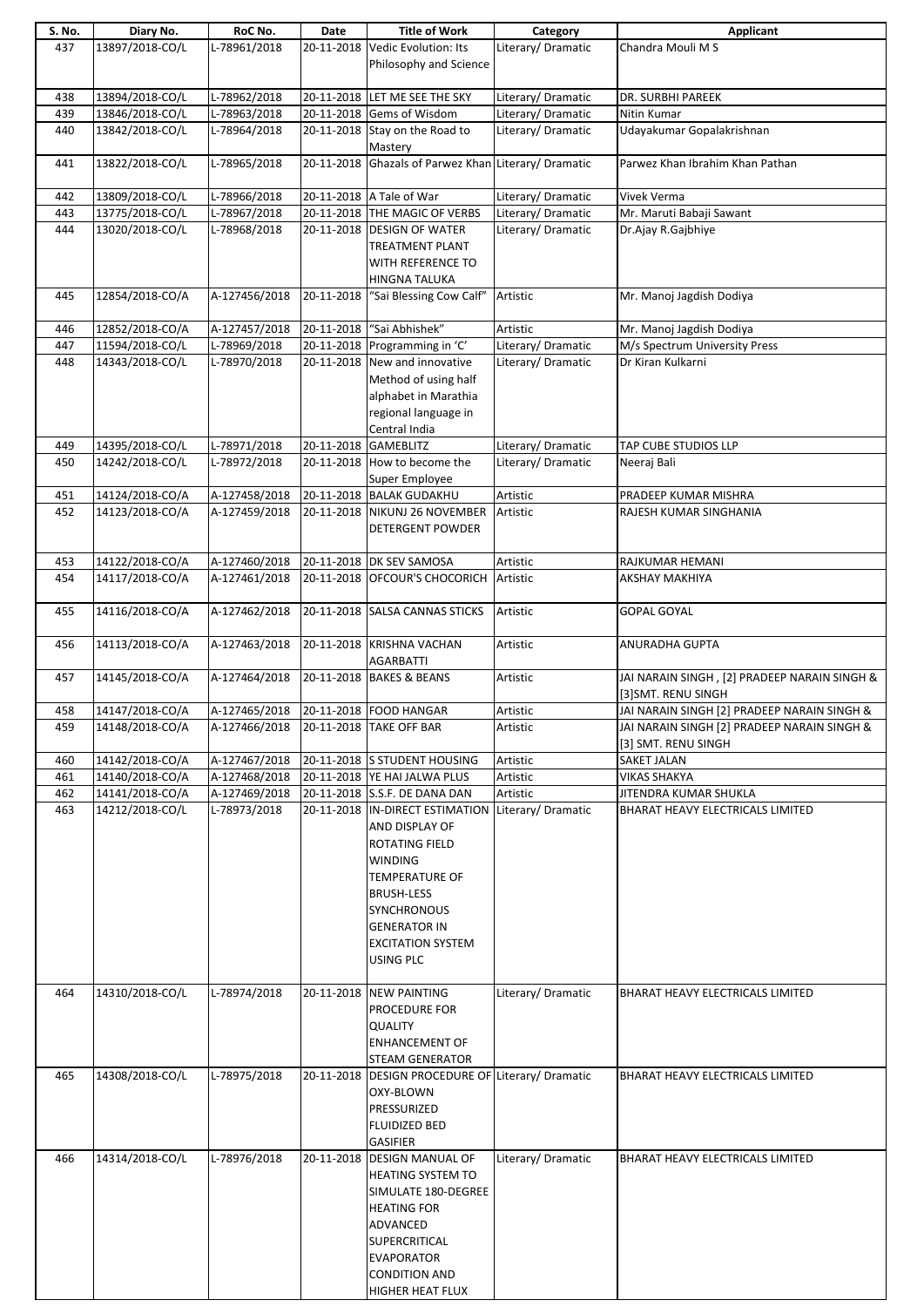| S. No. | Diary No.        | RoC No.        | Date                   | <b>Title of Work</b>                                                                                                                                                                                                                  | Category           | <b>Applicant</b>                                                         |
|--------|------------------|----------------|------------------------|---------------------------------------------------------------------------------------------------------------------------------------------------------------------------------------------------------------------------------------|--------------------|--------------------------------------------------------------------------|
| 467    | 13854/2018-CO/L  | $L-78977/2018$ | 20-11-2018             | <b>Legendary Narratives</b><br>of Hyderabad                                                                                                                                                                                           | Literary/Dramatic  | Shikha bhatnagar                                                         |
| 468    | 13895/2018-CO/L  | L-78978/2018   |                        | 20-11-2018 Of Gulmohars and<br>Kaners and Other<br><b>Stories</b>                                                                                                                                                                     | Literary/Dramatic  | Sonika Sethi                                                             |
| 469    | 13783/2018-CO/L  | L-78979/2018   |                        | 20-11-2018 A Guide To Cyber<br>Security                                                                                                                                                                                               | Literary/Dramatic  | Amrita Mitra                                                             |
| 470    | 14303/2018-CO/L  | L-78980/2018   |                        | 20-11-2018 BIODYNAMIC<br>CRANIOSACRAL<br><b>THERAPY</b>                                                                                                                                                                               | Literary/Dramatic  | DINESH MAHADEORAO GHODKE, KHURSHED<br><b>BATLIWALA</b>                   |
| 471    | 14413/2018-CO/L  | L-78981/2018   | 20-11-2018             | <b>Chess Game Variant</b><br>Lucky Moves                                                                                                                                                                                              | Literary/Dramatic  | Aditis Innosolutions Private Limited                                     |
| 472    | 14382/2018-CO/L  | L-78982/2018   | 20-11-2018 Distance    |                                                                                                                                                                                                                                       | Literary/Dramatic  | Kanish Paul                                                              |
| 473    | 14068/2018-CO/L  | L-78983/2018   |                        | 20-11-2018 3 WISE MONKEYS                                                                                                                                                                                                             | Literary/Dramatic  | Balaji Ashokrao Naik                                                     |
| 474    | 14216/2018-CO/A  | A-127470/2018  | 20-11-2018             | <b>BHUMI GROUP WITH</b><br>LOGO                                                                                                                                                                                                       | Artistic           | MRS. PRAFULABEN MAHENDRABHAI KAPURIYA                                    |
| 475    | 14372/2018-CO/L  | L-78984/2018   |                        | 20-11-2018 Lekin real life mein                                                                                                                                                                                                       | Literary/ Dramatic | Vikram Gupta                                                             |
| 476    | 14371/2018-CO/L  | L-78985/2018   |                        | 20-11-2018 Sri Samardha Sadguru<br>Sai Baba Athma Kadha                                                                                                                                                                               | Literary/Dramatic  | Perugu Sesha Talpa Sai                                                   |
| 477    | 14350/2018-CO/L  | L-78986/2018   |                        | 20-11-2018 SANT MAT DARSHAN                                                                                                                                                                                                           | Literary/Dramatic  | RADHA SOAMI SATSANG BEAS                                                 |
| 478    | 14344/2018-CO/L  | L-78987/2018   | 20-11-2018             | <b>HAZRAT SULTAN BAHU</b>                                                                                                                                                                                                             | Literary/Dramatic  | RADHA SOAMI SATSANG BEAS                                                 |
| 479    | 14333/2018-CO/L  | L-78988/2018   | 20-11-2018             |                                                                                                                                                                                                                                       | Literary/Dramatic  | PRANJALI P. MESHRAM                                                      |
| 480    | 14307/2018-CO/L  | L-78989/2018   |                        | 20-11-2018 The Burnt Offering                                                                                                                                                                                                         | Literary/Dramatic  | Cindy Pereira                                                            |
| 481    | 13960/2018-CO/L  | L-78990/2018   |                        | 20-11-2018 LIBRARY - THE MISSING Literary/ Dramatic<br><b>GIRL</b>                                                                                                                                                                    |                    | G K Aanantha Varshan                                                     |
| 482    | 14293/2018-CO/L  | L-78991/2018   | 20-11-2018             | the hidden truth of<br>vastu shastra                                                                                                                                                                                                  | Literary/Dramatic  | ajai kumar                                                               |
| 483    | 14292/2018-CO/L  | L-78992/2018   |                        | 20-11-2018 NAVARASA RATHI<br>KATHANAM                                                                                                                                                                                                 | Literary/Dramatic  | Jose John                                                                |
| 484    | 14290/2018-CO/L  | L-78993/2018   | 20-11-2018 BAKI ITIHAS |                                                                                                                                                                                                                                       | Literary/ Dramatic | TUSHAR KANTI BALLOV                                                      |
| 485    | 13805/2018-CO/SR | SR-13847/2018  |                        | 20-11-2018 BHANG PILI GORA NE                                                                                                                                                                                                         | Sound Recording    | <b>AMAN NARANG</b>                                                       |
| 486    | 14271/2018-CO/L  | L-78994/2018   |                        | 20-11-2018 Story of Abhi                                                                                                                                                                                                              | Literary/Dramatic  | Thankachan Emmanuel a.k.a Joseph Emmanuel                                |
| 487    | 14195/2018-CO/L  | L-78995/2018   |                        | 20-11-2018 Soch Engineer ki-<br>Visvesvaraya                                                                                                                                                                                          | Literary/ Dramatic | Mr. Virag Wankhade                                                       |
| 488    | 14155/2018-CO/L  | L-78996/2018   | 20-11-2018             | Chhoti Soch Ko Karein<br>Bye-Bye                                                                                                                                                                                                      | Literary/Dramatic  | Tejgyan Global Foundation                                                |
| 489    | 14149/2018-CO/L  | L-78997/2018   | 20-11-2018             | Bhakti Kshetra-<br>Kshetragya Gyan Gita -<br>Yatharth Jeevan Jeene<br>ki Yukti                                                                                                                                                        | Literary/Dramatic  | Tejgyan Global Foundation                                                |
| 490    | 14085/2018-CO/L  | L-78998/2018   | 20-11-2018 KAAMATUR    |                                                                                                                                                                                                                                       | Literary/Dramatic  | <b>KORAK DAY</b>                                                         |
| 491    | 12781/2018-CO/L  | L-78999/2018   |                        | 20-11-2018 Smokeless Tobacco<br>Stain Index                                                                                                                                                                                           | Literary/Dramatic  | Kinjal S Patel                                                           |
| 492    | 13794/2018-CO/A  | A-127471/2018  | 20-11-2018 ESPEE       |                                                                                                                                                                                                                                       | Artistic           | ESPEE LIFESCIENCES PRIVATE LIMITED,                                      |
| 493    | 13780/2018-CO/A  | A-127472/2018  |                        | 20-11-2018 CLASSIC GOLD                                                                                                                                                                                                               | Artistic           | MAHENDRA GHAMANDIRAM SHAH, SOLE                                          |
|        |                  |                |                        |                                                                                                                                                                                                                                       |                    | PROPRIETOR OF M/S. CLASSIC INDUSTRIES                                    |
| 494    | 13781/2018-CO/A  | A-127473/2018  | 20-11-2018 RED APPLE   |                                                                                                                                                                                                                                       | Artistic           | MAHENDRA GHAMANDIRAM SHAH, SOLE<br>PROPRIETOR OF M/S. CLASSIC INDUSTRIES |
| 495    | 13947/2018-CO/L  | L-79000/2018   | 20-11-2018 SOFTWARE    | REQUIREMENT<br><b>SPECIFICATION FOR</b><br>SIGNAL PROCESSING<br><b>MODULE FOR</b><br>HARDWARE<br><b>FUNCTIONAL TEST OF</b><br><b>ENGINE AND FLIGHT</b><br>DISPLAY UNIT, DOC NO<br>MCSRDC/EFDU/SPM/H<br>FT/SRS/01/00,<br>DT.07/05/2018 | Literary/Dramatic  | THE GENERAL MANAGER                                                      |
| 496    | 13992/2018-CO/A  | A-127474/2018  |                        | 20-11-2018 EVENTS WITH TASTE<br><b>KITCHEN AGE</b><br>CATERING                                                                                                                                                                        | Artistic           | SHREE YADUNANADAN FOODS PVT LTD                                          |
| 497    | 13995/2018-CO/A  | A-127475/2018  |                        | 20-11-2018 GENIQ WITH G LOGO                                                                                                                                                                                                          | Artistic           | MR. GIRDHAR JAMANBHAI AKBARI                                             |
| 498    | 10256/2018-CO/L  | L-79001/2018   |                        | 20-11-2018 MANAV JEEVAN KI<br>ATMA-KATHA                                                                                                                                                                                              | Literary/Dramatic  | DR. NILAY JAIN                                                           |
| 499    | 12964/2018-CO/L  | L-79002/2018   |                        | 20-11-2018 TUM JO MILE                                                                                                                                                                                                                | Literary/Dramatic  | Yogya                                                                    |
| 500    | 13926/2018-CO/L  | L-79003/2018   | 20-11-2018 RAGHAV      |                                                                                                                                                                                                                                       | Literary/Dramatic  | P. KANNIRAJ                                                              |
| 501    | 13861/2018-CO/A  | A-127476/2018  |                        | 20-11-2018   MAHATMAJI                                                                                                                                                                                                                | Artistic           | Walchand Lakhichand & Co                                                 |
| 502    | 13862/2018-CO/A  | A-127477/2018  | 20-11-2018 SUVARNA     |                                                                                                                                                                                                                                       | Artistic           | Pawan Enterprises                                                        |
| 503    | 13864/2018-CO/A  | A-127478/2018  |                        | 20-11-2018 SHIVA MEDICALS                                                                                                                                                                                                             | Artistic           | M/s. Shiva Medicals                                                      |
| 504    | 13972/2018-CO/L  | L-79004/2018   | 20-11-2018             | Energy II                                                                                                                                                                                                                             | Literary/Dramatic  | Dr. Prajakta U. Waghe                                                    |
| 505    | 12567/2018-CO/L  | L-79005/2018   |                        | 20-11-2018 Z TRANSFORM                                                                                                                                                                                                                | Literary/ Dramatic | JAYA BIKRAM                                                              |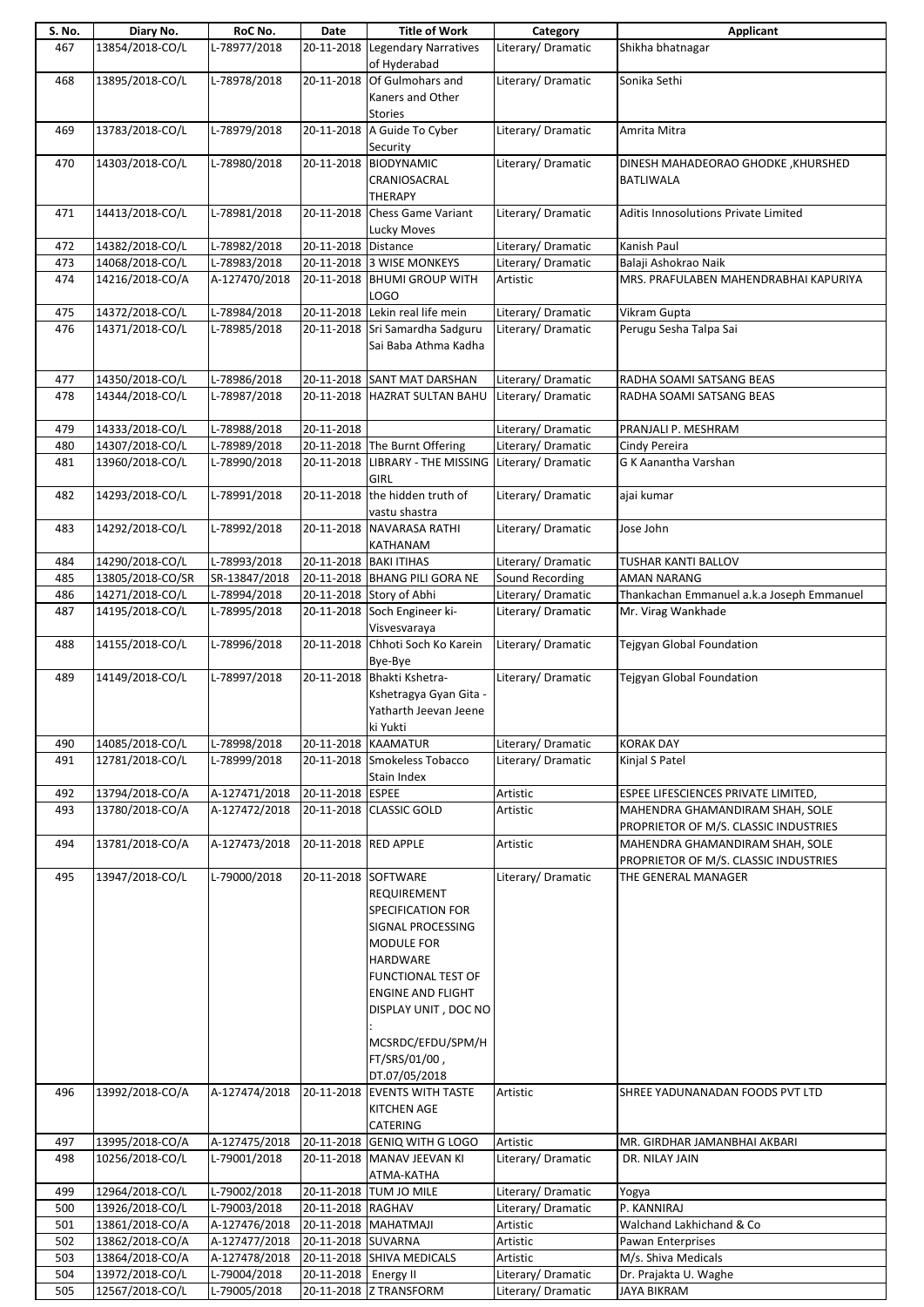| S. No. | Diary No.        | RoC No.       | Date                | <b>Title of Work</b>                                                                                                                          | Category           | <b>Applicant</b>                                                 |
|--------|------------------|---------------|---------------------|-----------------------------------------------------------------------------------------------------------------------------------------------|--------------------|------------------------------------------------------------------|
| 506    | 12853/2018-CO/A  | A-127479/2018 | 20-11-2018          | "Sai Rudraksh Face"                                                                                                                           | Artistic           | Mr. Manoj Jagdish Dodiya                                         |
| 507    | 12849/2018-CO/A  | A-127480/2018 | 20-11-2018          | "Saibaba Ashirwad<br>Round Mural Plate"                                                                                                       | Artistic           | Mr. Manoj Jagdish Dodiya                                         |
| 508    | 14043/2018-CO/A  | A-127481/2018 | 20-11-2018 DILBARO  |                                                                                                                                               | 5401               | Artistic                                                         |
| 509    | 14041/2018-CO/A  | A-127482/2018 | 20-11-2018 DILBARO  |                                                                                                                                               | 5399               | Artistic                                                         |
| 510    | 13933/2018-CO/A  | A-127483/2018 | 20-11-2018 UNT BIDI |                                                                                                                                               | Artistic           | M/S. KISANLAL BASTIRAM SARDA                                     |
| 511    | 13935/2018-CO/A  | A-127484/2018 | 20-11-2018 UNT BIDI |                                                                                                                                               | Artistic           | M/S. KISANLAL BASTIRAM SARDA                                     |
| 512    | 13765/2018-CO/L  | L-79006/2018  |                     | 20-11-2018 A Train to My Marriage Literary/ Dramatic                                                                                          |                    | Shylaja Rao                                                      |
|        |                  |               |                     |                                                                                                                                               | Sound Recording    | SUPER CASSETTES INDUSTRIES PRIVATE LTD.                          |
| 513    | 13571/2018-CO/SR | SR-13848/2018 |                     | 20-11-2018 AASHIQ BANAYA<br>AAPNE- HATE STORY IV                                                                                              |                    |                                                                  |
| 514    | 13768/2018-CO/L  | L-79007/2018  |                     | 20-11-2018 The Panache Called<br>Poetry                                                                                                       | Literary/Dramatic  | Prateek Kapoor                                                   |
| 515    | 13573/2018-CO/SR | SR-13849/2018 | 20-11-2018          | <b>BOOND BOOND MEIN-</b><br>HATE STORY IV                                                                                                     | Sound Recording    | SUPER CASSETTES INDUSTRIES PRIVATE LTD.                          |
| 516    | 13575/2018-CO/SR | SR-13850/2018 |                     | 20-11-2018 TUM MERE HO- HATE<br><b>STORY IV</b>                                                                                               | Sound Recording    | SUPER CASSETTES INDUSTRIES PRIVATE LTD.                          |
| 517    | 13577/2018-CO/SR | SR-13851/2018 |                     | 20-11-2018 BADNAAMIYA- HATE<br><b>STORY IV</b>                                                                                                | Sound Recording    | SUPER CASSETTES INDUSTRIES PRIVATE LTD.                          |
| 518    | 13578/2018-CO/SR | SR-13852/2018 |                     | 20-11-2018 NAAM HAI MERA-HATE Sound Recording<br><b>STORY IV</b>                                                                              |                    | SUPER CASSETTES INDUSTRIES PRIVATE LTD.                          |
| 519    | 13580/2018-CO/SR | SR-13853/2018 |                     | 20-11-2018 MOHABBAT NASHA HAI Sound Recording<br>[DUET]- HATE STORY IV                                                                        |                    | SUPER CASSETTES INDUSTRIES PRIVATE LTD.                          |
| 520    | 13581/2018-CO/SR | SR-13854/2018 |                     | 20-11-2018 MOHABBAT NASHA HAI-Sound Recording<br><b>HATE STORY IV</b>                                                                         |                    | SUPER CASSETTES INDUSTRIES PRIVATE LTD.                          |
| 521    | 14073/2018-CO/L  | L-79008/2018  |                     | 20-11-2018 Wave Optics and its<br>Applications                                                                                                | Literary/Dramatic  | M/s Spectrum Techno Press                                        |
| 522    | 13583/2018-CO/SR | SR-13855/2018 |                     | 20-11-2018 BADNAAMIYAN<br>[FEMALE] - HATE STORY<br>IV                                                                                         | Sound Recording    | SUPER CASSETTES INDUSTRIES PRIVATE LTD.                          |
| 523    | 14339/2018-CO/L  | L-79009/2018  | 20-11-2018          | Fify (The forgetful<br>mouse)                                                                                                                 | Literary/Dramatic  | Dr Hema Udawat                                                   |
| 524    | 14235/2018-CO/L  | L-79010/2018  | 20-11-2018          | <b>Engineering Graphics</b>                                                                                                                   | Literary/Dramatic  | M/s StudentsHelpline Publishing House Private                    |
|        |                  |               |                     | and Design(Laboratory)                                                                                                                        |                    | Limited                                                          |
| 525    | 14227/2018-CO/L  | L-79011/2018  |                     | 20-11-2018 SONPUTALI, KHAJANE<br>KI KHOJ SAHIT ANY<br>RACHNAYE V DESIGN                                                                       | Literary/Dramatic  | DHEERAJ DEWANGAN                                                 |
| 526    | 13954/2018-CO/L  | L-79012/2018  |                     | 20-11-2018 JO KUCH KAR<br><b>GUJARTHA HAI</b>                                                                                                 | Literary/Dramatic  | Rajvardhan Singh                                                 |
| 527    | 14316/2018-CO/L  | L-79013/2018  |                     | 20-11-2018 WATER POWERED<br>PETROL (BIKE) ENGINE                                                                                              | Literary/Dramatic  | Dr. MANOJ KUMAR MISHRA                                           |
| 528    | 14309/2018-CO/L  | L-79014/2018  | 20-11-2018          | The Ghost Cooperative<br>Housing Society Ltd<br>(The Graveyard)                                                                               | Literary/Dramatic  | M/s. SBM Studio Private Limited                                  |
| 529    | 14281/2018-CO/L  | L-79015/2018  |                     | 20-11-2018 HEALTH MONITORING<br>AND SECURITY DEVICE                                                                                           | Literary/Dramatic  | Dr. Bharat Mishra , Shri Dev Ras Pandey , Shri<br>Vikram Rajpoot |
| 530    | 14086/2018-CO/L  | L-79016/2018  |                     | 20-11-2018 Mystical warfare of<br>schools                                                                                                     | Literary/Dramatic  | Girish Krishna                                                   |
| 531    | 13901/2018-CO/L  | L-79017/2018  | 20-11-2018          | Depression-<br>Exhilaration<br>Supposition                                                                                                    | Literary/ Dramatic | DR. GURINDER SINGH, DR. POOJA TIWARI, DR.<br><b>VIKAS GARG</b>   |
| 532    | 14139/2018-CO/L  | L-79018/2018  |                     | 20-11-2018 A CRUSADE AGAINST<br><b>CORRUPTION ON THE</b><br><b>NEUTRAL PATH</b>                                                               | Literary/Dramatic  | <b>MANOHAR MANOJ</b>                                             |
| 533    | 14146/2018-CO/L  | L-79019/2018  |                     | 20-11-2018 Uttam Gita- Susti<br>Bhagane, Gunateet<br>Avastha Paane ki Yukti                                                                   | Literary/Dramatic  | Tejgyan Global Foundation                                        |
| 534    | 14156/2018-CO/L  | L-79020/2018  | 20-11-2018          | Ichchaon Ko Karein Bye-Literary/Dramatic<br>Bye                                                                                               |                    | Tejgyan Global Foundation                                        |
| 535    | 14258/2018-CO/L  | L-79021/2018  |                     | 20-11-2018 SADDA PUNJAB                                                                                                                       | Literary/Dramatic  | MUNISH JINDAL                                                    |
| 536    | 14445/2018-CO/L  | L-79022/2018  |                     | 20-11-2018 GRAMMAR-IN-<br><b>GRAPHICS - AN</b><br><b>INNOVATIVE</b><br>APPROACH TO<br>TEACHING-LEARNING<br>ENGLISH GRAMMAR AT<br>SCHOOL LEVEL | Literary/Dramatic  | Sachala Bala Mishra                                              |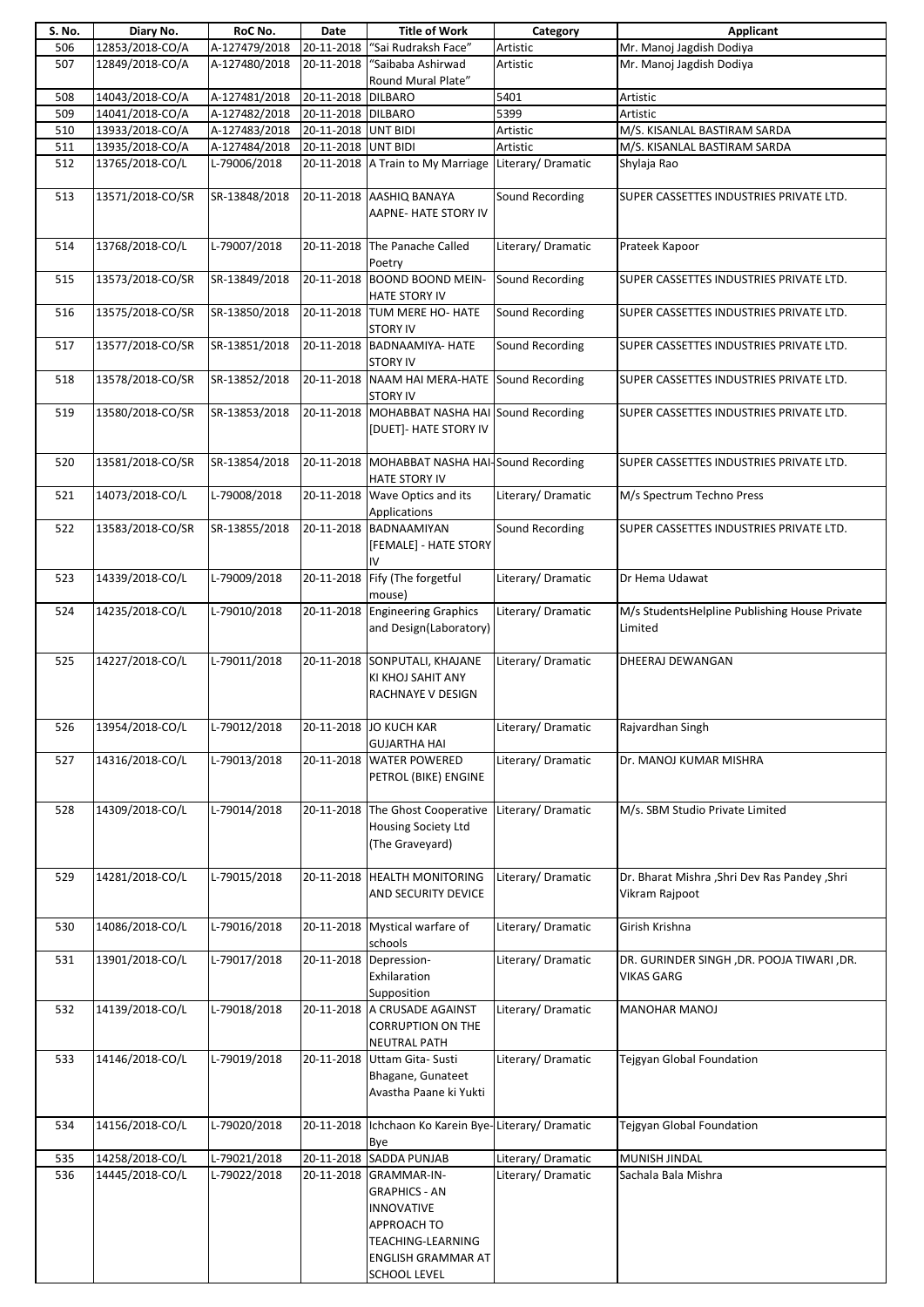| S. No. | Diary No.        | RoC No.                              | Date                | <b>Title of Work</b>                                                                                                                                | Category                 | Applicant                                                                                |
|--------|------------------|--------------------------------------|---------------------|-----------------------------------------------------------------------------------------------------------------------------------------------------|--------------------------|------------------------------------------------------------------------------------------|
| 537    | 14374/2018-CO/L  | L-79023/2018                         | 20-11-2018          | The Billionaire's<br>Message To Gods                                                                                                                | Literary/Dramatic        | Rakesh Anand                                                                             |
| 538    | 14455/2018-CO/L  | L-79024/2018                         | 20-11-2018 HIMALAYA |                                                                                                                                                     | Literary/ Dramatic       | <b>SURESH NATARAJAN</b>                                                                  |
| 539    | 14332/2018-CO/L  | L-79025/2018                         |                     | 20-11-2018 Sales Booster                                                                                                                            | Literary/Dramatic        | Mr. Nimesh Mehta                                                                         |
| 540    | 14431/2018-CO/L  | L-79026/2018                         |                     | 20-11-2018 MOMENTS IN                                                                                                                               | Literary/Dramatic        | DR SAPNA DEB                                                                             |
|        |                  |                                      |                     | PARADISE                                                                                                                                            |                          |                                                                                          |
| 541    | 14049/2018-CO/SW |                                      |                     | SW-11887/2018 20-11-2018 SOFTWARE TOOL FOR<br><b>INTERFERENCE</b><br><b>CALCULATIONS ACROSS</b><br>ROTOR SHAFT OF<br>COMPRESSOR                     | Computer Software        | BHARAT HEAVY ELECTRICALS LIMITED                                                         |
| 542    | 14031/2018-CO/SW |                                      |                     | SW-11888/2018 20-11-2018 SOFTWARE TOOL FOR<br><b>COUPLING</b><br><b>CALCULATIONS OF</b><br><b>COMPRESSOR</b>                                        | <b>Computer Software</b> | BHARAT HEAVY ELECTRICALS LIMITED                                                         |
| 543    | 14305/2018-CO/SW | SW-11889/2018 20-11-2018 AXIAL AND   |                     | <b>CIRCUMFERENTIAL UT</b><br><b>BLOCKS SIZING AND</b><br><b>DRAWING</b><br><b>GENERATION</b>                                                        | <b>Computer Software</b> | BHARAT HEAVY ELECTRICALS LIMITED                                                         |
| 544    | 14306/2018-CO/SW |                                      |                     | SW-11890/2018 20-11-2018 TASK MANAGEMENT<br><b>SYSTEM FOR BHEL</b><br>TIRUCHIRAPPALLI                                                               | Computer Software        | BHARAT HEAVY ELECTRICALS LIMITED                                                         |
| 545    | 14312/2018-CO/SW |                                      |                     | SW-11891/2018 20-11-2018 COMPUTER PROGRAM<br>FOR DEVELOPING HEAT<br>TRANSFER<br><b>CORRELATION USING</b><br><b>STATISTICAL</b><br><b>TECHNIQUES</b> | Computer Software        | BHARAT HEAVY ELECTRICALS LIMITED                                                         |
| 546    | 12080/2018-CO/L  | L-79027/2018                         |                     | 22-11-2018 VASTU SCIENCE<br><b>INSPECTION REPORT</b>                                                                                                | Literary/Dramatic        | PRAMOD SHIVADE                                                                           |
| 547    | 14435/2018-CO/SW | SW-11892/2018 22-11-2018 HOTEX-LOBBY |                     | SOFTWARE                                                                                                                                            | Computer Software        | M MURUGAN                                                                                |
| 548    | 11396/2018-CO/A  | A-127485/2018                        |                     | 22-11-2018 K. C. PAUL & CO.' (With Artistic<br>device of Umbrella<br>(Label).                                                                       |                          | ALO NATH PAUL , ANJAN PAUL , CHANDAN PAUL<br>,DEB NATH PAUL ,RANJAN PAUL ,SAPTARSHI PAUL |
| 549    | 14336/2018-CO/L  | L-79028/2018                         |                     | 26-11-2018 Employee Face<br>Recognition<br>Attendance System<br><b>Using Luxand FaceSDk</b>                                                         | Literary/Dramatic        | SHARDA CHHABRIA                                                                          |
| 550    | 14351/2018-CO/L  | L-79029/2018                         |                     | 26-11-2018 Assessment of Adverse Literary/ Dramatic<br>Drug Reactions and<br>Evaluation of the<br>Possible Predisposing<br>Factors                  |                          | Lingaya's Vidyapeeth                                                                     |
| 551    | 14378/2018-CO/L  | L-79030/2018                         |                     | 26-11-2018 SANT MAT DARSHAN 1                                                                                                                       | Literary/Dramatic        | RADHA SOAMI SATSANG BEAS                                                                 |
| 552    | 14352/2018-CO/L  | L-79031/2018                         |                     | 26-11-2018 LUZ SOBRE SAN MATEO Literary/ Dramatic<br>(LIGHT ON SAINT<br>MATTHEW)                                                                    |                          | RADHA SOAMI SATSANG BEAS                                                                 |
| 553    | 14028/2018-CO/SW | SW-11893/2018                        |                     | 26-11-2018 SOFTWARE TOOL FOR<br>SELECTION AND<br>SCALING OF NON-<br><b>STANDARD IMPELLERS</b>                                                       | <b>Computer Software</b> | BHARAT HEAVY ELECTRICALS LIMITED                                                         |
| 554    | 8764/2015-CO/SW  | SW-11894/2018                        |                     | 26-11-2018 Educational Game<br>Learning                                                                                                             | Computer Software        | Pravin Tyagi & Jatin Solanki                                                             |
| 555    | 4007/2018-CO/L   | L-79032/2018                         |                     | 27-11-2018 Barriers of Biodiesel<br><b>Production from Waste</b><br>Cooking Oil                                                                     | Literary/Dramatic        | <b>SASIKUMAR P</b>                                                                       |
| 556    | 3733/2018-CO/L   | L-79033/2018                         |                     | 27-11-2018 Barriers in promotion<br>of sustainable<br>agriculture                                                                                   | Literary/Dramatic        | <b>AVINASH A</b>                                                                         |
| 557    | 13795/2018-CO/A  | A-127486/2018                        |                     | 27-11-2018 SOLID WOOD KUBER<br><b>COFFEE TABLE</b>                                                                                                  | Artistic                 | <b>SARAF FURNITURE</b>                                                                   |
| 558    | 14223/2018-CO/L  | L-79034/2018                         |                     | 27-11-2018 PPP ENGINE                                                                                                                               | Literary/Dramatic        | R VIJAYARAGAVAN                                                                          |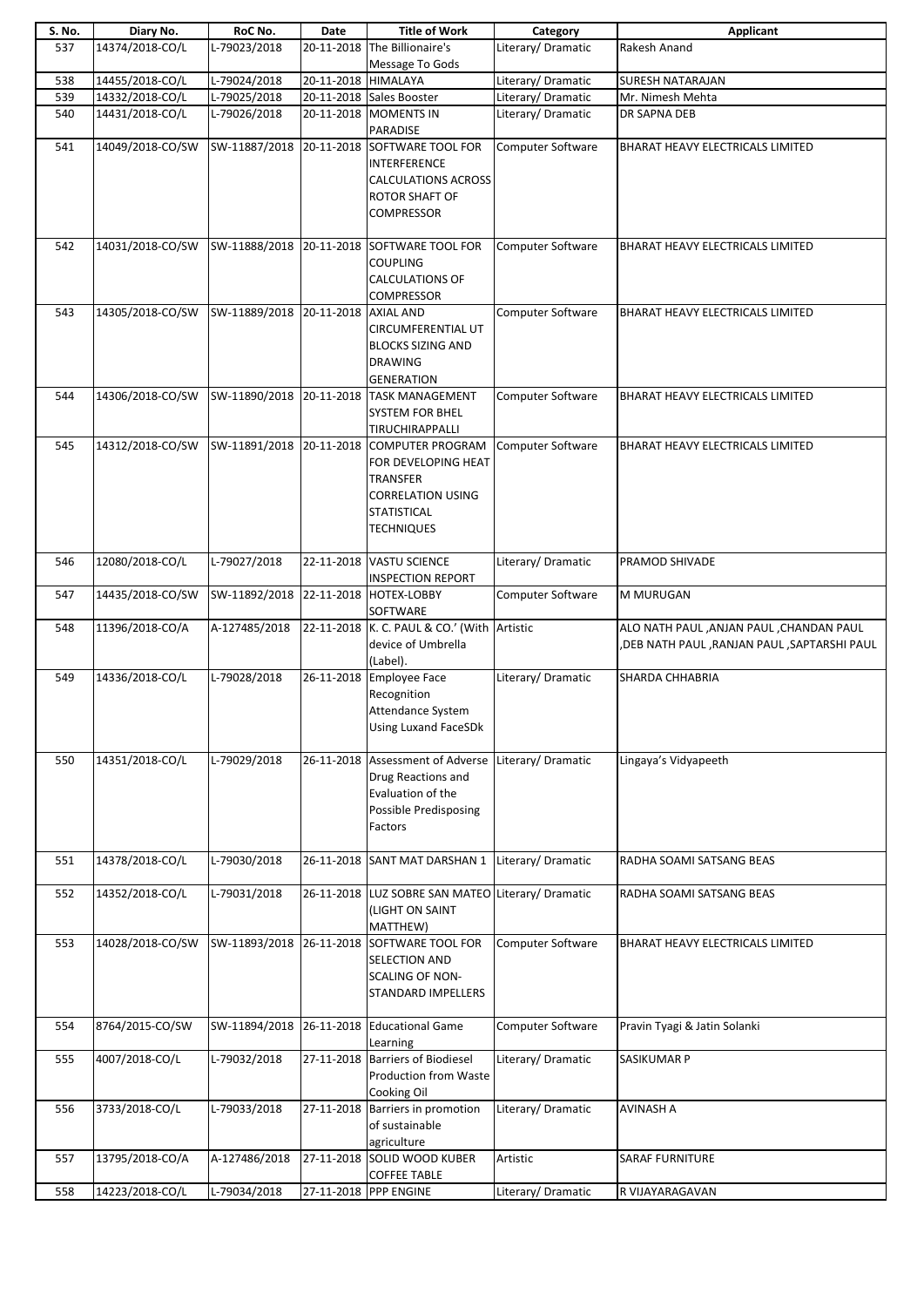| S. No.     | Diary No.        | RoC No.                         | Date              | <b>Title of Work</b>                              | Category                      | Applicant                               |
|------------|------------------|---------------------------------|-------------------|---------------------------------------------------|-------------------------------|-----------------------------------------|
| 559        | 14368/2018-CO/L  | L-79035/2018                    |                   | 27-11-2018 DESIGN AND                             | Literary/Dramatic             | Dr.Chandrahas C. Handa , Rahul D. Gorle |
|            |                  |                                 |                   | DEVELOPMENT OF                                    |                               |                                         |
|            |                  |                                 |                   | <b>COST EFFICIENT WATER</b>                       |                               |                                         |
|            |                  |                                 |                   | <b>DISTRIBUTION SYSTEM</b>                        |                               |                                         |
|            |                  |                                 |                   | FOR FARMING USING                                 |                               |                                         |
|            |                  |                                 |                   | <b>ELEVATED WATER</b>                             |                               |                                         |
|            |                  |                                 |                   | <b>RESERVOIR</b>                                  |                               |                                         |
|            |                  |                                 |                   |                                                   |                               |                                         |
|            |                  |                                 |                   |                                                   |                               |                                         |
| 560        | 14170/2018-CO/SW | SW-11895/2018 27-11-2018 GenAPI |                   |                                                   | Computer Software             | Neelakandan S                           |
| 561        | 14045/2018-CO/SW |                                 |                   | SW-11896/2018 27-11-2018 SOFTWARE TOOL FOR        | <b>Computer Software</b>      | BHARAT HEAVY ELECTRICALS LIMITED        |
|            |                  |                                 |                   | <b>TORQUE AND STRESS</b>                          |                               |                                         |
|            |                  |                                 |                   | <b>CALCULATIONS IN</b>                            |                               |                                         |
|            |                  |                                 |                   | <b>COMPRESSORS</b>                                |                               |                                         |
| 562        | 14029/2018-CO/SW |                                 |                   | SW-11897/2018 27-11-2018 SOFTWARE TOOL FOR        | Computer Software             | BHARAT HEAVY ELECTRICALS LIMITED        |
|            |                  |                                 |                   |                                                   |                               |                                         |
|            |                  |                                 |                   | <b>DESIGN OF RETURN</b>                           |                               |                                         |
|            |                  |                                 |                   | <b>CHANNEL OF</b>                                 |                               |                                         |
|            |                  |                                 |                   | COMPRESSOR                                        |                               |                                         |
| 563<br>564 | 14006/2018-CO/A  | A-127487/2018                   |                   | 27-11-2018 GRAPHIC POSTER                         | Artistic                      | PRANAY HANDA                            |
|            | 13999/2018-CO/A  | A-127488/2018                   |                   | 27-11-2018 GRAPHIC POSTER                         | Artistic                      | PRANAY HANDA                            |
| 565        | 13998/2018-CO/A  | A-127489/2018<br>L-79036/2018   |                   | 27-11-2018 GRAPHIC POSTER                         | Artistic<br>Literary/Dramatic | PRANAY HANDA                            |
| 566        | 13030/2018-CO/L  |                                 | 27-11-2018        | DEVELOPING AN                                     |                               | BHARTI R. GAUTAM , PAVAN S. KAMBLE      |
|            |                  |                                 |                   | ARTIFICIAL WETLAND                                |                               |                                         |
|            |                  |                                 |                   | <b>SYSTEM FOR</b>                                 |                               |                                         |
|            |                  |                                 |                   | <b>WASTEWATER</b>                                 |                               |                                         |
|            |                  |                                 |                   | TREATMENT BY USING                                |                               |                                         |
|            |                  |                                 |                   | <b>DUCKWEED PLANTS:</b>                           |                               |                                         |
|            |                  |                                 |                   | AN EFFECTIVE METHOD                               |                               |                                         |
|            |                  |                                 |                   |                                                   |                               |                                         |
| 567        | 14150/2018-CO/A  | A-127490/2018                   |                   | 27-11-2018 THE REAL TASTE MAKER Artistic          |                               | M/S SPICE TEA CONCEPT PVT. LTD          |
|            |                  |                                 |                   | CHAAYOME                                          |                               |                                         |
| 568        | 14302/2018-CO/L  | L-79037/2018                    |                   | 27-11-2018 THE NEW CONCEPTS OF Literary/ Dramatic |                               | N GEETA CHANDRA SINGHA                  |
|            |                  |                                 |                   | <b>MEDICAL PHYSICS</b>                            |                               |                                         |
|            |                  |                                 |                   | <b>APPLICATION</b>                                |                               |                                         |
| 569        | 14458/2018-CO/L  | L-79038/2018                    |                   | 27-11-2018 INTEGRAL FORM OF                       | Literary/Dramatic             | DEV ARASTU PANCHARIYA                   |
|            |                  |                                 |                   | <b>DEV ARASTU-PI</b>                              |                               |                                         |
|            |                  |                                 |                   | <b>FORMULA</b>                                    |                               |                                         |
| 570        | 14457/2018-CO/L  | L-79039/2018                    |                   | 27-11-2018 DEV ARASTU                             | Literary/ Dramatic            | DEV ARASTU PANCHARIYA                   |
|            |                  |                                 |                   | <b>CERTAINTY PRINCIPLE</b>                        |                               |                                         |
|            |                  |                                 |                   |                                                   |                               |                                         |
| 571        | 13789/2018-CO/A  | A-127491/2018                   |                   | 27-11-2018 SOLID WOOD KUBER                       | Artistic                      | <b>SARAF FURNITURE</b>                  |
|            |                  |                                 |                   | <b>BED</b>                                        |                               |                                         |
| 572        | 14629/2018-CO/L  | L-79040/2018                    |                   | 27-11-2018 FACTORS AFFECTING                      | Literary/Dramatic             | Mrunalini H. Takarkhede                 |
|            |                  |                                 |                   | <b>LABOUR PRODUCTIVITY</b>                        |                               |                                         |
|            |                  |                                 |                   | IN CONSTRUCTION                                   |                               |                                         |
|            |                  |                                 |                   | MANAGEMENT                                        |                               |                                         |
|            |                  |                                 |                   |                                                   |                               |                                         |
| 573        | 14585/2018-CO/L  | L-79041/2018                    |                   | 27-11-2018 Jesus Ne Suli Par                      | Literary/Dramatic             | Tejgyan Global Foundation               |
|            |                  |                                 |                   | Chamatkar Kyon Nahi                               |                               |                                         |
|            |                  |                                 |                   | Kiya                                              |                               |                                         |
| 574        | 12329/2018-CO/CF | CF-4276/2018                    |                   | 27-11-2018 GOGOL THE                              | Cinematograph Film            | <b>RAJIV MEHRA</b>                      |
|            |                  |                                 |                   | <b>ADVENTURES OF</b>                              |                               |                                         |
|            |                  |                                 |                   | <b>GOGOL SHIMULGORER</b>                          |                               |                                         |
|            |                  |                                 |                   | <b>KHUNEY BHOOT</b>                               |                               |                                         |
|            |                  |                                 |                   |                                                   |                               |                                         |
| 575        | 13797/2018-CO/A  | A-127492/2018                   |                   | 27-11-2018 SOLID WOOD TURNER                      | Artistic                      | SARAF FURNITURE                         |
|            |                  |                                 |                   | <b>DINING</b>                                     |                               |                                         |
| 576        | 14474/2018-CO/SR | SR-13856/2018                   | 27-11-2018 FUKREY |                                                   | Sound Recording               | Hardeep Singh                           |
| 577        | 14579/2018-CO/L  | L-79042/2018                    |                   | 27-11-2018 Detergent action of                    | Literary/Dramatic             | Jyotsna Kiran Peter                     |
|            |                  |                                 |                   | partially purified                                |                               |                                         |
|            |                  |                                 |                   | biosurfactant from                                |                               |                                         |
|            |                  |                                 |                   | microalgae (Chlorella                             |                               |                                         |
|            |                  |                                 |                   | thermophila) in                                   |                               |                                         |
|            |                  |                                 |                   | comparison to                                     |                               |                                         |
|            |                  |                                 |                   | commercial detergent                              |                               |                                         |
|            |                  |                                 |                   | powders                                           |                               |                                         |
| 578        | 14502/2018-CO/A  | A-127493/2018                   | 27-11-2018 Chand  |                                                   | Artistic                      | ARPIT KHANDELWAL S/o. SH. NAND KISHOR   |
| 579        | 14603/2018-CO/L  | L-79043/2018                    |                   | 27-11-2018   Met My Love in Paris                 | Literary/Dramatic             | Tanuja Krishnan                         |
|            |                  |                                 |                   | @ 26                                              |                               |                                         |
| 580        | 14575/2018-CO/A  | A-127494/2018                   |                   | 27-11-2018 RLML RATAN LAL MOTI Artistic           |                               | RATAN LAL MOTI LAL DAL WALE             |
|            |                  |                                 |                   | LAL DALWALE                                       |                               |                                         |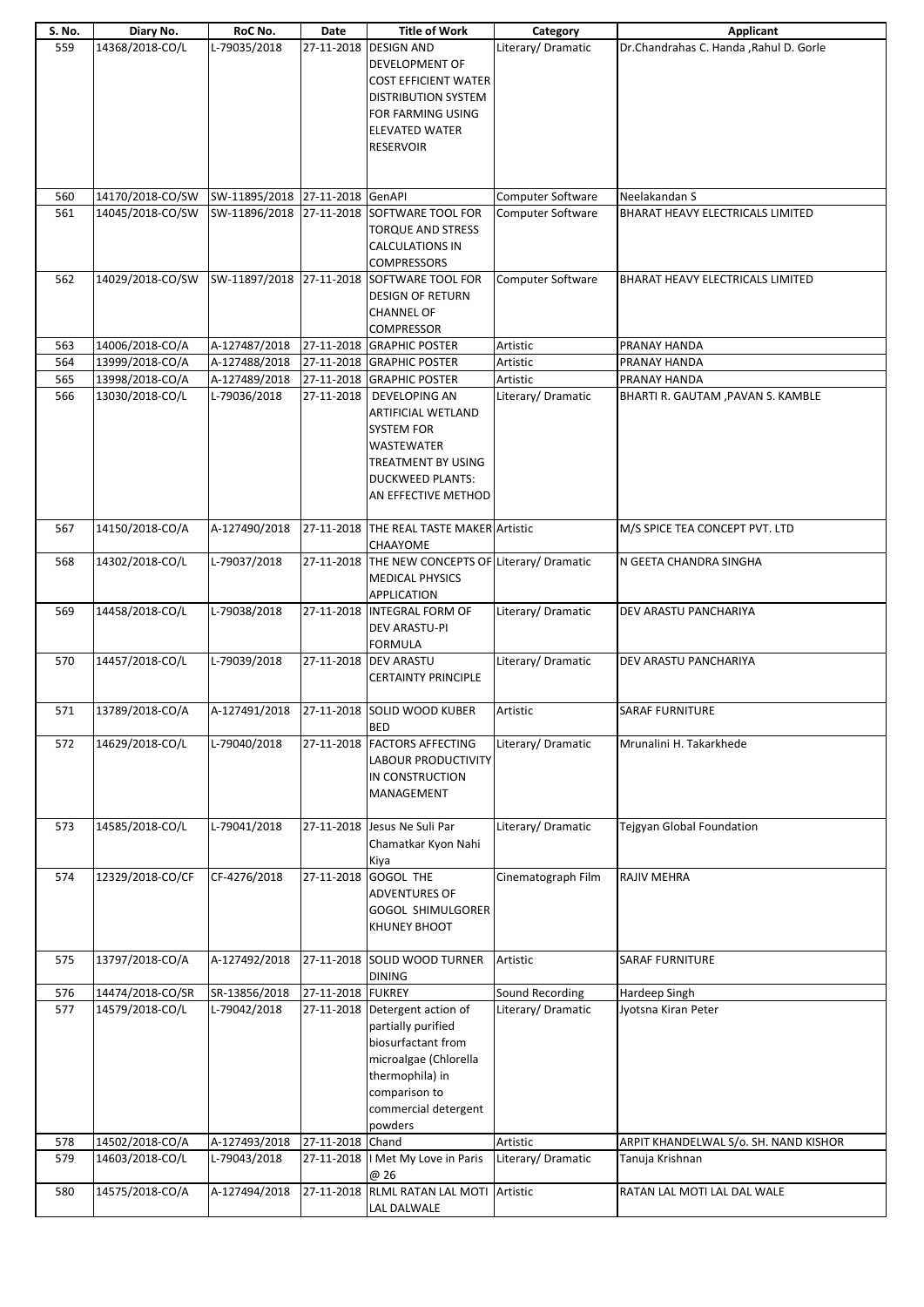| S. No. | Diary No.        | RoC No.       | Date                | <b>Title of Work</b>                      | Category           | Applicant                                  |
|--------|------------------|---------------|---------------------|-------------------------------------------|--------------------|--------------------------------------------|
| 581    | 14545/2018-CO/A  | A-127495/2018 |                     | 27-11-2018 LINCOLN'S FEET WITH            | Artistic           | M/S. TECHNOCULTURE BUILDING CENTRE PVT LTD |
|        |                  |               |                     | THE INVENTED THREE                        |                    |                                            |
|        |                  |               |                     |                                           |                    |                                            |
|        |                  |               |                     | <b>COLOUR WAVE WITH</b>                   |                    |                                            |
|        |                  |               |                     | PUNCH LINE COMFORT                        |                    |                                            |
|        |                  |               |                     | ON EARTH DEVICE                           |                    |                                            |
|        |                  |               |                     |                                           |                    |                                            |
|        |                  |               |                     |                                           |                    |                                            |
| 582    | 14544/2018-CO/A  | A-127496/2018 | 27-11-2018 C CRMPL  |                                           | Artistic           | M/S CITY ROLLING MILLS PVT LTD             |
| 583    | 14542/2018-CO/A  | A-127497/2018 |                     | 27-11-2018 SHRISTI WITH A PUNCH           | Artistic           | M/S MAA NARAYANI AGRO MILL PVT LTD.,       |
|        |                  |               |                     | LINE STEAM SONA RICE                      |                    |                                            |
|        |                  |               |                     |                                           |                    |                                            |
|        |                  |               |                     | WITH A ARTISTIC                           |                    |                                            |
|        |                  |               |                     | <b>HANDI WITH FULL OF</b>                 |                    |                                            |
|        |                  |               |                     | <b>RICE LABEL</b>                         |                    |                                            |
|        |                  |               |                     |                                           |                    |                                            |
|        |                  |               |                     |                                           |                    |                                            |
| 584    | 14541/2018-CO/A  | A-127498/2018 |                     | 27-11-2018 NARAYANI KA 7 STAR             | Artistic           | M/S. MAA NARAYANI AGRO MILL PVT LTD.,      |
|        |                  |               |                     | PREMIUM QUALITY                           |                    |                                            |
|        |                  |               |                     | RICE, WITH AN                             |                    |                                            |
|        |                  |               |                     | <b>ARTISTIC WITH A PLATE</b>              |                    |                                            |
|        |                  |               |                     |                                           |                    |                                            |
|        |                  |               |                     | OF RICE AND A PUNCH                       |                    |                                            |
|        |                  |               |                     | LINE CHOTE CHOTE                          |                    |                                            |
|        |                  |               |                     | SWAR KE MOTI                              |                    |                                            |
|        |                  |               |                     |                                           |                    |                                            |
|        |                  |               |                     |                                           |                    |                                            |
| 585    | 14540/2018-CO/A  | A-127499/2018 |                     | 27-11-2018 PANKHURI WITH A                | Artistic           | M/S MAA NARAYANI AGRO MILL PVT LTD.,       |
|        |                  |               |                     | PUNCH LINE STEAM                          |                    |                                            |
|        |                  |               |                     | KATARNI RICE WITH A                       |                    |                                            |
|        |                  |               |                     | <b>ARTISTIC HANDI WITH</b>                |                    |                                            |
|        |                  |               |                     |                                           |                    |                                            |
|        |                  |               |                     | FULL OF RICE LABEL                        |                    |                                            |
|        |                  |               |                     |                                           |                    |                                            |
| 586    | 14543/2018-CO/A  | A-127500/2018 |                     | 27-11-2018 SARADA RICE WITH A             | Artistic           | M/S SRI SHYAM TRADERS                      |
|        |                  |               |                     | DEVICE OF AN ARTISTIC                     |                    |                                            |
|        |                  |               |                     | PLATE OF RICE                             |                    |                                            |
|        |                  |               |                     |                                           |                    |                                            |
|        |                  |               |                     |                                           |                    |                                            |
| 587    | 14666/2018-CO/L  | L-79044/2018  |                     | 27-11-2018 MAI RAKSHAK HUIN               | Literary/Dramatic  | <b>KUMAR ANIL</b>                          |
|        |                  |               |                     | JIVAN KA                                  |                    |                                            |
| 588    | 14504/2018-CO/L  | L-79045/2018  | 27-11-2018 Anubhav  |                                           | Literary/Dramatic  | Dharmesh Kumar                             |
| 589    | 14683/2018-CO/L  | L-79046/2018  |                     | 27-11-2018 ARITHMATICAL SKILL             | Literary/Dramatic  | <b>NEM SINGH RAMAN</b>                     |
|        |                  |               |                     |                                           |                    |                                            |
|        |                  |               |                     | <b>DEVELOPMENT PART-III</b>               |                    |                                            |
|        |                  |               |                     |                                           |                    |                                            |
| 590    | 13169/2018-CO/L  | L-79047/2018  |                     | 27-11-2018 ORU JEEPPUKATHA                | Literary/Dramatic  | <b>VISHNU IS</b>                           |
| 591    | 14491/2018-CO/L  | L-79048/2018  |                     | 27-11-2018 EVALUATING TRAFFIC             | Literary/Dramatic  | JAHESH K. SHARMA                           |
|        |                  |               |                     | INCIDENT INFLUENCE                        |                    |                                            |
|        |                  |               |                     |                                           |                    |                                            |
|        |                  |               |                     | ON TRAVEL TIME                            |                    |                                            |
| 592    | 14505/2018-CO/L  | L-79049/2018  | 27-11-2018 BATHTUB  |                                           | Literary/Dramatic  | <b>GAURI SHAH</b>                          |
| 593    | 14586/2018-CO/L  | L-79050/2018  |                     | 27-11-2018 Gita Gyan- Karmatma            | Literary/Dramatic  | <b>Tejgyan Global Foundation</b>           |
|        |                  |               |                     | Se Paramatma Ki Oor                       |                    |                                            |
| 594    | 14537/2018-CO/L  | L-79051/2018  |                     | 27-11-2018 Poetry Horror Files            | Literary/ Dramatic | Krishna Yoganarasimha                      |
|        |                  |               |                     |                                           |                    | Dharmendra Mishra                          |
| 595    | 14511/2018-CO/L  | L-79052/2018  | 27-11-2018 Dayra    |                                           | Literary/Dramatic  |                                            |
| 596    | 14607/2018-CO/L  | L-79053/2018  |                     | 27-11-2018 Sri Ranga Kathanam             | Literary/Dramatic  | <b>Sweccha Productions</b>                 |
| 597    | 14496/2018-CO/L  | L-79054/2018  | 27-11-2018 TANTRAA  |                                           | Literary/ Dramatic | Parth Shah                                 |
| 598    | 13798/2018-CO/A  | A-127501/2018 |                     | 27-11-2018 SOLID WOOD NEW                 | Artistic           | <b>SARAF FURNITURE</b>                     |
|        |                  |               |                     | <b>CROSSIA SOFA SET</b>                   |                    |                                            |
|        |                  |               |                     |                                           |                    |                                            |
| 599    | 13793/2018-CO/A  | A-127502/2018 | 27-11-2018          | <b>SOLID WOOD KUBER</b>                   |                    |                                            |
|        |                  |               |                     |                                           | Artistic           | <b>SARAF FURNITURE</b>                     |
|        |                  |               |                     | <b>DINING SET</b>                         |                    |                                            |
| 600    | 12087/2018-CO/L  | L-79055/2018  |                     | 27-11-2018 CARRY ON PAPA                  | Literary/Dramatic  | <b>NAVINDER OBEROI</b>                     |
|        |                  |               |                     |                                           |                    |                                            |
| 601    | 12088/2018-CO/L  | L-79056/2018  |                     | 27-11-2018 TASTE OF INDIA                 | Literary/Dramatic  | <b>NAVINDER OBEROI</b>                     |
| 602    | 14198/2018-CO/L  | L-79057/2018  |                     | 27-11-2018 COURSE ON                      | Literary/Dramatic  | <b>AVANISH TIWARI</b>                      |
|        |                  |               |                     | <b>COMPUTER BASIC</b>                     |                    |                                            |
|        |                  |               |                     | <b>CONCEPTS</b>                           |                    |                                            |
| 603    | 12540/2018-CO/CF | CF-4277/2018  |                     | 27-11-2018 A Stone Care Centre            | Cinematograph Film | M/s. Hitek Fine Chemicals Pvt.Ltd Mr.Karan |
|        |                  |               |                     |                                           |                    |                                            |
|        |                  |               |                     |                                           |                    | Kishore Govani.                            |
| 604    | 14516/2018-CO/A  | A-127503/2018 |                     | 27-11-2018 STG WITH GIRLS PUBLIC Artistic |                    | <b>G.N.SIRVI EDUCATION TRUST</b>           |
|        |                  |               |                     | <b>SCHOOL</b>                             |                    |                                            |
| 605    | 14517/2018-CO/A  | A-127504/2018 |                     | 27-11-2018 SKG INTERNATIONAL              | Artistic           | SHREE NARARAM S/O MANGAJI SIRVI EDUCATION  |
|        |                  |               |                     | <b>SCHOOL</b>                             |                    | <b>TRUST</b>                               |
|        |                  |               |                     |                                           |                    |                                            |
| 606    | 14546/2018-CO/A  | A-127505/2018 |                     | 27-11-2018 MAGADH DEVICE WITH             | Artistic           | M/S. MAGADH INDUSTRIES PVT. LTD            |
|        |                  |               |                     | THE PUNCH LINE OF                         |                    |                                            |
|        |                  |               |                     | MAHAN BHARAT KA                           |                    |                                            |
|        |                  |               |                     | <b>MAHAN TMT</b>                          |                    |                                            |
|        |                  |               |                     |                                           |                    |                                            |
|        |                  |               |                     |                                           |                    |                                            |
| 607    | 14548/2018-CO/A  | A-127506/2018 |                     | 27-11-2018 JUMBO SHANDAR                  | Artistic           | M/S JAYPEE PAINT COMPANY                   |
|        |                  |               |                     | <b>SUPER QUALITY WITH</b>                 |                    |                                            |
|        |                  |               |                     | AN ARTISTIC BRUSH                         |                    |                                            |
| 608    | 14842/2018-CO/A  | A-127507/2018 | 27-11-2018 MAYUR    |                                           | Artistic           | ABHISHEK LUNIA S/o. SH. SOHAN LAL LUNIA    |
|        |                  |               |                     |                                           |                    |                                            |
| 609    | 11791/2018-CO/A  | A-127508/2018 | 27-11-2018 RAMSHREE |                                           | Artistic           | <b>ANUJA KAUSHIK</b>                       |
| 610    | 14560/2018-CO/L  | L-79058/2018  |                     | 27-11-2018 WORDS OF HAPPY RAO             | Literary/Dramatic  | <b>HAPPY RAO</b>                           |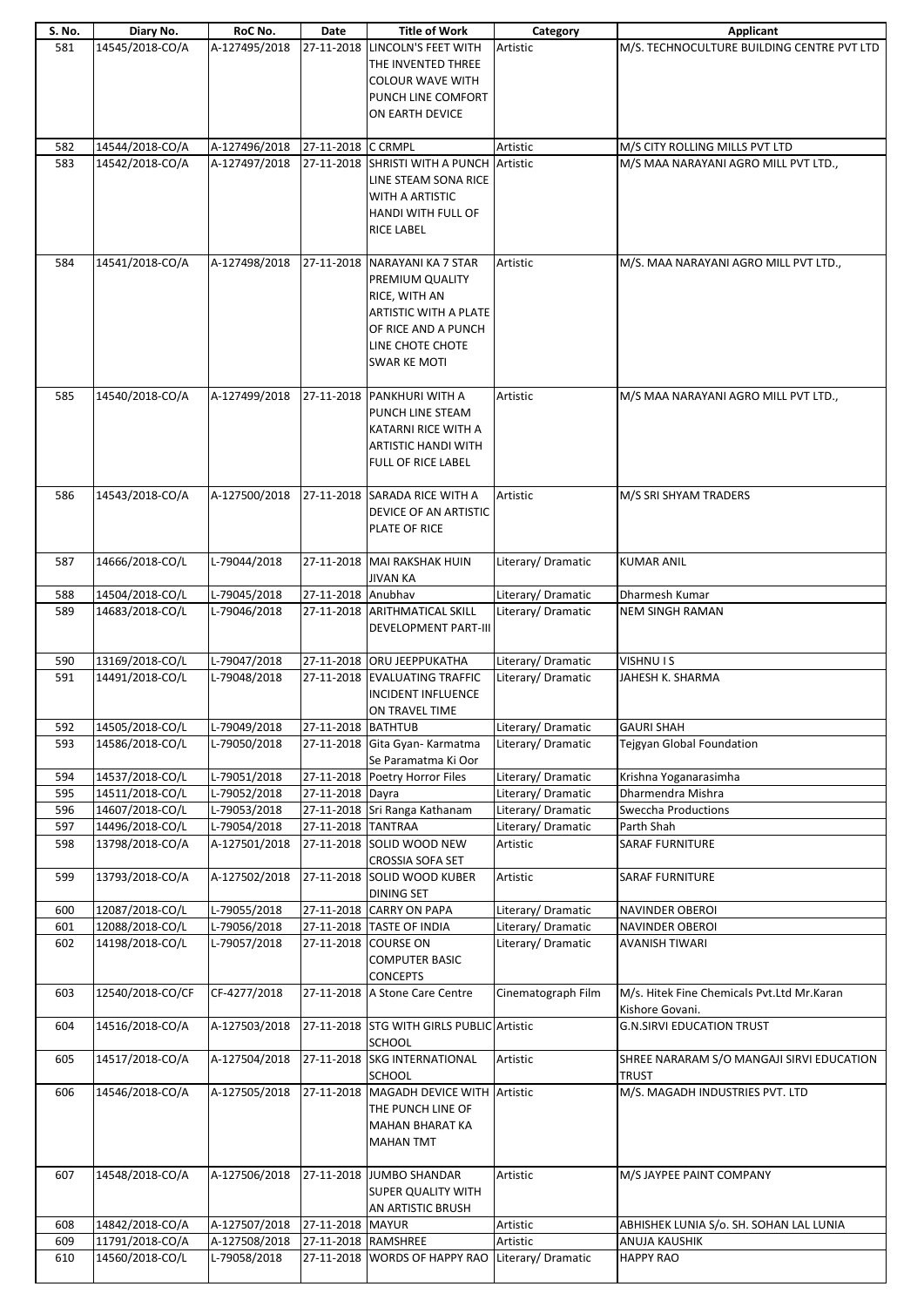| S. No.     | Diary No.                           | RoC No.                        | Date                     | <b>Title of Work</b>                                                            | Category                                | <b>Applicant</b>                                                          |
|------------|-------------------------------------|--------------------------------|--------------------------|---------------------------------------------------------------------------------|-----------------------------------------|---------------------------------------------------------------------------|
| 611        | 11891/2018-CO/L                     | L-79059/2018                   |                          | 27-11-2018 RAY O MARTIN,<br>PRASNA BICHITRA-5                                   | Literary/Dramatic                       | MR. NILANJAN MONDAL AND MR. DEBANJAN<br><b>MONDAL</b>                     |
| 612        | 14507/2018-CO/A                     | A-127509/2018                  | 27-11-2018 TOP COOK      |                                                                                 | Artistic                                | LALIT DINDAYAL AGRAWAL PROPRIETOR OF MS.<br>AADITYA ENTERPRISES           |
| 613        | 14465/2018-CO/L                     | L-79060/2018                   |                          | 27-11-2018 Parametric and Non-                                                  | Literary/Dramatic                       | Dr.K.Krishnakumar, Dr.S.Kavitha                                           |
|            |                                     |                                |                          | Parametric Model of                                                             |                                         |                                                                           |
|            |                                     |                                |                          | Brand Loyalty of                                                                |                                         |                                                                           |
|            |                                     |                                |                          | Consumer Packaged<br><b>Food Products</b>                                       |                                         |                                                                           |
| 614        | 14510/2018-CO/L                     | L-79061/2018                   | 27-11-2018               | Om shanti  shanti Om Literary/ Dramatic                                         |                                         | Jaideep Manohar Walimbe                                                   |
| 615        | 14601/2018-CO/L                     | L-79062/2018                   |                          | 27-11-2018 Warmth of a Falling<br>Tear                                          | Literary/ Dramatic                      | Manpreet Kaur Matharoo                                                    |
| 616        | 14609/2018-CO/L                     | L-79063/2018                   |                          | 27-11-2018 5 LIKES OF SACRIFICE                                                 | Literary/ Dramatic                      | <b>UPENDRA MEHRA</b>                                                      |
| 617        | 14524/2018-CO/L                     | L-79064/2018                   |                          | 27-11-2018 A DUEL-STAGE SOLAR                                                   | Literary/ Dramatic                      | COUNCIL OF SCIENTIFIC AND INDUSTRIAL                                      |
|            |                                     |                                |                          | POWERED INTRUSION<br>DETECTION SYSTEM                                           |                                         | <b>RESEARCH</b>                                                           |
|            |                                     |                                |                          | <b>FOR OUTDOOR</b>                                                              |                                         |                                                                           |
|            |                                     |                                |                          | SURVEILLANCE                                                                    |                                         |                                                                           |
|            |                                     |                                |                          |                                                                                 |                                         |                                                                           |
| 618        | 14526/2018-CO/L                     | L-79065/2018                   |                          | 27-11-2018 A CLIENT- SERVER                                                     | Literary/ Dramatic                      | COUNCIL OF SCIENTIFIC AND INDUSTRIAL                                      |
|            |                                     |                                |                          | <b>SYSTEM FOR</b><br><b>RESTRICTING</b>                                         |                                         | <b>RESEARCH</b>                                                           |
|            |                                     |                                |                          | <b>UNAUTHORIZED</b>                                                             |                                         |                                                                           |
|            |                                     |                                |                          | PARKING OF VEHICLES                                                             |                                         |                                                                           |
|            |                                     |                                |                          | USING SINGLE CAMERA                                                             |                                         |                                                                           |
|            |                                     |                                |                          |                                                                                 |                                         |                                                                           |
| 619        | 13144/2018-CO/L                     | L-79066/2018                   |                          | 27-11-2018 PRESSURE AND TIME<br>INDICATING MANUAL                               | Literary/Dramatic                       | CHAPARALA HARI KISHORE , CHAPARALA SRINIVASA<br><b>RAO</b>                |
|            |                                     |                                |                          | TOOTHBRUSH                                                                      |                                         |                                                                           |
| 620        | 14480/2018-CO/L                     | L-79067/2018                   |                          | 27-11-2018 Pax Red China                                                        | Literary/Dramatic                       | Karan Sanjeev Doshi                                                       |
| 621        | 14598/2018-CO/A                     | A-127510/2018                  |                          | 27-11-2018 Godrej Aer Pocket                                                    | Artistic                                | <b>GODREJ CONSUMER PRODUCTS LIMITED</b>                                   |
| 622        | 14599/2018-CO/A                     | A-127511/2018                  |                          | 27-11-2018 Godrej Aer Click Gel                                                 | Artistic                                | <b>GODREJ CONSUMER PRODUCTS LIMITED</b>                                   |
| 623<br>624 | 14600/2018-CO/A<br>13407/2018-CO/SW | A-127512/2018                  |                          | 27-11-2018 Godrej Aer Twist Gel<br>SW-11898/2018 27-11-2018 Tutelage: An online | Artistic<br>Computer Software           | GODREJ CONSUMER PRODUCTS LIMITED<br>Mr. Rudra Pratap Singh                |
|            |                                     |                                |                          | learning system                                                                 |                                         |                                                                           |
| 625        | 13584/2015-CO/A                     | A-127513/2018                  | 27-11-2018 AEQUS         |                                                                                 | Artistic                                | M/S. AEQUS INC                                                            |
| 626        | 12378/2018-CO/L                     | L-79068/2018                   |                          | 28-11-2018 WRITEWIZ WORKBOOK Literary/ Dramatic                                 |                                         | Lanchestter Academy Private Limited                                       |
|            |                                     |                                |                          | MODULE 5A -<br><b>SCRIPTWRITING</b>                                             |                                         |                                                                           |
| 627        | 12379/2018-CO/L                     | L-79069/2018                   |                          | 28-11-2018 WRITEWIZ WORKBOOK Literary/ Dramatic                                 |                                         | Lanchestter Academy Private Limited                                       |
|            |                                     |                                |                          | LEVEL G3 -                                                                      |                                         |                                                                           |
|            |                                     |                                |                          | <b>SCRIPTWRITING</b>                                                            |                                         |                                                                           |
| 628<br>629 | 13185/2018-CO/L<br>13173/2018-CO/SW | L-79070/2018<br>SW-11899/2018  |                          | 28-11-2018 Seven Health Sins<br>28-11-2018 E-Startupindia Mobile                | Literary/ Dramatic<br>Computer Software | Swami Vivekanand Subharti University<br>DUTCHUNCLE TECH SOLUTIONS PVT LTD |
|            |                                     |                                |                          | App                                                                             |                                         |                                                                           |
| 630        | 11890/2018-CO/L                     | L-79071/2018                   | 28-11-2018               | RAY O MARTIN PRASNA                                                             | Literary/Dramatic                       | MR. NILANJAN MONDAL AND MR. DEBANJAN                                      |
|            |                                     |                                |                          | BICHITRA-8                                                                      |                                         | <b>MONDAL</b>                                                             |
| 631        | 7440/2018-CO/L                      | L-79072/2018                   |                          | 28-11-2018 CONCEPT MAPPING-                                                     | Literary/Dramatic                       | P.Sasikumar                                                               |
|            |                                     |                                |                          | PROCESS PLANNING<br>AND COST ESTIMATION                                         |                                         |                                                                           |
|            |                                     |                                |                          |                                                                                 |                                         |                                                                           |
| 632        | 10943/2018-CO/L                     | L-79073/2018                   |                          | 28-11-2018 Bio-toilet Interactive                                               | Literary/Dramatic                       | K. J. Somaiya College of Engineering                                      |
|            |                                     |                                |                          | Voice Responsive                                                                |                                         |                                                                           |
|            |                                     |                                |                          | System                                                                          |                                         |                                                                           |
| 633<br>634 | 10934/2018-CO/A<br>14547/2018-CO/A  | A-127514/2018<br>A-127515/2018 |                          | 28-11-2018 ROYAL REALTORS<br>28-11-2018 SUPER X WITH AN                         | Artistic<br>Artistic                    | ROYAL REALTORS<br>M/S ALAKNANDA SPONGE IRON LTD                           |
|            |                                     |                                |                          | ARTISTIC DEVICE OF X                                                            |                                         |                                                                           |
| 635        | 4163/2018-CO/A                      | A-127516/2018                  |                          | 28-11-2018 ELECTRONIC BOARD                                                     | Artistic                                | RAGHUPATHI.M                                                              |
|            |                                     |                                |                          | <b>CONTROLLER</b>                                                               |                                         |                                                                           |
| 636        | 10650/2018-CO/A                     | A-127517/2018                  | 28-11-2018 NYCITI        |                                                                                 | Artistic                                | JAIN AMAR CLOTHING PVT. LTD.                                              |
| 637<br>638 | 13379/2018-CO/A<br>10968/2018-CO/L  | A-127518/2018<br>L-79074/2018  |                          | 28-11-2018 SANDO DR. COTTON<br>28-11-2018 IF THE LEARNER HAS                    | Artistic<br>Literary/Dramatic           | ANIKET TEXTILES P LTD.<br>CAPT. AJAY ACHUTHAN                             |
|            |                                     |                                |                          | NOT LEARN'T, THE                                                                |                                         |                                                                           |
|            |                                     |                                |                          | TEACHER HAS NOT                                                                 |                                         |                                                                           |
|            |                                     |                                |                          | TAUGHT                                                                          |                                         |                                                                           |
| 639        | 11718/2018-CO/L                     | L-79075/2018                   |                          | 28-11-2018 AAJ KE BHARAT MEIN                                                   | Literary/Dramatic                       | Jitendra Jha                                                              |
| 640        | 2406/2017-CO/A                      | A-127519/2018                  | 28-11-2018 Vitalife Salt | MAHABHARAT                                                                      | Artistic                                | <b>Gokul Agro Resources Limited</b>                                       |
| 641        | 2597/2017-CO/A                      | A-127520/2018                  |                          | 28-11-2018 VITALIFE ALIVE                                                       | Artistic                                | <b>Gokul Agro Resources Limited</b>                                       |
| 642        | 14217/2018-CO/L                     | L-79076/2018                   | 28-11-2018 ??????        |                                                                                 | Literary/ Dramatic                      | lakhvinder singh                                                          |
| 643        | 14635/2018-CO/L                     | L-79077/2018                   |                          | 28-11-2018 BHOLE TERA RAGN                                                      | Literary/Dramatic                       | SANJAY AGGARWAL                                                           |
|            |                                     |                                |                          | CHADH GAYAA SHAAN                                                               |                                         |                                                                           |
| 644        | 14581/2018-CO/L                     | L-79078/2018                   |                          | <b>SE</b><br>28-11-2018 My Complaint Box                                        | Literary/ Dramatic                      | Mithila Balse                                                             |
| 645        | 14687/2018-CO/L                     | L-79079/2018                   | 28-11-2018 SONGS-1       |                                                                                 | Literary/Dramatic                       | M K R S VEERA KUMAR                                                       |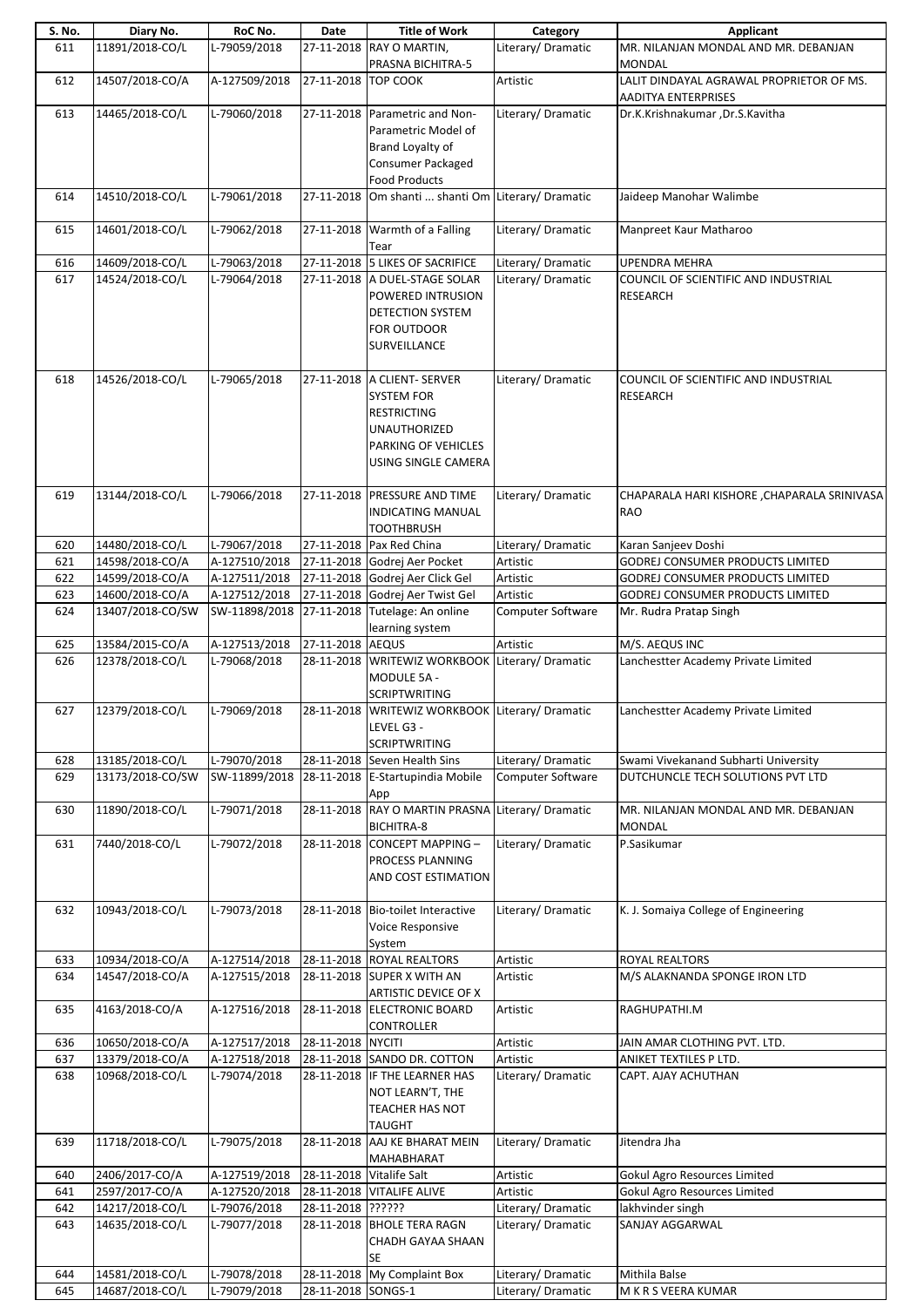| S. No. | Diary No.        | RoC No.       | Date                  | <b>Title of Work</b>                                                                                                            | Category           | Applicant                                                                           |
|--------|------------------|---------------|-----------------------|---------------------------------------------------------------------------------------------------------------------------------|--------------------|-------------------------------------------------------------------------------------|
| 646    | 14602/2018-CO/L  | L-79080/2018  | 28-11-2018 TELLYCON   |                                                                                                                                 | Literary/ Dramatic | SAMRIDHI KATYAL                                                                     |
| 647    | 14493/2018-CO/A  | A-127521/2018 | 28-11-2018 A2         |                                                                                                                                 | Artistic           | A2 Milk Research Corporation                                                        |
| 648    | 14500/2018-CO/A  | A-127522/2018 | 28-11-2018 USHACORP   |                                                                                                                                 | Artistic           | <b>Usha Corporation HUF</b>                                                         |
| 649    | 14501/2018-CO/A  | A-127523/2018 |                       | 28-11-2018 OJAS RASASHALA                                                                                                       | Artistic           | M/S Ojas Rasashala                                                                  |
| 650    | 14489/2018-CO/A  | A-127524/2018 |                       | 28-11-2018 LIMRA VACATIONS                                                                                                      | Artistic           | <b>Limra Vacations</b>                                                              |
| 651    | 14482/2018-CO/A  | A-127525/2018 |                       | 28-11-2018 BISK FARM THE TOP                                                                                                    | Artistic           | SAJ FOOD PRODUCTS PRIVATE LIMITED                                                   |
| 652    | 14481/2018-CO/A  | A-127526/2018 |                       | 28-11-2018 BISK FARM ELAICHI<br><b>WONDER</b>                                                                                   | Artistic           | SAJ FOOD PRODUCTS PRIVATE LIMITED                                                   |
| 653    | 14478/2018-CO/A  | A-127527/2018 |                       | 28-11-2018 BISK FARM HALF HALF                                                                                                  | Artistic           | SAJ FOOD PRODUCTS PRIVATE LIMITED                                                   |
| 654    | 14654/2018-CO/L  | L-79081/2018  | 28-11-2018 The Writer |                                                                                                                                 | Literary/Dramatic  | Payal Gupta                                                                         |
| 655    | 10529/2018-CO/A  | A-127528/2018 | 28-11-2018 TECHNICA   |                                                                                                                                 | Artistic           |                                                                                     |
| 656    | 13060/2018-CO/A  | A-127529/2018 |                       | 28-11-2018 ROSA HAIR & SCALP<br><b>SHAMPOO</b>                                                                                  | Artistic           | M/S ROMANA HERBALCARE PVT. LTD.                                                     |
| 657    | 11656/2018-CO/L  | L-79082/2018  |                       | 28-11-2018 RAY O MARTIN PRASNA Literary/ Dramatic<br><b>BICHITRA 1</b>                                                          |                    | NILANJAN MONDAL AND DEBANJAN MONDAL                                                 |
| 658    | 13057/2018-CO/A  | A-127530/2018 |                       | 28-11-2018 ROSA SOYA PROTEIN<br><b>SHAMPOO</b>                                                                                  | Artistic           | M/S ROMANA HERBALCARE PVT. LTD.                                                     |
| 659    | 10017/2018-CO/A  | A-127531/2018 |                       | 28-11-2018 TULIPS BABY CARE WET Artistic<br><b>WIPES</b>                                                                        |                    | Ajay Jain, Rahul Jain, Rajeev Jain                                                  |
| 660    | 10018/2018-CO/A  | A-127532/2018 |                       | 28-11-2018 TULIPS REFRESHING<br><b>WET WIPES</b>                                                                                | Artistic           | Ajay Jain, Rahul Jain, Rajeev Jain                                                  |
| 661    | 12792/2018-CO/M  | SR-13857/2018 |                       | 28-11-2018 Television Rishtey Aur<br>Paisa                                                                                      | Sound Recording    | Abhishek Jhaveri                                                                    |
| 662    | 12509/2018-CO/CF | CF-4278/2018  |                       | 28-11-2018 CHUNAUTI - Life of A<br>Soldier                                                                                      | Cinematograph Film | The Chairman, Def. Res. & Dev. Orgn. Min of Def.,<br>Govt of India, DTE of ER & IPR |
| 663    | 12217/2018-CO/L  | L-79083/2018  |                       | 28-11-2018 A Valid Sale Deed of<br>Non-Agriculture Land                                                                         | Literary/Dramatic  | Chahat Gaur                                                                         |
| 664    | 12134/2018-CO/L  | L-79084/2018  |                       | 28-11-2018 KAP questionnaire for<br>medical professionals<br>participating in<br>scientific programs                            | Literary/ Dramatic | DR GERARD MARSHALL RAJ                                                              |
| 665    | 12371/2018-CO/L  | L-79085/2018  |                       | 28-11-2018 HEALTHY SWEETS FOR<br><b>HEALTHY YOU</b>                                                                             | Literary/ Dramatic | Dr. Mini Sheth , Ms. Heena Shah , Ms. Viral Lodaya                                  |
| 666    | 11877/2018-CO/L  | L-79086/2018  |                       | 28-11-2018 TYPES OF MARKET<br><b>STRUCTURE BASED ON</b><br><b>COMPETITION</b>                                                   | Literary/ Dramatic | <b>VISHAKHA BHANDARKAR</b>                                                          |
| 667    | 13175/2018-CO/SW | SW-11900/2018 |                       | 28-11-2018 https://www.e-<br>startupindia.com/                                                                                  | Computer Software  | DUTCHUNCLE TECH SOLUTIONS PVT LTD                                                   |
| 668    | 13058/2018-CO/A  | A-127533/2018 |                       | 28-11-2018 ROSA GREEN APPLE<br><b>SHAMPOO</b>                                                                                   | Artistic           | ROMANA HERBALCARE PVT. LTD.                                                         |
| 669    | 13062/2018-CO/A  | A-127534/2018 |                       | 28-11-2018 ROSA WHEAT PROTEIN<br><b>SHAMPOO</b>                                                                                 | Artistic           | M/S ROMANA HERBALCARE PVT. LTD.                                                     |
| 670    | 13055/2018-CO/A  | A-127535/2018 |                       | 28-11-2018 ROSA AMLA &<br>SHIKAKAI SHAMPOO                                                                                      | Artistic           | ROMANA HERBALCARE PVT. LTD.                                                         |
| 671    | 12930/2018-CO/L  | L-79087/2018  |                       | 28-11-2018  TOOL TO MEASURE THE<br><b>GENDER FRIENDLINESS</b><br>OF HUMAN RESOURCE<br>[HR] PRACTICES OF<br><b>ORGANIZATIONS</b> | Literary/Dramatic  | DR. R. SUJATHA                                                                      |
| 672    | 12932/2018-CO/L  | L-79088/2018  |                       | 28-11-2018 PERCEPTION ON<br><b>MENTORING</b><br>PROGRAMMES BY THE<br><b>EMPLOYEES IN</b><br><b>ORGANIZATIONS</b>                | Literary/Dramatic  | DR. R. SUJATHA                                                                      |
| 673    | 12933/2018-CO/L  | L-79089/2018  | 28-11-2018 EMPLOYEE   | PERCEPTIONS IN<br>PRACTICING LEADER-<br><b>MEMBER EXCHANGE</b><br>[LMX] THEORY IN<br><b>ORGANIZATIONS</b>                       | Literary/Dramatic  | DR. R. SUJATHA                                                                      |
| 674    | 14164/2018-CO/A  | A-127536/2018 | 28-11-2018 KITUCK     |                                                                                                                                 | Artistic           | <b>Critsit Technologies</b>                                                         |
| 675    | 12931/2018-CO/L  | L-79090/2018  |                       | 28-11-2018 PERCEPTION OF<br><b>EMPLOYEES ON THEIR</b><br><b>GROUP IDENTITY AND</b><br><b>INTRA GROUP</b><br><b>RELATIONS</b>    | Literary/Dramatic  | DR. R. SUJATHA                                                                      |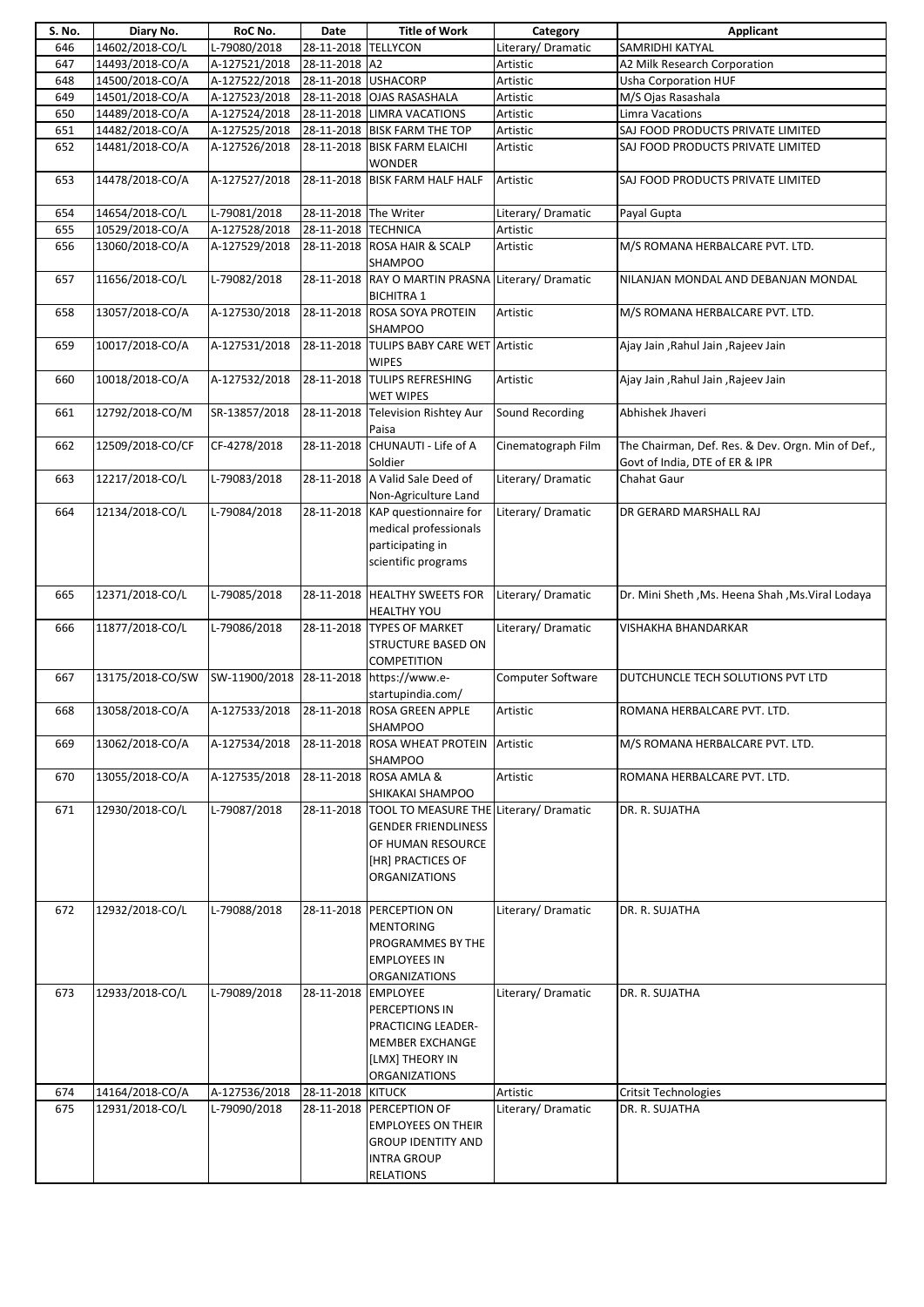| S. No. | Diary No.        | RoC No.       | Date                 | <b>Title of Work</b>                                                                                                                                                                     | Category           | <b>Applicant</b>                                                                            |
|--------|------------------|---------------|----------------------|------------------------------------------------------------------------------------------------------------------------------------------------------------------------------------------|--------------------|---------------------------------------------------------------------------------------------|
| 676    | 12926/2018-CO/L  | L-79091/2018  |                      | 28-11-2018 EMPLOYEE PERCEPTION Literary/ Dramatic<br>IN TERMS OF BENEFITS<br>AND IMPEDIMENTS ON<br>THE HR PROCESSES<br><b>GETTING AUTOMATED</b><br><b>WITHIN</b><br><b>ORGANIZATIONS</b> |                    | DR. R. SUJATHA                                                                              |
| 677    | 12927/2018-CO/L  | L-79092/2018  |                      | 28-11-2018 EXPLORING THE ROLE<br>OF LEADERSHIP IN<br><b>FACILITATING</b><br>ENTREPRENEURIAL<br><b>BEHAVIOR AMONG</b><br><b>EMPLOYEES</b>                                                 | Literary/Dramatic  | DR. R. SUJATHA                                                                              |
| 678    | 12919/2018-CO/L  | L-79093/2018  |                      | 28-11-2018 PERCEPTIONS ON<br><b>CAREER GROWTH</b><br><b>FACTORS OF WOMEN</b><br><b>MANAGERS IN</b><br>ORGANIZATION                                                                       | Literary/Dramatic  | DR. R. SUJATHA                                                                              |
| 679    | 12923/2018-CO/L  | L-79094/2018  |                      | 28-11-2018 A TOOL TO MEASURE<br>THE ORGANIZATIONAL<br><b>FACTORS THAT</b><br>PROMOTE OPEN<br>INNOVATION [OI]<br><b>WITHIN</b><br><b>ORGANIZATIONS</b>                                    | Literary/Dramatic  | DR. R. SUJATHA                                                                              |
| 680    | 12636/2018-CO/CF | CF-4279/2018  |                      | 28-11-2018 Lecture Series on<br>Physiology                                                                                                                                               | Cinematograph Film | Neuroglia Health Private Limited                                                            |
| 681    | 12637/2018-CO/CF | CF-4280/2018  |                      | 28-11-2018 Lecture Series on<br>Paediatrics                                                                                                                                              | Cinematograph Film | Neuroglia Health Private Limited                                                            |
| 682    | 12638/2018-CO/CF | CF-4281/2018  |                      | 28-11-2018 Lecture Series on<br>Medicine                                                                                                                                                 | Cinematograph Film | Neuroglia Health Private Limited                                                            |
| 683    | 7661/2018-CO/M   | M-556/2018    | 28-11-2018 Tuch Tu   |                                                                                                                                                                                          | Music              | Mrs. Reva Tijare                                                                            |
| 684    | 554/2017-CO/A    | A-127537/2018 |                      | 28-11-2018 SEERVI JEWELLERS<br>WITH DEVICE OF LADY<br><b>GOD AND SWASTIK</b>                                                                                                             | Artistic           | MR MANGILAL SEERVI, PROP                                                                    |
| 685    | 11479/2018-CO/A  | A-127538/2018 |                      | 28-11-2018 HOT WATER CASUAL<br>WEAR                                                                                                                                                      | Artistic           | ANIL RAMESHKUMAR HARPALANI [ PROPRIETOR OF<br>M/S WAHE GURU CREATION                        |
| 686    | 14211/2018-CO/L  | L-79095/2018  |                      | 28-11-2018 Ready to Fly- Akshar<br>Khel-Bhag 3                                                                                                                                           | Literary/ Dramatic | : EDUCATION QUALITY FOUNDATION OF INDIA, a<br>trust registered under Indian Trust Act, 1882 |
| 687    | 14240/2018-CO/L  | L-79096/2018  |                      | 28-11-2018 Yogic Wisdom on<br>Workplace Wellness<br>How to be happy and<br>stressfree in workplace                                                                                       | Literary/Dramatic  | Joydip Chakladar                                                                            |
| 688    | 11294/2018-CO/L  | L-79097/2018  |                      | 28-11-2018 www.punamflutes.com Literary/ Dramatic                                                                                                                                        |                    | Punam Priyadarshani trading as Punam Flutes                                                 |
| 689    | 12475/2018-CO/L  | L-79098/2018  |                      | 28-11-2018 Government and Public Literary/ Dramatic<br>Operation program for<br>Ministry of Industries                                                                                   |                    | ANIL MULCHANDANI                                                                            |
| 690    | 14347/2018-CO/L  | L-79099/2018  |                      | 28-11-2018 LUZ SOBRE SANT MAT<br>(LIGHT ON SANT MAT)                                                                                                                                     | Literary/Dramatic  | RADHA SOAMI SATSANG BEAS                                                                    |
| 691    | 14363/2018-CO/L  | L-79100/2018  |                      | 28-11-2018 RUHANI DIARY BHAG 1                                                                                                                                                           | Literary/Dramatic  | RADHA SOAMI SATSANG BEAS                                                                    |
| 692    | 11678/2018-CO/CF | CF-4282/2018  |                      | 28-11-2018 Safalta Ni Chavi                                                                                                                                                              | Cinematograph Film | Godlywood Studio                                                                            |
| 693    | 12507/2018-CO/L  | L-79101/2018  |                      | 28-11-2018 Kanish 4 Sainya                                                                                                                                                               | Literary/Dramatic  | The Chairman, Def. Res. & Dev. Orgn. Min of Def.,                                           |
| 694    | 14311/2018-CO/L  | L-79102/2018  | 29-11-2018           | "R2/RIOS Responsible<br><b>Recycling Certification</b><br><b>Documentation Toolkit</b>                                                                                                   | Literary/Dramatic  | SANDEEP R. CHALKE                                                                           |
| 695    | 14161/2018-CO/A  | A-127539/2018 | 29-11-2018 ANNA      |                                                                                                                                                                                          | Artistic           | Critsit Technologies                                                                        |
| 696    | 14163/2018-CO/A  | A-127540/2018 | 29-11-2018 MR. POTO  |                                                                                                                                                                                          | Artistic           | <b>Critsit Technologies</b>                                                                 |
| 697    | 14245/2018-CO/L  | L-79103/2018  |                      | 29-11-2018 SHREE SIDDHA<br>MAHIMAMBUDHI                                                                                                                                                  | Literary/Dramatic  | DR NARAYAN                                                                                  |
| 698    | 14078/2018-CO/L  | L-79104/2018  | 29-11-2018 Causes of | backwardness of<br>Nizamabad                                                                                                                                                             | Literary/Dramatic  | R CHANDRA SHEKAR REDDY                                                                      |
| 699    | 14328/2018-CO/L  | L-79105/2018  |                      | 29-11-2018 Class VII - ENGLISH<br>APPRENTICE MANUAL                                                                                                                                      | Literary/Dramatic  | EDUCATION QUALITY FOUNDATION OF INDIA, a<br>trust registered under Indian Trust Act, 1882   |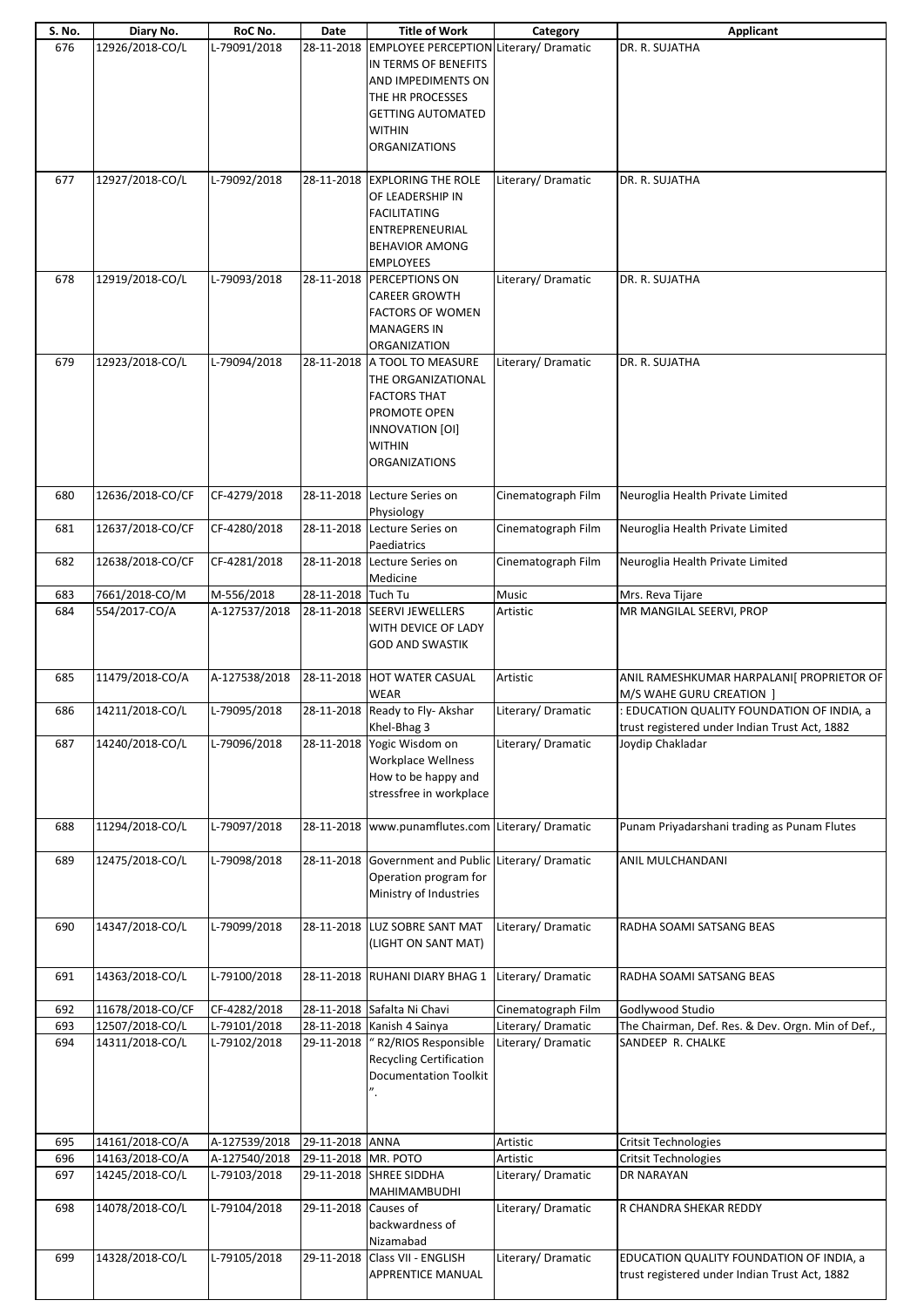| S. No. | Diary No.        | RoC No.       | Date                  | <b>Title of Work</b>                                   | Category           | Applicant                                          |
|--------|------------------|---------------|-----------------------|--------------------------------------------------------|--------------------|----------------------------------------------------|
| 700    | 14467/2018-CO/SW | SW-11901/2018 |                       | 29-11-2018 www.stampngo.org                            | Computer Software  | Vrisha Nilesh Vyas                                 |
| 701    | 13772/2018-CO/SW | SW-11902/2018 |                       | 29-11-2018 Smart Hotel Assistance.                     | Computer Software  | Imaginor Labs Pvt. Ltd.                            |
|        |                  |               |                       |                                                        |                    |                                                    |
| 702    | 10083/2016-CO/L  | L-79106/2018  |                       | 29-11-2018 AMAZING NATURE                              | Literary/Dramatic  | Mitu Sharma                                        |
|        |                  |               |                       |                                                        |                    |                                                    |
|        |                  |               |                       | <b>PHOTOS</b>                                          |                    |                                                    |
| 703    | 12906/2018-CO/A  | A-127541/2018 |                       | 29-11-2018 Painting - Ayappa -                         | Artistic           | VIGHNESH RAMASWAMI IYER                            |
|        |                  |               |                       | Sitting on Tiger - AT                                  |                    |                                                    |
| 704    | 14157/2018-CO/A  | A-127542/2018 | 29-11-2018 WATT       |                                                        | Artistic           | <b>Critsit Technologies</b>                        |
| 705    | 12914/2018-CO/A  | A-127543/2018 |                       | 29-11-2018 Painting - Durga - DL                       | Artistic           | VIGHNESH RAMASWAMI IYER                            |
| 706    | 12918/2018-CO/A  | A-127544/2018 |                       | 29-11-2018 Painting - Panchmukhi                       | Artistic           | VIGHNESH RAMASWAMI IYER                            |
|        |                  |               |                       | Hanuman - PH                                           |                    |                                                    |
|        |                  |               |                       |                                                        |                    |                                                    |
|        |                  |               |                       |                                                        |                    |                                                    |
| 707    | 12904/2018-CO/A  | A-127545/2018 |                       | $29-11-2018$ Painting - Ayappa - in                    | Artistic           | VIGHNESH RAMASWAMI IYER                            |
|        |                  |               |                       | Palace - AP                                            |                    |                                                    |
| 708    | 12925/2018-CO/A  | A-127546/2018 | 29-11-2018 Painting - |                                                        | Artistic           | VIGHNESH RAMASWAMI IYER                            |
|        |                  |               |                       | Shreeyantram                                           |                    |                                                    |
| 709    | 14060/2018-CO/L  | L-79107/2018  |                       | 29-11-2018 ????????? ?? ??? ???? '                     | Literary/Dramatic  | Suryakant tekale                                   |
|        |                  |               |                       | ????? ?????? ?????                                     |                    |                                                    |
|        |                  |               |                       |                                                        |                    |                                                    |
|        |                  |               |                       | ?????.(The only                                        |                    |                                                    |
|        |                  |               |                       | solution for                                           |                    |                                                    |
|        |                  |               |                       | unemployment is the                                    |                    |                                                    |
|        |                  |               |                       | Maratha global success                                 |                    |                                                    |
|        |                  |               |                       | formula)                                               |                    |                                                    |
| 710    | 12922/2018-CO/A  | A-127547/2018 |                       | 29-11-2018 Painting - Saraswati                        | Artistic           | VIGHNESH RAMASWAMI IYER                            |
|        |                  |               |                       |                                                        |                    |                                                    |
|        |                  |               |                       | with Swans - SD                                        |                    |                                                    |
| 711    | 12597/2018-CO/L  | L-79108/2018  |                       | 29-11-2018 Database of                                 | Literary/Dramatic  | Dattatraya S. Bormane , Seema V. Kedar , Shilpa A. |
|        |                  |               |                       | Handwriting Samples of                                 |                    | Rokade                                             |
|        |                  |               |                       | People with Negative                                   |                    |                                                    |
|        |                  |               |                       | <b>Emotions</b>                                        |                    |                                                    |
| 712    | 12743/2018-CO/L  | L-79109/2018  |                       | 29-11-2018  Introductory concept of Literary/ Dramatic |                    | Shwetal                                            |
|        |                  |               |                       |                                                        |                    |                                                    |
|        |                  |               |                       | data warehousing and                                   |                    |                                                    |
|        |                  |               |                       | Mining                                                 |                    |                                                    |
| 713    | 12731/2018-CO/L  | L-79110/2018  |                       | 29-11-2018 ROTODEL Rotary Gear                         | Literary/Dramatic  | Niranjan Deliwala                                  |
|        |                  |               |                       | Pump type RDMN                                         |                    |                                                    |
|        |                  |               |                       | <b>RDMNS CATALOUGE</b>                                 |                    |                                                    |
| 714    | 14376/2018-CO/L  | L-79111/2018  |                       | 29-11-2018 EL YOGA DEL SURAT                           | Literary/Dramatic  | RADHA SOAMI SATSANG BEAS                           |
|        |                  |               |                       | SHABAD Y LA BIBLIA                                     |                    |                                                    |
|        |                  |               |                       |                                                        |                    |                                                    |
|        |                  |               |                       | (YOGA AND THE BIBLE)                                   |                    |                                                    |
|        |                  |               |                       |                                                        |                    |                                                    |
| 715    | 12584/2018-CO/L  | L-79112/2018  |                       | 29-11-2018 DHAMMAPADA VAGGA Literary/ Dramatic         |                    | <b>HRISHIKESH SHARAN</b>                           |
|        |                  |               |                       | 22-26 GATHA AUR                                        |                    |                                                    |
|        |                  |               |                       | KATHA                                                  |                    |                                                    |
| 716    | 12724/2018-CO/L  | L-79113/2018  | 29-11-2018 Lifology   |                                                        | Literary/Dramatic  | Septa Miles Private Limited                        |
| 717    | 12814/2018-CO/L  | L-79114/2018  |                       | 29-11-2018 SHARIRIK SHIKSHA                            | Literary/Dramatic  | SAGAR RAM NAIN                                     |
|        |                  |               |                       |                                                        |                    |                                                    |
|        |                  |               |                       | <b>SHAR SANGRAH</b>                                    |                    |                                                    |
| 718    | 11002/2018-CO/A  | A-127548/2018 | 29-11-2018 GEOFAST    |                                                        | Artistic           | GEOFAST CARRIERS PVT. LTD.                         |
| 719    | 11035/2018-CO/SW | SW-11903/2018 |                       | 29-11-2018 Banking Softwares                           | Computer Software  | <b>Profficient Technologies</b>                    |
| 720    | 11278/2018-CO/A  | A-127549/2018 | 29-11-2018 ASSEMBLY   |                                                        | Artistic           | BHARAT HEAVY ELECTRICALS LIMITED                   |
|        |                  |               |                       | <b>INSTRUCTIONS FOR</b>                                |                    |                                                    |
|        |                  |               |                       | RESERVE BUS ISOLATOR                                   |                    |                                                    |
|        |                  |               |                       | ASSEMBLY OF 36 KV                                      |                    |                                                    |
|        |                  |               |                       |                                                        |                    |                                                    |
|        |                  |               |                       | <b>DOUBLE BUS BAR GAS</b>                              |                    |                                                    |
|        |                  |               |                       | <b>INSULATED</b>                                       |                    |                                                    |
|        |                  |               |                       | <b>SWITCHGEAR</b>                                      |                    |                                                    |
|        |                  |               |                       |                                                        |                    |                                                    |
| 721    | 12635/2018-CO/CF | CF-4283/2018  |                       | 29-11-2018 Lecture Series on                           | Cinematograph Film | Neuroglia Health Private Limited                   |
|        |                  |               |                       | Opthalmology                                           |                    |                                                    |
| 722    | 12640/2018-CO/CF | CF-4284/2018  |                       | 29-11-2018 Lecture Series on                           | Cinematograph Film | Neuroglia Health Private Limited                   |
|        |                  |               |                       |                                                        |                    |                                                    |
|        |                  |               |                       | Pharmacology                                           |                    |                                                    |
| 723    | 11660/2018-CO/L  | L-79115/2018  |                       | 29-11-2018 RAY O MARTIN PRASNA                         | Literary/Dramatic  | NILANJAN MONDAL AND MR DEBANJAN MONDAL             |
|        |                  |               |                       | <b>BICHITRA 2</b>                                      |                    |                                                    |
| 724    | 8788/2018-CO/A   | A-127550/2018 | 29-11-2018 PAPR TAJ   |                                                        | Artistic           | Punithan Rajendran                                 |
| 725    | 6427/2016-CO/SW  | SW-11904/2018 |                       | 29-11-2018 MATLAB program for                          | Computer Software  | DEEPAM GOYAL , KAILASH LACHHWANI                   |
|        |                  |               |                       | solving Multi-level                                    |                    |                                                    |
|        |                  |               |                       | Linear Fractional                                      |                    |                                                    |
|        |                  |               |                       |                                                        |                    |                                                    |
|        |                  |               |                       | programming problems                                   |                    |                                                    |
|        |                  |               |                       |                                                        |                    |                                                    |
| 726    | 13993/2018-CO/A  | A-127551/2018 |                       | 29-11-2018 HAVI BHIMON                                 | Artistic           | KUMMARI VARALAKSHMI                                |
| 727    | 14634/2018-CO/A  | A-127552/2018 |                       | 29-11-2018 TEAM MUSCLE                                 | Artistic           | Team Muscle Mechanic                               |
|        |                  |               |                       | <b>MECHANIC</b>                                        |                    |                                                    |
|        | 14807/2018-CO/L  | L-79116/2018  | 29-11-2018 Three Bea  |                                                        | Literary/Dramatic  | Shailka                                            |
|        |                  |               |                       |                                                        |                    |                                                    |
| 729    | 13853/2018-CO/A  | A-127553/2018 | 29-11-2018 Unfold Me  |                                                        | Artistic           | Neda Alia                                          |
| 730    | 14637/2018-CO/A  | A-127554/2018 | 29-11-2018 JULS       |                                                        | Artistic           | MRS. DEEBA SAQIB, PROPRIETOR OF M/S. I.K.          |
| 731    | 14638/2018-CO/A  | A-127555/2018 | 29-11-2018 Tashan     |                                                        | Artistic           | MRS. DEEBA SAQIB, PROPRIETOR OF M/S. I.K.          |
| 732    | 13845/2018-CO/A  | A-127556/2018 | 29-11-2018 Breathe me |                                                        | Artistic           | Neda Alia                                          |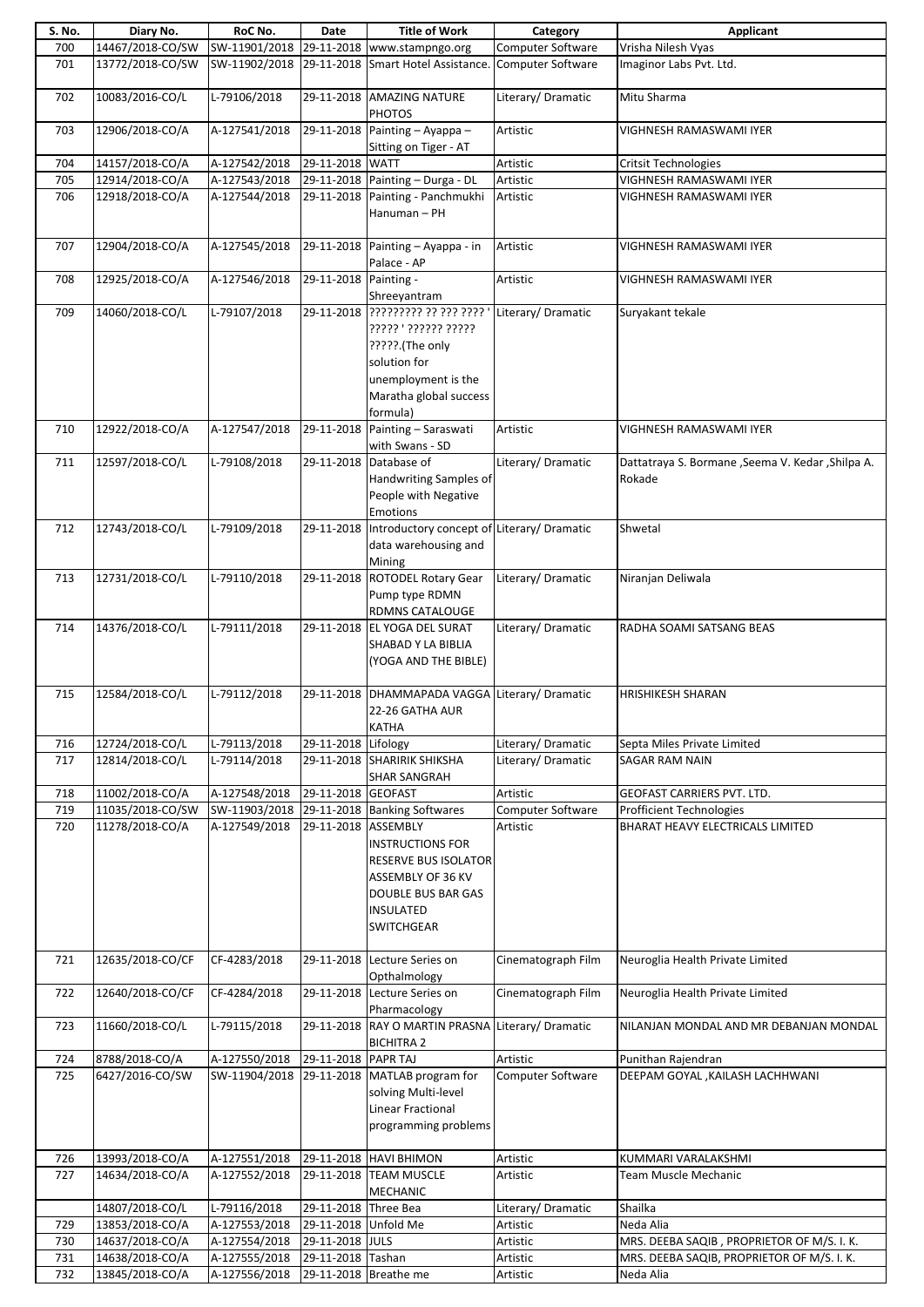| S. No.     | Diary No.                          | RoC No.                      | Date                | <b>Title of Work</b>                                                                                                                                                                                        | Category                                 | Applicant                                                                                                            |
|------------|------------------------------------|------------------------------|---------------------|-------------------------------------------------------------------------------------------------------------------------------------------------------------------------------------------------------------|------------------------------------------|----------------------------------------------------------------------------------------------------------------------|
| 733        | 13356/2018-CO/L                    | L-79117/2018                 | 29-11-2018          | <b>IDENTIFICATION OF</b><br><b>ANTICANCER</b><br><b>COMPOUNDS FROM</b><br>BIOPHYTUMSENSITIVU<br>M AND ITS<br><b>MECHANISM OF</b><br><b>MOLECULAR</b><br><b>TARGETING THROUGH</b><br><b>INSILICO DOCKING</b> | Literary/Dramatic                        | SreeBalaji Medical College & Hospital, Bharath<br>Institute of higher Education Research                             |
| 734        | 13750/2018-CO/L                    | L-79118/2018                 |                     | 29-11-2018 ADIVASI KORA (KODA)<br>NAGCHIKI                                                                                                                                                                  | Literary/Dramatic                        | <b>DINESH MUDI</b>                                                                                                   |
| 735        | 14636/2018-CO/L                    | L-79119/2018                 |                     | 29-11-2018 LUXMIG: GLOW GEAR<br><b>MULTI SPORTS LEAGUE</b>                                                                                                                                                  | Literary/ Dramatic                       | <b>SANJAI SHOKEEN</b>                                                                                                |
| 736        | 14895/2018-CO/A                    | A-127557/2018                |                     | 29-11-2018 SWASTIK TAPKIR                                                                                                                                                                                   | Artistic                                 | MR. JAYESH NIRANJBHAI DHOLAKIA , MR. NIDHIP<br>JAYESHBHAI DHOLAKIA , MR. NISHANT JAYESHBHAI<br><b>DHOLAKIA</b>       |
| 737        | 14702/2018-CO/A                    | A-127558/2018                |                     | 29-11-2018 CHAR PHOOL                                                                                                                                                                                       | Artistic                                 | Mrs. Shashi Jain                                                                                                     |
| 738        | 14677/2018-CO/A                    | A-127559/2018                |                     | 29-11-2018 JGF JUGNU GRILL<br><b>FLAME LABEL</b>                                                                                                                                                            | Artistic                                 | DHEERAJ CHHABRA                                                                                                      |
| 739        | 14738/2018-CO/A                    | A-127560/2018                | 29-11-2018          | SARAH TRENDZ WITH S<br>LOGO                                                                                                                                                                                 | Artistic                                 | DILIP R. RAMCHANDANI., INDIAN NATIONAL SOLE<br>PROPRIETOR OF HARDEV ENTERPRISE                                       |
| 740        | 13733/2018-CO/L                    | L-79120/2018                 |                     | 29-11-2018 A New Ternary<br>Searching Algorithm                                                                                                                                                             | Literary/ Dramatic                       | Anil Prajapati , Md Salman Haidar Ali Khan , Sameer<br>Shabbir Khan                                                  |
| 741        | 14693/2018-CO/L                    | L-79121/2018                 |                     | 29-11-2018 VLANCHERRYELA<br>VASUMATHY                                                                                                                                                                       | Literary/ Dramatic                       | <b>UPANESH</b>                                                                                                       |
| 742        | 13076/2018-CO/L                    | L-79122/2018                 |                     | 29-11-2018 ADIBASI KODA (KORA)<br>VASHA                                                                                                                                                                     | Literary/ Dramatic                       | <b>DINESH MUDI</b>                                                                                                   |
| 743        | 14723/2018-CO/L                    | L-79123/2018                 |                     | 29-11-2018 MEDITEER EN LEEF<br>(LIVING MEDITATION)                                                                                                                                                          | Literary/ Dramatic                       | RADHA SOAMI SATSANG BEAS                                                                                             |
| 744        | 14890/2018-CO/L                    | L-79124/2018                 | 29-11-2018 SRIMUDRA |                                                                                                                                                                                                             | Literary/Dramatic                        | MR. DINESH VERMA                                                                                                     |
|            | 13353/2018-CO/L                    | L-79125/2018                 |                     | CHEMICALLY VARIED<br><b>CHITOSAN</b><br><b>NANOPARTICLES AND</b><br><b>ITS SUSTAINABLE</b><br>RELEASE ON PEPTIDE<br><b>DELIVERY</b>                                                                         | Literary/ Dramatic                       | SreeBalaji Medical College & Hospital, Bharath<br>Institute of higher Education Research                             |
| 746        | 13354/2018-CO/L                    | L-79126/2018                 |                     | 29-11-2018 IDENTIFICATION AND<br><b>MOLECULAR</b><br><b>CHARACTERIZATION OF</b><br>PL PEPTIDE FROM<br><b>CLARIUS BUTRACHUS</b><br>AND ITS<br>ANTIMICROBIAL<br><b>ACTIVITY</b>                               | Literary/Dramatic                        | SreeBalaji Medical College & Hospital, Bharath<br>Institute of higher Education Research                             |
| 747        | 14835/2018-CO/L                    | L-79127/2018                 |                     | 29-11-2018 Jeevan ki kuch panktian Literary/ Dramatic                                                                                                                                                       |                                          | Divay mangla                                                                                                         |
| 748        | 13886/2018-CO/A                    | A-127561/2018                |                     | 29-11-2018 shiv parvati and ganesh Artistic                                                                                                                                                                 |                                          | rajshree sood                                                                                                        |
| 749        | 13341/2018-CO/L                    | L-79128/2018                 |                     | 29-11-2018 PREVALENCE OF<br><b>COMORBIDITIES IN</b><br><b>ATOPIC DERMATITIS</b>                                                                                                                             | Literary/Dramatic                        | SreeBalaji Medical College & Hospital, Bharath<br>Institute of higher Education Research                             |
| 750<br>751 | 14730/2018-CO/L<br>13336/2018-CO/L | L-79129/2018<br>L-79130/2018 |                     | 29-11-2018 LIVING MEDITATION<br>29-11-2018 PREVALENCE OF<br>COMMON<br>DERMATOLOGICAL<br>PROBLEMS OF<br><b>NEONATES IN</b><br>CHROMEPET-A<br>PROSPECTIVE STUDY                                               | Literary/ Dramatic<br>Literary/ Dramatic | RADHA SOAMI SATSANG BEAS<br>SreeBalaji Medical College & Hospital, Bharath<br>Institute of higher Education Research |
| 752        | 14661/2018-CO/L                    | L-79131/2018                 | 29-11-2018          | <b>BUSINESS</b><br>PERFORMANCE<br>MANAGEMENT                                                                                                                                                                | Literary/Dramatic                        | Dr Ajay Pethe                                                                                                        |
| 753        | 14933/2018-CO/L                    | L-79132/2018                 | 29-11-2018 DHAARMIK | AATANKWAD                                                                                                                                                                                                   | Literary/ Dramatic                       | <b>RUBI TIWARI</b>                                                                                                   |
| 754        | 14644/2018-CO/L                    | L-79133/2018                 |                     | 29-11-2018 A cute love story                                                                                                                                                                                | Literary/ Dramatic                       | Nidhi Agrawal                                                                                                        |
| 755        | 2673/2018-CO/L                     | L-79134/2018                 |                     | 29-11-2018 ESTIQ 'THE PERFECT<br><b>QUANTITY ESTIMATION</b><br><b>TOOL' VER11.0</b>                                                                                                                         | Literary/ Dramatic                       | RASHMI SANDEEP MANOLKAR trading as CLARION<br><b>INFOTECH</b>                                                        |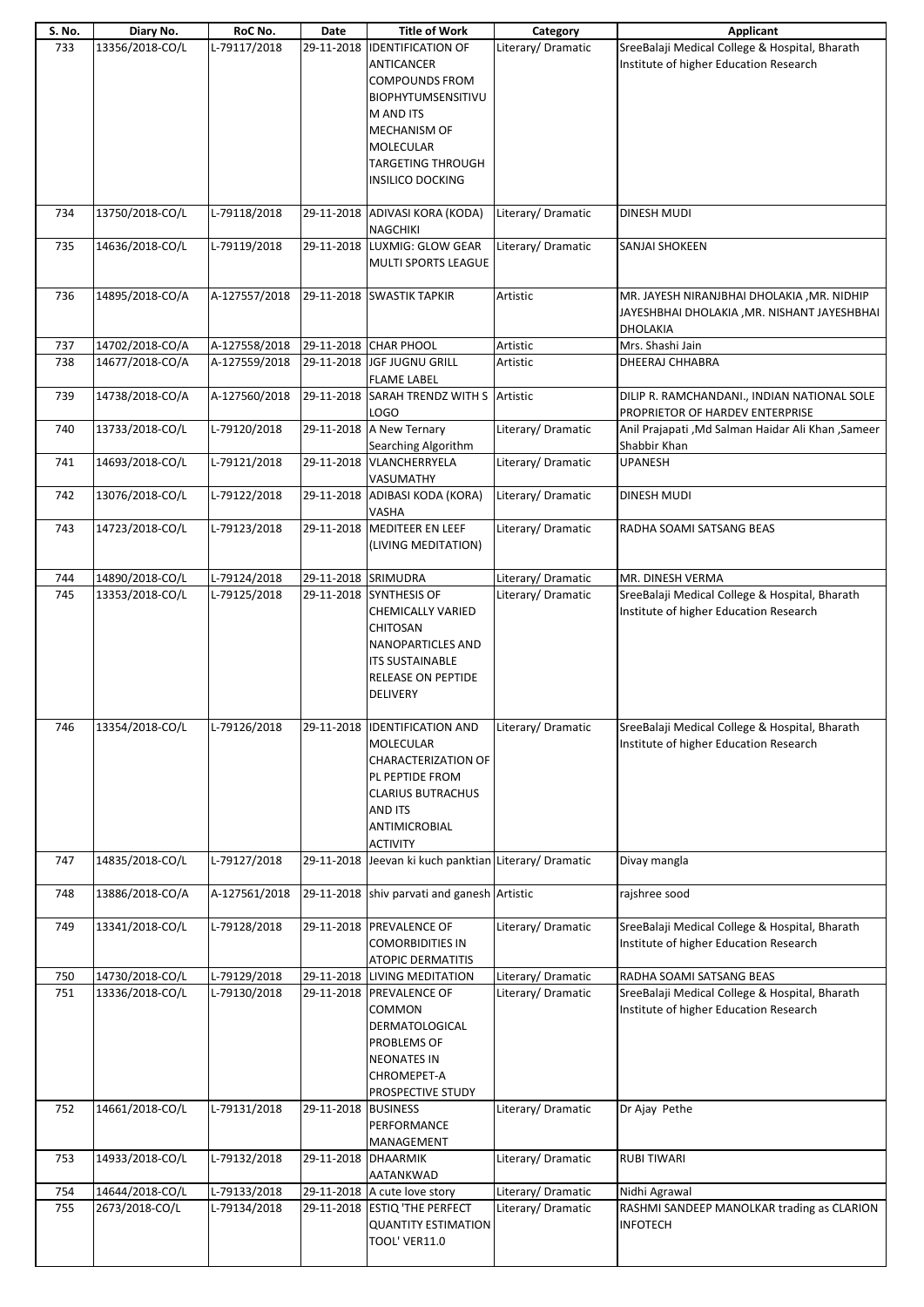| S. No. | Diary No.        | RoC No.       | Date                   | <b>Title of Work</b>               | Category           | Applicant                                        |
|--------|------------------|---------------|------------------------|------------------------------------|--------------------|--------------------------------------------------|
| 756    | 14918/2018-CO/L  | L-79135/2018  |                        | 29-11-2018 Scoring System for      | Literary/Dramatic  | Krishna Institute of Medical Sciences "Deemed to |
|        |                  |               |                        | Identification of 'At              |                    | be University", Karad                            |
|        |                  |               |                        | Risk' Mothers Likely to            |                    |                                                  |
|        |                  |               |                        |                                    |                    |                                                  |
|        |                  |               |                        | Give Birth to Low Birth            |                    |                                                  |
|        |                  |               |                        | Weight                             |                    |                                                  |
| 757    | 14913/2018-CO/L  | L-79136/2018  | 29-11-2018             | <b>Correlational Equation</b>      | Literary/Dramatic  | Krishna Institute of Medical Sciences "Deemed to |
|        |                  |               |                        | of Weight and Selected             |                    | be University", Karad                            |
|        |                  |               |                        | Anthropometric                     |                    |                                                  |
|        |                  |               |                        | Parameters Among                   |                    |                                                  |
|        |                  |               |                        | <b>School Going</b>                |                    |                                                  |
|        |                  |               |                        |                                    |                    |                                                  |
|        |                  |               |                        | Adolescents-A study                |                    |                                                  |
|        |                  |               |                        | from Western                       |                    |                                                  |
|        |                  |               |                        | Maharashtra                        |                    |                                                  |
|        |                  |               |                        |                                    |                    |                                                  |
| 758    | 14921/2018-CO/L  | L-79137/2018  |                        | 29-11-2018 Scoring System for      | Literary/Dramatic  | Krishna Institute of Medical Sciences "Deemed to |
|        |                  |               |                        | Identification of 'At              |                    | be University", Karad                            |
|        |                  |               |                        | Risk' Mothers Likely to            |                    |                                                  |
|        |                  |               |                        | Give Birth to Preterm              |                    |                                                  |
|        |                  |               |                        | <b>Births</b>                      |                    |                                                  |
| 759    | 14377/2018-CO/L  | L-79138/2018  | 29-11-2018             | ANNUAL #Pravakta ki                | Literary/ Dramatic | Robin Srivastava                                 |
|        |                  |               |                        | Khoj Awards                        |                    |                                                  |
| 760    | 14499/2018-CO/A  | A-127562/2018 |                        | 29-11-2018 UltraShine (device of a | Artistic           | Indian Steel Corporation Limited                 |
|        |                  |               |                        | lion)                              |                    |                                                  |
|        | 14497/2018-CO/A  |               |                        | UltraTuf Colour (device Artistic   |                    |                                                  |
| 761    |                  | A-127563/2018 | 29-11-2018             |                                    |                    | Indian Steel Corporation Limited                 |
|        |                  |               |                        | of a lion)                         |                    |                                                  |
| 762    | 14498/2018-CO/A  | A-127564/2018 | 29-11-2018             | UltraShine XL (device of Artistic  |                    | Indian Steel Corporation Limited                 |
|        |                  |               |                        | a lion)                            |                    |                                                  |
| 763    | 14734/2018-CO/A  | A-127565/2018 | 29-11-2018             | ANUJ                               | Artistic           | SMT. ANSUYA SHANTILAL RANGANI., INDIAN           |
|        |                  |               |                        |                                    |                    | NATIONAL SOLE PROPRIETOR OF SUMERU               |
| 764    | 14735/2018-CO/A  | A-127566/2018 | 29-11-2018 WINMAX      |                                    | Artistic           | WINMAX CERAMIC PVT. LTD                          |
| 765    | 14736/2018-CO/A  | A-127567/2018 | 29-11-2018   ITALAKE   |                                    | Artistic           | <b>ITALAKE CERAMIC PVT. LTD.</b>                 |
| 766    | 14817/2018-CO/A  | A-127568/2018 | 29-11-2018             | <b>CATCH SABZI MASALA</b>          | Artistic           | M/S DHARAMPAL SATYAPAL SONS PVT. LTD.            |
|        |                  |               |                        |                                    |                    |                                                  |
| 767    | 13338/2018-CO/L  | L-79139/2018  |                        | 29-11-2018 EPIDEMIOLOGICAL         | Literary/ Dramatic | SreeBalaji Medical College & Hospital, Bharath   |
|        |                  |               |                        | STUDY OF VITILIGO IN               |                    | Institute of higher Education Research           |
|        |                  |               |                        | AN URBAN CITY                      |                    |                                                  |
|        |                  |               |                        | <b>HOSPITAL</b>                    |                    |                                                  |
|        |                  |               |                        |                                    |                    |                                                  |
|        |                  |               |                        |                                    |                    |                                                  |
| 768    | 14752/2018-CO/L  | L-79140/2018  | 29-11-2018 Allmighties |                                    | Literary/ Dramatic | Dilip Advani                                     |
| 769    | 13627/2018-CO/L  | L-79141/2018  | 29-11-2018             | The Morale Boosting                | Literary/Dramatic  | Satya Prakash                                    |
|        |                  |               |                        | Poems                              |                    |                                                  |
| 770    | 3149/2017-CO/A   | A-127569/2018 | 29-11-2018 S.K.T       |                                    | Artistic           | M/S N K THAKKAR & CO.                            |
| 771    | 6933/2018-CO/A   | A-127570/2018 | 29-11-2018 KLS GOLD    |                                    | Artistic           | K.L. STEELS PRIVATE LIMITED                      |
| 772    | 7061/2018-CO/L   | L-79142/2018  |                        | 29-11-2018 HINDI CLASS 9           | Literary/Dramatic  | VIDYA PRAKASHAN MANDIR PVT LTD                   |
| 773    | 14165/2018-CO/L  | L-79143/2018  |                        | 29-11-2018   MUTTERGASHTI          | Literary/Dramatic  | <b>Critsit Technologies</b>                      |
| 774    | 13330/2018-CO/L  | L-79144/2018  |                        | 29-11-2018 A STUDY OF              | Literary/Dramatic  | SreeBalaji Medical College & Hospital, Bharath   |
|        |                  |               |                        | RADIOLOGICAL AND                   |                    | Institute of higher Education Research           |
|        |                  |               |                        | <b>ENDOSCOPIC FINDINGS</b>         |                    |                                                  |
|        |                  |               |                        |                                    |                    |                                                  |
|        |                  |               |                        | IN CHRONIC                         |                    |                                                  |
|        |                  |               |                        | <b>RHINOSINUSITIS</b>              |                    |                                                  |
|        |                  |               |                        |                                    |                    |                                                  |
| 775    | 14816/2018-CO/L  | L-79145/2018  |                        | 29-11-2018 A lot like love         | Literary/Dramatic  | Sonia Sabnis                                     |
| 776    | 13837/2018-CO/L  | L-79146/2018  |                        | 29-11-2018 The Times We Live In    | Literary/Dramatic  | Madhav Thapar                                    |
| 777    | 13977/2018-CO/A  | A-127571/2018 |                        | 29-11-2018 FIELD CARE LOGO         | Artistic           | M/S. FIELD MARSHAL FOOTCARE                      |
| 778    | 13811/2018-CO/L  | L-79147/2018  |                        | 29-11-2018 BANK OF THE FUTURE      | Literary/Dramatic  | CHITHRA SELVARAJ , KANNAN SUBRAMANIAN R          |
|        |                  |               |                        | <b>MINIMISE</b>                    |                    |                                                  |
|        |                  |               |                        | <b>TECHNOLOGY RISK,</b>            |                    |                                                  |
|        |                  |               |                        | <b>MAXIMISE BUSINESS</b>           |                    |                                                  |
|        |                  |               |                        | <b>RETURN</b>                      |                    |                                                  |
| 779    | 13773/2018-CO/L  | L-79148/2018  | 29-11-2018             | <b>KARKROG MAHITI</b>              | Literary/Dramatic  | Dr. Satish Ramkrishna Sonawane                   |
|        |                  |               |                        | <b>PUSTIKA</b>                     |                    |                                                  |
| 780    | 13966/2018-CO/L  | L-79149/2018  | 29-11-2018             | Epiphanies of a Mortal             | Literary/Dramatic  | SAMEER GOLWELKAR                                 |
|        |                  |               |                        |                                    |                    |                                                  |
|        |                  |               |                        |                                    |                    |                                                  |
| 781    | 13964/2018-CO/L  | L-79150/2018  |                        | 29-11-2018 Noakhali to Infinity    | Literary/Dramatic  | Deepankar Narayan Roy                            |
| 782    | 14005/2018-CO/A  | A-127572/2018 |                        | 29-11-2018 GRAPHIC POSTER          | Artistic           | PRANAY HANDA                                     |
| 783    | 14563/2018-CO/SR | SR-13858/2018 |                        | 29-11-2018 MOHABBAT FANNEY         | Sound Recording    | SUPER CASSETTES INDUSTRIES PRIVATE LTD.          |
|        |                  |               |                        | <b>KHAN</b>                        |                    |                                                  |
| 784    | 14564/2018-CO/SR | SR-13859/2018 |                        | 29-11-2018 HALKA HALKA FANNEY      | Sound Recording    | SUPER CASSETTES INDUSTRIES PRIVATE LTD.          |
|        |                  |               |                        | <b>KHAN</b>                        |                    |                                                  |
| 785    | 14565/2018-CO/SR | SR-13860/2018 | 29-11-2018             | <b>ACHCHE DIN FANNEY</b>           | Sound Recording    | SUPER CASSETTES INDUSTRIES PRIVATE LTD.          |
|        |                  |               |                        | <b>KHAN</b>                        |                    |                                                  |
| 786    | 14566/2018-CO/SR | SR-13861/2018 |                        | 29-11-2018 TERE JAISA TU HAI       | Sound Recording    | SUPER CASSETTES INDUSTRIES PRIVATE LTD.          |
|        |                  |               |                        | <b>FANNEY KHAN</b>                 |                    |                                                  |
| 787    | 14567/2018-CO/SR | SR-13862/2018 | 29-11-2018             | FU BAI FU FANNEY                   | Sound Recording    | SUPER CASSETTES INDUSTRIES PRIVATE LTD.          |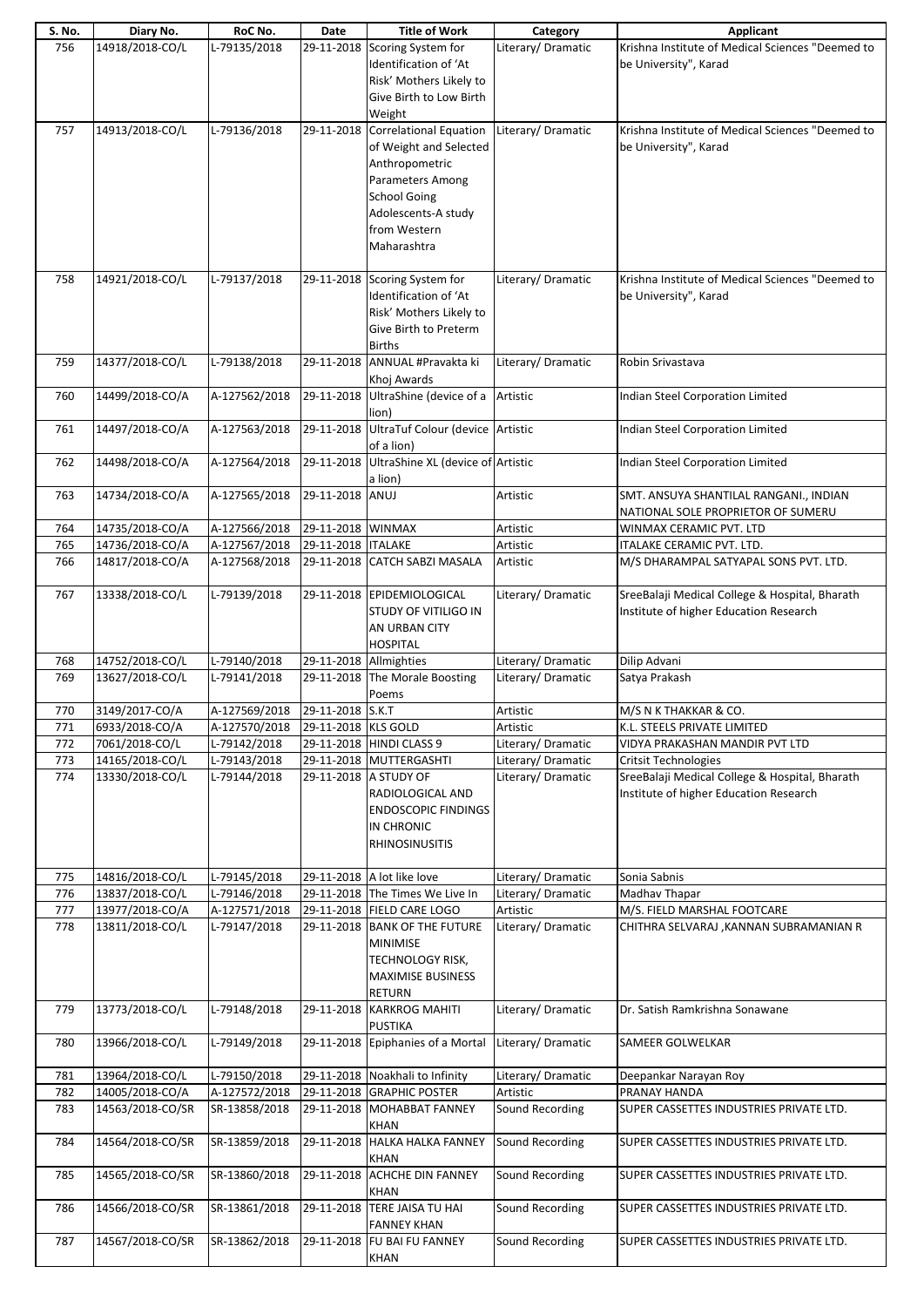| S. No. | Diary No.       | RoC No.       | Date                   | <b>Title of Work</b>                                  | Category           | <b>Applicant</b>                                  |
|--------|-----------------|---------------|------------------------|-------------------------------------------------------|--------------------|---------------------------------------------------|
| 788    | 13228/2018-CO/L | L-79151/2018  |                        | 29-11-2018 MOTHERHOOD THE                             | Literary/Dramatic  | Dr. Karandeep Singh                               |
|        |                 |               |                        | JOURNEY OF MATA                                       |                    |                                                   |
|        |                 |               |                        | SAHIB KAUR                                            |                    |                                                   |
|        |                 |               |                        |                                                       |                    |                                                   |
| 789    | 14023/2018-CO/A | A-127573/2018 |                        | 29-11-2018 DILBARO5403                                | Artistic           | Siddhi Vinayak Knots & Prints Pvt. Ltd.           |
| 790    | 14022/2018-CO/A | A-127574/2018 |                        | 29-11-2018 DILBARO5404                                | Artistic           | Siddhi Vinayak Knots & Prints Pvt. Ltd.,          |
| 791    | 13996/2018-CO/A | A-127575/2018 | 29-11-2018 DILBARO     |                                                       | 5392               | Artistic                                          |
| 792    | 14017/2018-CO/A | A-127576/2018 |                        | 29-11-2018 DILBARO5382                                | Artistic           | Siddhi Vinayak Knots & Prints Pvt. Ltd.           |
| 793    | 14024/2018-CO/A | A-127577/2018 |                        | 29-11-2018 DILBARO "COVER                             | Artistic           | Siddhi Vinayak Knots & Prints Pvt. Ltd.           |
|        |                 |               |                        | PAGE"                                                 |                    |                                                   |
|        |                 |               |                        |                                                       |                    |                                                   |
| 794    | 14020/2018-CO/A | A-127578/2018 | 29-11-2018             | DILBARO5385                                           | Artistic           | Siddhi Vinayak Knots & Prints Pvt. Ltd.           |
| 795    | 14429/2018-CO/A | A-127579/2018 |                        | 29-11-2018 JL COLLECTIONS                             | Artistic           | MR. NARENDRA P. LILLANEY                          |
| 796    | 14021/2018-CO/A | A-127580/2018 |                        | 29-11-2018 DILBARO5386                                | Artistic           | Siddhi Vinayak Knots & Prints Pvt. Ltd.           |
| 797    | 14046/2018-CO/A | A-127581/2018 |                        | 29-11-2018 DILBARO5409                                | Artistic           | Siddhi Vinayak Knots & Prints Pvt. Ltd.           |
| 798    | 14026/2018-CO/A | A-127582/2018 |                        | 29-11-2018 DILBARO5387                                | Artistic           | Siddhi Vinayak Knots & Prints Pvt. Ltd.           |
| 799    | 12485/2018-CO/L | L-79152/2018  | 29-11-2018 NAACH THE   |                                                       | Literary/ Dramatic | Kaluri Bharath Kumar                              |
|        |                 |               |                        |                                                       |                    |                                                   |
|        |                 |               |                        | CHALLENGE                                             |                    |                                                   |
| 800    | 14018/2018-CO/A | A-127583/2018 |                        | 29-11-2018 DILBARO5383                                | Artistic           | Siddhi Vinayak Knots & Prints Pvt. Ltd.           |
| 801    | 12508/2018-CO/L | L-79153/2018  |                        | 29-11-2018 Kanisht Sainya Nctratav Literary/ Dramatic |                    | The Chairman, Def. Res. & Dev. Orgn. Min of Def., |
|        |                 |               |                        | Shailee Swyam                                         |                    | Govt of India, DTE of ER & IPR                    |
|        |                 |               |                        | Mulyankan Mapanc                                      |                    |                                                   |
|        |                 |               |                        |                                                       |                    |                                                   |
|        |                 |               |                        |                                                       |                    |                                                   |
| 802    | 14910/2018-CO/L | L-79154/2018  |                        | 29-11-2018 The Tremor/Nila                            | Literary/Dramatic  | Balaji Vembu                                      |
|        |                 |               |                        | Nadukkam                                              |                    |                                                   |
| 803    | 14479/2018-CO/L | L-79155/2018  |                        | 29-11-2018 Absolute Model for                         | Literary/Dramatic  | Dr.K.Radha                                        |
|        |                 |               |                        | Effectiveness of                                      |                    |                                                   |
|        |                 |               |                        | Television                                            |                    |                                                   |
|        |                 |               |                        |                                                       |                    |                                                   |
|        |                 |               |                        | Advertisements and its                                |                    |                                                   |
|        |                 |               |                        | Influence on Purchase                                 |                    |                                                   |
|        |                 |               |                        | Decision of Consumer                                  |                    |                                                   |
|        |                 |               |                        | <b>Electronic Goods</b>                               |                    |                                                   |
|        |                 |               |                        |                                                       |                    |                                                   |
|        |                 |               |                        |                                                       |                    |                                                   |
| 804    | 14562/2018-CO/L | L-79156/2018  | 29-11-2018 AURATRAAJ   |                                                       | Literary/Dramatic  |                                                   |
| 805    | 14503/2018-CO/L | L-79157/2018  |                        | 29-11-2018 EK THA SIPAHI                              | Literary/Dramatic  | <b>MERRY DE</b>                                   |
| 806    | 14870/2018-CO/L | L-79158/2018  | 29-11-2018 B.R.A.I.N.S |                                                       | Literary/Dramatic  | Aryan Srivastava                                  |
| 807    | 14822/2018-CO/L | L-79159/2018  |                        | 29-11-2018 CHANDRA UDAY VASTU Literary/ Dramatic      |                    | SH. RITESH GOYAL                                  |
|        |                 |               |                        |                                                       |                    |                                                   |
| 808    | 14715/2018-CO/L | L-79160/2018  |                        | 29-11-2018 ADISHAYA PAYANAM                           | Literary/Dramatic  | Arjun Prabhakar                                   |
|        |                 |               |                        |                                                       |                    |                                                   |
| 809    | 13696/2018-CO/A | A-127584/2018 | 29-11-2018             | <b>VIDVATTA WITH THE</b>                              | Artistic           | VIDYASAGAR LEARNING PRIVATE LIMITED               |
|        |                 |               |                        | TAG LINE TEST YOUR                                    |                    |                                                   |
|        |                 |               |                        | <b>CALIBER</b>                                        |                    |                                                   |
| 810    | 14898/2018-CO/L | L-79161/2018  |                        | 29-11-2018 Meghdoot (The Cloud                        | Literary/Dramatic  | Rahat Mahajan                                     |
|        |                 |               |                        | Messenger)                                            |                    |                                                   |
| 811    | 14749/2018-CO/L | L-79162/2018  | 29-11-2018             | Jazbaat                                               | Literary/Dramatic  | Dinesh Kumar Sharma                               |
| 812    | 13335/2018-CO/L | L-79163/2018  |                        | 29-11-2018 NUCLEATED RED                              | Literary/Dramatic  | SreeBalaji Medical College & Hospital, Bharath    |
|        |                 |               |                        |                                                       |                    |                                                   |
|        |                 |               |                        | <b>BLOOD CELL COUNT AS</b>                            |                    | Institute of higher Education Research            |
|        |                 |               |                        | A PREDICTOR OF                                        |                    |                                                   |
|        |                 |               |                        | PERINATAL ASPHYXIA                                    |                    |                                                   |
|        |                 |               |                        | FROM UMBILICAL                                        |                    |                                                   |
|        |                 |               |                        | CORD                                                  |                    |                                                   |
| 813    | 14559/2018-CO/A | A-127585/2018 |                        | 29-11-2018 STARECO LABEL                              | Artistic           |                                                   |
|        |                 |               |                        |                                                       |                    |                                                   |
| 814    | 14558/2018-CO/A | A-127586/2018 | 29-11-2018 PKOK LABEL  |                                                       | Artistic           | MUKESH KUMAR SHARMA                               |
| 815    | 14556/2018-CO/A | A-127587/2018 | 29-11-2018 KASS LABEL  |                                                       | Artistic           | SARAVJEET SINGH TRADING                           |
| 816    | 14554/2018-CO/A | A-127588/2018 |                        | 29-11-2018 SYNDICATE LABEL                            | Artistic           | SYNDICATE SPORTS PVT LTD                          |
| 817    | 14692/2018-CO/L | L-79164/2018  |                        | 29-11-2018 Motor Town                                 | Literary/Dramatic  | Girish Taurani                                    |
| 818    | 14894/2018-CO/L | L-79165/2018  |                        | 29-11-2018 Thought Leadership:                        | Literary/Dramatic  | Ankur Chaturvedi                                  |
|        |                 |               |                        |                                                       |                    |                                                   |
|        |                 |               |                        | Theory of zero salary,                                |                    |                                                   |
|        |                 |               |                        | Calibration of thoughts                               |                    |                                                   |
|        |                 |               |                        | and meditation                                        |                    |                                                   |
|        |                 |               |                        |                                                       |                    |                                                   |
| 819    | 14866/2018-CO/L | L-79166/2018  |                        | 29-11-2018 Noigalin Thai (Mother                      | Literary/Dramatic  | M.Manivannan                                      |
|        |                 |               |                        | of Diseases)                                          |                    |                                                   |
|        | 14595/2018-CO/L | L-79167/2018  |                        | 29-11-2018 Eshwar Se Mulakat-                         | Literary/Dramatic  |                                                   |
| 820    |                 |               |                        |                                                       |                    | Tejgyan Global Foundation                         |
|        |                 |               |                        | Tumhe Jo Lage Accha                                   |                    |                                                   |
|        |                 |               |                        | Wahi Meri Iccha                                       |                    |                                                   |
| 821    | 12603/2018-CO/L | L-79168/2018  |                        | 29-11-2018 THE SIMPLEST, SUREST                       | Literary/Dramatic  | J.S. BAWA , RAJ RANI SHARMA                       |
|        |                 |               |                        | & SHORTEST WAY TO                                     |                    |                                                   |
|        |                 |               |                        | SUPER- EXCELLENT                                      |                    |                                                   |
|        |                 |               |                        |                                                       |                    |                                                   |
|        |                 |               |                        | <b>BRAINPOWER</b>                                     |                    |                                                   |
|        |                 |               |                        |                                                       |                    |                                                   |
| 822    | 14675/2018-CO/L | L-79169/2018  | 29-11-2018 Buddies     |                                                       | Literary/Dramatic  | Dilip Advani                                      |
| 823    | 14561/2018-CO/L | L-79170/2018  | 29-11-2018 PRATIDAAN   |                                                       | Literary/Dramatic  |                                                   |
| 824    | 14626/2018-CO/L | L-79171/2018  |                        | 29-11-2018 GADDHAGATE                                 | Literary/ Dramatic | RAJ KUMAR UPADHYAY                                |
| 825    | 14925/2018-CO/L | L-79172/2018  | 29-11-2018 Sauteli Maa |                                                       | Literary/Dramatic  | Ajay Bhatt                                        |
|        |                 |               |                        |                                                       |                    |                                                   |
| 826    | 14726/2018-CO/L | L-79173/2018  |                        | 29-11-2018   MEDITATION VIVA                          | Literary/Dramatic  | RADHA SOAMI SATSANG BEAS                          |
| 827    | 14731/2018-CO/L | L-79174/2018  |                        | 29-11-2018 SULTAN BAHU                                | Literary/Dramatic  | RADHA SOAMI SATSANG BEAS                          |
| 828    | 14690/2018-CO/L | L-79175/2018  |                        | 29-11-2018 MR. CHAMPAK                                | Literary/Dramatic  | <b>MANOJ KUMAR SAHNI</b>                          |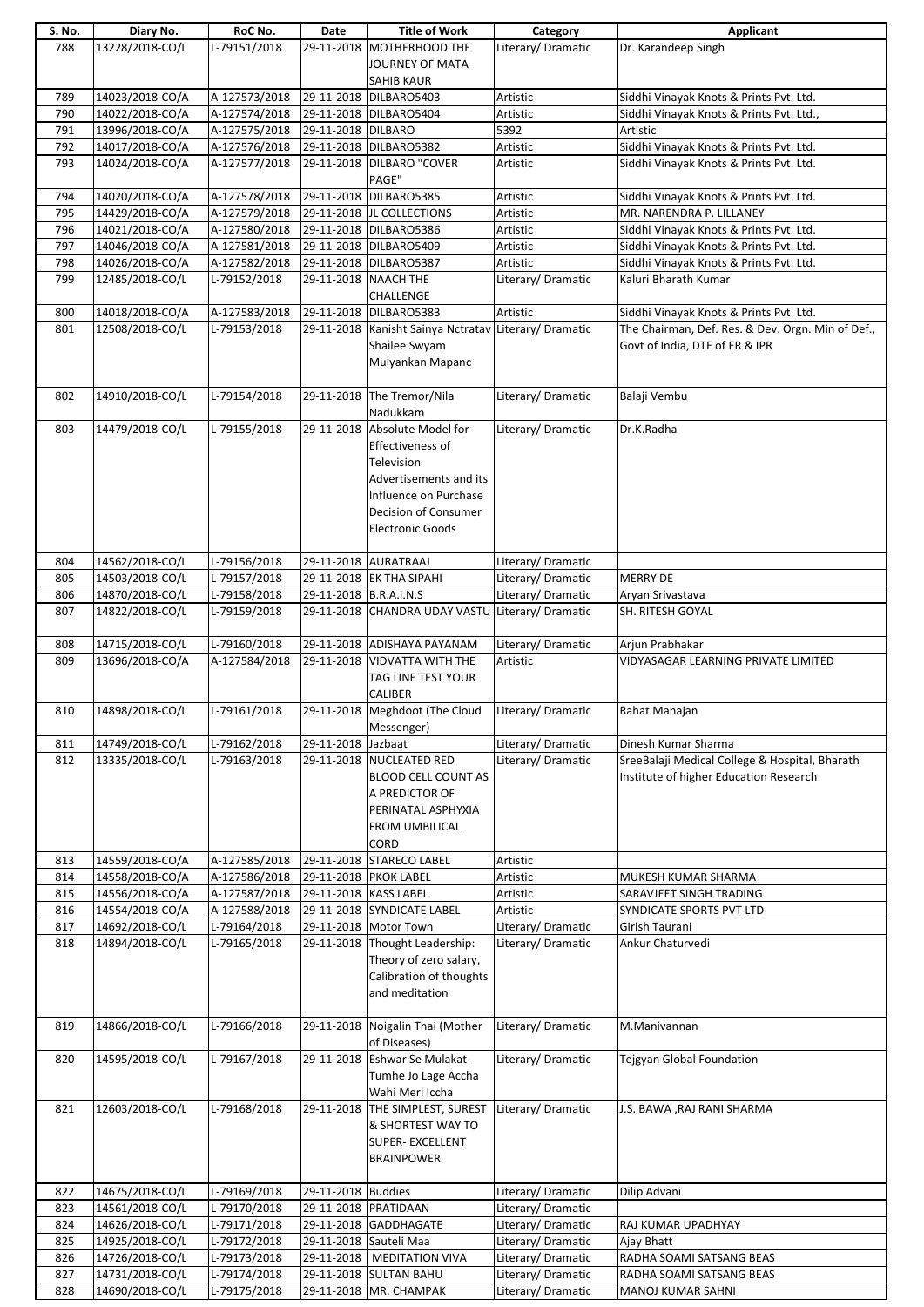| S. No.     | Diary No.                          | RoC No.                        | Date                 | <b>Title of Work</b>                                                                                                                                                                                                                            | Category             | Applicant                                                    |
|------------|------------------------------------|--------------------------------|----------------------|-------------------------------------------------------------------------------------------------------------------------------------------------------------------------------------------------------------------------------------------------|----------------------|--------------------------------------------------------------|
| 829        | 14801/2018-CO/L                    | L-79176/2018                   |                      | 29-11-2018 DOUBLING FARMERS'<br>INCOME IN ODISHA -<br><b>DISTRICT SPECIFIC</b><br><b>STRATEGY DOCUMENT</b>                                                                                                                                      | Literary/Dramatic    | <b>DEAN</b>                                                  |
|            |                                    | L-79177/2018                   |                      | 29-11-2018 SOCIAL NETWORK                                                                                                                                                                                                                       | Literary/ Dramatic   |                                                              |
| 830<br>831 | 14864/2018-CO/L<br>14860/2018-CO/L | L-79178/2018                   |                      | 29-11-2018 SUPER STAR - EK                                                                                                                                                                                                                      | Literary/ Dramatic   | VISHVESH PRAKASHCHANDRA DAVE<br>VISHVESH PRAKASHCHANDRA DAVE |
|            |                                    |                                |                      | SANGHARSH KATHA                                                                                                                                                                                                                                 |                      |                                                              |
| 832        | 14852/2018-CO/A                    | A-127589/2018                  |                      | 29-11-2018 MANGLORE STAR<br><b>BEEDIES</b>                                                                                                                                                                                                      | Artistic             | RIYAZ AHMED KHAN                                             |
| 833        | 14825/2018-CO/L                    | L-79179/2018                   |                      | 29-11-2018 Catch 44 - A Writer's<br>Dilemma                                                                                                                                                                                                     | Literary/Dramatic    | Gautam Marwaha                                               |
| 834        | 14680/2018-CO/SR                   | SR-13863/2018                  |                      | 29-11-2018 HIGH RATED GABRU-<br>NAWABZAADE<br>[FEMALE]                                                                                                                                                                                          | Sound Recording      | SUPER CASSETTES INDUSTRIES PRIVATE LTD.                      |
| 835        | 14881/2018-CO/L                    | L-79180/2018                   |                      | 29-11-2018 SMART CLASS<br><b>MATERIALS FOR</b><br><b>MATHEMATICS</b>                                                                                                                                                                            | Literary/Dramatic    | T.KUPPUSAMY                                                  |
| 836        | 14663/2018-CO/A                    | A-127590/2018                  | 29-11-2018 JHAVAR    |                                                                                                                                                                                                                                                 | Artistic             | Mr. Abhishek Jhawar                                          |
| 837        | 14834/2018-CO/L                    | L-79181/2018                   |                      | 29-11-2018   Foci-centric Parabolic<br>Transfer                                                                                                                                                                                                 | Literary/Dramatic    |                                                              |
| 838        | 14922/2018-CO/L                    | L-79182/2018                   |                      | 29-11-2018 Manual for Cloud<br><b>Computing Laboratory</b>                                                                                                                                                                                      | Literary/ Dramatic   | J. ANGELA JENNIFA SUJANA                                     |
| 839        | 14878/2018-CO/L                    | L-79183/2018                   |                      | 29-11-2018 TASVEERAN                                                                                                                                                                                                                            | Literary/Dramatic    | Pooja Wadhwa                                                 |
| 840        | 14884/2018-CO/L                    | L-79184/2018                   |                      | 29-11-2018 Shabd Mere - By Udit<br>Agrawal                                                                                                                                                                                                      | Literary/Dramatic    | <b>Udit Agrawal</b>                                          |
| 841        | 14893/2018-CO/L                    | L-79185/2018                   |                      | 29-11-2018 Unrequited Love                                                                                                                                                                                                                      | Literary/Dramatic    | Arpita Gupta                                                 |
| 842        | 14907/2018-CO/A                    | A-127591/2018                  | 29-11-2018 DELITE    |                                                                                                                                                                                                                                                 | Artistic             | <b>HARISH DADHEECH</b>                                       |
| 843        | 14549/2018-CO/SR                   | SR-13864/2018                  |                      | 29-11-2018 HIGH RATED GABRU<br>NAWABZAADE                                                                                                                                                                                                       | Sound Recording      | SUPER CASSETTES INDUSTRIES PRIVATE LTD.                      |
| 844        | 14550/2018-CO/SR                   | SR-13865/2018                  | 29-11-2018           | <b>TERE NAAL NACHNA</b><br>NAWABZAADE                                                                                                                                                                                                           | Sound Recording      | SUPER CASSETTES INDUSTRIES PRIVATE LTD.                      |
| 845        | 14551/2018-CO/SR                   | SR-13866/2018                  |                      | 29-11-2018 MUMMY KASAM<br>NAWABZAADE                                                                                                                                                                                                            | Sound Recording      | SUPER CASSETTES INDUSTRIES PRIVATE LTD.                      |
| 846        | 14553/2018-CO/SR                   | SR-13867/2018                  |                      | 29-11-2018 LAGI HAWA DIL KO<br>NAWABZAADE                                                                                                                                                                                                       | Sound Recording      | SUPER CASSETTES INDUSTRIES PRIVATE LTD.                      |
| 847<br>848 | 14856/2018-CO/A<br>14857/2018-CO/A | A-127592/2018<br>A-127593/2018 | 29-11-2018 EUROVIGIL | 29-11-2018 EUROVIGIL 4D                                                                                                                                                                                                                         | Artistic<br>Artistic | M/S. EUREKA FORBES LIMITED<br>M/S. EUREKA FORBES LIMITED     |
| 849        | 14520/2018-CO/L                    | L-79186/2018                   | 29-11-2018           | <b>PRESENTATION ON -</b><br>'COMPARATIVE<br><b>ANALYSIS OF</b><br><b>COEFFICIENT OF</b><br>PERFORMANCE OF<br><b>DOMESTIC</b><br><b>REFRIGERATOR BY</b><br>USING SPIRAL SHAPED<br><b>CONDENSER WITH</b><br>HYDROCARBON-12A<br>REFRIGERANT" Under | Literary/Dramatic    | MANISH MOROLIYA , NISHIKANT ADKANE                           |
| 850        | 14729/2018-CO/L                    | L-79187/2018                   |                      | 29-11-2018 WEAPON AGAINST                                                                                                                                                                                                                       | Literary/Dramatic    | Parth                                                        |
| 851        | 14713/2018-CO/L                    | L-79188/2018                   |                      | <b>HUNGER</b><br>29-11-2018 CONSTRUCTION AND<br>WORKING OF HUMAN<br>POWERED STIRRUP<br><b>MAKING MACHINE</b>                                                                                                                                    | Literary/Dramatic    |                                                              |
| 852        | 14716/2018-CO/SR                   | SR-13868/2018                  | 29-11-2018 D-Cadence |                                                                                                                                                                                                                                                 | Sound Recording      | John Vijay John , Krishna Kumar Subramaniam                  |
| 853        | 14905/2018-CO/L                    | L-79189/2018                   |                      | 29-11-2018 Saur Urja Photovoltaic<br>Installer Solar PV<br>Installer Handbook                                                                                                                                                                   | Literary/Dramatic    | Pankaj Shirke                                                |
| 854        | 14838/2018-CO/L                    | L-79190/2018                   |                      | 29-11-2018 Chalo Chhathi Maiya Ke Literary/ Dramatic<br>Ghat Par                                                                                                                                                                                |                      | Brijesh Baranwal                                             |
| 855        | 14828/2018-CO/L                    | L-79191/2018                   |                      | 29-11-2018 Influence of sand<br>grading on strength<br>and durability of<br>mortar                                                                                                                                                              | Literary/Dramatic    | Ansari Aaquib Rasheed                                        |
| 856        | 14804/2018-CO/L                    | L-79192/2018                   |                      | 29-11-2018 A STUDY ON EFFECT OF Literary/ Dramatic<br><b>STRESS MANAGEMENT</b><br>ON COMMUNICATION<br><b>EFFECTIVENESS</b>                                                                                                                      |                      | Dr. Ruhi Subhash Bakhare                                     |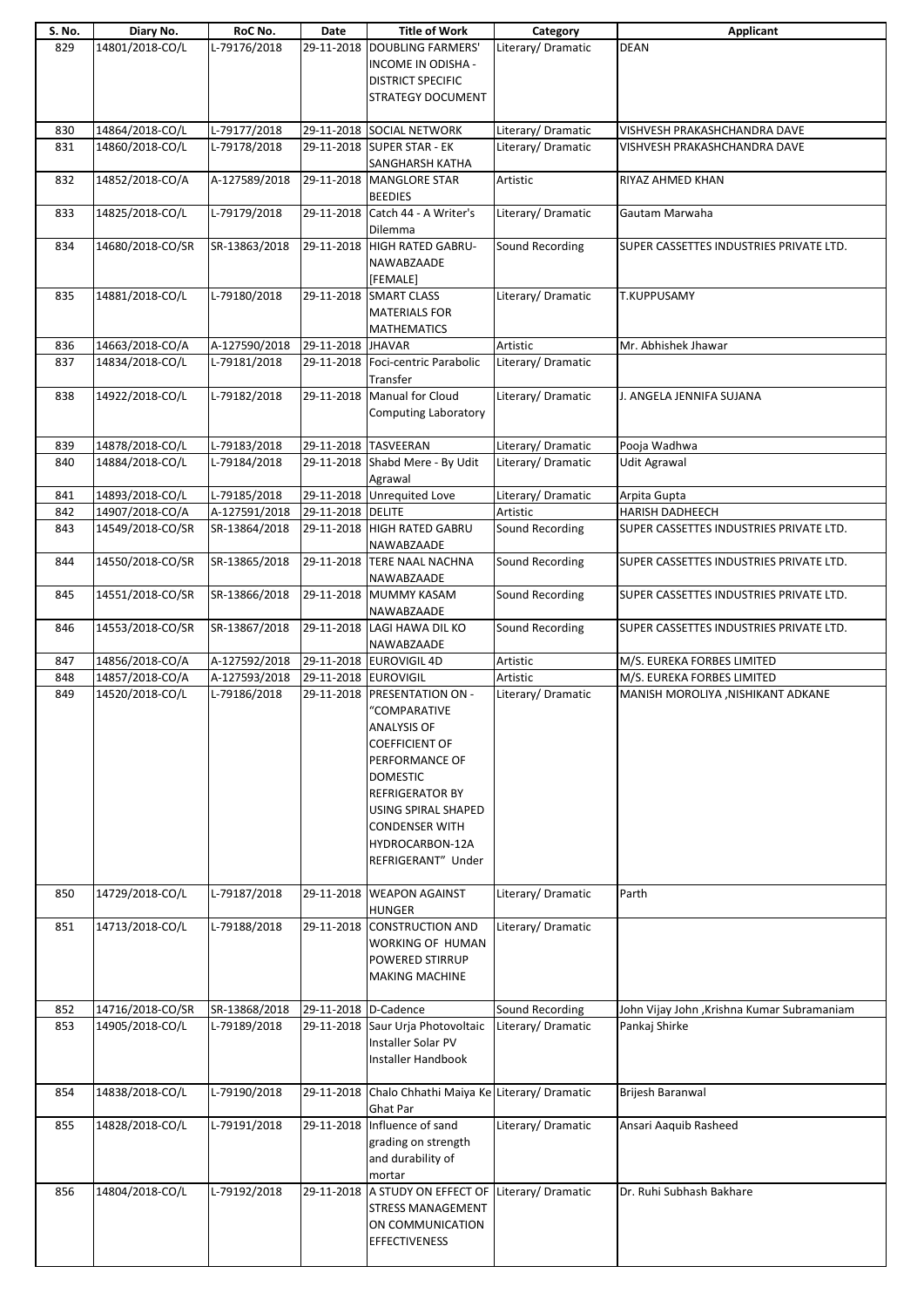| S. No. | Diary No.        | RoC No.       | Date                | <b>Title of Work</b>                                 | Category           | <b>Applicant</b>                      |
|--------|------------------|---------------|---------------------|------------------------------------------------------|--------------------|---------------------------------------|
| 857    | 14906/2018-CO/L  | L-79193/2018  |                     | 29-11-2018 Focus Group Discussion Literary/ Dramatic |                    | <b>MANISHA PARELKAR</b>               |
|        |                  |               |                     | Guide and Food-wise, a                               |                    |                                       |
|        |                  |               |                     |                                                      |                    |                                       |
|        |                  |               |                     | consumer education                                   |                    |                                       |
|        |                  |               |                     | initiative for healthful                             |                    |                                       |
|        |                  |               |                     | choices                                              |                    |                                       |
|        |                  |               |                     |                                                      |                    |                                       |
|        |                  |               |                     |                                                      |                    |                                       |
| 858    | 14882/2018-CO/L  | L-79194/2018  | 29-11-2018 AGHORI   |                                                      | Literary/Dramatic  | Zee Entertainment Enterprises Limited |
| 859    | 14792/2018-CO/L  | L-79195/2018  |                     | 29-11-2018 Recent Discovery of                       | Literary/Dramatic  | Priyank Bharati                       |
|        |                  |               |                     | two mounds in                                        |                    |                                       |
|        |                  |               |                     | Hastinapur                                           |                    |                                       |
| 860    | 14859/2018-CO/A  | A-127594/2018 |                     | 29-11-2018 BEST UNNATHI [LABEL] Artistic             |                    | MR. HITESH BHEMABHAI PATEL            |
|        |                  |               |                     |                                                      |                    |                                       |
|        |                  |               |                     |                                                      |                    |                                       |
| 861    | 10298/2017-CO/L  | L-79196/2018  |                     | 29-11-2018 AUSHADHNAMROOPVI Literary/ Dramatic       |                    | DR. SANJEEV KUMAR LALE                |
|        |                  |               |                     | GYNAM-VOL-II                                         |                    |                                       |
| 862    | 13388/2018-CO/L  | L-79197/2018  |                     | 29-11-2018 CELEBRATE LIFE WITH A Literary/ Dramatic  |                    | Sandeep Ravidutt Sharma               |
|        |                  |               |                     | SMILE                                                |                    |                                       |
| 863    | 14748/2018-CO/L  | L-79198/2018  |                     | 29-11-2018 MARATHON - EK                             | Literary/Dramatic  | Satish G Joshi                        |
|        |                  |               |                     | SHARYAT                                              |                    |                                       |
| 864    | 13387/2018-CO/L  | L-79199/2018  |                     | 29-11-2018 Sunshine of happiness                     | Literary/Dramatic  | Sandeep Ravidutt Sharma               |
|        |                  |               |                     |                                                      |                    |                                       |
|        |                  |               |                     |                                                      |                    |                                       |
| 865    | 14647/2018-CO/A  | A-127595/2018 |                     | 29-11-2018 CHIRAYU SUKHDA                            | Artistic           | M/s Chirayu Pharmaceuticals           |
|        |                  |               |                     | <b>CHURNA</b>                                        |                    |                                       |
| 866    | 13386/2018-CO/L  | L-79200/2018  |                     | 29-11-2018 Take It Easy                              | Literary/Dramatic  | Sandeep Ravidutt Sharma               |
| 867    | 14648/2018-CO/A  | A-127596/2018 |                     | 29-11-2018 CHIRAYU POSHAK                            | Artistic           | M/s Chirayu Pharmaceuticals           |
| 868    | 13385/2018-CO/L  | L-79201/2018  |                     | 29-11-2018 Look forward in your                      | Literary/Dramatic  | Sandeep Ravidutt Sharma               |
|        |                  |               |                     | life                                                 |                    |                                       |
|        |                  |               |                     |                                                      |                    |                                       |
| 869    | 14649/2018-CO/A  | A-127597/2018 |                     | 29-11-2018 CHIRAYU LIVSCAN                           | Artistic           | M/s Chirayu Pharmaceuticals           |
| 870    | 14650/2018-CO/A  | A-127598/2018 |                     | 29-11-2018 CHIRAYU KUF TULSI                         | Artistic           | M/s Chirayu Pharmaceuticals           |
| 871    | 13384/2018-CO/L  | L-79202/2018  | 29-11-2018          | Life Quotes For One                                  | Literary/Dramatic  | Sandeep Ravidutt Sharma               |
|        |                  |               |                     | And All                                              |                    |                                       |
| 872    | 14651/2018-CO/A  | A-127599/2018 |                     | 29-11-2018 CHIRAYU FEMISCAN                          | Artistic           | M/s Chirayu Pharmaceuticals           |
| 873    | 14652/2018-CO/A  | A-127600/2018 |                     | 29-11-2018 CHIRAYU BEGAY                             | Artistic           | M/s Chirayu Pharmaceuticals           |
|        | 14891/2018-CO/A  |               |                     | 29-11-2018 EDUSKY LOGO                               | Artistic           | M/S Edusky Global Education LLP       |
| 874    |                  | A-127601/2018 |                     |                                                      |                    |                                       |
| 875    | 11027/2018-CO/CF | CF-4285/2018  | 29-11-2018 Ghostana |                                                      | Cinematograph Film | Rajiv Mehra                           |
| 876    | 12627/2018-CO/A  | A-127602/2018 |                     | 29-11-2018 NISHA HERBAL'S                            | Artistic           | NISHA HERBALS PRIVATE LIMITED         |
| 877    | 13834/2018-CO/L  | L-79203/2018  |                     | 29-11-2018 THE SUPPRESSION                           | Literary/ Dramatic | ERROLLA SRILATHA                      |
| 878    | 13848/2018-CO/L  | L-79204/2018  |                     | 29-11-2018 Decode PMP                                | Literary/Dramatic  | Nidhin John                           |
| 879    | 14461/2018-CO/M  | L-79205/2018  |                     | 29-11-2018 RNAG TERE MAIN,                           | Literary/Dramatic  | JYOTI RAMCHANDANI                     |
|        |                  |               |                     | RANG GAYI HUN, AB TO                                 |                    |                                       |
|        |                  |               |                     |                                                      |                    |                                       |
|        |                  |               |                     | <b>MERE YAAR</b>                                     |                    |                                       |
| 880    | 13838/2018-CO/L  | L-79206/2018  |                     | 29-11-2018 India's Economic                          | Literary/Dramatic  | C B Rao                               |
|        |                  |               |                     | Resurgence                                           |                    |                                       |
| 881    | 14401/2018-CO/L  | L-79207/2018  | 29-11-2018 MAHAYOGI |                                                      | Literary/Dramatic  | RANANJAY PRATAP GOSWAMI               |
|        |                  |               |                     | <b>GORAKHNATH</b>                                    |                    |                                       |
|        |                  |               |                     | MAHARISHI PATANJALI                                  |                    |                                       |
|        |                  |               |                     | YOG SANSTHAN                                         |                    |                                       |
|        |                  |               |                     | <b>BHARATVARSH</b>                                   |                    |                                       |
|        |                  |               |                     |                                                      |                    |                                       |
|        |                  |               |                     |                                                      |                    |                                       |
| 882    | 13843/2018-CO/L  | L-79208/2018  |                     | 29-11-2018 New World Reapers                         | Literary/ Dramatic | Amritansh Dayal                       |
| 883    | 14162/2018-CO/L  | L-79209/2018  |                     | 29-11-2018 The CHANG 1.7                             | Literary/Dramatic  | KAUTILYA BANSAL                       |
| 884    | 11201/2018-CO/SR | SR-13869/2018 |                     | 29-11-2018 Kanhaiya Tumhe Ek                         | Sound Recording    | Gaurav Krishna Goswami                |
|        |                  |               |                     | Nazar Dekhna Hai                                     |                    |                                       |
| 885    | 13790/2018-CO/L  | L-79210/2018  |                     | 29-11-2018 PAN'S MULTI-                              | Literary/Dramatic  | PRASHANT ABASAHEB NAIK                |
|        |                  |               |                     | LANGUAGE                                             |                    |                                       |
|        |                  |               |                     | SHORTHAND HINDI                                      |                    |                                       |
|        |                  |               |                     | <b>DICTIONARY</b>                                    |                    |                                       |
|        |                  |               |                     |                                                      |                    |                                       |
| 886    | 14300/2018-CO/A  | A-127603/2018 |                     | 29-11-2018 AMBASY KIDS FASHION Artistic              |                    | Anjan Ghosh [Proprietor]              |
|        |                  |               |                     | [Label].                                             |                    |                                       |
| 887    | 14868/2018-CO/L  | L-79211/2018  |                     | 29-11-2018 Yours Meera and Other Literary/ Dramatic  |                    | Parna Bhattacharyya                   |
|        |                  |               |                     | <b>Stories</b>                                       |                    |                                       |
| 888    | 14836/2018-CO/L  | L-79212/2018  |                     | 29-11-2018 MODEL OF BRAND                            | Literary/Dramatic  | Dr.K.Krishnakumar                     |
|        |                  |               |                     | <b>EQUITY FOR</b>                                    |                    |                                       |
|        |                  |               |                     | <b>CONSUMER PACKAGED</b>                             |                    |                                       |
|        |                  |               |                     | <b>FOOD PRODUCTS</b>                                 |                    |                                       |
|        |                  |               |                     |                                                      |                    |                                       |
|        |                  |               |                     |                                                      |                    |                                       |
| 889    | 14686/2018-CO/L  | L-79213/2018  | 29-11-2018 ANALYSIS |                                                      | Literary/Dramatic  | BHARAT HEAVY ELECTRICALS LIMITED      |
|        |                  |               |                     | METHODOLOGY FOR                                      |                    |                                       |
|        |                  |               |                     | ROOT CAUSE OF                                        |                    |                                       |
|        |                  |               |                     | <b>VIBRATION IN XRP 1003</b>                         |                    |                                       |
|        |                  |               |                     | TYPE BOWL MILLS.                                     |                    |                                       |
|        |                  |               |                     |                                                      |                    |                                       |
| 890    | 14684/2018-CO/L  | L-79214/2018  |                     | 29-11-2018 DESIGN CALCULATIONS Literary/ Dramatic    |                    | BHARAT HEAVY ELECTRICALS LIMITED      |
|        |                  |               |                     |                                                      |                    |                                       |
|        |                  |               |                     | OF PC-425 SWIVEL                                     |                    |                                       |
|        |                  |               |                     |                                                      |                    |                                       |
| 891    | 13774/2018-CO/L  | L-79215/2018  |                     | 29-11-2018 STAN KARKROG MAHITI Literary/ Dramatic    |                    | Dr. Satish Ramkrishna Sonawane        |
|        |                  |               |                     | <b>PUSTIKA</b>                                       |                    |                                       |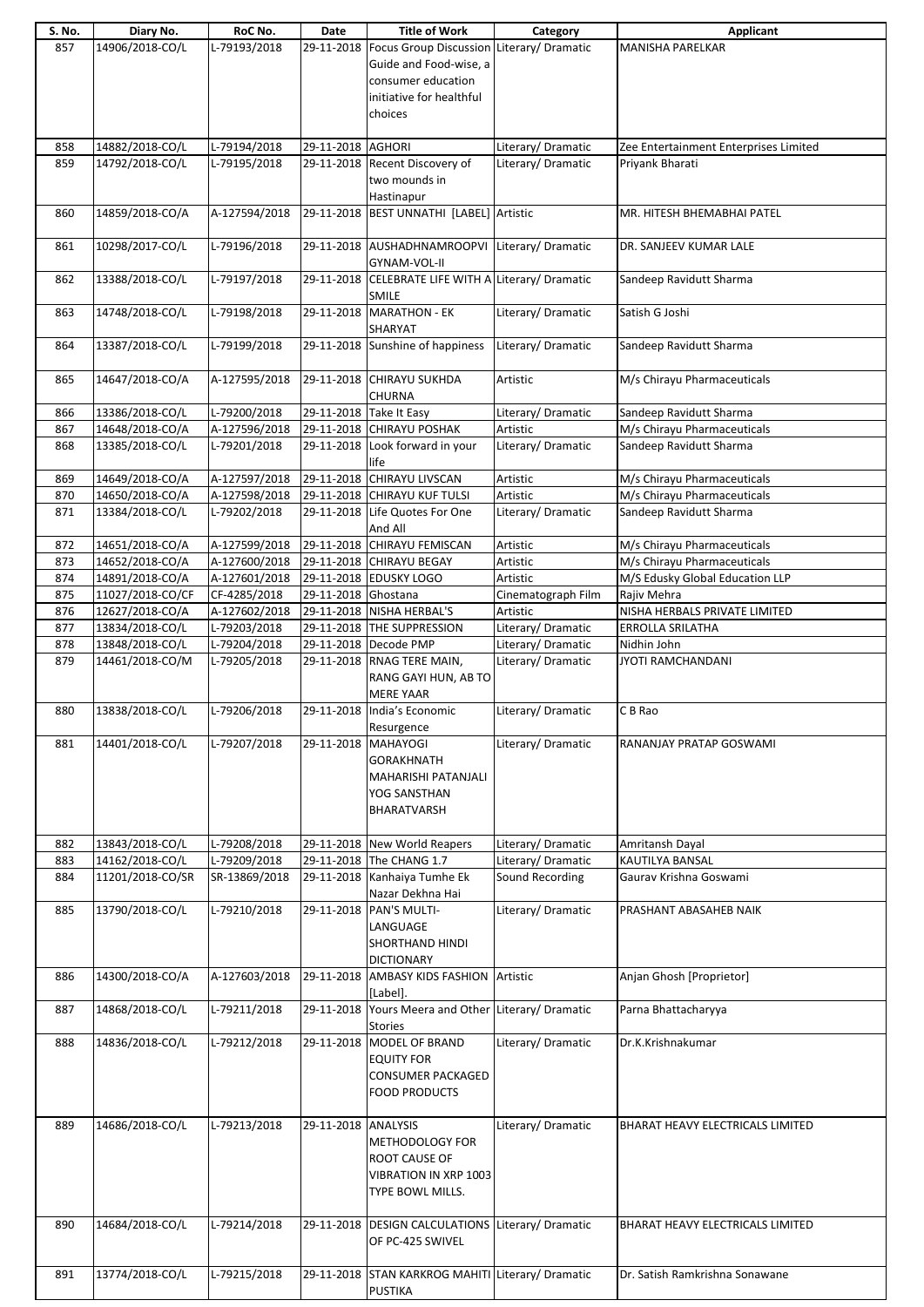| S. No. | Diary No.        | RoC No.       | Date                 | <b>Title of Work</b>                                | Category           | Applicant                                      |
|--------|------------------|---------------|----------------------|-----------------------------------------------------|--------------------|------------------------------------------------|
| 892    | 14745/2018-CO/L  | L-79216/2018  |                      | 29-11-2018 CLASSIFICATION OF                        | Literary/Dramatic  | LAKSHMI VIDYA SANGHAM                          |
|        |                  |               |                      | <b>SUBJECT MATTERS -</b>                            |                    |                                                |
|        |                  |               |                      | <b>MATHEMATICS - CLASS</b>                          |                    |                                                |
|        |                  |               |                      |                                                     |                    |                                                |
| 893    | 14569/2018-CO/L  | L-79217/2018  |                      | 29-11-2018 AAJ KA PRAVASI                           | Literary/ Dramatic | Dr. Ajay Tiwari                                |
|        |                  |               |                      |                                                     |                    |                                                |
|        |                  |               |                      | NAGRIK-DESH KE VIKAS                                |                    |                                                |
|        |                  |               |                      | <b>KA NIRMATA</b>                                   |                    |                                                |
| 894    | 13340/2018-CO/L  | L-79218/2018  |                      | 29-11-2018 STUDY OF SEPTIC FOCI                     | Literary/Dramatic  | SreeBalaji Medical College & Hospital, Bharath |
|        |                  |               |                      | IN PSORIASIS PATIENTS                               |                    | Institute of higher Education Research         |
|        |                  |               |                      |                                                     |                    |                                                |
| 895    | 14518/2018-CO/L  | L-79219/2018  |                      | 29-11-2018 Bhaybhit Koi BHITAR                      | Literary/Dramatic  | Swati Pathak                                   |
|        |                  |               |                      | MANN MEIN AB BHI                                    |                    |                                                |
|        |                  |               |                      |                                                     |                    |                                                |
|        |                  |               |                      | HAI                                                 |                    |                                                |
| 896    | 14760/2018-CO/L  | L-79220/2018  |                      | 29-11-2018 CLASSIFICATION OF                        | Literary/ Dramatic | LAKSHMI VIDYA SANGHAM                          |
|        |                  |               |                      | <b>SUBJECT MATTERS -</b>                            |                    |                                                |
|        |                  |               |                      | <b>MATHEMATICS - CLASS</b>                          |                    |                                                |
|        |                  |               |                      |                                                     |                    |                                                |
| 897    | 14714/2018-CO/L  | L-79221/2018  | 29-11-2018           | <b>UNLOCKED PAGES OF</b>                            | Literary/Dramatic  | THE PRINCIPAL                                  |
|        |                  |               |                      |                                                     |                    |                                                |
|        |                  |               |                      | PCOS [ A WAY FROM                                   |                    |                                                |
|        |                  |               |                      | FUTILE TO FERTILE ]                                 |                    |                                                |
| 898    | 14802/2018-CO/L  | L-79222/2018  |                      | 29-11-2018 UNNAKUL ORUVAN                           | Literary/ Dramatic | G.THIYAGARAJAN                                 |
| 899    | 14900/2018-CO/L  | L-79223/2018  |                      | 29-11-2018 Smatter-A Multiple                       | Literary/Dramatic  | PARTH RAJESHBHAI SHAH                          |
|        |                  |               |                      | language messaging                                  |                    |                                                |
|        |                  |               |                      | chat mobile application                             |                    |                                                |
|        |                  |               |                      |                                                     |                    |                                                |
|        |                  |               |                      |                                                     |                    |                                                |
| 900    | 14700/2018-CO/L  | L-79224/2018  |                      | 29-11-2018 Stop! Overdoing it                       | Literary/Dramatic  | Rudra Prasad De                                |
| 901    | 14765/2018-CO/A  | A-127604/2018 |                      | 29-11-2018 SURIE POLEX                              | Artistic           | AALOKE SURIE TRADING AS                        |
| 902    | 14766/2018-CO/A  | A-127605/2018 |                      | 29-11-2018 S SURIE POLEX                            | Artistic           | AALOKE SURIE TRADING AS                        |
| 903    | 14767/2018-CO/A  | A-127606/2018 |                      | 29-11-2018 SURIE S POLEX                            | Artistic           | AALOKE SURIE TRADING AS                        |
| 904    | 13855/2018-CO/L  | L-79225/2018  | 29-11-2018 Dinopedia |                                                     | Literary/ Dramatic | Aman Kotak                                     |
| 905    | 14360/2018-CO/L  | L-79226/2018  |                      | 29-11-2018 SANT MAT DARSHAN 1 Literary/ Dramatic    |                    | RADHA SOAMI SATSANG BEAS                       |
|        |                  |               |                      |                                                     |                    |                                                |
|        |                  |               |                      |                                                     |                    |                                                |
| 906    | 14375/2018-CO/L  | L-79227/2018  |                      | 29-11-2018 NEYAM (HUMANISM)                         | Literary/ Dramatic | VENKATESH JAYAVEERAPANDIAN                     |
| 907    | 14404/2018-CO/L  | L-79228/2018  |                      | 29-11-2018 from Dilkashi Till Death                 | Literary/ Dramatic | Parakram Singh                                 |
|        |                  |               |                      |                                                     |                    |                                                |
| 908    | 14346/2018-CO/L  | L-79229/2018  |                      | 29-11-2018 Oral Health Education                    | Literary/Dramatic  | Dr. Gaurav M. Chawda , Dr. Seema Bargale       |
|        |                  |               |                      | Pamphlet                                            |                    |                                                |
|        |                  |               |                      |                                                     |                    |                                                |
|        |                  |               |                      |                                                     |                    |                                                |
| 909    | 14159/2018-CO/A  | A-127607/2018 | 30-11-2018 TANN      |                                                     | Artistic           | <b>Critsit Technologies</b>                    |
| 910    | 14397/2018-CO/L  | L-79230/2018  |                      | 30-11-2018 Brainy wood Book                         | Literary/ Dramatic | VEDIC BRAIN SOLUTIONS PRIVATE LIMITED          |
| 911    | 14430/2018-CO/SW | SW-11905/2018 | 30-11-2018 NAYAN     |                                                     | Computer Software  | DR. RAJESH LEKHI                               |
| 912    | 14299/2018-CO/A  | A-127608/2018 |                      | 30-11-2018 DP D.D. BLOUSE                           | Artistic           | Mr. Balaram Saha [Proprietor]                  |
|        |                  |               |                      | [Label].                                            |                    |                                                |
| 913    | 12733/2018-CO/L  | L-79231/2018  |                      | 30-11-2018 Attendance Monitoring                    | Literary/Dramatic  | Dr Varaprasad , Shashi Preetam                 |
|        |                  |               |                      |                                                     |                    |                                                |
|        |                  |               |                      | System using Bluetooth                              |                    |                                                |
|        |                  |               |                      | for Short Range                                     |                    |                                                |
|        |                  |               |                      | Surveillance                                        |                    |                                                |
|        |                  |               |                      |                                                     |                    |                                                |
| 914    | 14359/2018-CO/L  | L-79232/2018  |                      | 30-11-2018 Class VII - Sahitya yatra                | Literary/Dramatic  | EDUCATION QUALITY FOUNDATION OF INDIA, a       |
|        |                  |               |                      | ki aur-Hindi                                        |                    | trust registered under Indian Trust Act, 1882  |
| 915    | 11067/2018-CO/L  | L-79233/2018  |                      | 30-11-2018 GOODS & SERVICE                          | Literary/Dramatic  | SMITA B. PANGAVHANE                            |
|        |                  |               |                      |                                                     |                    |                                                |
|        |                  |               |                      | (GST) TAX IN INDIA                                  |                    |                                                |
| 916    | 12634/2018-CO/L  | L-79234/2018  |                      | 30-11-2018 A comprehensive                          | Literary/Dramatic  | Neuroglia Health Private Limited               |
|        |                  |               |                      | database of drugs for                               |                    |                                                |
|        |                  |               |                      | <b>General Medical</b>                              |                    |                                                |
|        |                  |               |                      | Practitioners                                       |                    |                                                |
| 917    | 12642/2018-CO/CF | CF-4286/2018  |                      | 30-11-2018 Lecture Series on                        | Cinematograph Film | Neuroglia Health Private Limited               |
|        |                  |               |                      | Microbiology                                        |                    |                                                |
| 918    | 14321/2018-CO/SW |               |                      | 30-11-2018 TDS - Hybrid, Electric                   | Computer Software  | Tata Motors Limited                            |
|        |                  | SW-11906/2018 |                      |                                                     |                    |                                                |
|        |                  |               |                      | and Articulated Bus                                 |                    |                                                |
| 919    | 11388/2018-CO/A  | A-127609/2018 |                      | 30-11-2018 'SISTER SPICES'                          | Artistic           | [1] SHRI UTTAM PAUL, [2] SMT. SOMA PAUL & [3]  |
|        |                  |               |                      | <b>TURMERIC POWDER</b> [                            |                    | SMT. SANGEETA PAUL [TOTAL ALL 3 PARTNER].      |
|        |                  |               |                      | Label]                                              |                    |                                                |
| 920    | 14322/2018-CO/SW | SW-11907/2018 |                      | 30-11-2018 Dynamic Link Library                     | Computer Software  | Tata Motors Limited                            |
|        |                  |               |                      | for Enhanced Security                               |                    |                                                |
|        |                  |               |                      |                                                     |                    |                                                |
|        |                  |               |                      | in TDS                                              |                    |                                                |
| 921    | 14246/2018-CO/L  | L-79235/2018  |                      | 30-11-2018 DTEL PPT ON AIR CYCLE Literary/ Dramatic |                    | BHOJRAJ N KALE , SANDEEP V LUTADE              |
|        |                  |               |                      | <b>REFRIGATION</b>                                  |                    |                                                |
| 922    | 14323/2018-CO/SW | SW-11908/2018 |                      | 30-11-2018 Methodology for                          | Computer Software  | Tata Motors Limited                            |
|        |                  |               |                      | predicting Clutch pedal                             |                    |                                                |
|        |                  |               |                      | effort characteristics                              |                    |                                                |
|        |                  |               |                      | and optimization of                                 |                    |                                                |
|        |                  |               |                      | Design parameters to                                |                    |                                                |
|        |                  |               |                      |                                                     |                    |                                                |
|        |                  |               |                      | achieve better pedal<br>feel                        |                    |                                                |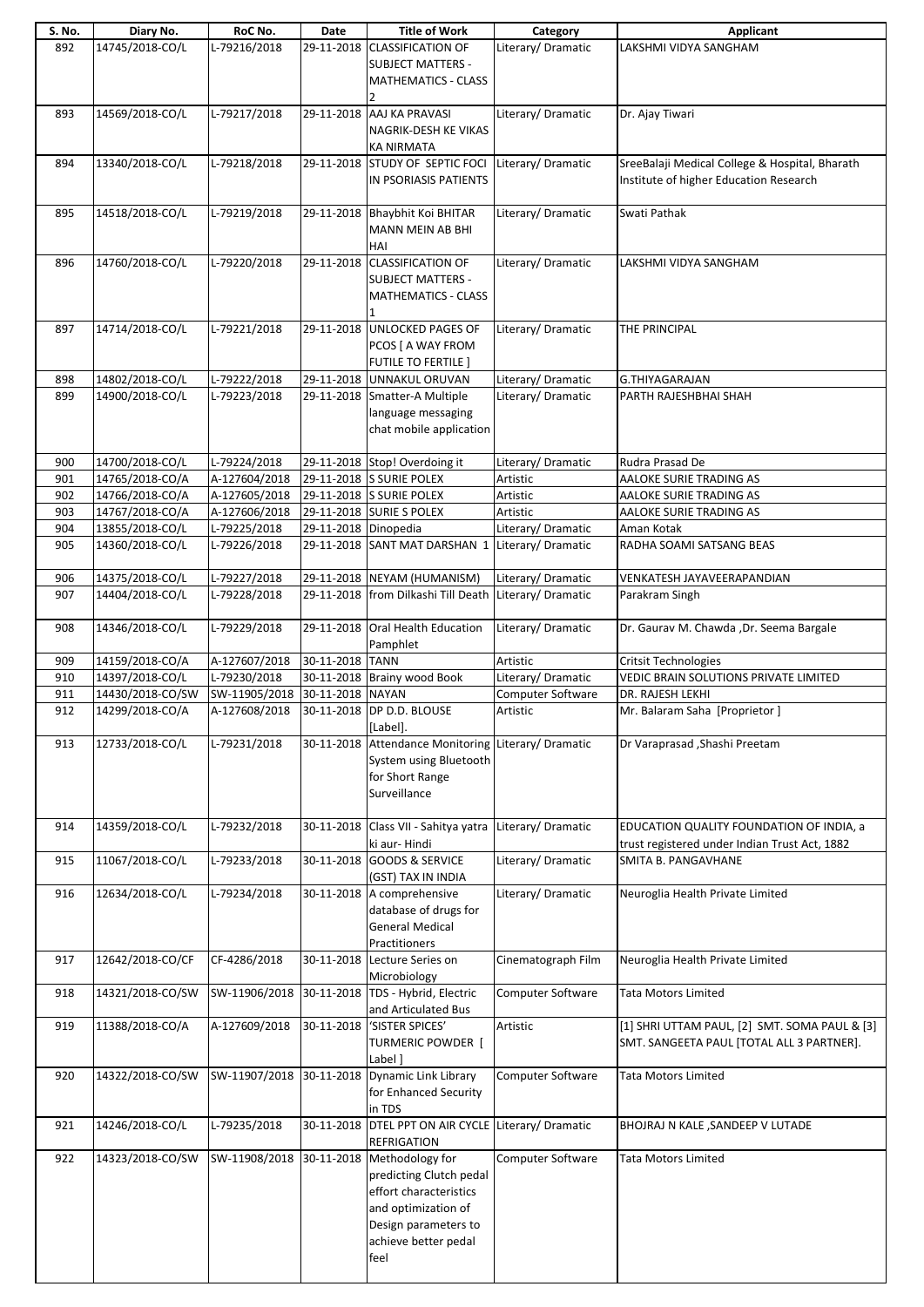| S. No. | Diary No.        | RoC No.                          | Date                  | <b>Title of Work</b>                    | Category           | Applicant                                 |
|--------|------------------|----------------------------------|-----------------------|-----------------------------------------|--------------------|-------------------------------------------|
| 923    | 12850/2018-CO/A  | A-127610/2018                    | 30-11-2018            | "Saibaba Ashirwad                       | Artistic           | Mr. Manoj Jagdish Dodiya,                 |
|        |                  |                                  |                       | Square Mural Plate"                     |                    |                                           |
| 924    | 12855/2018-CO/A  | A-127611/2018                    | 30-11-2018            | "Sai Baba Paramedical"                  | Artistic           | Mr. Manoj Jagdish Dodiya                  |
|        |                  |                                  |                       |                                         |                    |                                           |
| 925    | 11265/2018-CO/L  | L-79236/2018                     | 30-11-2018            |                                         | Literary/ Dramatic | 1. RANJIT M. GAWANDE 2. VARSHA H. PATIL   |
|        |                  |                                  |                       | Data Mining and                         |                    |                                           |
|        |                  |                                  |                       | Machine Learning                        |                    |                                           |
|        |                  |                                  |                       | <b>Based Prediction</b>                 |                    |                                           |
|        |                  |                                  |                       | <b>System for Gestational</b>           |                    |                                           |
|        |                  |                                  |                       | Diabetes Mellitus                       |                    |                                           |
|        |                  |                                  |                       |                                         |                    |                                           |
| 926    | 14168/2018-CO/A  | A-127612/2018                    |                       | 30-11-2018 SRB FANCY PAYAL              | Artistic           | RAHUL KUMAR PROPRIETOR OF M/s. RAHUL      |
| 927    | 14236/2018-CO/L  | L-79237/2018                     |                       | 30-11-2018 FISH STRAINAR SYSTEM         | Literary/Dramatic  | Dr.Manoj kumar Mishra                     |
|        |                  |                                  |                       |                                         |                    |                                           |
|        |                  |                                  |                       |                                         |                    |                                           |
| 928    | 14370/2018-CO/A  | A-127613/2018                    | 30-11-2018 HIGHTRON   |                                         | Artistic           | M/S. HIHGTRON ELECTRONICS PRIVATE LIMITED |
| 929    | 14200/2018-CO/A  | A-127614/2018                    |                       | 30-11-2018 JAI MAA SANTOSHI             | Artistic           | RAJIV KUMAR                               |
| 930    | 14201/2018-CO/A  | A-127615/2018                    |                       | 30-11-2018 RAJSHREE CHANACHUR           | Artistic           | SHASHI BHUSAN DAS                         |
|        |                  |                                  |                       |                                         |                    |                                           |
| 931    | 9478/2017-CO/A   | A-127616/2018                    |                       | 30-11-2018 Logo of Shaam-e Adab         | Artistic           | Shamim Akhtar                             |
|        |                  |                                  |                       |                                         |                    |                                           |
| 932    | 9479/2017-CO/A   | A-127617/2018                    | 30-11-2018            | Logo of Explore                         | Artistic           | Shamim Akhtar                             |
|        |                  |                                  |                       |                                         |                    |                                           |
|        |                  |                                  |                       | Lucknow                                 |                    |                                           |
| 933    | 9480/2017-CO/A   | A-127618/2018                    |                       | 30-11-2018 Logo of Lucknow              | Artistic           | Shamim Akhtar                             |
|        |                  |                                  |                       | Marathon                                |                    |                                           |
| 934    | 9481/2017-CO/A   | A-127619/2018                    |                       | 30-11-2018 Logo of Lucknow 360          | Artistic           | Shamim Akhtar                             |
| 935    | 14786/2018-CO/L  | L-79238/2018                     |                       | 30-11-2018 LAWS OF INFINITY             | Literary/Dramatic  | FARHAN IQBAL                              |
| 936    | 14202/2018-CO/A  | A-127620/2018                    |                       | 30-11-2018 DOODH DHARA                  | Artistic           | SATENDRA KUMAR JALAN DIRECTOR             |
| 937    | 14412/2018-CO/A  | A-127621/2018                    | 30-11-2018            | <b>VSPL</b>                             | Artistic           | MANOJ VERMA                               |
| 938    | 14214/2018-CO/L  | L-79239/2018                     | 30-11-2018            | Subject of distributed                  | Literary/Dramatic  | Hemlata Dakhore                           |
|        |                  |                                  |                       |                                         |                    |                                           |
|        |                  |                                  |                       | <b>Operating System PPT</b>             |                    |                                           |
|        |                  |                                  |                       |                                         |                    |                                           |
|        |                  |                                  |                       |                                         |                    |                                           |
| 939    | 14432/2018-CO/L  | L-79240/2018                     | 30-11-2018            | Rescue System using                     | Literary/ Dramatic | DR. D.D. SHUKLA, PUSHPA GOTHWAL, SURESH   |
|        |                  |                                  |                       | Worm gear                               |                    | CHANDRA SHARMA                            |
| 940    | 14380/2018-CO/L  | L-79241/2018                     | 30-11-2018            | LOVE                                    | Literary/Dramatic  | Kanish Paul                               |
| 941    | 13852/2018-CO/L  | L-79242/2018                     |                       | 30-11-2018 The Willowy Whispers         | Literary/Dramatic  | Shweta sharma                             |
|        |                  |                                  |                       |                                         |                    |                                           |
|        | 14400/2018-CO/L  | L-79243/2018                     | 30-11-2018            | <b>VISHV KALYAN YOG</b>                 | Literary/ Dramatic | NAND MOHAN DEEN KASHYAP                   |
| 942    |                  |                                  |                       |                                         |                    |                                           |
|        |                  |                                  |                       | SANSTHAN                                |                    |                                           |
| 943    | 14348/2018-CO/L  | L-79244/2018                     | 30-11-2018 EFFECT OF  |                                         | Literary/ Dramatic | Lingaya's Vidyapeeth                      |
|        |                  |                                  |                       | <b>COMPREHENSIVE</b>                    |                    |                                           |
|        |                  |                                  |                       | LIFESTYLE                               |                    |                                           |
|        |                  |                                  |                       | <b>INTERVENTION ON</b>                  |                    |                                           |
|        |                  |                                  |                       | <b>GLYCEMIC CONTROL,</b>                |                    |                                           |
|        |                  |                                  |                       | MEDICAL TREATMENT                       |                    |                                           |
|        |                  |                                  |                       |                                         |                    |                                           |
|        |                  |                                  |                       | <b>COST AND HEALTH -</b>                |                    |                                           |
|        |                  |                                  |                       | RELATED QUALITY OF                      |                    |                                           |
|        |                  |                                  |                       | LIFE IN TYPE 2                          |                    |                                           |
|        |                  |                                  |                       | <b>DIABETES MELLITUS</b>                |                    |                                           |
|        |                  |                                  |                       | <b>PATIENTS</b>                         |                    |                                           |
| 944    | 11515/2018-CO/L  | L-79245/2018                     |                       | 30-11-2018 MAH Module Guide             | Literary/Dramatic  | Augur Safety Services Private Limited     |
|        |                  |                                  |                       | Document                                |                    |                                           |
| 945    | 12660/2018-CO/A  | A-127622/2018                    |                       | 30-11-2018 Forbiddance II               | Artistic           | Neda Alia                                 |
|        |                  |                                  |                       |                                         |                    |                                           |
| 946    | 12659/2018-CO/A  | A-127623/2018                    |                       | 30-11-2018 Forbiddance I                | Artistic           | Neda Alia                                 |
| 947    | 12654/2018-CO/A  | A-127624/2018                    | 30-11-2018 Good Vibes |                                         | Artistic           | Neda Alia                                 |
| 948    | 12652/2018-CO/A  | A-127625/2018                    | 30-11-2018 Awakened   |                                         | Artistic           | Neda Alia                                 |
| 949    | 11649/2018-CO/SW |                                  |                       | SW-11909/2018 30-11-2018 CLAIMS TRACKER | Computer Software  | Transasia Soft Tech Pvt Ltd               |
| 950    | 14356/2018-CO/L  | L-79246/2018                     |                       | 30-11-2018 UN TRÉSOR SANS               | Literary/Dramatic  | RADHA SOAMI SATSANG BEAS                  |
|        |                  |                                  |                       | PAREIL (TREASURE                        |                    |                                           |
|        |                  |                                  |                       | <b>BEYOND MEASURE)</b>                  |                    |                                           |
| 951    | 14298/2018-CO/A  | A-127626/2018                    |                       | 30-11-2018 RANEN [Label].               | Artistic           | 1. MOHAMMAD SHUIAB SHAMSI, 2. BAREERA     |
|        |                  |                                  |                       |                                         |                    |                                           |
|        |                  |                                  |                       |                                         |                    | ISMAIL, 3. MOHAMMAD ISMAIL SHAMSI&4.      |
| 952    | 14362/2018-CO/L  | L-79247/2018                     |                       | 30-11-2018 RUHANI DIARY BHAG 2          | Literary/Dramatic  | RADHA SOAMI SATSANG BEAS                  |
|        |                  |                                  |                       |                                         |                    |                                           |
| 953    | 14645/2018-CO/SW | SW-11910/2018 30-11-2018 Bcom2QA |                       |                                         | Computer Software  | PRAVEEN BADAMI                            |
| 954    | 12670/2018-CO/A  | A-127627/2018                    | 30-11-2018 MOODY      |                                         | Artistic           | Neda Alia                                 |
| 955    | 14494/2018-CO/SW | SW-11911/2018                    |                       | 30-11-2018 Inout Blockchain             | Computer Software  | Nesote Technologies Private Limited       |
|        |                  |                                  |                       | Interfacer - ETH and                    |                    |                                           |
|        |                  |                                  |                       | <b>ERC20 Tokens</b>                     |                    |                                           |
|        |                  |                                  |                       |                                         |                    |                                           |
| 956    | 12658/2018-CO/A  | A-127628/2018                    |                       | 30-11-2018 Perseverance                 | Artistic           | Neda Alia                                 |
| 957    | 12657/2018-CO/A  | A-127629/2018                    | 30-11-2018 Patience   |                                         | Artistic           | Neda Alia                                 |
| 958    | 12656/2018-CO/A  | A-127630/2018                    | 30-11-2018 Passion    |                                         | Artistic           | Neda Alia                                 |
| 959    | 48040/2014-CO/A  | A-127631/2018                    | 30-11-2018 TFC LOGO   |                                         | Artistic           | MR. M. SYED ALI                           |
| 960    | 14243/2018-CO/A  | A-127632/2018                    | 30-11-2018            | 3D-REFLECTION OF                        | Artistic           | CHAVHAN RANDHIR BHAVLAL                   |
|        |                  |                                  |                       | <b>FIRST LIGHT</b>                      |                    |                                           |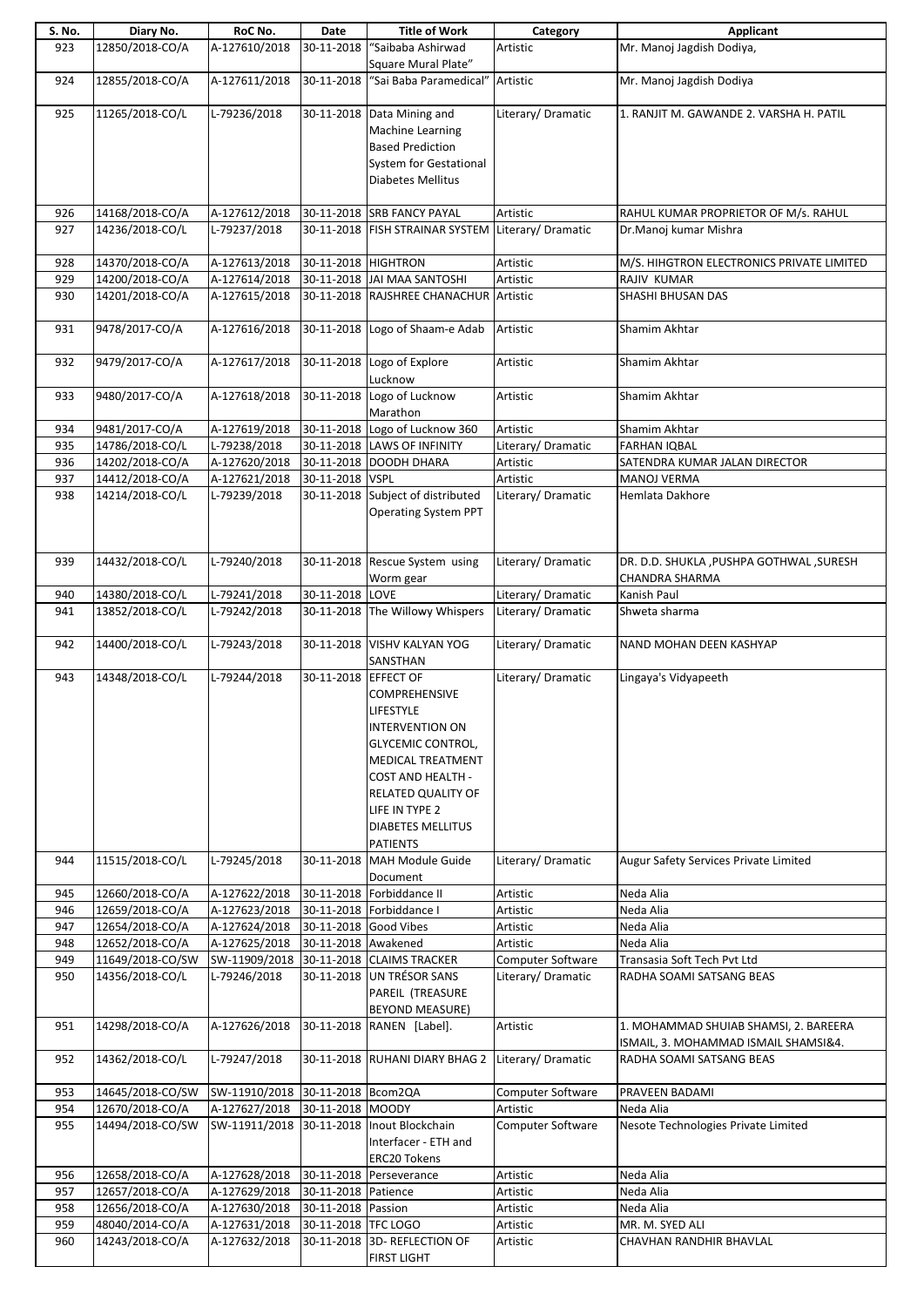| S. No. | Diary No.        | RoC No.                         | Date                | <b>Title of Work</b>                                                                                                                                                                               | Category                 | Applicant                                                                              |
|--------|------------------|---------------------------------|---------------------|----------------------------------------------------------------------------------------------------------------------------------------------------------------------------------------------------|--------------------------|----------------------------------------------------------------------------------------|
| 961    | 14244/2018-CO/A  | A-127633/2018                   |                     | 30-11-2018 LIGHT PARTICLES IN<br>THE REFLECTED FIRST<br><b>LIGHT</b>                                                                                                                               | Artistic                 | CHAVHAN RANDHIR BHAVLAL                                                                |
| 962    | 14127/2018-CO/A  | A-127634/2018                   |                     | 30-11-2018 DILBARO5389                                                                                                                                                                             | Artistic                 | Siddhi Vinayak Knots & Prints Pvt. Ltd.                                                |
| 963    | 14296/2018-CO/A  | A-127635/2018                   |                     | 30-11-2018 R-715 FOUR DEER<br>[Label].                                                                                                                                                             | Artistic                 | Sk. Jakir Ali [director]                                                               |
| 964    | 14207/2018-CO/L  | L-79248/2018                    |                     | 30-11-2018 MAHARISHI DAYANAND Literary/ Dramatic<br>YOGA TEACHER<br><b>TRAINING INSTITUTE</b><br>[MDYTTI]                                                                                          |                          | <b>VINOD KUMAR SHASTRI</b>                                                             |
| 965    | 14454/2018-CO/L  | L-79249/2018                    | 30-11-2018 No Fear  |                                                                                                                                                                                                    | Literary/ Dramatic       | Sandhya Shetty                                                                         |
| 966    | 14646/2018-CO/L  | L-79250/2018                    |                     | 30-11-2018 PUNORAYE RUBY RAYE Literary/ Dramatic<br>Revisit of Ruby Ray)                                                                                                                           |                          | <b>JIT SARKAR</b>                                                                      |
| 967    | 14295/2018-CO/A  | A-127636/2018                   |                     | 30-11-2018 ENGINE CHHAP<br>GUDAKHU, device of<br>train-engine [Label].                                                                                                                             | Artistic                 | 1. Sanjay Kumar Agrawal 2. Geeta Devi<br>Agrawal3.Sashi kala Agrawal &4.Ashish Agrawal |
| 968    | 14843/2018-CO/SR | SR-13870/2018                   |                     | 30-11-2018 SYED TERI RAHON KO                                                                                                                                                                      | Sound Recording          | <b>TAUSEEF ALI</b>                                                                     |
| 969    | 14665/2018-CO/L  | L-79251/2018                    |                     | 30-11-2018 MBBS Students Early<br>Course Feedback about<br>First Professional Year                                                                                                                 | Literary/Dramatic        | Z. Zayapragassarazan                                                                   |
| 970    | 14805/2018-CO/A  | A-127637/2018                   |                     | 30-11-2018 NASHIK CITY CENTRE                                                                                                                                                                      | Artistic                 | M/S. CITY CENTRE MALL NASHIK PRIVATE LIMITED                                           |
| 971    | 14877/2018-CO/A  | A-127638/2018                   | 30-11-2018          | <b>JANU KAJU BUTTER</b><br><b>ROLL</b>                                                                                                                                                             | Artistic                 |                                                                                        |
| 972    | 14809/2018-CO/SW | SW-11912/2018 30-11-2018 WBEPro |                     |                                                                                                                                                                                                    | Computer Software        | WBE PORTAL PRIVATE LIMITED                                                             |
| 973    | 14744/2018-CO/L  | L-79252/2018                    |                     | 30-11-2018 CLASSIFICATION OF<br><b>SUBJECT MATTERS -</b><br><b>MATHEMATICS - CLASS</b>                                                                                                             | Literary/Dramatic        | LAKSHMI VIDYA SANGHAM                                                                  |
| 974    | 14740/2018-CO/L  | L-79253/2018                    | 30-11-2018          | PEDAGOGICAL<br>CONTENT KNOWLEDGE<br><b>SCIENCE-CLASS 3</b>                                                                                                                                         | Literary/Dramatic        | LAKSHMI VIDYA SANGHAM                                                                  |
| 975    | 14373/2018-CO/A  | L-79254/2018                    | 30-11-2018 RADHA    |                                                                                                                                                                                                    | Literary/Dramatic        | <b>Bimal Poddar</b>                                                                    |
| 976    | 12928/2018-CO/L  | L-79255/2018                    |                     | 30-11-2018 EMPLOYEE REASONS<br>TO USE OR NOT TO<br><b>AVAIL EMPLOYEE</b><br><b>SUGGESTION SCHEMES</b><br>IN ORGANIZATIONS                                                                          | Literary/Dramatic        | DR. R. SUJATHA                                                                         |
| 977    | 12929/2018-CO/L  | L-79256/2018                    |                     | 30-11-2018  TOOL TO UNDERSTAND   Literary/ Dramatic<br>THE ECO-SYSTEM SET-<br>UP WITHIN<br>ORGANIZATIONS FOR<br><b>ENCOURAGING</b><br>ENTREPRENEURIAL<br>ORIENTATION AMONG<br><b>ITS EMPLOYEES</b> |                          | DR. R. SUJATHA                                                                         |
| 978    | 14761/2018-CO/L  | L-79257/2018                    |                     | 30-11-2018 PEDAGOGICAL<br><b>CONTENT KNOWLEDGE</b><br><b>SCIENCE - CLASS 2</b>                                                                                                                     | Literary/Dramatic        | LAKSHMI VIDYA SANGHAM                                                                  |
| 979    | 14763/2018-CO/L  | L-79258/2018                    |                     | 30-11-2018 CLASSIFICATION OF<br><b>SUBJECT MATTERS -</b><br><b>MATHEMATICS - CLASS</b><br>5                                                                                                        | Literary/Dramatic        | LAKSHMI VIDYA SANGHAM                                                                  |
| 980    | 14576/2018-CO/L  | L-79259/2018                    |                     | 30-11-2018 TRB ECONOMICS                                                                                                                                                                           | Literary/Dramatic        | R Ramesh                                                                               |
| 981    | 14742/2018-CO/L  | L-79260/2018                    |                     | 30-11-2018 PEDAGOGICAL<br>CONTENT KNOWLEDGE<br><b>SCIENCE - CLASS 1</b>                                                                                                                            | Literary/Dramatic        | LAKSHMI VIDYA SANGHAM                                                                  |
| 982    | 14923/2018-CO/L  | L-79261/2018                    |                     | 30-11-2018 BHAKTI TOUR OF<br>VRINDAVAN                                                                                                                                                             | Literary/Dramatic        | <b>CHITRA GARG</b>                                                                     |
| 983    | 14869/2018-CO/L  | L-79262/2018                    | 30-11-2018 The Myth |                                                                                                                                                                                                    | Literary/ Dramatic       | Dr. Piyush Kumar                                                                       |
| 984    | 13806/2018-CO/SW | SW-11913/2018 30-11-2018 VSMPTE |                     |                                                                                                                                                                                                    | <b>Computer Software</b> | <b>Gurpreet Tangri</b>                                                                 |
| 985    | 14674/2018-CO/L  | L-79263/2018                    |                     | 30-11-2018 The Journey From Idea<br>To Organisation                                                                                                                                                | Literary/Dramatic        | Manoj Gattani                                                                          |
| 986    | 6689/2017-CO/A   | A-127639/2018                   | 30-11-2018 SAPNA    |                                                                                                                                                                                                    | Artistic                 | M/S. SAPNA BOOK HOUSE PRIVATE LIMITED                                                  |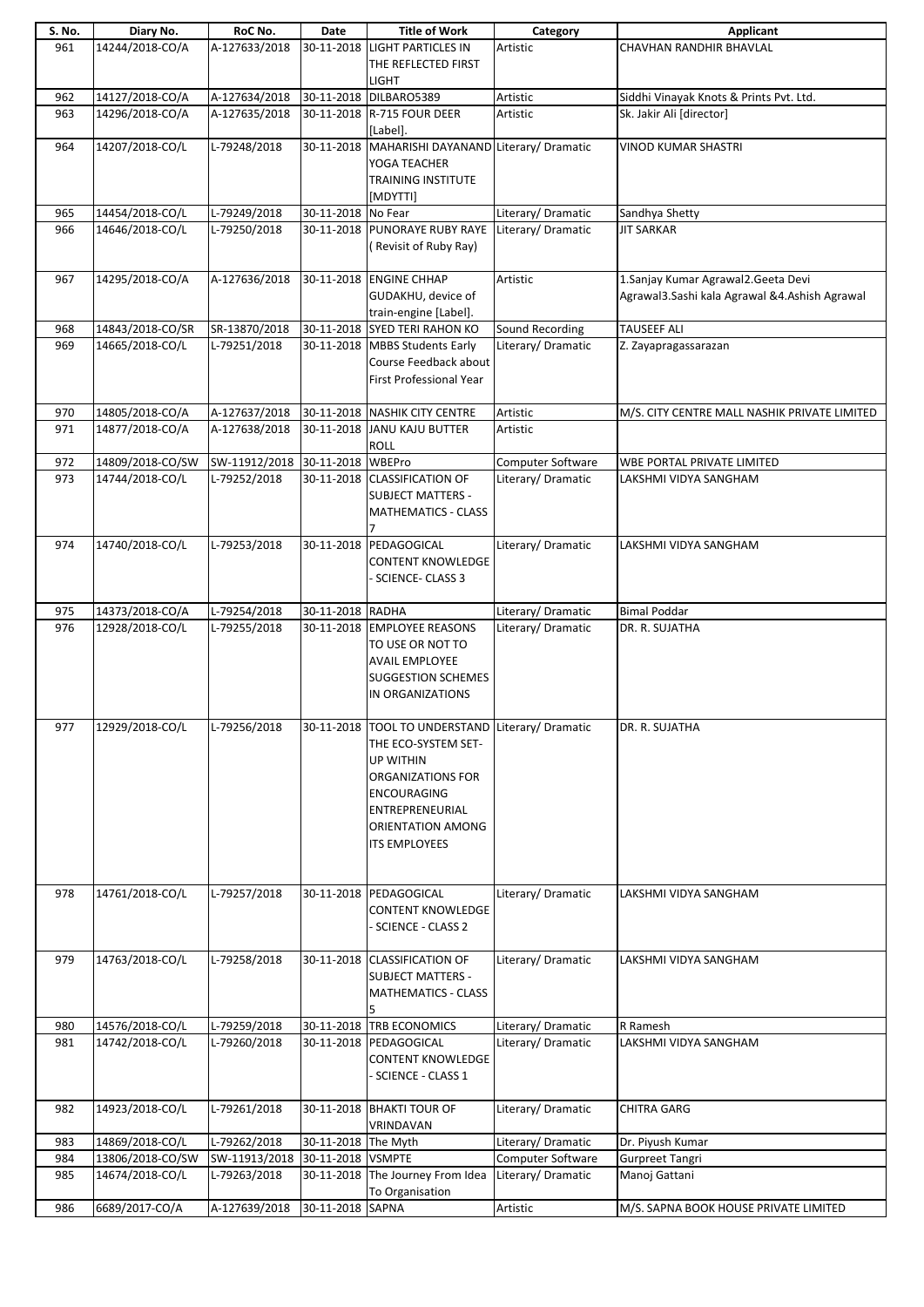| S. No. | Diary No.        | RoC No.                                  | Date                  | <b>Title of Work</b>                            | Category                 | Applicant                                         |
|--------|------------------|------------------------------------------|-----------------------|-------------------------------------------------|--------------------------|---------------------------------------------------|
| 987    | 14721/2018-CO/L  | L-79264/2018                             |                       | 30-11-2018 Spatial and Temporal                 | Literary/Dramatic        | <b>Shrirang Dayanand Borkar</b>                   |
|        |                  |                                          |                       | Analysis of Land Use /                          |                          |                                                   |
|        |                  |                                          |                       | Land Cover in Nagpur                            |                          |                                                   |
|        |                  |                                          |                       |                                                 |                          |                                                   |
|        |                  |                                          |                       | District Using Remote                           |                          |                                                   |
|        |                  |                                          |                       | Sensing and GIS                                 |                          |                                                   |
|        |                  |                                          |                       |                                                 |                          |                                                   |
| 988    | 14384/2018-CO/L  | L-79265/2018                             | 30-11-2018 Steal you  |                                                 | Literary/ Dramatic       | Kanish Paul                                       |
| 989    | 14892/2018-CO/L  | L-79266/2018                             |                       | 30-11-2018 Real Time Vehicle                    | Literary/ Dramatic       | Prof. Rajesh P. Deshmukh                          |
|        |                  |                                          |                       | <b>Overload Detection</b>                       |                          |                                                   |
|        |                  |                                          |                       | and Prevention                                  |                          |                                                   |
| 990    | 14622/2018-CO/SR | SR-13871/2018                            |                       | 30-11-2018 Jaaga All Night                      | Sound Recording          | RAHUL SHARMA                                      |
| 991    | 14887/2018-CO/SW |                                          |                       | SW-11914/2018 30-11-2018 RedTrucks - Market     | Computer Software        | Periyasamy M                                      |
|        |                  |                                          |                       | place for connecting                            |                          |                                                   |
|        |                  |                                          |                       |                                                 |                          |                                                   |
|        |                  |                                          |                       | <b>Transporters and Truck</b>                   |                          |                                                   |
|        |                  |                                          |                       | owner.                                          |                          |                                                   |
| 992    | 14531/2018-CO/SW |                                          |                       | SW-11915/2018 30-11-2018 Insurance Software for | Computer Software        | Amit Verma                                        |
|        |                  |                                          |                       | life and General                                |                          |                                                   |
|        |                  |                                          |                       | Insurance                                       |                          |                                                   |
| 993    | 2202/2017-CO/A   | A-127640/2018                            | 30-11-2018 AAR AAR    |                                                 | Artistic                 | M/S AMEX SHOE CO PVT LTD                          |
| 994    | 13363/2018-CO/L  | L-79267/2018                             |                       | 30-11-2018 Yeh Yeh Paausa                       | Literary/ Dramatic       | FRANKLIN MANICKAN                                 |
| 995    | 14222/2018-CO/SW | SW-11916/2018 30-11-2018 SOFTWARE        |                       |                                                 | Computer Software        | BHARAT HEAVY ELECTRICALS LIMITED                  |
|        |                  |                                          |                       | <b>IMPLEMENTATION OF</b>                        |                          |                                                   |
|        |                  |                                          |                       | <b>ATOM BASED</b>                               |                          |                                                   |
|        |                  |                                          |                       | UNIVERSAL FEEDBACK                              |                          |                                                   |
|        |                  |                                          |                       |                                                 |                          |                                                   |
|        |                  |                                          |                       | <b>BLOCK IN DISTRIBUTED</b>                     |                          |                                                   |
|        |                  |                                          |                       | PROCESSING UNIT                                 |                          |                                                   |
|        |                  |                                          |                       | (DPU)                                           |                          |                                                   |
|        |                  |                                          |                       |                                                 |                          |                                                   |
| 996    | 11433/2018-CO/SW |                                          |                       | SW-11917/2018 30-11-2018 A DWT FEATURE BASED    | Computer Software        | SWAGOTA BERA, Dr. MONISHA SHARMA                  |
|        |                  |                                          |                       | <b>BLIND STEGANALYSIS</b>                       |                          |                                                   |
|        |                  |                                          |                       | <b>IN TRANSFORM</b>                             |                          |                                                   |
|        |                  |                                          |                       | <b>DOMAIN</b>                                   |                          |                                                   |
|        |                  |                                          |                       |                                                 |                          |                                                   |
| 997    | 11069/2018-CO/A  | A-127641/2018                            |                       | 30-11-2018 SVARNSAATHI DEVICE                   | Artistic                 | BIG BROTHER NUTRA CARE PRIVATE LIMITED            |
|        |                  |                                          |                       |                                                 |                          |                                                   |
|        |                  |                                          |                       |                                                 |                          |                                                   |
| 998    | 14340/2018-CO/SW | SW-11918/2018 30-11-2018 Intelligent-Map |                       |                                                 | Computer Software        | Abhishek Yogesh Rathod , Akshay R Morab           |
| 999    | 14330/2018-CO/L  | L-79268/2018                             |                       | 30-11-2018 STUDY OF REMOVAL OF                  | Literary/Dramatic        | PRAJKTA KAMALAKAR BONDRE                          |
|        |                  |                                          |                       | <b>NUTRIENT FROM DAIRY</b>                      |                          |                                                   |
|        |                  |                                          |                       | WASTEWATER USING                                |                          |                                                   |
|        |                  |                                          |                       | ALGAE                                           |                          |                                                   |
| 1000   | 14040/2018-CO/SW | SW-11919/2018 30-11-2018                 |                       | SOFTWARE TOOL FOR                               | <b>Computer Software</b> | BHARAT HEAVY ELECTRICALS LIMITED                  |
|        |                  |                                          |                       | <b>CALCULATION OF</b>                           |                          |                                                   |
|        |                  |                                          |                       | PRESSURE AND FLOW                               |                          |                                                   |
|        |                  |                                          |                       | RATE AT ORIFICE AND                             |                          |                                                   |
|        |                  |                                          |                       | PIPES IN COMPRESSORS                            |                          |                                                   |
|        |                  |                                          |                       |                                                 |                          |                                                   |
| 1001   | 14263/2018-CO/L  | L-79269/2018                             |                       | 30-11-2018 Inspirational Journal                | Literary/Dramatic        | Baisakhi Saha                                     |
|        |                  |                                          |                       |                                                 |                          |                                                   |
|        |                  |                                          |                       | "magicNine"                                     |                          |                                                   |
| 1002   | 14239/2018-CO/L  | L-79270/2018                             |                       | 30-11-2018 Modi again let us know               | Literary/Dramatic        | <b>VIDYARTHI RAM</b>                              |
|        |                  |                                          |                       | why                                             |                          |                                                   |
| 1003   | 12625/2018-CO/A  | A-127642/2018                            | 30-11-2018            | SANJOLI WITH                                    | Artistic                 |                                                   |
|        |                  |                                          |                       | PRESENTATION                                    |                          |                                                   |
| 1004   | 14443/2018-CO/L  | L-79271/2018                             |                       | 30-11-2018 CORNUCOPOEM                          | Literary/Dramatic        | SANIYA INAMDAR                                    |
| 1005   | 11390/2018-CO/A  | A-127643/2018                            | 30-11-2018            | 'SISTER SPICES' CUMIN                           | Artistic                 | SHRI UTTAM PAUL, SMT. SOMA PAUL & SMT.            |
|        |                  |                                          |                       | POWDER [Label].                                 |                          | SANGEETA PAUL                                     |
|        |                  |                                          |                       |                                                 |                          |                                                   |
| 1006   | 12546/2018-CO/A  | A-127644/2018                            | 30-11-2018            | <b>SCARLET SPLENDOUR</b>                        | Artistic                 | SCARLET SPLENDOUR DESIGNS PVT. LTD.               |
|        |                  |                                          |                       | LOGO                                            |                          |                                                   |
| 1007   | 11075/2018-CO/L  | L-79272/2018                             | 30-11-2018            | Nitnem Sidh Baba Balak Literary/ Dramatic       |                          | Dr.R P Dhawan                                     |
|        |                  |                                          |                       | Nath Ji ke 5 Path in                            |                          |                                                   |
|        |                  |                                          |                       |                                                 |                          |                                                   |
|        |                  |                                          |                       | Hindi                                           |                          |                                                   |
| 1008   | 12510/2018-CO/SW |                                          |                       | SW-11920/2018 30-11-2018 USB-Authorization      | Computer Software        | The Chairman, Def. Res. & Dev. Orgn. Min of Def., |
|        |                  |                                          |                       | controller Engine (USB-                         |                          | Govt of India, DTE of ER & IPR                    |
|        |                  |                                          |                       | ACE 5.0)                                        |                          |                                                   |
| 1009   | 14287/2018-CO/A  | A-127645/2018                            | 30-11-2018 PETER USA  |                                                 | Artistic                 | <b>SMT. JAMILA</b>                                |
| 1010   | 11998/2018-CO/L  | L-79273/2018                             |                       | 30-11-2018 KHANAKTA SHABDO                      | Literary/Dramatic        | CHANDRIKABEN KALPESHBHAI ROLA                     |
| 1011   | 14268/2018-CO/A  | A-127646/2018                            |                       | 30-11-2018   PACKING MATERIAL OF                | Artistic                 | DINESH ABHUSHAN BHANDAR                           |
|        |                  |                                          |                       | SILVER PAYAL AND                                |                          |                                                   |
|        |                  |                                          |                       | <b>CHAINS</b>                                   |                          |                                                   |
| 1012   | 14826/2018-CO/SR | SR-13872/2018                            |                       | 30-11-2018 TASVEERAN                            | Sound Recording          | Pooja Wadhwa                                      |
| 1013   | 14812/2018-CO/A  | A-127647/2018                            |                       | 30-11-2018 MPN MUSCLE PRO                       | Artistic                 | M/s. Muscle Pro Nutrition Pvt. Ltd.               |
|        |                  |                                          |                       | <b>NUTRITION</b>                                |                          |                                                   |
|        |                  |                                          |                       |                                                 |                          |                                                   |
| 1014   | 14525/2018-CO/L  | L-79274/2018                             | 30-11-2018 Data Vedas |                                                 | Literary/Dramatic        | Archish Rai Kapil                                 |
| 1015   | 14777/2018-CO/L  | L-79275/2018                             | 30-11-2018 Dtnworld   |                                                 | Literary/Dramatic        | Sachin Tanajirao Patil                            |
| 1016   | 14908/2018-CO/L  | L-79276/2018                             |                       | 30-11-2018 DESTINATION TARGET                   | Literary/ Dramatic       | NIRMAL CHOUDHARY                                  |
|        |                  |                                          |                       | <b>ENGLISH</b>                                  |                          |                                                   |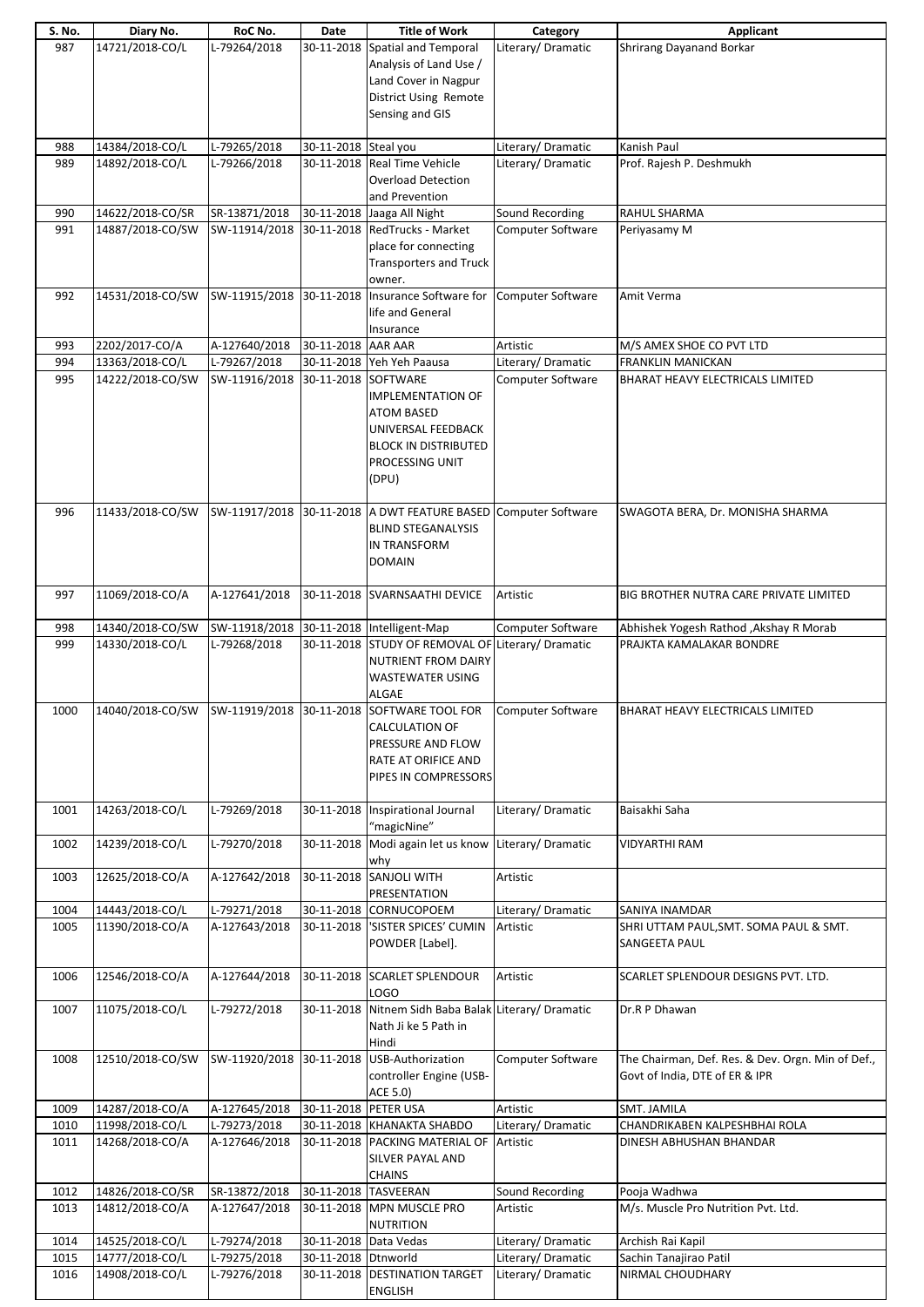| S. No. | Diary No.        | RoC No.        | Date                | <b>Title of Work</b>                               | Category                 | Applicant                                         |
|--------|------------------|----------------|---------------------|----------------------------------------------------|--------------------------|---------------------------------------------------|
| 1017   | 11398/2018-CO/A  | A-127648/2018  | 30-11-2018          | 'K. C. PAUL' (With                                 | Artistic                 | ALOKE NATH PAUL , ANJAN PAUL , CHANDAN PAUL       |
|        |                  |                |                     | device of Umbrella                                 |                          | ,DEB NATH PAUL ,RANJAN PAUL ,SAPTARSHI PAUL       |
|        |                  |                |                     | (Label).                                           |                          |                                                   |
| 1018   | 3574/2018-CO/L   | L-79277/2018   |                     | 30-11-2018 OUR MAGIC POT KG                        | Literary/Dramatic        | <b>MANAN NARANG</b>                               |
|        |                  |                |                     | EVS                                                |                          |                                                   |
| 1019   | 3577/2018-CO/L   | $L-79278/2018$ |                     | 30-11-2018 THE MAURYA SCHOOL                       | Literary/Dramatic        | <b>MANAN NARAN</b>                                |
|        |                  |                |                     | KG-HINDI-A                                         |                          |                                                   |
|        | 3576/2018-CO/L   | L-79279/2018   |                     | 30-11-2018 THE MAURYA SCHOOL                       | Literary/Dramatic        | <b>MANAN NARANG</b>                               |
| 1020   |                  |                |                     |                                                    |                          |                                                   |
|        |                  |                |                     | KG ENGLISH -B                                      |                          |                                                   |
|        |                  |                |                     |                                                    |                          |                                                   |
| 1021   | 14208/2018-CO/A  | A-127649/2018  |                     | 30-11-2018 PRIME TOUCH PLUS                        | Artistic                 | MURTUZABHAI MAHAMMEDALI MODI                      |
| 1022   | 14456/2018-CO/A  | A-127650/2018  |                     | 30-11-2018 BRIDGE 11 7 [LABEL]                     | Artistic                 | T.M. PRINTERS PRIVATE LIMITED                     |
| 1023   | 376/2018-CO/L    |                |                     | SW-11921/2018 30-11-2018 LITERARY/DRAMATIC         | Computer Software        | DIASPARK INFOTECH PRIVATE LIMITED                 |
| 1024   | 10953/2018-CO/SW | SW-11922/2018  |                     | 30-11-2018 Report Generation                       | Computer Software        | Punjab Agricultural University                    |
|        |                  |                |                     | Software Package for                               |                          |                                                   |
|        |                  |                |                     | Seed-cum-Fertilizer                                |                          |                                                   |
|        |                  |                |                     | Drill                                              |                          |                                                   |
| 1025   | 14447/2018-CO/L  | L-79280/2018   | 30-11-2018          | GHANGHOR---Thandi                                  | Literary/Dramatic        | Prakhar Pandey                                    |
|        |                  |                |                     | Beer                                               |                          |                                                   |
| 1026   | 14385/2018-CO/L  | L-79281/2018   | 30-11-2018          | I offer                                            | Literary/Dramatic        | Kanish Paul                                       |
|        | 7065/2018-CO/L   | L-79282/2018   |                     | 30-11-2018 HINDI SAMANYA CLASS Literary/ Dramatic  |                          | VIDYA PRAKASHAN MANDIR PVT LTD                    |
| 1027   |                  |                |                     |                                                    |                          |                                                   |
|        |                  |                |                     | 11                                                 |                          |                                                   |
| 1028   | 16310/2017-CO/A  | A-127651/2018  |                     | 30-11-2018 TAVOLUBE LABEL                          | Artistic                 | Dinesh Mahajan                                    |
| 1029   | 7817/2015-CO/A   | A-127652/2018  |                     | 30-11-2018 345 LABEL - VIOLET                      | Artistic                 | DAYALAL MEGHJI & CO, HEMENDRA KUMAR               |
|        |                  |                |                     |                                                    |                          | DAYABHAI MANIK ,JASWANTLAL DAYABHAI MANIK         |
|        |                  |                |                     |                                                    |                          | JAYANTILAL DAYABHAI MANIK ,PARESH KUMAR,          |
|        |                  |                |                     |                                                    |                          | DAYABHAI MANIK , SUDHIR KUMAR DAYABHAI            |
|        |                  |                |                     |                                                    |                          | MANIK , SURESHCHANDRA DAYABHAI MANIK              |
| 1030   | 14670/2018-CO/SW | SW-11923/2018  |                     | 30-11-2018 DESIGN OF SPACERS                       | Computer Software        | BHARAT HEAVY ELECTRICALS LIMITED                  |
|        |                  |                |                     | AND EFFECTIVE                                      |                          |                                                   |
|        |                  |                |                     | <b>DISPOSITION IN</b>                              |                          |                                                   |
|        |                  |                |                     |                                                    |                          |                                                   |
|        |                  |                |                     | <b>STATOR WINDING</b>                              |                          |                                                   |
|        |                  |                |                     | <b>CONNECTING RINGS</b>                            |                          |                                                   |
| 1031   | 14660/2018-CO/SW | SW-11924/2018  |                     | 30-11-2018 SOFTWARE TOOL FOR                       | <b>Computer Software</b> | BHARAT HEAVY ELECTRICALS LIMITED                  |
|        |                  |                |                     | <b>SHRINKFIT</b>                                   |                          |                                                   |
|        |                  |                |                     | <b>CALCULATIONS ON</b>                             |                          |                                                   |
|        |                  |                |                     | ROTOR SHAFT OF                                     |                          |                                                   |
|        |                  |                |                     | <b>COMPRESSOR</b>                                  |                          |                                                   |
| 1032   | 14662/2018-CO/SW | SW-11925/2018  | 30-11-2018          | SOFTWARE TOOL FOR                                  | <b>Computer Software</b> | BHARAT HEAVY ELECTRICALS LIMITED                  |
|        |                  |                |                     | <b>STORAGE TANK</b>                                |                          |                                                   |
|        |                  |                |                     | <b>CALCULATIONS OF</b>                             |                          |                                                   |
|        |                  |                |                     | <b>COMPRESSOR</b>                                  |                          |                                                   |
|        |                  |                |                     |                                                    |                          |                                                   |
| 1033   | 14671/2018-CO/SW | SW-11926/2018  | 30-11-2018          | SOFTWARE PROGRAM                                   | Computer Software        | BHARAT HEAVY ELECTRICALS LIMITED                  |
|        |                  |                |                     | FOR OPTIMUM DESIGN                                 |                          |                                                   |
|        |                  |                |                     | OF STATOR WINDING                                  |                          |                                                   |
|        |                  |                |                     | <b>CONNECTING RINGS</b>                            |                          |                                                   |
|        |                  |                |                     | AND ITS LOGICAL                                    |                          |                                                   |
|        |                  |                |                     | ARRANGEMENT.                                       |                          |                                                   |
|        |                  |                |                     |                                                    |                          |                                                   |
| 1034   | 14685/2018-CO/SW | SW-11927/2018  |                     | 30-11-2018 SOFTWARE FOR                            | <b>Computer Software</b> | BHARAT HEAVY ELECTRICALS LIMITED                  |
|        |                  |                |                     | <b>GENERATION OF</b>                               |                          |                                                   |
|        |                  |                |                     | PERFORMANCE                                        |                          |                                                   |
|        |                  |                |                     |                                                    |                          |                                                   |
|        |                  |                |                     | <b>CURVES FROM</b>                                 |                          |                                                   |
|        |                  |                |                     | <b>COMPRESSOR</b>                                  |                          |                                                   |
|        |                  |                |                     | SELECTION OUTPUT                                   |                          |                                                   |
|        |                  |                |                     | <b>FILES</b>                                       |                          |                                                   |
| 1035   | 14530/2018-CO/SW | SW-11928/2018  | 30-11-2018 Kushala  |                                                    | Computer Software        | Mavoix Solutions Private Limited                  |
| 1036   | 14260/2018-CO/L  | L-79283/2018   |                     | 30-11-2018 LEARN BY DOING Grade Literary/ Dramatic |                          | CODEVIDHYA INDIA PRIVATE LIMITED                  |
|        |                  |                |                     |                                                    |                          |                                                   |
| 1037   | 5339/2017-CO/L   | L-79284/2018   | 30-11-2018 Engaging |                                                    | Literary/Dramatic        | MindChampion Learning Systems Ltd.                |
|        |                  |                |                     | Math/Grade3/MathPlu                                |                          |                                                   |
|        |                  |                |                     |                                                    |                          |                                                   |
| 1038   | 5343/2017-CO/L   | L-79285/2018   | 30-11-2018 Engaging |                                                    | Literary/Dramatic        |                                                   |
|        |                  |                |                     | Math/Grade4/MathPlu                                |                          |                                                   |
|        |                  |                |                     |                                                    |                          |                                                   |
|        |                  |                |                     |                                                    |                          |                                                   |
| 1039   | 5358/2017-CO/L   | L-79286/2018   | 30-11-2018          | Widget/Grade4/IT                                   | Literary/Dramatic        | MindChampion Learning Systems Ltd.                |
|        |                  |                |                     | <b>Wizard Classic</b>                              |                          |                                                   |
| 1040   | 5360/2017-CO/L   | L-79287/2018   |                     | 30-11-2018 Widget/Grade5/IT                        | Literary/Dramatic        | MindChampion Learning Systems Ltd.                |
|        |                  |                |                     | <b>Wizard Classic</b>                              |                          |                                                   |
| 1041   | 5399/2017-CO/L   | L-79288/2018   | 30-11-2018          | Widget/Grade8/IT                                   | Literary/Dramatic        | MindChampion Learning Systems Ltd.                |
|        |                  |                |                     | <b>Wizard Classic</b>                              |                          |                                                   |
| 1042   | 14557/2018-CO/A  | A-127653/2018  |                     | 30-11-2018 ASAMYA LABEL                            | Artistic                 | <b>SWATI AGGARWAL</b>                             |
| 1043   | 7871/2018-CO/L   | L-79289/2018   |                     | 30-11-2018 Bharat Ni Bhugol Ek                     | Literary/Dramatic        | Kundanben Gajjar                                  |
|        |                  |                |                     | Saral Abhyas                                       |                          |                                                   |
|        |                  |                |                     |                                                    | Computer Software        |                                                   |
| 1044   | 3344/2018-CO/SW  | SW-11929/2018  |                     | 30-11-2018 MARMA Mobile App                        |                          | Dr. Priti Desai , Prof. Akshay Devidasrao Isalkar |